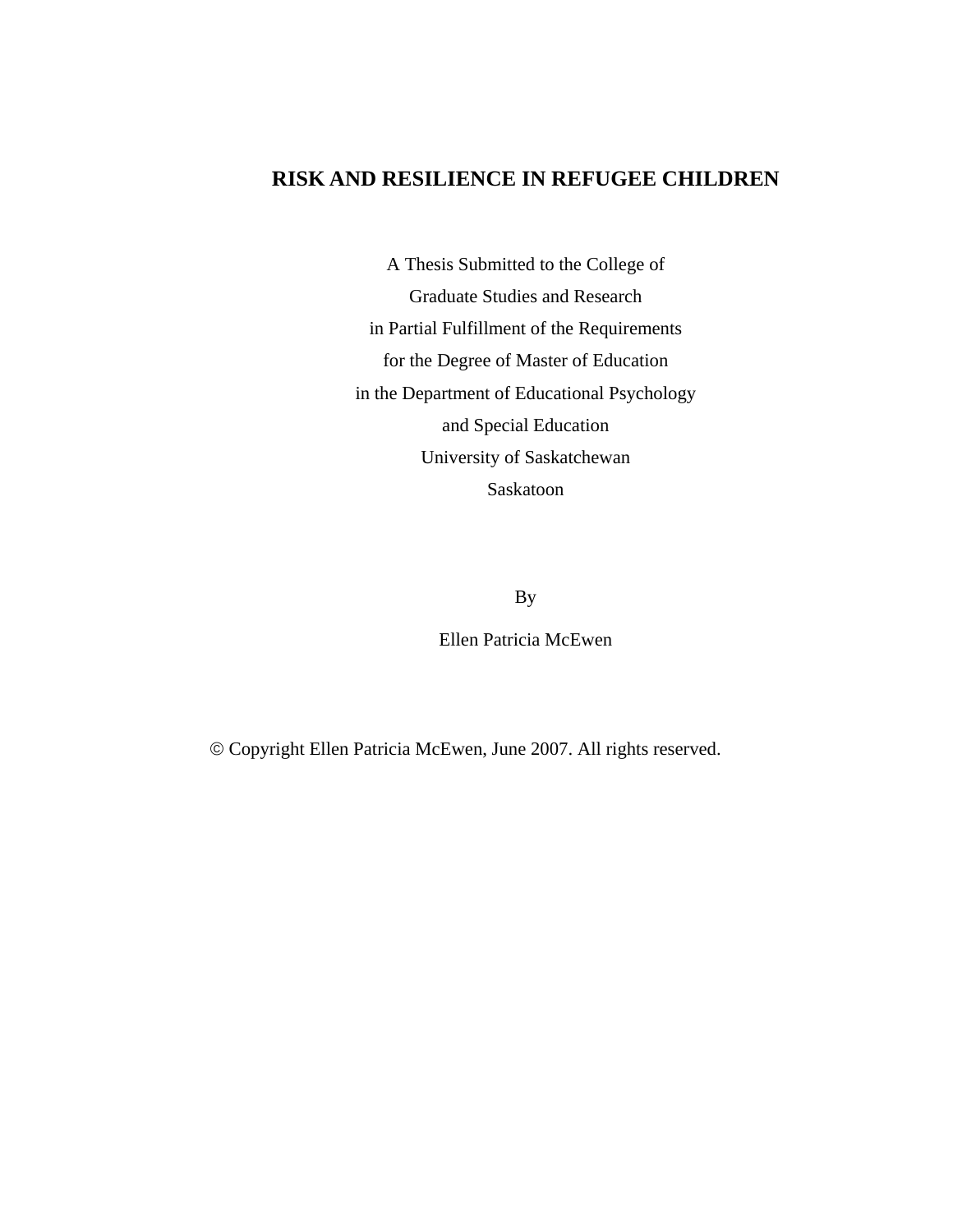#### **PERMISSION TO USE**

 In presenting this thesis in partial fulfillment of the requirements for a Postgraduate degree from the University of Saskatchewan, I agree that the libraries of this University may make it freely available for inspection. I further agree that permission for copying of this thesis in any manner, in whole or in part, for scholarly purposes may be granted by the professor or professors who supervised my thesis work or, in their absence, by the Head of the Department or the Dean of the College in which my thesis work was done. It is understood that any copying or publication or use of this thesis or parts thereof for financial gain shall not be allowed without my written permission. It is also understood that due recognition shall be given me and to the University of Saskatchewan in any scholarly use which may be made of any material in my thesis.

 Requests for permission to copy or make other use of material in this thesis in whole or part should be addressed to:

 Head of the Department of Educational Psychology and Special Education University of Saskatchewan Saskatoon, Saskatchewan S7N 0X1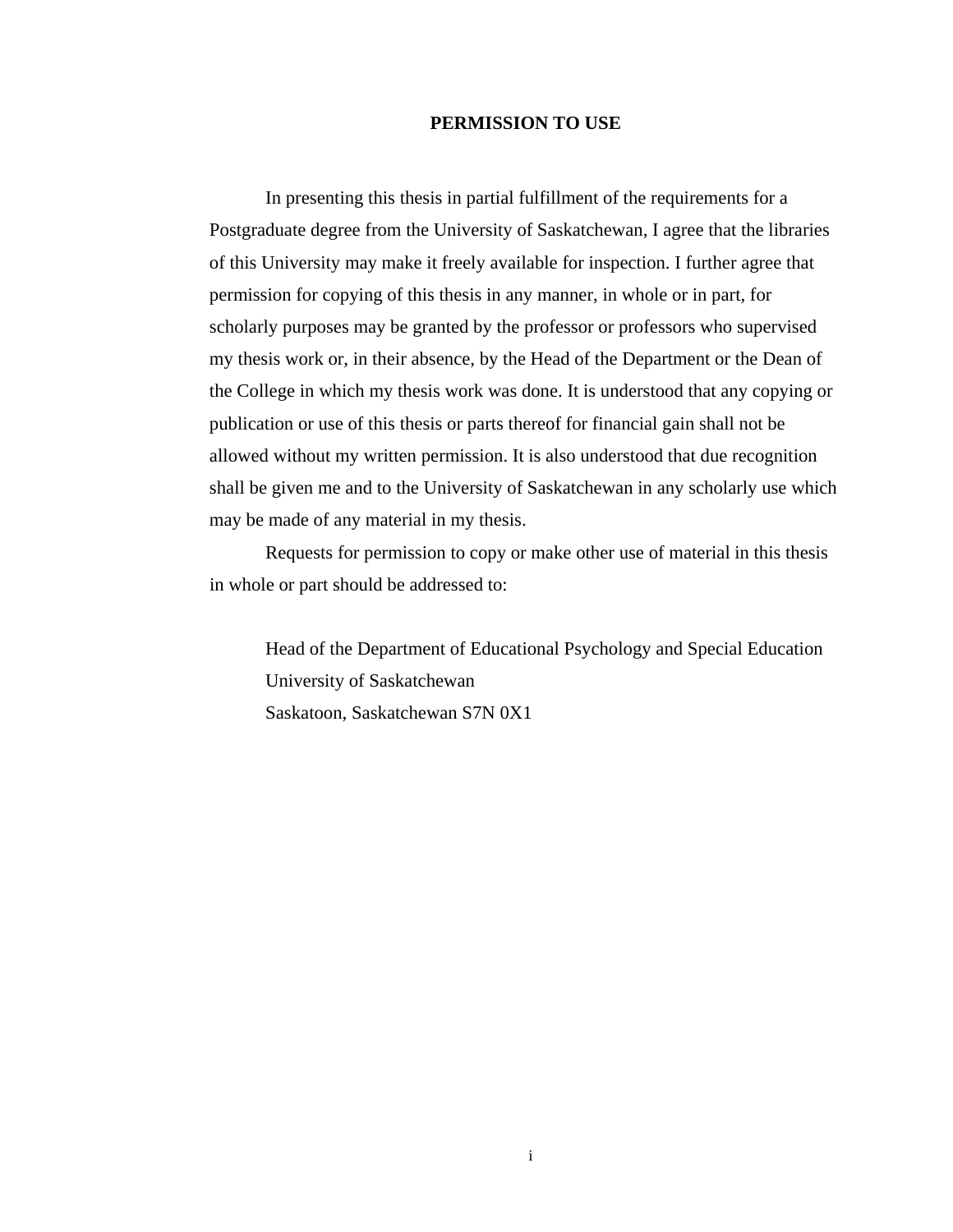#### **ABSTRACT**

 Resilience is a phenomenon that results from strong and well-protected adaptation systems. It is not a one-dimensional quality that either one has or does not have but is instead the possession of many skills and resources at different times and to varying degrees. The purpose of this study was to investigate the perceptions of three resilient refugee children regarding what they felt contributed to their positive adaptation after facing adversity. This study examined how the participants understood the variables inherent in parenting and the new social milieu (e.g. friends, the mosque or church, community agencies supporting refugees, school and community involvement, involvement in sport) promoted their resilience.

 Three nine to twelve year old refugee children identified as resilient by their teachers were each interviewed three times at their school. Data analysis consisted of developing qualitative themes and patterns from the interviews. These themes and patterns were categorized using the constant comparative method.

 This study supports and extends the existing understanding of the factors that contribute to resilience in school-age children. The children in this study perceived their families, their friends, and their teachers as protective factors in their positive adjustment following adversity. The vital role of the community coordinator in their school as a person who could facilitate their involvement in school and community events became evident. In addition, this study highlights the role of sport as a contributing factor to resilience. Involvement in sports appears to serve as a buffer against the vulnerabilities of resettlement in a new country for some refugee children. Further research on the importance of sport for children with refugee status would be beneficial for expanding our understanding of resilience, and would have implications for school and community programming.

 As Canadian society becomes increasingly diverse, the need to discover the processes contributing to resilience in individuals with a wide range of cultural, ethnic and racial backgrounds takes on greater importance. It is hoped that discovering the factors that help refugee children to develop resilience will create a deeper understanding of the processes involved for other children.

ii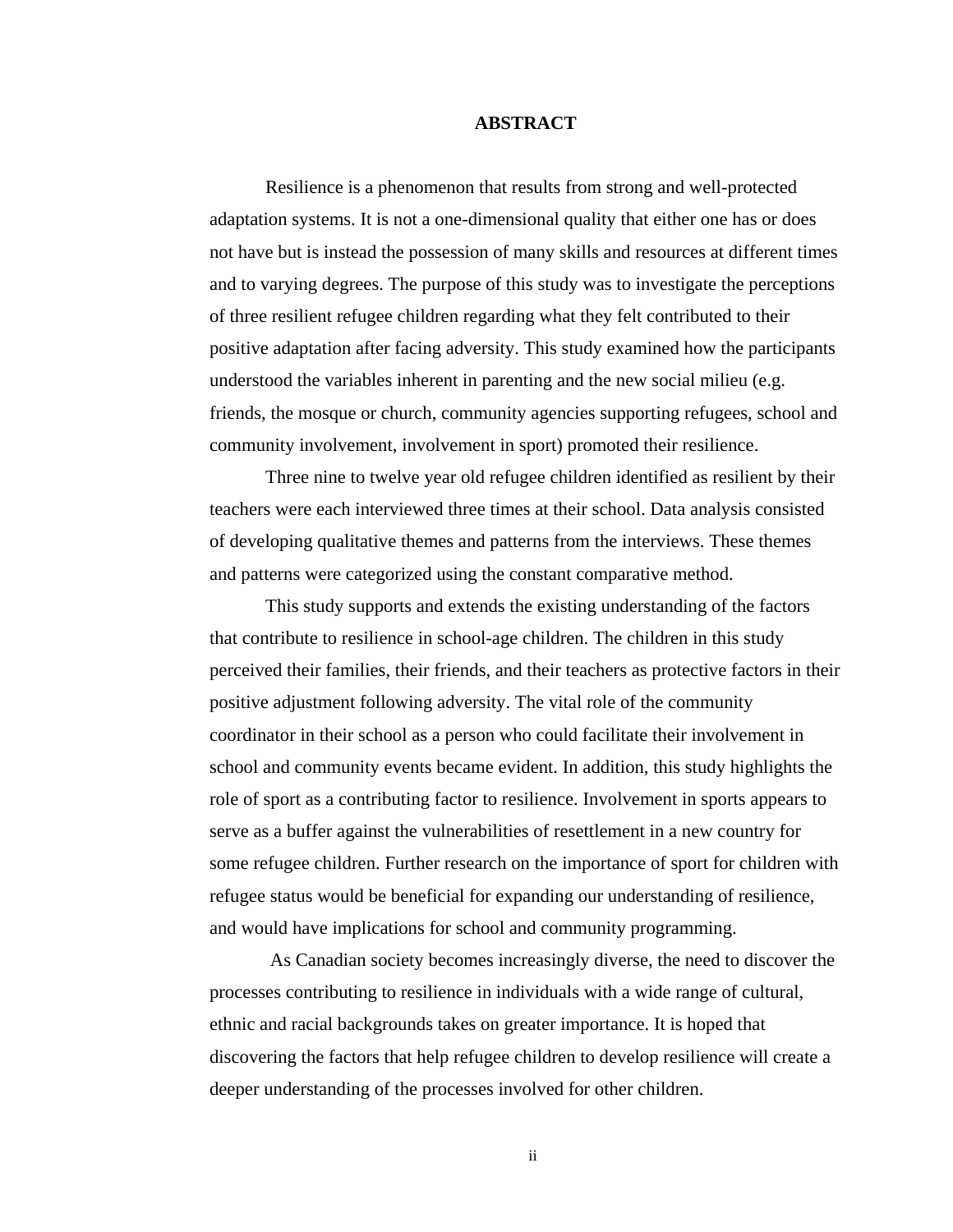#### **ACKNOWLEDGEMENTS**

I extend my sincere gratitude and thanks to Dr. Teresa Paslawski. I was honoured and privileged to have had her as a supervisor. Her guidance was exceptional as she supported and encouraged me throughout this process. Much appreciation goes to my committee member Dr. Shaun Murphy whose words inspired me to tell the stories of the children in this study. Thanks also to my external advisor, Dr. Florence Glanfield, for her thoughtful questions and advice. Additionally, I would like to thank Dr. Brian Noonan for his direction as I navigated my way through this program.

 I am indebted to the children who shared their experiences with me. Hamid, Saif and Zabura helped me understand resilience as it is demonstrated by children everyday, everywhere. Their laughter and joy in living is a testament to their spirits and strength.

 Last but not least, thank you to my family. My parents Jim and Arliss MacNeill instilled in me the love of reading, writing, and lifelong learning. My siblings Cam and Brooke MacNeill were always willing to listen and their words of encouragement kept me going. I would especially like to thank my children, Kirsten and Duncan, who so freely shared their stories and remembrances. Their practical advice on life as a student was most appreciated. Finally, I am deeply grateful to my husband and dearest friend, Brent, for his patience, love and support. He had confidence in me and believed in me when I needed it most.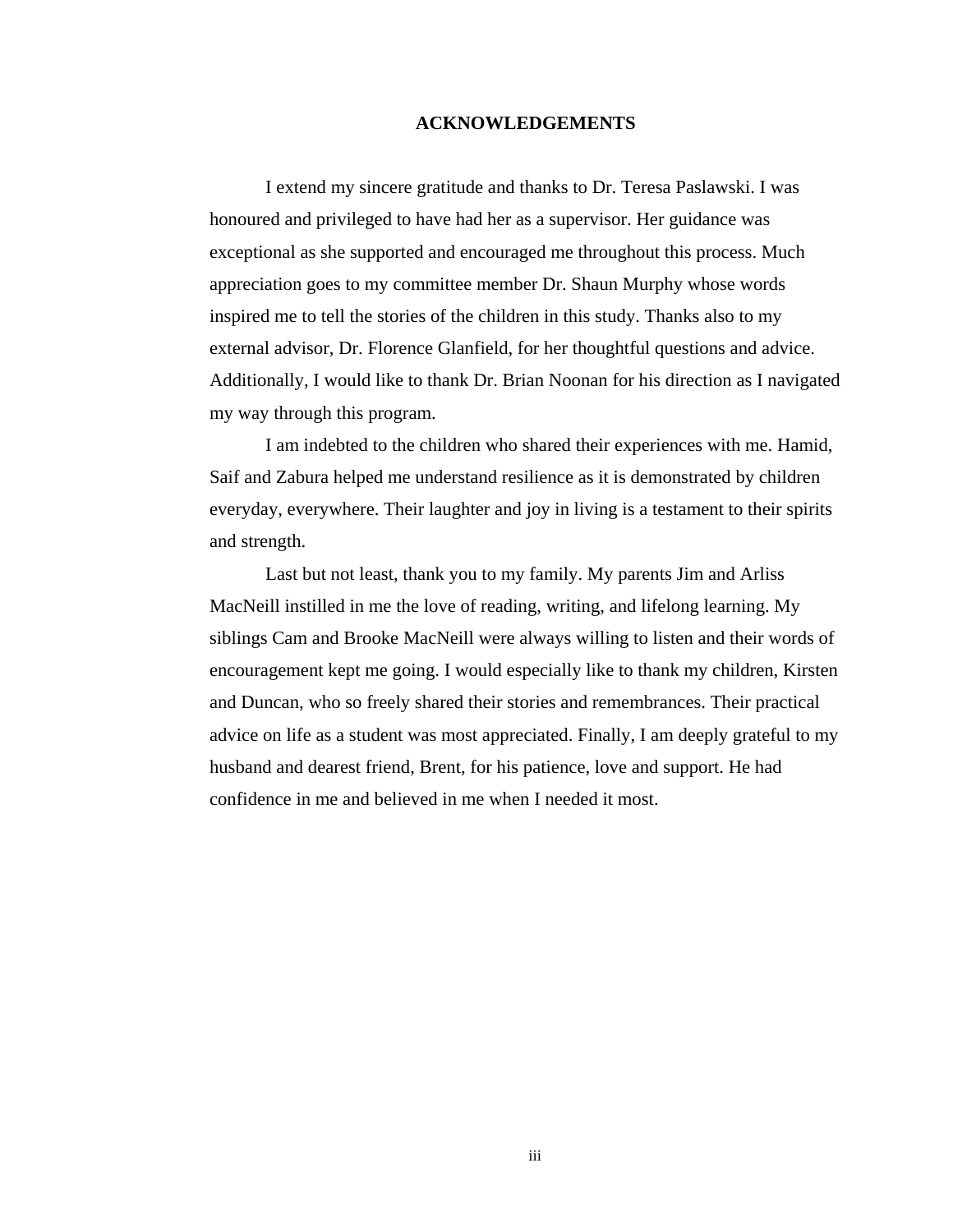# **TABLE OF CONTENTS**

| Permission to Use                                              | $\mathbf{i}$   |
|----------------------------------------------------------------|----------------|
| Abstract                                                       | $\mathbf{ii}$  |
| Acknowledgements                                               | 111            |
| Table of Contents                                              | iv             |
| List of Tables                                                 | vi             |
| <b>CHAPTER 1: INTRODUCTION</b>                                 |                |
| 1.1 Introduction                                               | $\mathbf{1}$   |
| 1.2 Foundations of the Study                                   | $\mathfrak{Z}$ |
| 1.3 Research Questions                                         | 5              |
| 1.4 Summary                                                    | 5              |
| <b>CHAPTER 2: LITERATURE REVIEW</b>                            |                |
| 2.1 Introduction to Resilience                                 | 6              |
| 2.1.1 Historical Overview                                      | 6              |
| 2.1.2 Models of Research in Resilience                         | $\tau$         |
| 2.1.3 Operational Definition of Resilience                     | 9              |
| 2.1.4 Competence                                               | 10             |
| 2.1.5 Adversity or Risk Factors                                | 11             |
| 2.1.6 Protective Factors                                       | 14             |
| 2.1.7 Characteristics of Resilient Children                    | 15             |
| 2.2 Risk and Resilience in the Refugee Population              |                |
| 2.2.1 Background                                               | 22             |
| 2.2.2 Culture and Resilience                                   | 24             |
| 2.2.3 Posttraumatic Stress Disorders                           | 29             |
| 2.2.4 Parental Contributions to Resilience in Refugee Children | 31             |
| 2.2.5 Socioeconomics                                           | 32             |
| 2.2.6 Religious Involvement                                    | 33             |
| 2.2.7 Ethnic Resilience                                        | 34             |
| 2.2.8 Educational Resilience                                   | 34             |
| 2.2.9 Cognitive Competence in Refugee Children                 | 37             |
| 2.2.10 Summary                                                 | 38             |
| <b>CHAPTER 3: METHODOLOGY</b>                                  |                |
| 3.1 Introduction                                               | 39             |
| 3.2 Participants                                               | 39             |
| 3.3 Consent                                                    | 40             |
| 3.4 Procedures for the Protection of Confidentiality           | 40             |
| 3.5 Data Collection                                            | 41             |
| 3.6 Data Analysis                                              | 42             |
| 3.7 Summary                                                    | 43             |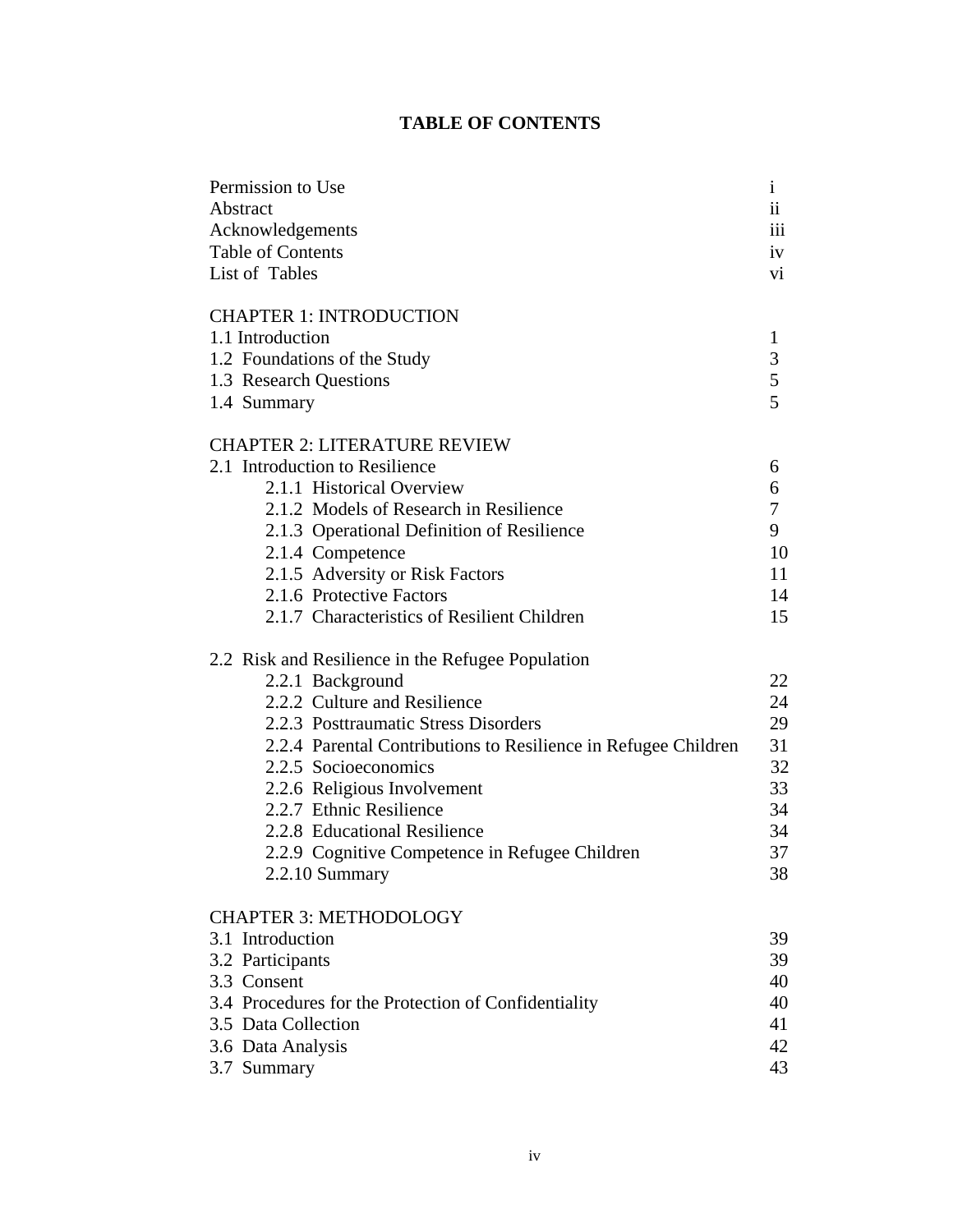# CHAPTER 4: RESULTS

|                                      | 46                                                                                                                         |
|--------------------------------------|----------------------------------------------------------------------------------------------------------------------------|
|                                      | 47                                                                                                                         |
|                                      | 49                                                                                                                         |
|                                      | 50                                                                                                                         |
| 4.5.1 Research Question #1           | 51                                                                                                                         |
| 4.5.2 Research Question #2           | 54                                                                                                                         |
| 4.5.3 Children's Advice to Newcomers | 60                                                                                                                         |
|                                      | 60                                                                                                                         |
|                                      | 4.1 Context<br>4.2 The Researcher's Background<br>4.3 The Participants<br>4.4 The Interviews<br>4.5 Results<br>4.6 Summary |

## CHAPTER 5: DISCUSSION

v

| 5.1 Findings                         | 63 |
|--------------------------------------|----|
| 5.1.1 Research Question #1           | 63 |
| 5.1.2 Research Question #2           | 67 |
| 5.2 Implications for Future Practice | 75 |
| 5.3 Limitations                      | 77 |
| 5.4 Future Research                  | 78 |
| 5.5 Conclusion                       | 79 |
| <b>REFERENCES</b>                    | 82 |
| <b>APPENDICES</b>                    |    |
| Appendix A                           | 90 |
| Appendix B                           | 98 |

| Appendix C | 100 |
|------------|-----|
| Appendix D |     |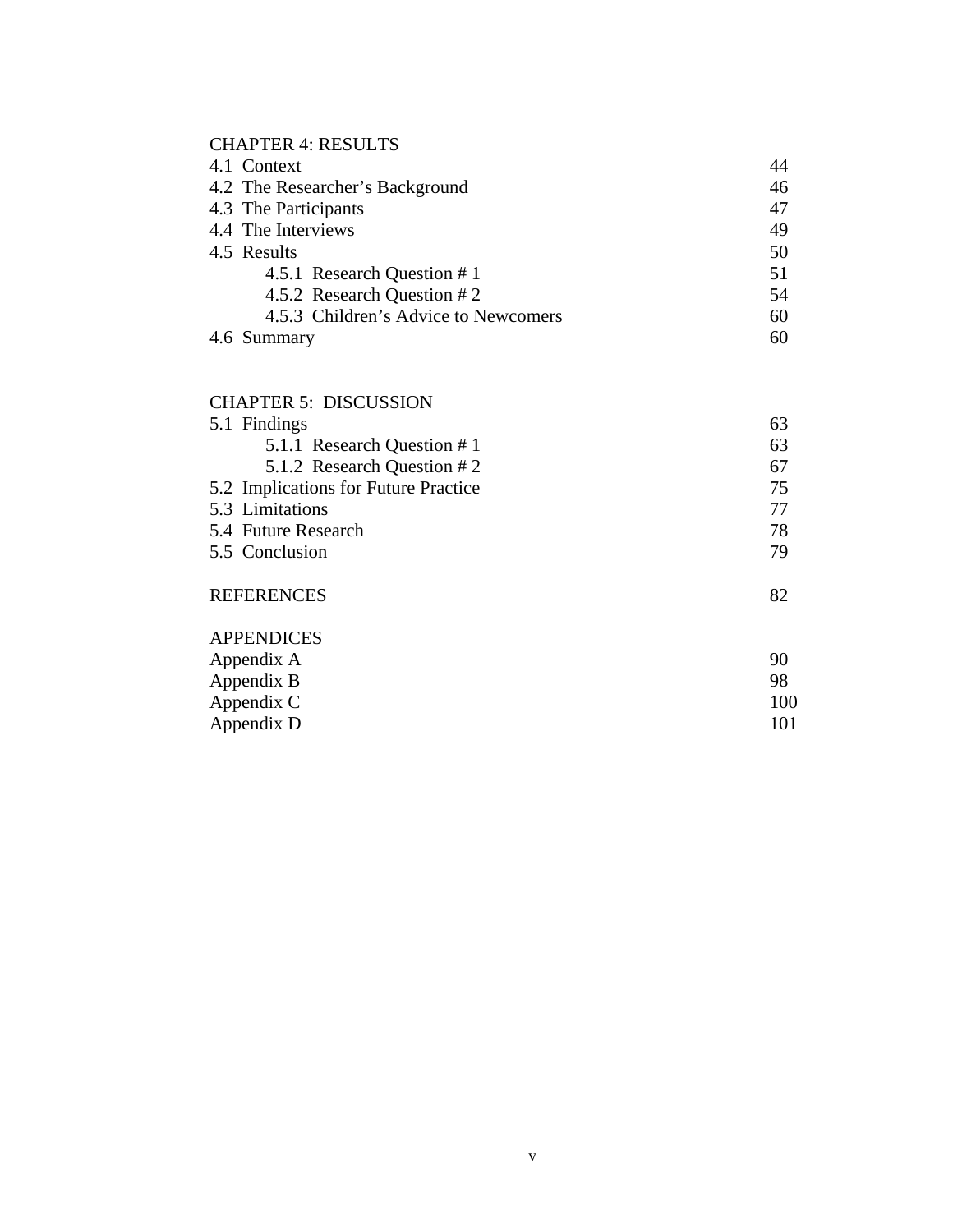## List of Tables

| Table 2.1 Protective Factors within Individuals, Replicated in Two or<br>More Longitudinal Studies of At Risk Children First Identified Before |  |
|------------------------------------------------------------------------------------------------------------------------------------------------|--|
| Table 2.2 Protective Factors within the Family and Community Replicated<br>in Two or More Longitudinal Studies of At Risk Children First       |  |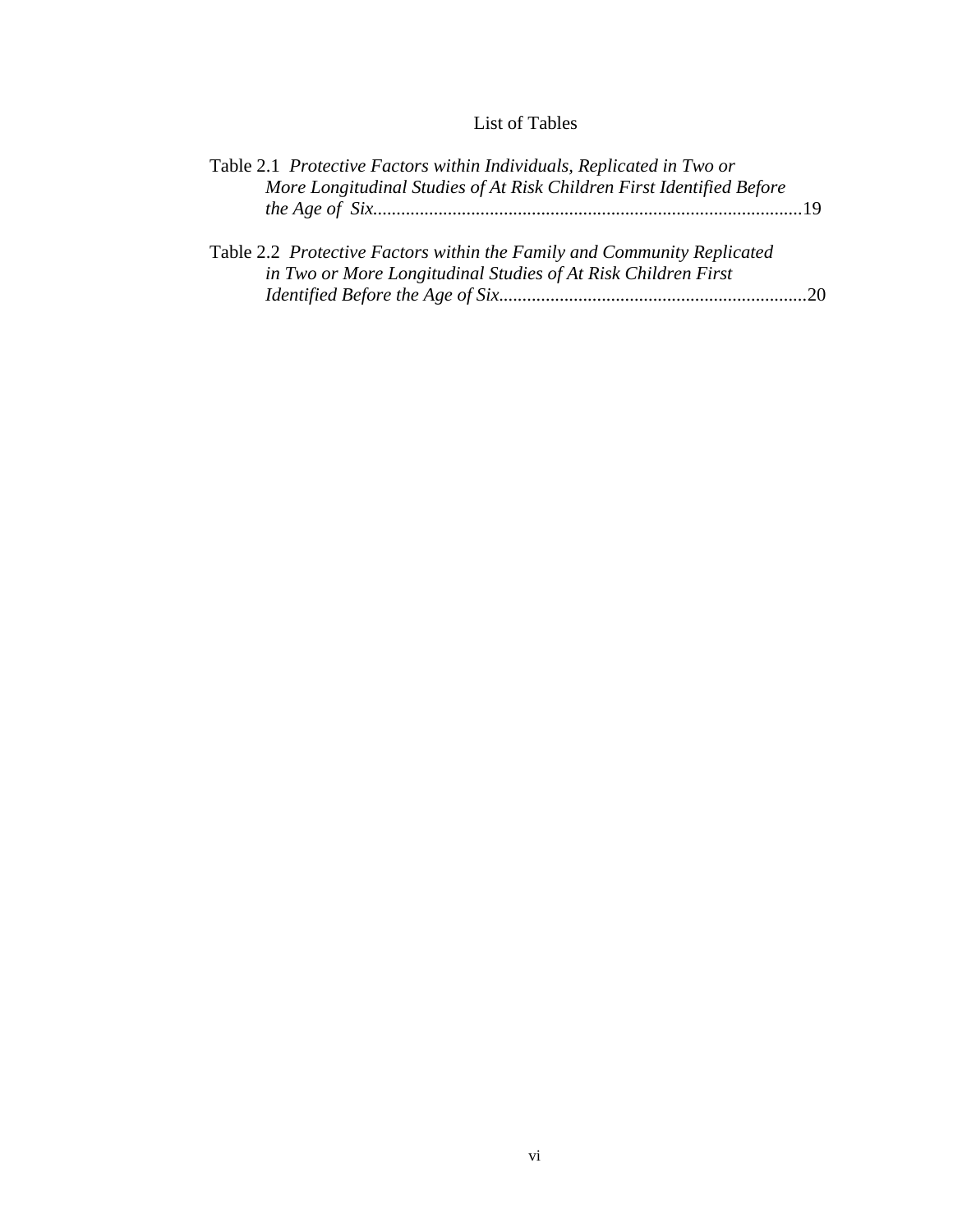#### **Chapter One**

#### 1.1 Introduction

 For all of my life I have been a learner and for the last two decades I have also been a teacher. As both teacher and learner I have been privileged to hear the stories of the children in my care. I have been shaped by all of their tales but those stories that moved me most deeply came from the children who had faced war. So many of these children had experienced life in ways that seem impossible to imagine from the vantage of an educator in western Canada. These children had not only survived experiences beyond my understanding but seemed to be happy and coping well in their new lives in Canada. My need to understand the resilience of these children began with my experience as a newcomer in a strange culture with a seemingly indecipherable language. In 1990 I moved with my husband and two young children to Scandinavia. What was to be a one year adventure became a five year sojourn. Before leaving Canada, my husband and I decided to immerse ourselves into the culture of our new home. Our children attended the local schools and I took language classes.

 Our first day in Europe was marked by the start of the Persian Gulf War. Shortly thereafter, war broke out in the former Yugoslavia. Scandinavia opened its doors to refugees from these wars. Because we were newcomers as well, we had many opportunities to meet people fleeing from these conflicts. These people had led lives that had followed rhythms similar to those of my family, but with the advent of war had been forced into a new existence as refugees. Although our new friends and acquaintances had endured much trauma and tragedy, many of them strove to create healthy lives for their families. In a short period of time some of the children demonstrated resilience by slipping into routines typical of many children. They made friends, some of them with my children. They settled into school and they seemed to be doing well.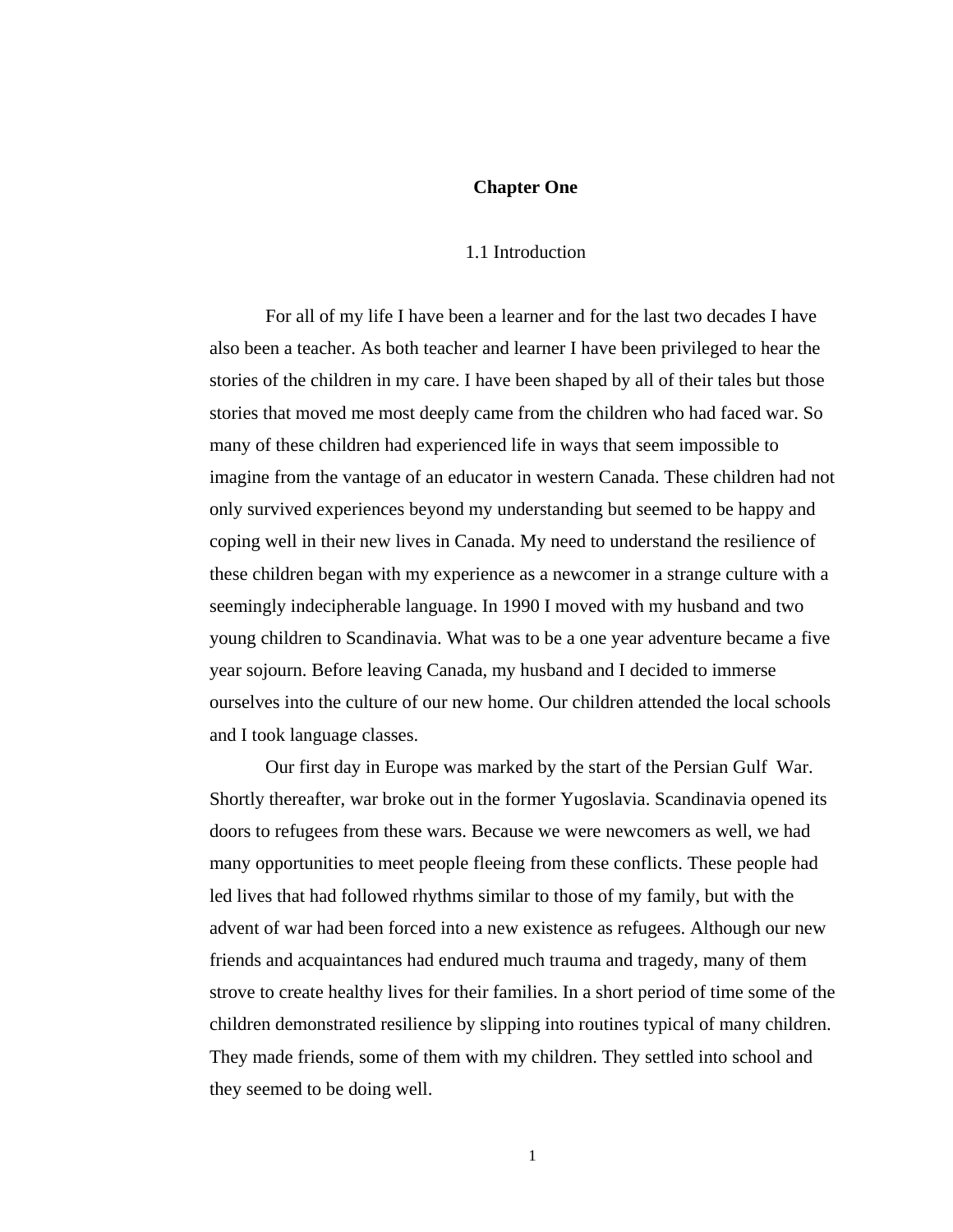When we returned to Canada my desire to stay connected to children who were experiencing a new culture, just as I had done, led me to pursue a change from that as a regular classroom teacher to an English as a second language (ESL) teacher. I was offered a position in an inner city school where I met Muhammed, Hasib and Nerifa\*. Their stories and experiences have helped me understand some of the many faces of resilience.

#### *Researcher Observations*

 All three children came to Saskatoon as refugees because of war in Afghanistan. Muhammed's father was a professor of Engineering in Kabul until the Taliban targeted him for arrest and possible execution. Muhammed's family escaped through the back door of their house as the Taliban were shooting through the front door. Three years later, Muhammed graduated at the top of his grade eight class and his classmates chose him as their valedictorian. Hasib's father, also a professor, was not so fortunate. He was imprisoned and later executed. Hasib and his mother fled to Iran and resettled in Canada after several years in a refugee camp. Hasib has great difficulties reading and writing, but fluently speaks four languages, and often acts as a translator for his school and other agencies. Nerifa's family left Pakistan when war in neighbouring Afghanistan touched their lives. Nerifa has worked hard to find a place where she can integrate her family's conservative Muslim beliefs with her desire to fit into western society.

 Each of these children is resilient. They have all faced adversity and they are all discovering ways to integrate themselves into their home and school communities. By their own definitions, they are happy and feel that they are doing well. As their ESL teacher, I also felt that they were successful in many aspects of their integration

\* All names of people and places used throughout this body of work have been changed.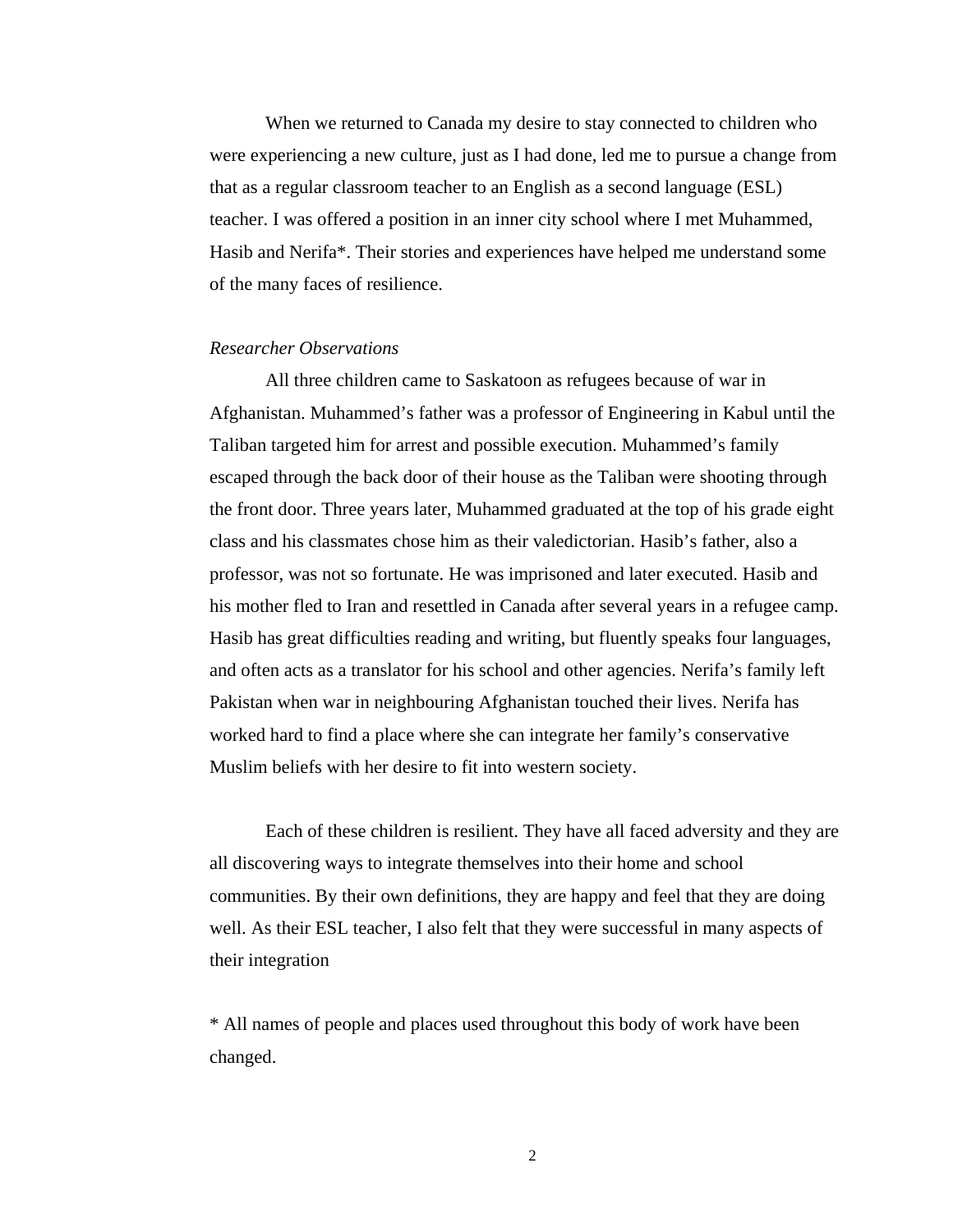into their new society. I became very interested in what these children and other successful refugee children perceived as factors contributing to their positive development following experiences of war and resettlement in a new country. I discovered that while there is a growing body of literature regarding resilience in children, there is very little qualitative research into the stories of individual children who have faced adversity and thrived.

#### 1.2 Foundations of the Study

 Over the last forty years, researchers have recognized and studied a group of children who have overcome great odds in the face of adversity. Werner (1995) described these children as resilient. Masten (2001) said of the studies of these children, that surprisingly, resilience is a common phenomenon; that resilience results from strong and well-protected adaptation systems; and that development will be good despite the risks or adversities. If, on the other hand, adaptation systems are compromised, developmental problems are more likely to occur (Masten, 2001). Resilience is not a one-dimensional trait that either one has or does not have. It is instead the possession of many skills and resources, at different times and to varying degrees that help children cope (Alvord and Grados, 2005). Resilience is not a personality trait, but is instead the individual's response to adversity (Luthar & Cicchetti, 2000).

 Adversity or risk factors are those stressors which threaten the healthy development of a child. This threat occurs to a child's material, social or emotional needs and capacities at a given point in time (Garborino & Ganzel, 2000). Risk can be categorized as mild, moderate or severe, and can be acute or chronic (Garmezy, 1983). Risk factors often occur with other stressors, and the accumulation of these factors leads to increasingly maladaptive behaviour (Appleyard, Egeland, van Dulmen, & Sroufe, 2005).Vulnerability processes are in place when an at-risk child's development is negative in direction (Luthar & Cicchetti, 2000).

 Masten (2001) proposed that competence is successful development as expected in terms of age, gender, culture, society and time. It is possible that a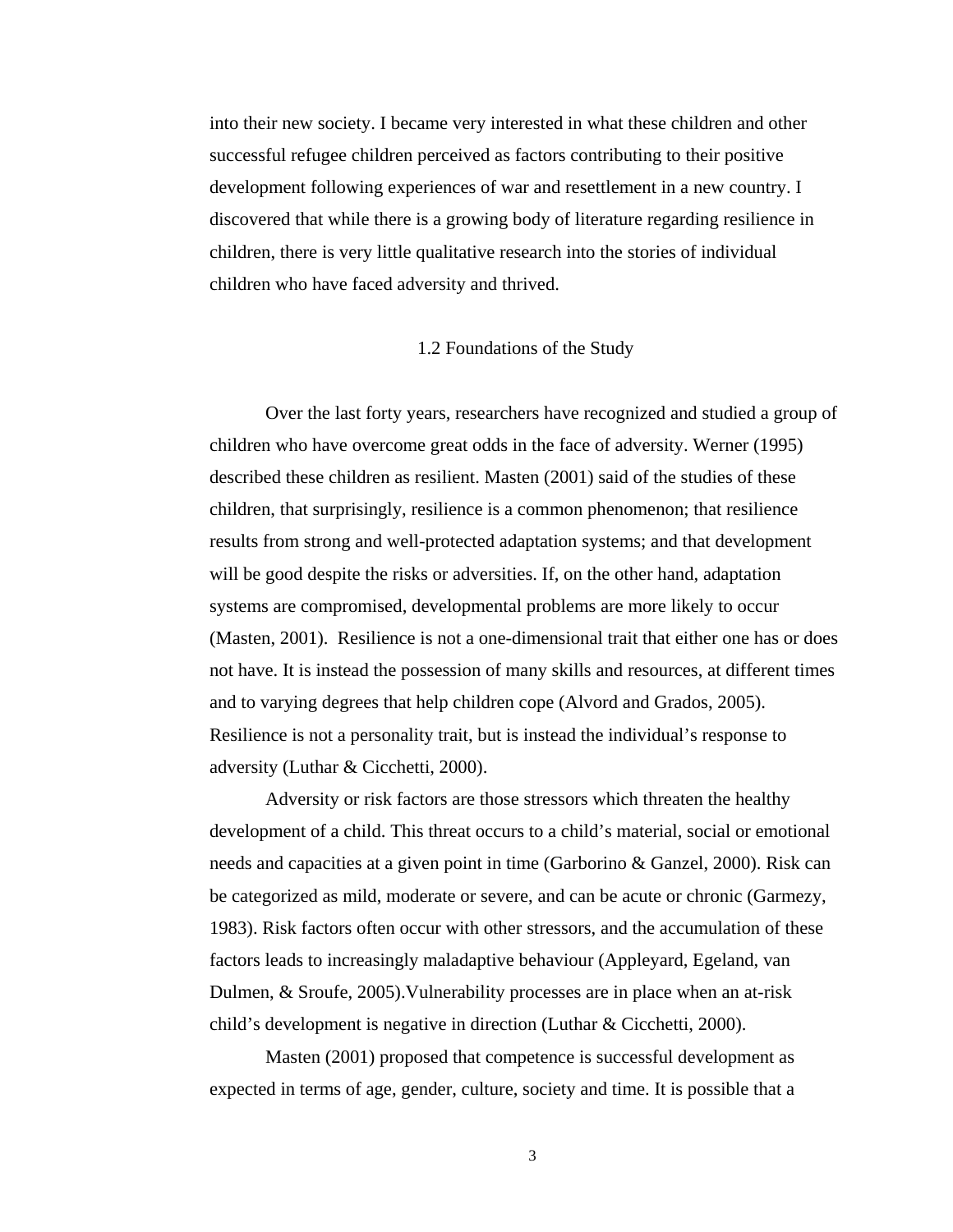competent child may not excel in any given area but performs well both in past performance and expected future performance, in combination with adaptive resources (Masten & Powell, 2003). Luthar and Cicchetti (2000) defined protective factors as positive environmental factors in childhood development that aid a child exposed to adversity to develop good outcomes.

 Children who are refugees have encountered much stress and trauma during their lifetimes. The 1951 Geneva Convention (as cited by Amnesty International Canada, 2006) defines a refugee as a person who "owing to a well-founded fear of being persecuted for reasons of race, religion, nationality, membership of a particular social group, or political opinion, is outside the country of his nationality, and is unwilling to avail himself of the protection of that country..." Using this definition, refugees are those people who have lost, or possibly never had, the knowledge that their homelands were places where they could feel safe and well protected.

 Despite exposure to adversity and challenges to their development, many refugee children function successfully in multiple aspects of their lives. They are able to draw on internal and external resources to not only survive, but also do well. These children are resilient. Research into the resilience, protective and risk factors for these children is becoming increasingly important. Citizenship and Immigration Canada identified 25,981 refugees entering Canada in 2003 (Citizenship and Immigration Canada, 2005). There were 32,686 refugees admitted to Canada in 2004 and 35,768 admitted refugees in 2005. If this trend continues, the number of refugees entering Canada will continue to grow. As Canadian society becomes increasingly diverse, the need to discover the processes contributing to resilience in individuals with a wide range of cultural, ethnic and racial backgrounds takes on greater importance. By discovering what enables successful refugee children to do well, educators and others working with these children may more effectively design appropriate and culturally sensitive interventions to foster success. It is also possible that discovering the processes that allow refugee children to develop resilience will create a deeper understanding of the processes involved for other children.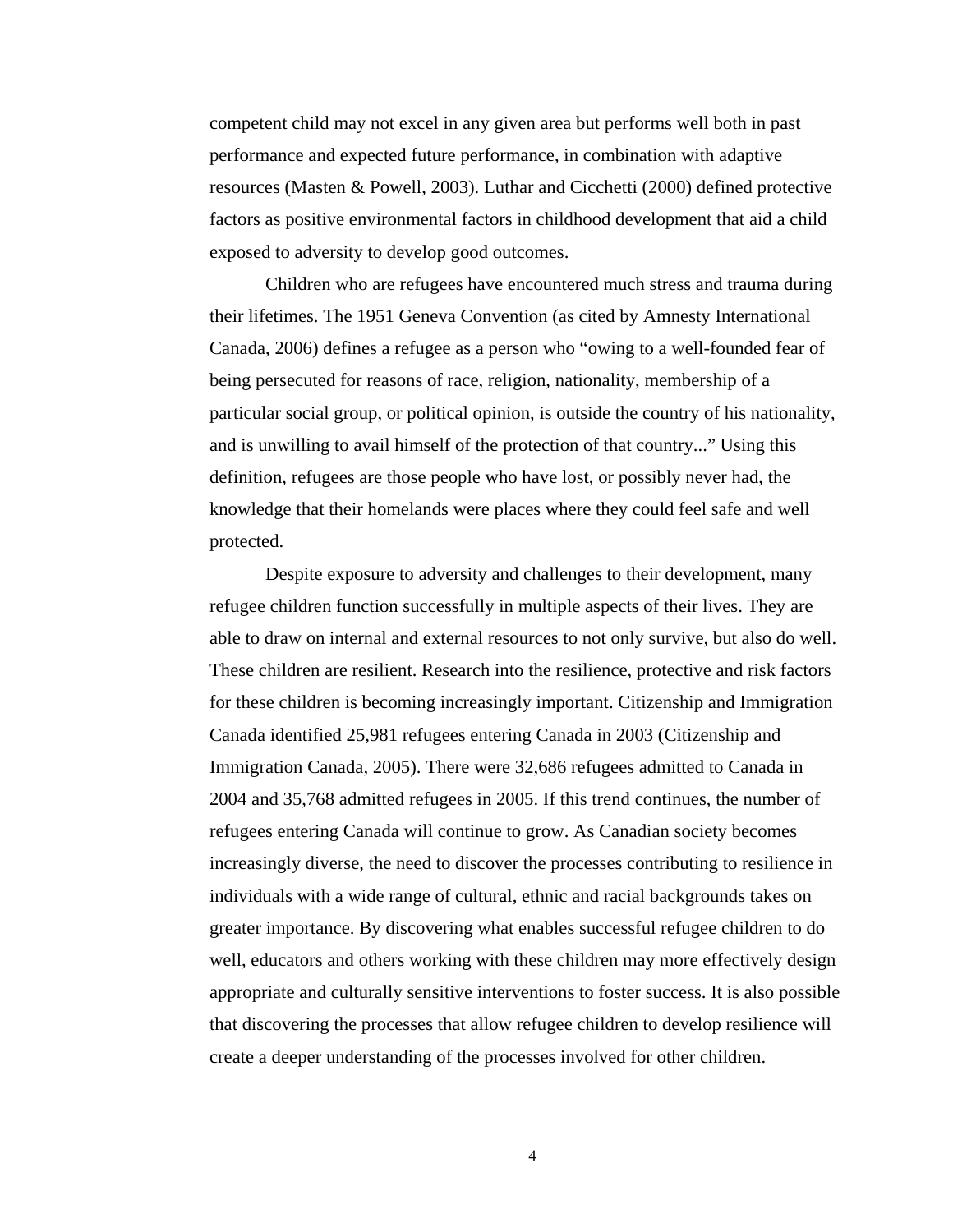#### 1.3 Research Questions

 The purpose of this study was to examine the perceptions of refugee children regarding some of the processes that contributed to their positive adjustment following conditions of adversity. Further understanding of how variables inherent in parenting and the new social milieu (e.g. school, the mosque or church, and community agencies supporting refugees) promote resilience was attained by interviewing three children who had not succumbed to negative outcomes in their overall development.

In particular, this research initially focused on:

 1. How do children understand what their parents are doing to help them adjust to a new culture?

 2. What factors in the new social milieu (e.g. school, the mosque or church, community agencies supporting refugees) do children identify that promote their resilience?

 This research followed an emergent design where research questions evolved as new insight into risk and resilience of refugee children became evident during the data collection process (Gall, Gall, & Borg, 2007).

### 1.4 Summary

 Many children demonstrate resilience following adversity. When children's adaptation systems are strong and well protected, positive adjustment is likely to occur. Competent children develop as expected in terms of their age, gender, culture, society, and time. A child might be considered at-risk for developmental problems following adversity if vulnerability processes are in play. An accumulation of risk factors often leads to maladaptive behaviour. Children who are refugees encounter many threats to their development. Despite this exposure, many of these children function successfully in multiple aspects of their lives. The purpose of this study is to examine the perceptions of three refugee children regarding their understandings of the factors that contributed to their resilience.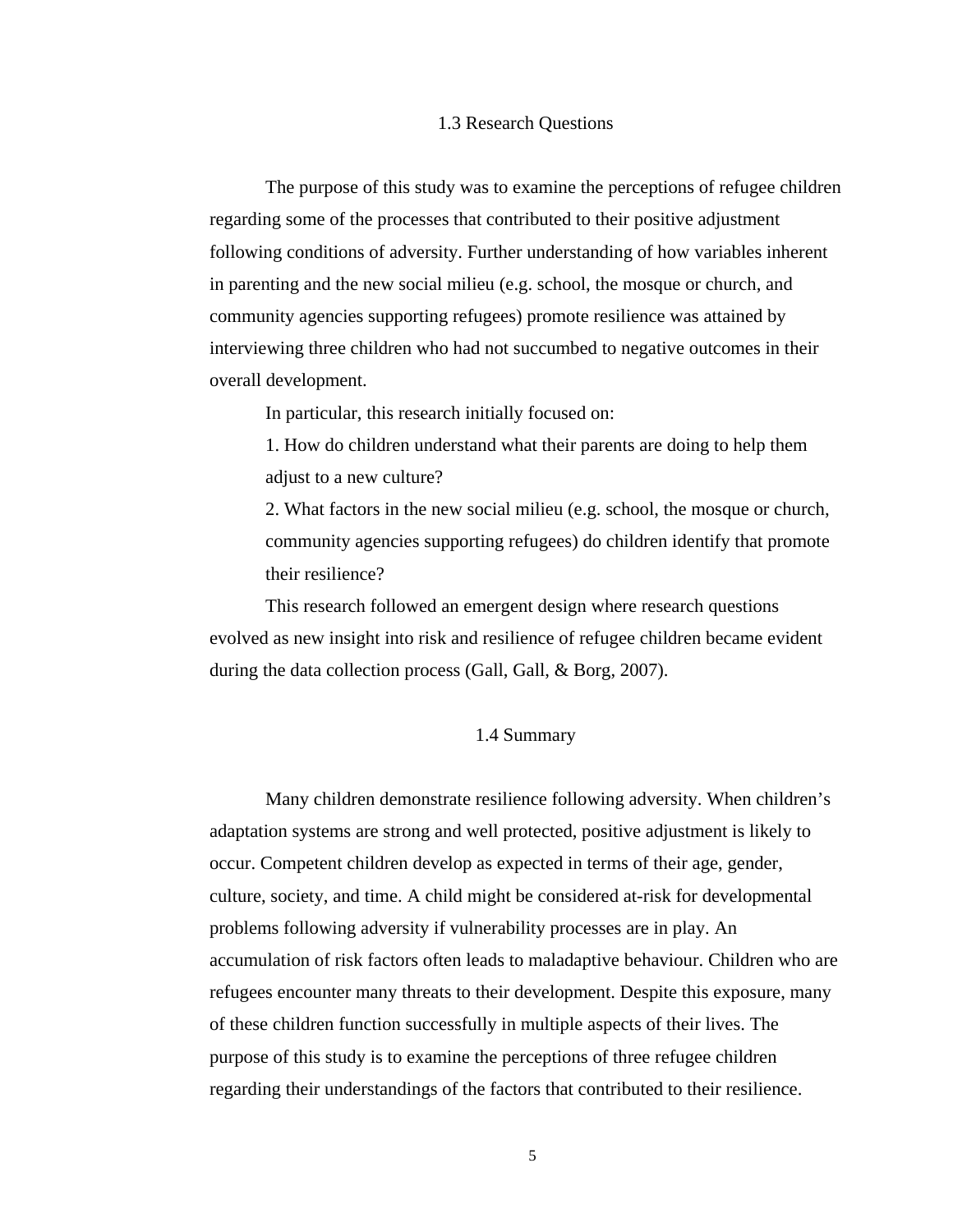### **Chapter Two**

#### **LITERATURE REVIEW**

2.1 Introduction to Resilience

### *2.1.1 Historical Overview*

 The study of resilience has its roots in the works of Norman Garmezy (1974), E. James Anthony (1974), Murphy and Moriarty (1976), Michael Rutter (1979) and Emily Werner (Werner and Smith, 1982). Luthar (2006) noted that resilience first found its voice in the work of Norman Garmezy. Garmezy studied children of schizophrenics and concluded that a number of these children were developing normally despite their circumstances. Prior to Garmezy's studies, researchers considered children such as these anomalies or outliers and excluded the children from their research. Garmezy and his colleagues, with their departure form the medical model, initiated a shift in the research paradigm associated with psychopathology. At the same time, Anthony coined the term "invulnerable" in reference to these children. Murphy and Moriarty became interested in children who faced adversity in the form of naturally occurring events. It became evident to Murphy and Moriarty that resilient children had a group of character traits in common. These traits included social charisma and the capacity to relate well to others. In Murphy and Moriarty's model, resilient children also had the ability to both regulate and experience a wide range of emotions. Several years later, Rutter contributed to research in this area as he too identified a subgroup of children with traits similar to those noted by Garmezy and Anthony. Werner and Smith (1982), in their seminal work in the study of high risk children in Kauai found that one in ten developed into "competent and autonomous young adults who worked well, played well, loved well and expected well" (p. 153).

Initial studies of resilient children shifted the focus away from a deficit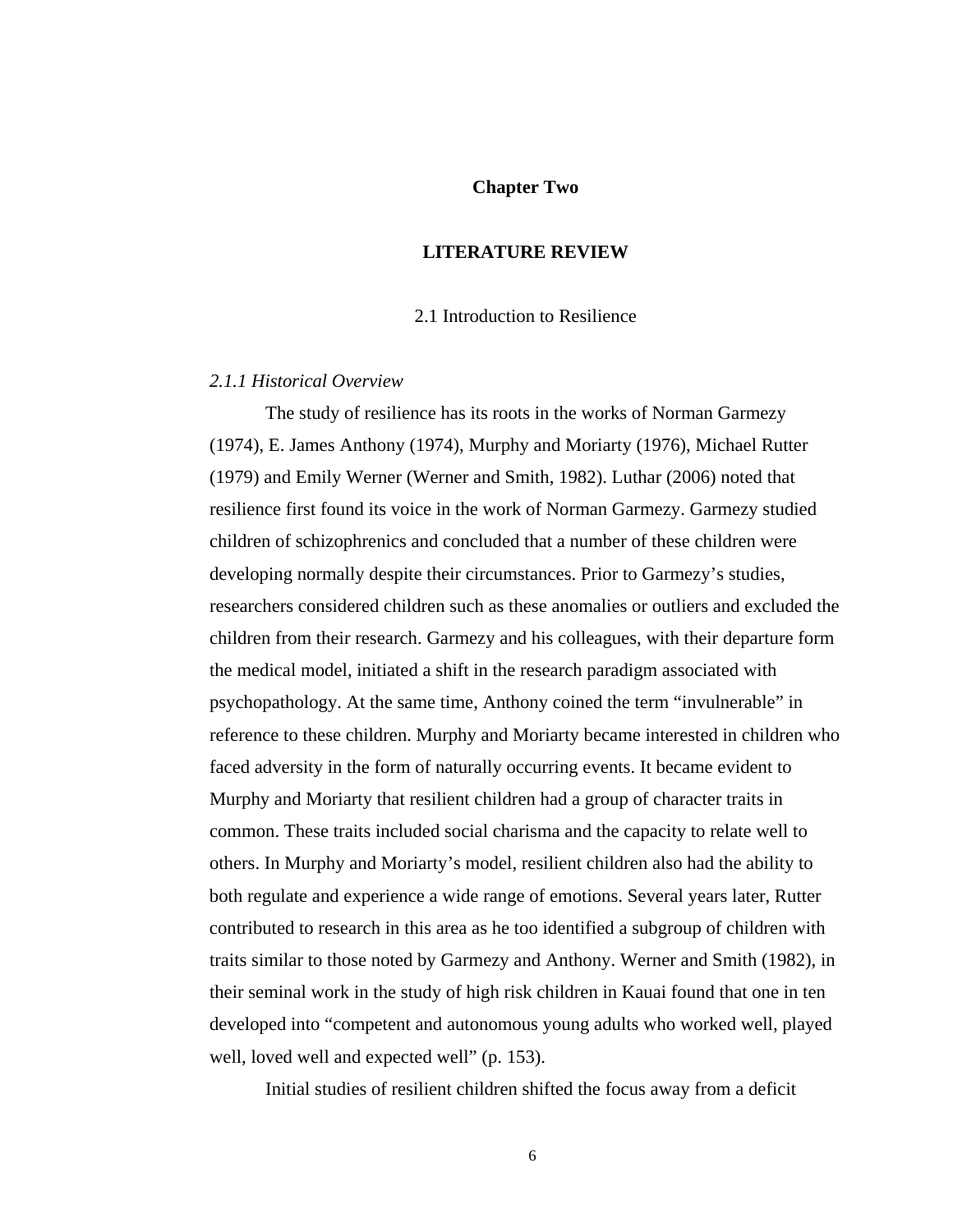model of child development toward models of invulnerability of a few children. This focus, in turn, gave way to the realization that resilience is a rather ordinary phenomenon (Masten, 2001). Masten (2001) noted that when a child's developmental systems were protected from harm and were working well, the child would continue to develop even in the face of adversity. Conversely, if a child faced difficulties with compromised developmental systems, he or she would be at much greater risk for impaired development. Threatening conditions compounded the risk if they were long term. Longitudinal studies such as Werner and Smith's (2001) Kauai study and Rutter's Romanian adoptee study (Rutter, et al. 1998) demonstrated that in the cases of children who had faced severe risk, the course of development could be reversed if protective factors were put into place. Garmezy's concurrent longitudinal study, called Project Competence, provided further insight into competency, adversity and internal functioning (Masten & Powell, 2003). Garmezy focussed his attention on the concept of competence. In its early stages, researchers on Project Competence investigated the connections among competence, adversity, internal functioning, individual functioning and family attributes. As this study shifted from a cross-sectional study to a longitudinal investigation, research focused on children who had experienced many levels of risk and adversity. From this seminal study, a framework for studying resilience developed (Masten & Powell, 2003).

### *2.1.2 Models of Research in Resilience*

In any developing field of study, different perspectives on the concept in question form following extensive research. Luthar and Zelazo (2003) recognized risk and resilience paradigms of research that guide most studies on resilience in children. The risk paradigm developed in the 1970's as Garmezy and other researchers began to study children who were resilient in the face of genetic or experiential adversity (Masten, 2001). Researchers using the risk paradigm generally looked for the presence or absence of developmental maladaptations and negative influences in a child's development (Luthar & Zelazo, 2003).These researchers were interested in anomalous experiences, effects of disordered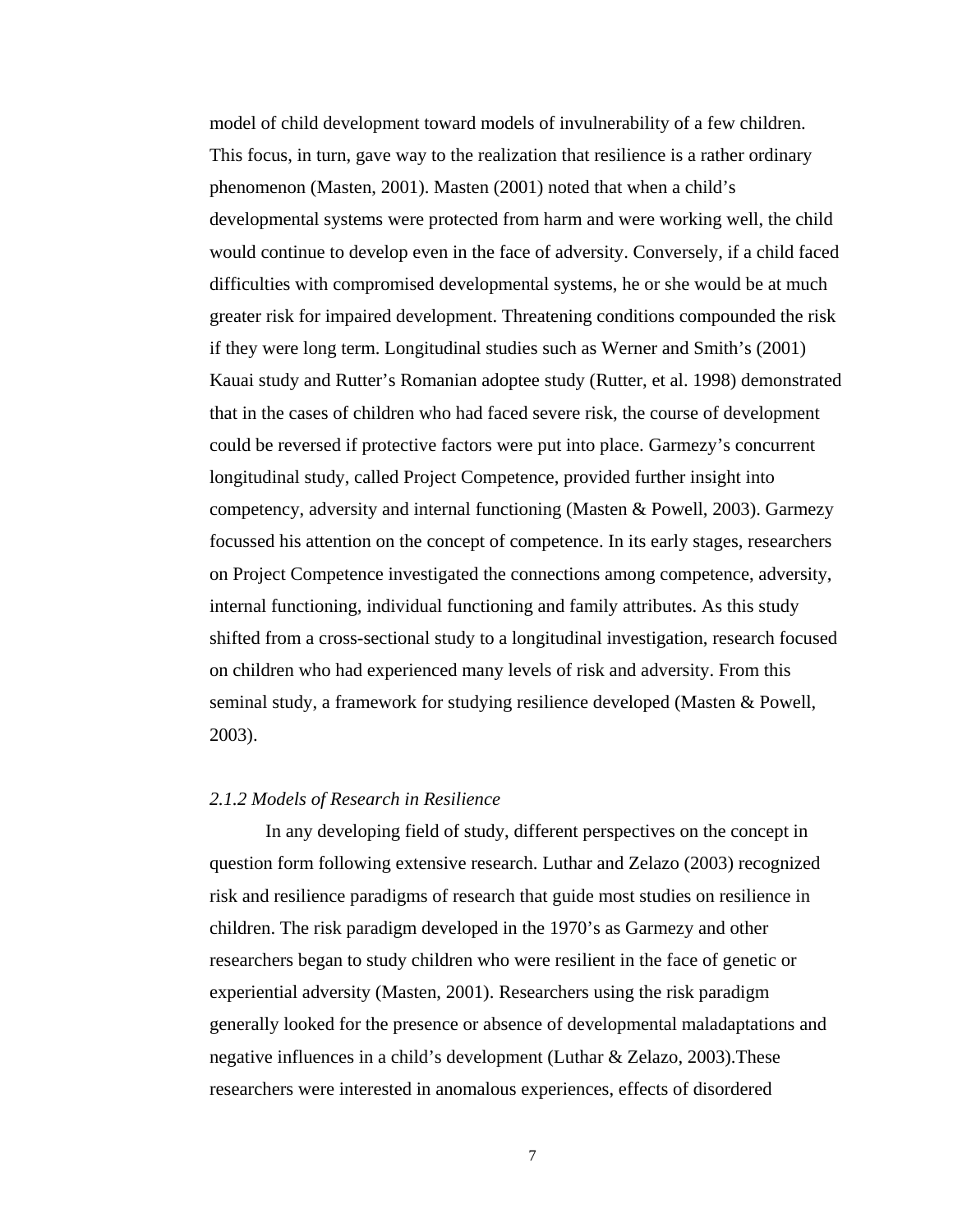parenting as it played out in disturbed family scenarios and generally disadvantaged environments (Garmezy, Masten, & Tellegen, 1984).

 The resilience framework has its roots in the risk framework and is concerned with children who have faced great threats to their development and their ability to remain competent in spite of these adverse conditions (Masten &Powell, 2003). In the resilience framework, focuses are on protective factors such as dispositional attributes, biological predispositions and environmental influences (Garmezy, Masten & Tellegen, 1984). Considerable attention centres on understanding children's competence and strengths as well as their deficits. Researchers place emphasis on exploration of vulnerability and protective factors and their importance in a child's resilience. Resilience research is empirical in nature and has progressed from identifying these factors to understanding their effects (Luthar & Cicchetti, 2000).

 Although not a focus of this study, a third model for studying resilience has its base in the biological components of adaptation. Scarr and McCartney (1983) posited the theory in which an individual's particular genotype would determine the experience of the person's environment, what effects the environment would have and how the individual's responsiveness influences environmental opportunity. These authors argued that a child's genotype influences his or her environment in that parents and others will not treat children alike but will instead respond differently to differences in the children. Genetically determined differences in talents, personality and interests account for experiences children are attracted to in their environments. For example, a child interested in sports will not be as drawn to music experiences as will a child who is musically inclined. Alternately, a child who is antisocial in nature may choose to associate with other like children (Rutter, 2003).

 Rutter (2003) further stressed the importance of the gene-environment interaction as one that would influence differences in an individual's sensitivity to occurrences in the environment. The association of certain gene variations with liability or moderation of some risk factors is possible with advances in molecular genetics. For example, Rutter (2003) provided evidence that individuals without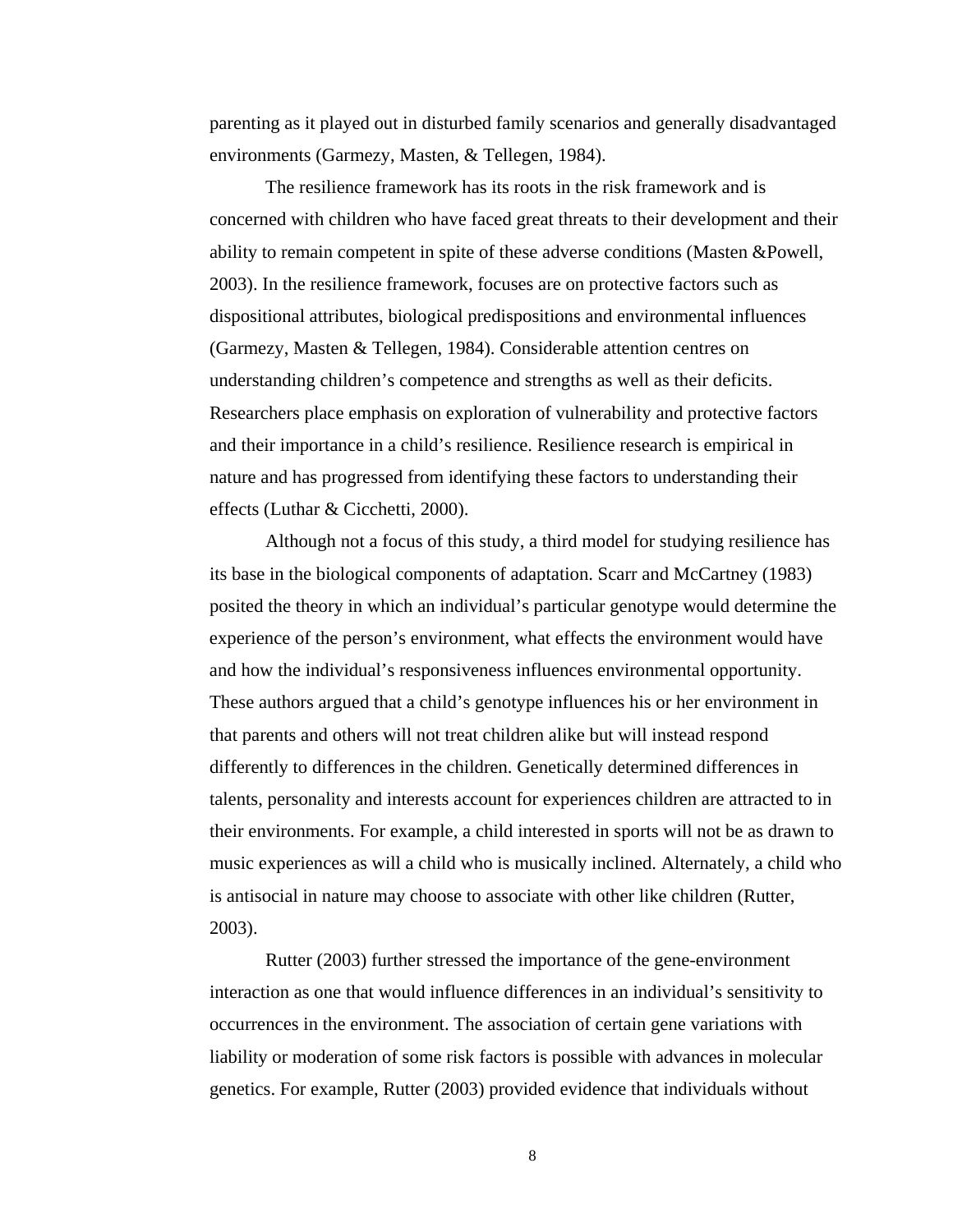certain gene forms were much less likely to develop Alzheimer's disease following head injury. Caspi, McClay, Moffitt, Mill, Martin, Craig, Taylor, and Poulton (2002) reported that DNA studies of levels of certain neurotransmitting enzymes facilitated the prediction of predisposition to development of antisocial behaviour. Individuals were more likely to suffer depression following a major life event if close relatives also evinced the same response to their environments (Kendler, Kessler, Walters, MacLean, Neale, Heath, & Eaves, 1995). Rutter (2003) further averred that the interactions between genetics and environment are important in the development of protective factors and maximizing their effects. Genetic differences in terms of a child's sex were also determined to be important.

 In her review of the literature, Luthar (2006) suggested that the ability to regulate one's emotions is of great importance when faced with adversity. Resilient individuals recover quickly from negative events (Davidson, 2000) and this recovery occurs, in part, at a biological level. Curtis and Cicchetti (2003) identified asymmetry in brain functioning with the right hemisphere more involved in negative emotions and the left hemisphere demonstrating involvement in positive emotional states. As technology for assessing brain functioning improves, as in the case of Medical Resonance Imaging and Computed Tomography Scans, advances in the understanding of neurological involvement and environmental influences on brain development will increase and provide more insight into the contribution of these processes to resilience.

#### *2.1.3 Operational Definition of Resilience*

 Masten (2001, Masten & Coatsworth, 1998) defined resilience as a good outcome (or competence) despite a significant threat to adaptation or development. A resilient child will perform competently in the face of adversity. Resilience is not a personality trait, but is instead the individual's response to adversity (Luthar & Cicchetti, 2000). Resilience does not cause a child to do well under adverse conditions but is a measure of the way children use and develop their resources to positively adapt to life (Yates, Egeland, & Sroufe, 2003).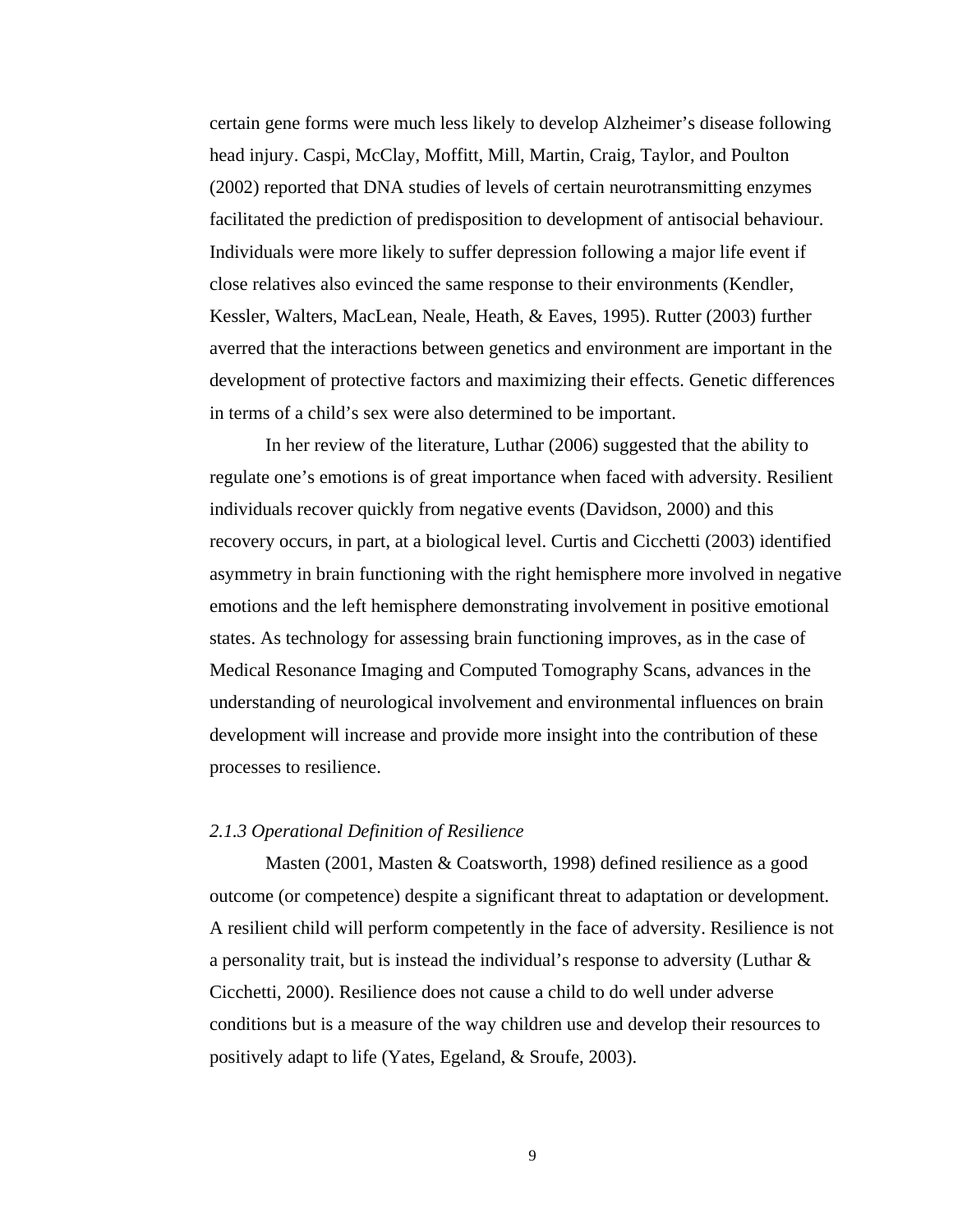#### *2.1.4 Competence*

 Masten (2001) defined competence as successful development as expected in terms of age, gender, culture, society and time. Simply stated, competence involves "effective functioning in important environments" (Masten, Morrison, Pellegrini, & Tellegren, 1990, p. 239). Competence can be domain specific encompassing academic success, peer social success and conduct in children. In adolescence, the definition of competence expands to include romantic and job competence. A competent individual may not excel in any given area but will perform well, both in past performance and expected future performance, in combination with adaptive resources (Masten & Powell, 2003). Competence is a pattern of adaptive behaviour and, as such, allows for pockets of poor performance (Masten & Coatsworth, 1998).

 Assessment of behavioural outcomes on salient developmental tasks determines performance levels (Masten, Coatsworth, Neeman, Gest, Tellegen, & Garmezy, 1995). Luthar (2006) referred to competence as positive adaptation where a child's behaviour is considerably better than expected given the adversity he or she faces. Knowledge that is cultural and communicated from generation to generation among members of the community relevant to the child's life provides expectations for behaviour (Masten & Coatsworth, 1998). Masten and colleagues (1995) determined that competence was a multifaceted concept. They identified the coordination of multiple mental and physical processes, the plethora of routes to positive developmental outcomes, and the variety of internal and social determinants as key components of achieving competence. Developmental tasks are further dependent on a child's age and can encompass several domains (Yates, Egeland, & Sroufe, 2003).

 Children who demonstrate competence in one domain may not be resilient in dissimilar domains (Luthar, Cicchetti & Becker, 2000). Luthar (1991) noted that children who had experienced adversity and were overtly successful often struggled with depression and posttraumatic stress disorder. In such instances, one must decide whether competence in one domain takes priority over others or if the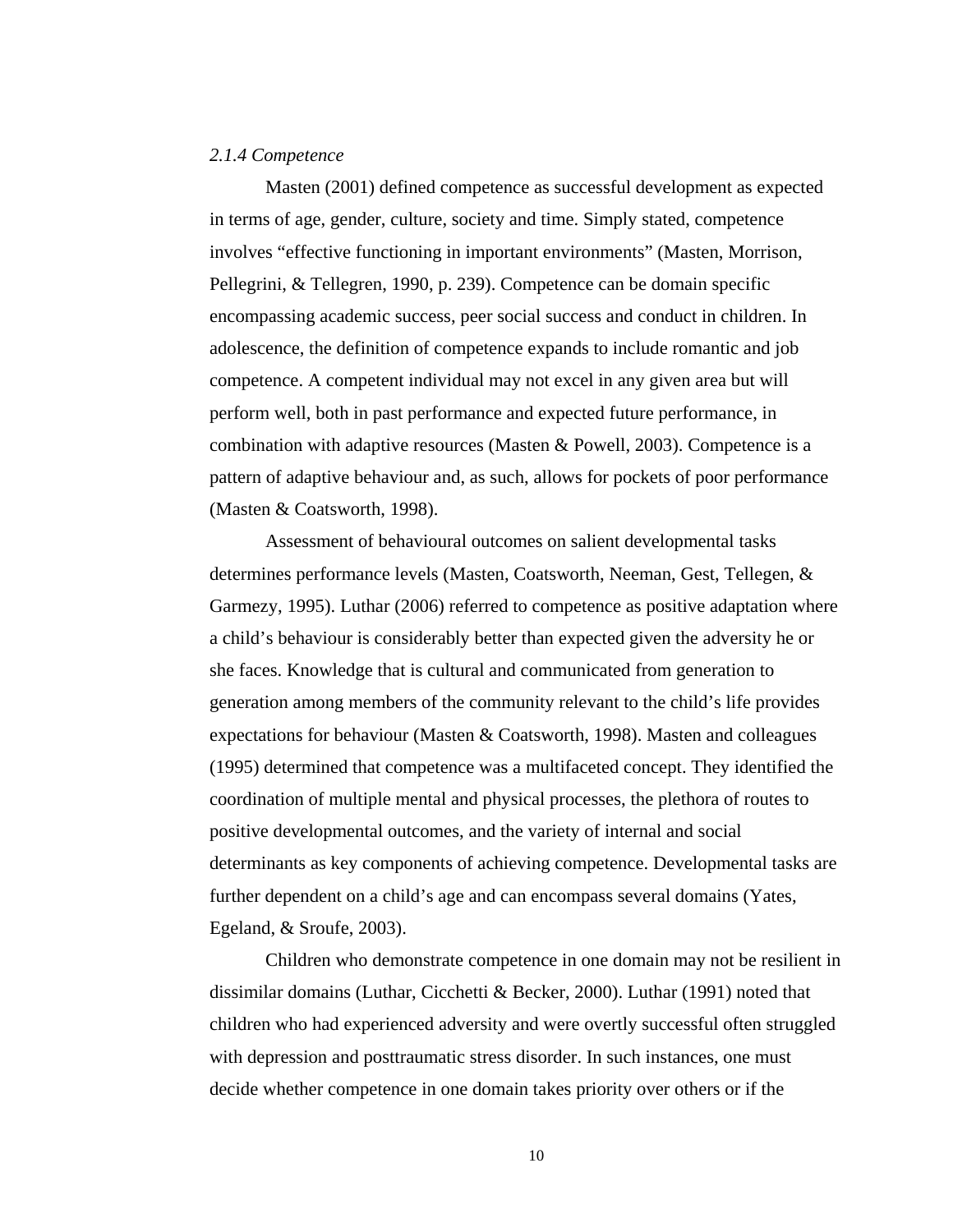domains should be combined (Luthar & Cicchetti, 2000). Furthermore, it is possible that a child viewed as competent in one community is not so from the context of another community. Masten and Coatsworth (1998) gave the example of youth living in inner city neighbourhoods where the community favourably viewed survival activities such as membership in gangs and engagement in illegal activities. Mainstream society takes the opposite view.

 Finally, the definition of competence may include the absence of psychopathology in the form of mental heath problems rather than achievement in academia or with peers. Resilient children do not evince or are able to overcome negative emotionality, antisocial behaviour or other conduct problems in their development (Masten & Powell, 2003).

#### *2.1.5 Adversity or Risk Factors*

Adversity or risk factors are those stressors, which threaten the healthy development of a child. This threat occurs to a child's material, social or emotional needs and capacities at a given point in time (Garborino & Ganzel, 2000). Risk can be categorized as mild, moderate or severe and can be either acute or chronic (Garmezy, 1983). Risk factors often co-occur with other stressors and the accumulation of these risk factors leads to increasingly maladaptive behaviour. Rutter (1979) noted a threshold effect where after the presence of four risk factors, the combined effect is much greater than merely adding their single effects. Cumulative risk in instances where children have few assets or resources is also associated with an increase in behavioural problems or difficulties with social competence. Sameroff, Seifer, Zax, and Barocas (1987) described ten environmental risk factors for children. They include: (1) maternal mental health; (2) high maternal anxiety; (3) rigid parental attitudes, beliefs and values regarding child development; (4) few positive spontaneous reactions by the mother toward the child; (5) unskilled occupational status reflected in family financial status; (6) maternal education less than high school; (7) disadvantaged minority status; (8) family social support defined by the absence of the father in the household; (9) stressful life events such as job loss, deaths in the family or physical illness and (10) large family size.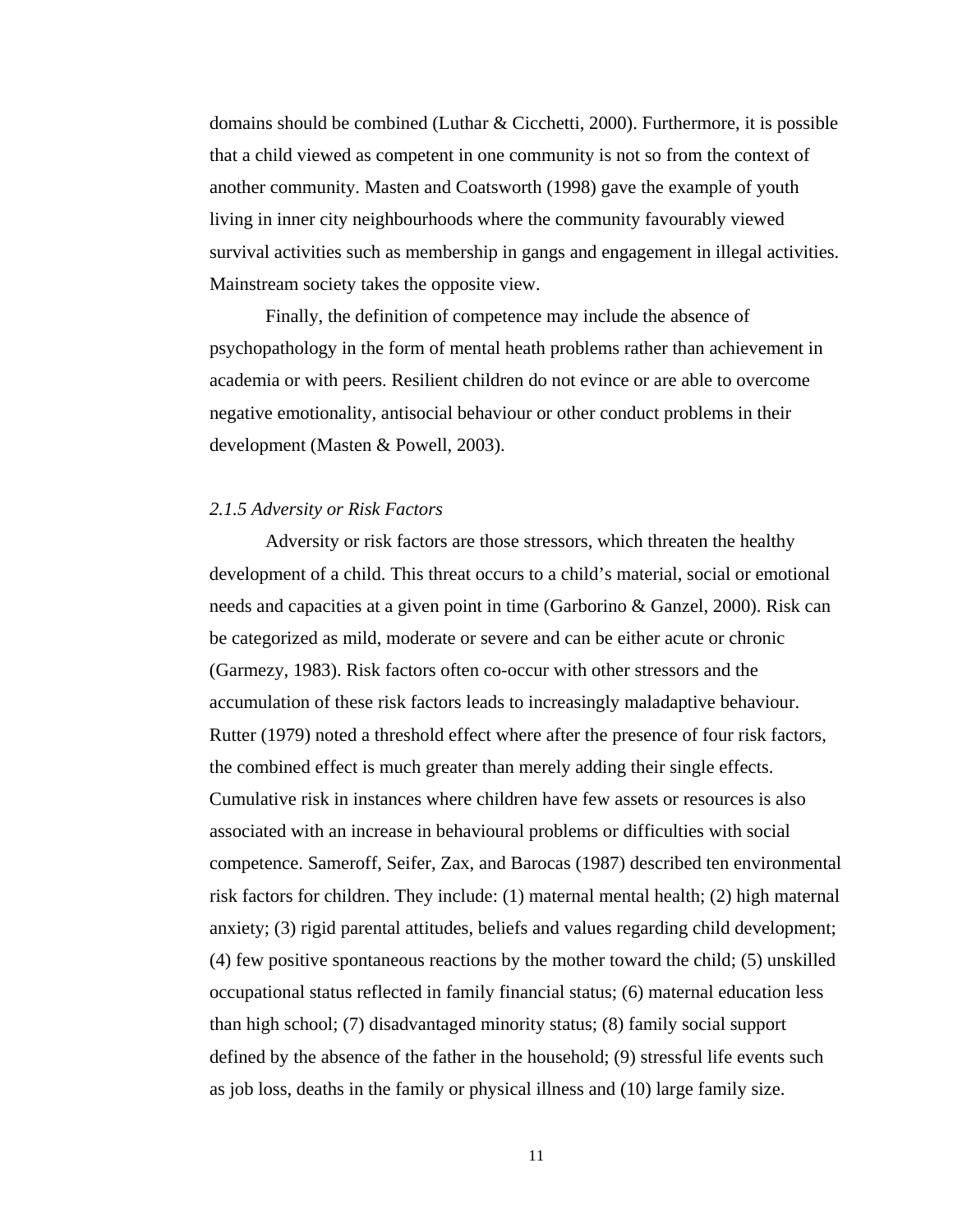Appleyard et al. (2005) suggested that the larger the number of these risk factors present in a child's life, the more maladaptive the child's development would be. They also noted that multiple risk factors present in early childhood could predict effects into middle childhood and later adolescence.

 Masten and Powell (2003) distinguished between nonindependent and independent risks. Independent events are factors that occur externally to a child and include such occurrences as war, the death of a parent or poverty. Nonindependent events are those related to the behaviour displayed by the individual. These events may include expulsion from school, gang involvement, unhealthy lifestyle choices, etc. Garborino and Ganzel (2000) described risk as not only originating from direct threats to development but also from the absence of normal and expected opportunities. For example, economic inequality and racism increase the effect of risk factors. Luthar (2006) further identified vulnerability factors as those determinants, which worsen the negative effects of risk. If adversity is high as in the case of poverty a child may be at greater risk if his or her cognitive functioning is low or if parenting quality is hampered (Masten & Powell, 2003).

 Luthar (2006) noted that socio economic status (SES) is an all-encompassing risk factor. Parental unemployment, limited access to quality preschool and effective schools, and neighbourhoods characterized by a high degree of community violence are often factors associated with poverty. If physical survival is threatened, the endangerment of all developmental processes occurs. Children exposed to chronic community violence may suffer a host of internal problems including anxiety, depression and posttraumatic stress disorder. School performance also suffers (Luthar, 2006). According to Luthar (2006), research indicates that longterm community violence affects children's neurobiology. Depending on when in a child's development and for how long the violence lasts, specific brain areas develop abnormally. Curtis and Cicchetti (2003) demonstrated an increase in startle response arousal and sleep disturbances as characteristic of children in these conditions. Sustained community violence may also intensify feelings of hopelessness and helplessness in parents who may impart these feelings to their children in turn (Osofsky & Thompson, 2000). Additionally, some parents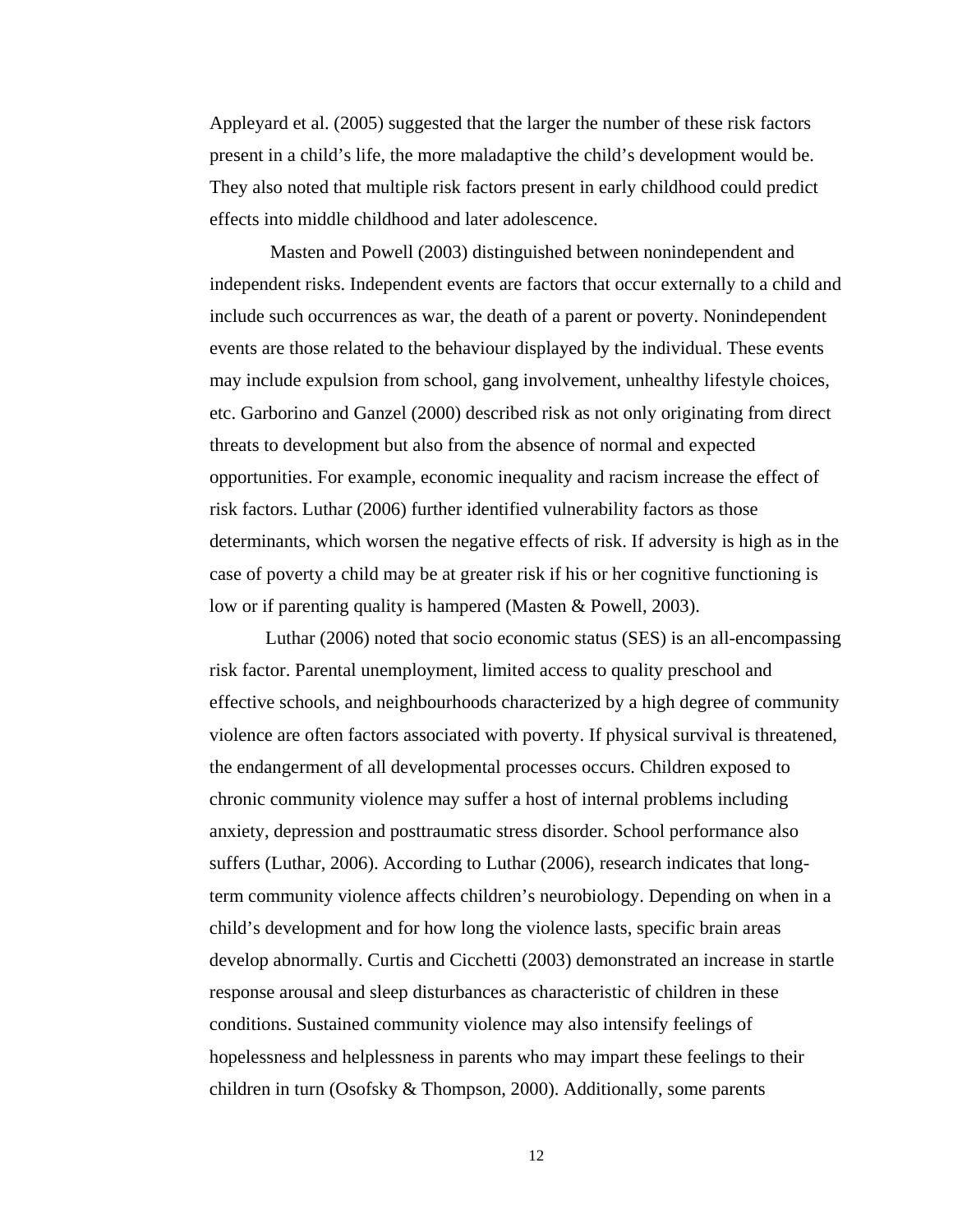traumatized by violence may have coping issues of their own and may not be able to meet the emotional needs of their children. Others may respond by becoming overprotective and have difficulty encouraging autonomy in their children (Osofsky & Thompson, 2000). Earls and Buka (2000) concluded from their studies of low SES communities that approximately 25% of urban youth had witnessed murder, and that one in ten children under the age of six had witnessed at least one violent event. Posttraumatic stress disorder and externalizing behavioural disorders were common among these children.

 Children exposed to parental psychopathology suffer further risk to their development (Werner, 1995). These parents are often severely dysfunctional and their parenting styles can lead to maladjustment and behaviour problems in their children. Furthermore, this particular risk factor often occurs in conjunction with other risk factors such as substance abuse, maltreatment and adolescent pregnancy (Osofsky & Thompson, 2000). Osofsky and Thompson (2000) recognized maternal depression as a risk factor that often occurs in lower SES families and those where the mother is under great stress. These mothers are often hostile and unavailable to their children and produce similar behaviour patterns in their children (Osofsky & Thompson, 2000). According to Osofsky and Thompson (2000), moderately depressed mothers are also at risk for abusing their children.

 Serious maltreatment such as physical, emotional or sexual abuse seriously risks the likelihood of resilience developing in children (Luthar, 2006). Parents who are harsh or unresponsive to their children's needs pose risk situations (Werner, 1995). Osofsky and Thompson (2000) reported that mothers with addiction issues showed much lower levels of interaction with their children and were often preoccupied with their drugs. Many of these mothers had faced adversity themselves in the form of violence, substance abuse by a parent and psychopathology. Substance abuse was associated with other risk factors such as homelessness, violence both between adults and directed toward the child, poverty and lower educational levels. Children reared in these homes lived chaotic lifestyles in which they had confusing and changing roles- at one time treated as children, at another forced to care for the parent (Osofsky & Thompson, 2000).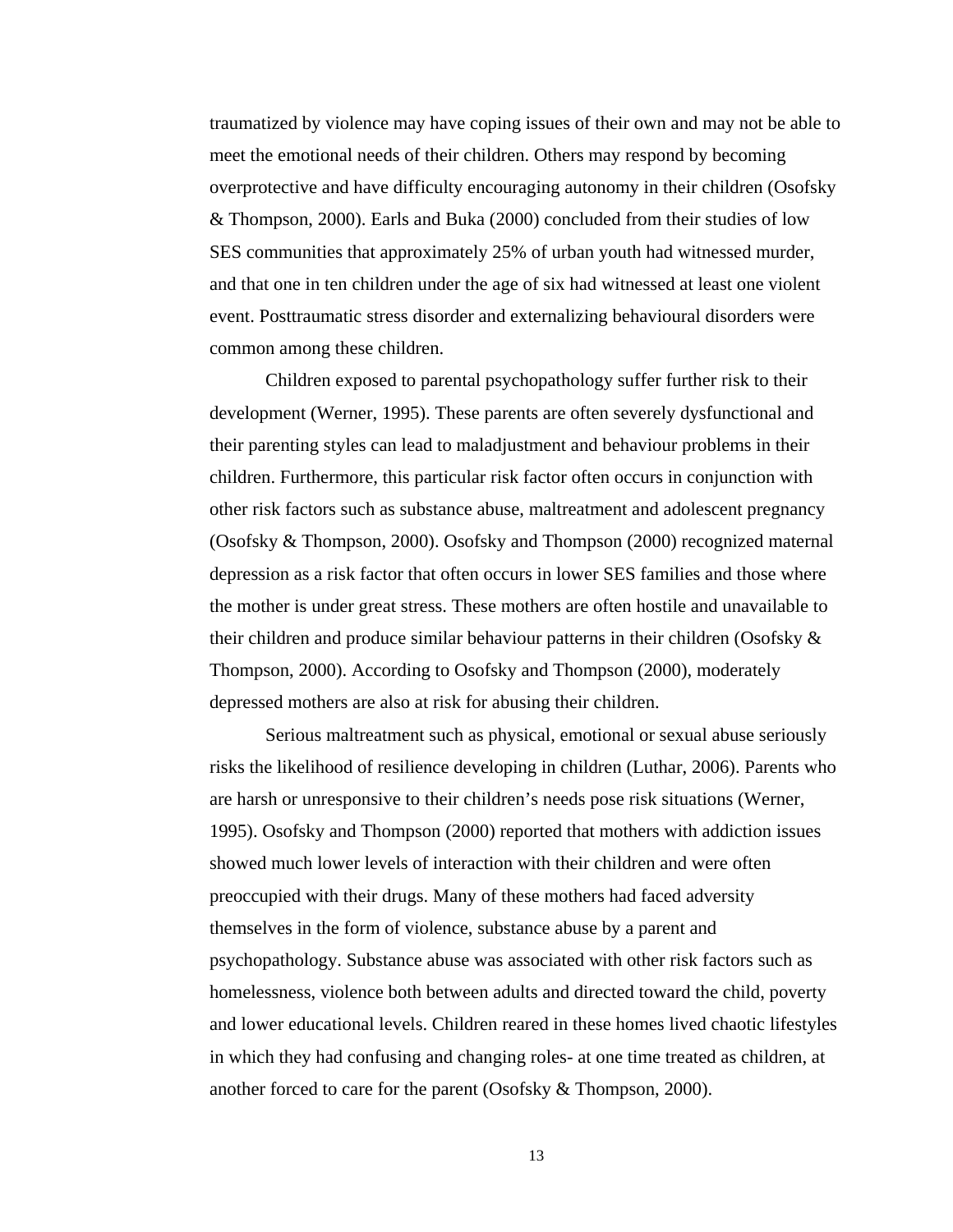Parental divorce is a large risk factor in the positive development of children. Watt, Moorehead-Slaughter, Japzon and Keller (1990) described child and parental adjustment following divorce as being unsatisfying and full of conflict. The findings from this study revealed children who thought their parents were both needy and less able to cope with the stressors present in their everyday lives. The children tended to disengage themselves from their parents and their peers, especially if relations with the custodial parent were poor. In short, they received little or no important emotional support. Teachers rated these children as deliberate, sombre and emotional. The children demonstrated lower academic competence and had less confidence in their abilities. Following divorce, families often experience an economic decline, which corresponds to decreased competence in a multitude of areas of development (Watt, Moorehead-Slaughter, Jazpon, & Keller, 1990).

#### *2.1.6 Protective Factors*

 Protective factors are resources available to the child to moderate the impact of adversity on development (Masten & Powell, 2003) in a positive direction (Luthar & Cicchetti, 2000). They include internal qualities the child has in the form of an engaging temperament, good communication skills, strong problem solving skills, the ability to recognize and seek out supportive caregivers, special skills valued by others and belief that their actions will lead to positive outcomes (Garborino & Ganzel, 2000). Protective factors may occur in the form of external resources as well. Alvord and Grados (2005) noted the importance of competent parents, positive connections with peers, good support networks and the availability of effective schools. When faced with adversity, children with protective factors in play generally cope better than children who do not have them (Luthar & Cicchetti, 2000). Unlike risk factors, the buffering effects of protective factors tend to be general and occur in children of all cultures and in a wide range of social contexts (Garborino & Ganzel, 2000). The protective systems available to a child are both versatile and allow the child to respond to a wide range of challenges (Masten &Powell, 2003). These processes are not rare or extraordinary, but are available to many children and thus lead to Masten's (2001) conceptualization of the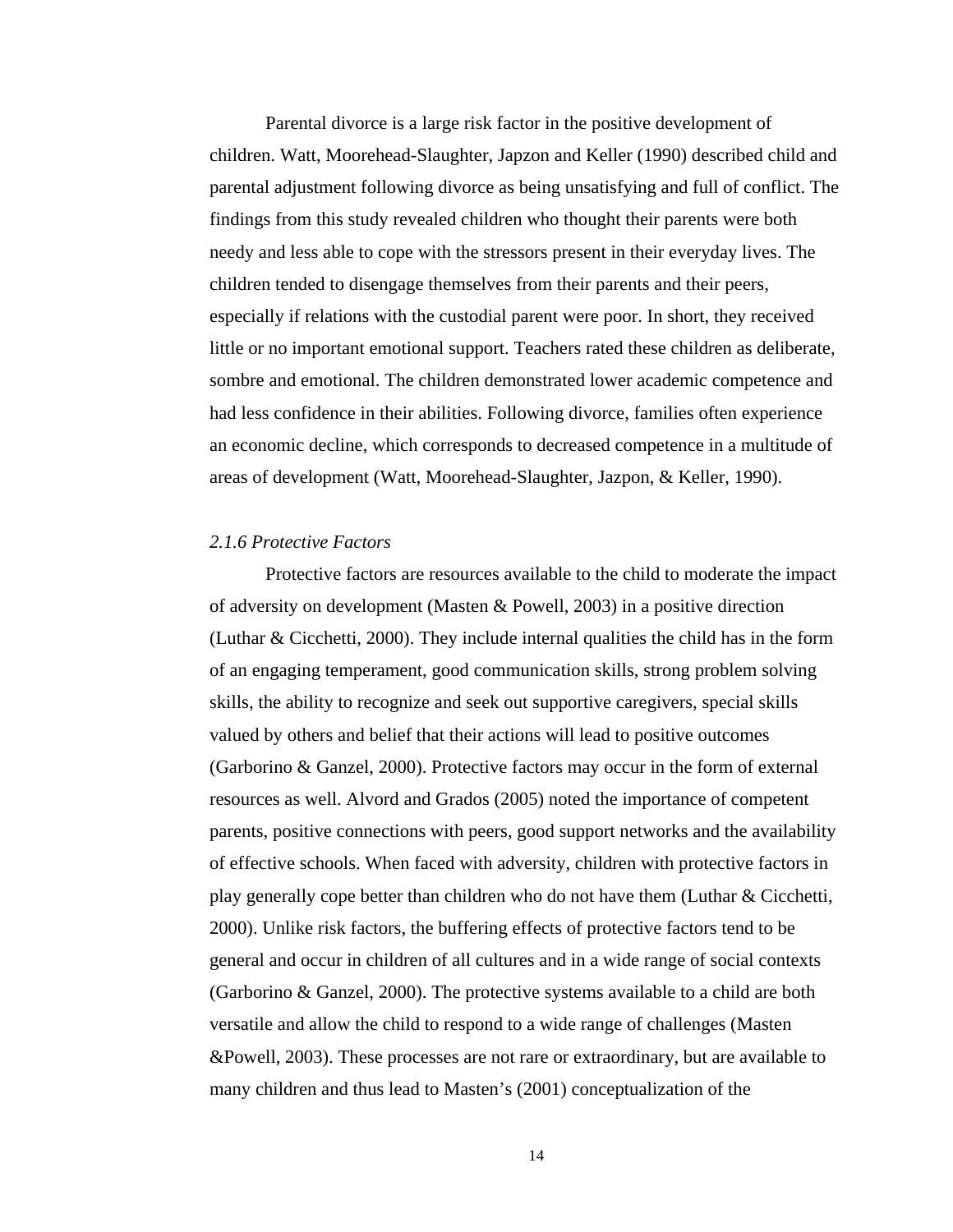ordinariness of this phenomenon. Werner (2000) noted that protective factors, like risk factors, often occur together. Some resources can stand in for others at a given point in time and may produce the same results as other similar factors. These factors help to provide an understanding of how certain children respond to adversity in very individual ways. Some factors may facilitate the formation of other factors later in time. Werner (2000) gave the example of a young child with an easy temperament making friends more easily as an adolescent.

#### *2.1.7 Characteristics of Resilient Children*

 Masten (2001) coined the term "ordinary magic" to describe the common attributes of many children, their relationships, their families and their communities when resilience occurred. Initial studies of resilient children concluded that they were invulnerable or invincible but as research continued into the characteristics of these children, it became clear that rather than being special, these children were simply ordinary. Masten (2001) further averred that if protection of children's basic adaptational systems took place, most children would continue to develop well even if they experienced adversity. Developmental problems were more likely to occur to compromised adaptational systems before or after adversity or if adverse situations continued over time. Drawing from a review of resilience literature and observations in their clinical practice, Alvord and Grados (2005) delineated six categories of protective factors that, if present, would serve as buffers to risk situations. These categories include a proactive orientation, self-regulatory abilities, proactive parenting, connections and attachments to family and friends, the influence of effective schools and positive community support. They noted that factors in these categories often worked together or related to other protective factors.

 The most salient characteristic resilient children have is that of self-efficacy or self-worth. This proactive orientation (Alvord & Grados, 2005) allows children to be realistic. Wolin and Wolin (1998) portrayed proactive children as envisioning themselves as survivors. These children are able to distance themselves both emotionally and physically from adversity. They are creative and use humour to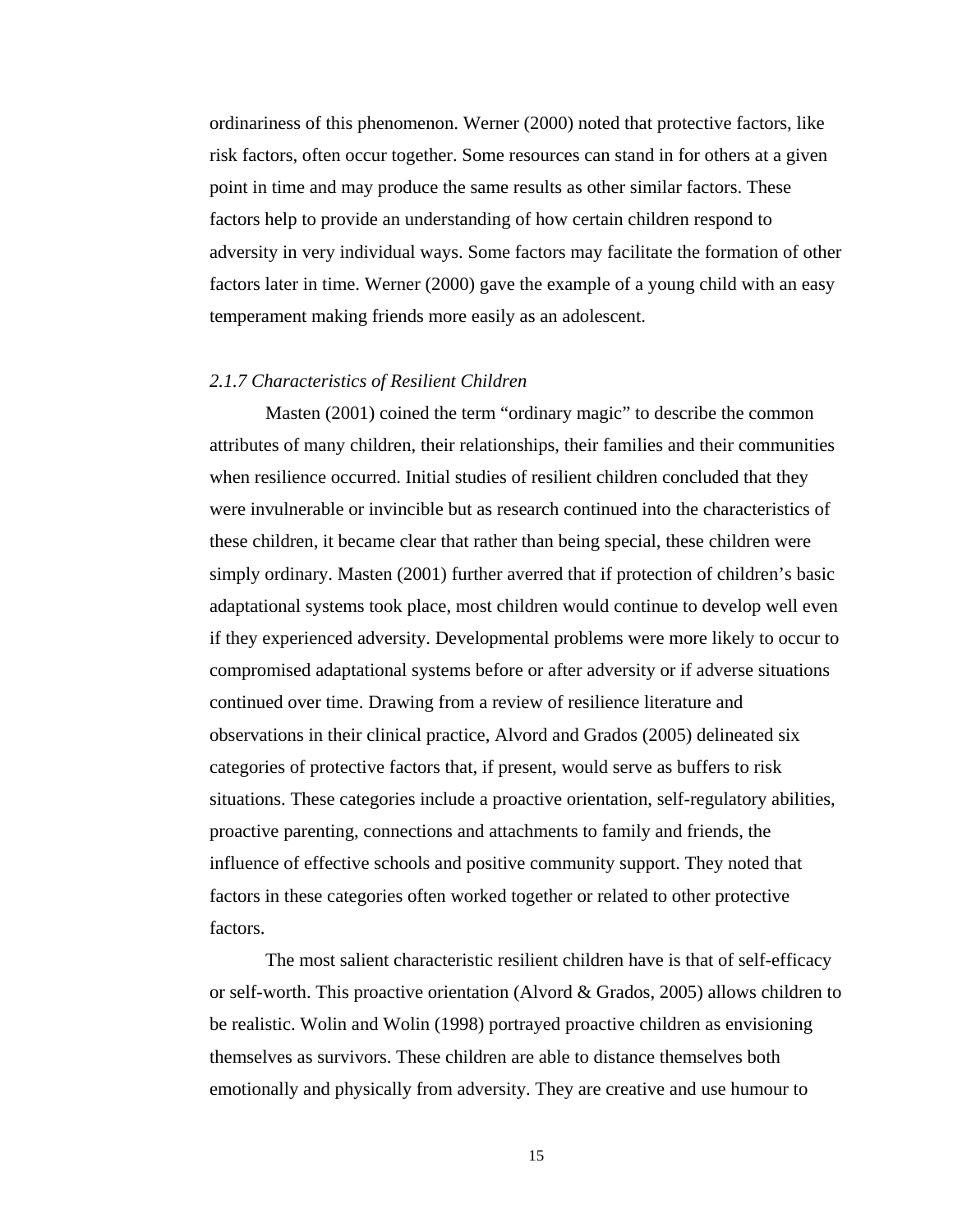cope with difficult situations. Werner (2000) described these children as optimistic about their futures and feeling that they could change their situations. They actively look for solutions to their problems and see success because of their own actions. They view negative events as temporary and as situations they can overcome by hard work. Werner and Smith (1982) described resilient children as responsible and more socially mature than their peers. Resilient children demonstrate a strong desire to do well in their lives.

 Alvord and Grados (2005) identified self-regulatory attributes as another intrinsic characteristic of resilient children. Masten and Coatsworth (1998) described this trait as one in which the child is able to control his or her attention, behaviour and emotions. As children develop control over their attention, they can either shift or focus their attention as the situation demands. The ability to maintain attention relates to prosocial behaviour, which in turn leads to peer acceptance. Children who are not able to regulate their attention often exhibit attention deficit hyperactivity disorder, are antisocial and have academic difficulties. Children's ability to regulate their behaviour also determines prosocial behaviour. Children begin to develop compliance to social rules early in their lives. Social compliance is strongly linked to effective functioning at school and with peers. Werner (2000) identified low emotionality, or the ability to control one's emotions as a central feature of resilient children. These children tend to be more nurturing and empathetic, traits which carry on into adulthood. Werner (1995) also noted that resilient children develop coping patterns in early childhood that allow them to combine their sense of autonomy with the ability to ask for help when needed. These children usually had a special talent, skill or hobby of which they were proud. These factors allowed the children to develop confidence in their abilities leading to a strong self-concept.

 In a child's external environment, the family is the most enduring factor in the child's development (Luthar, 2006). Werner (2000) stated that resilient children form close attachments with at least one person. They receive good nurturing and they are able to develop a sense of trust. Similarly, Osofsky and Thompson (2000) observed that a strong, positive relationship with a competent caregiver was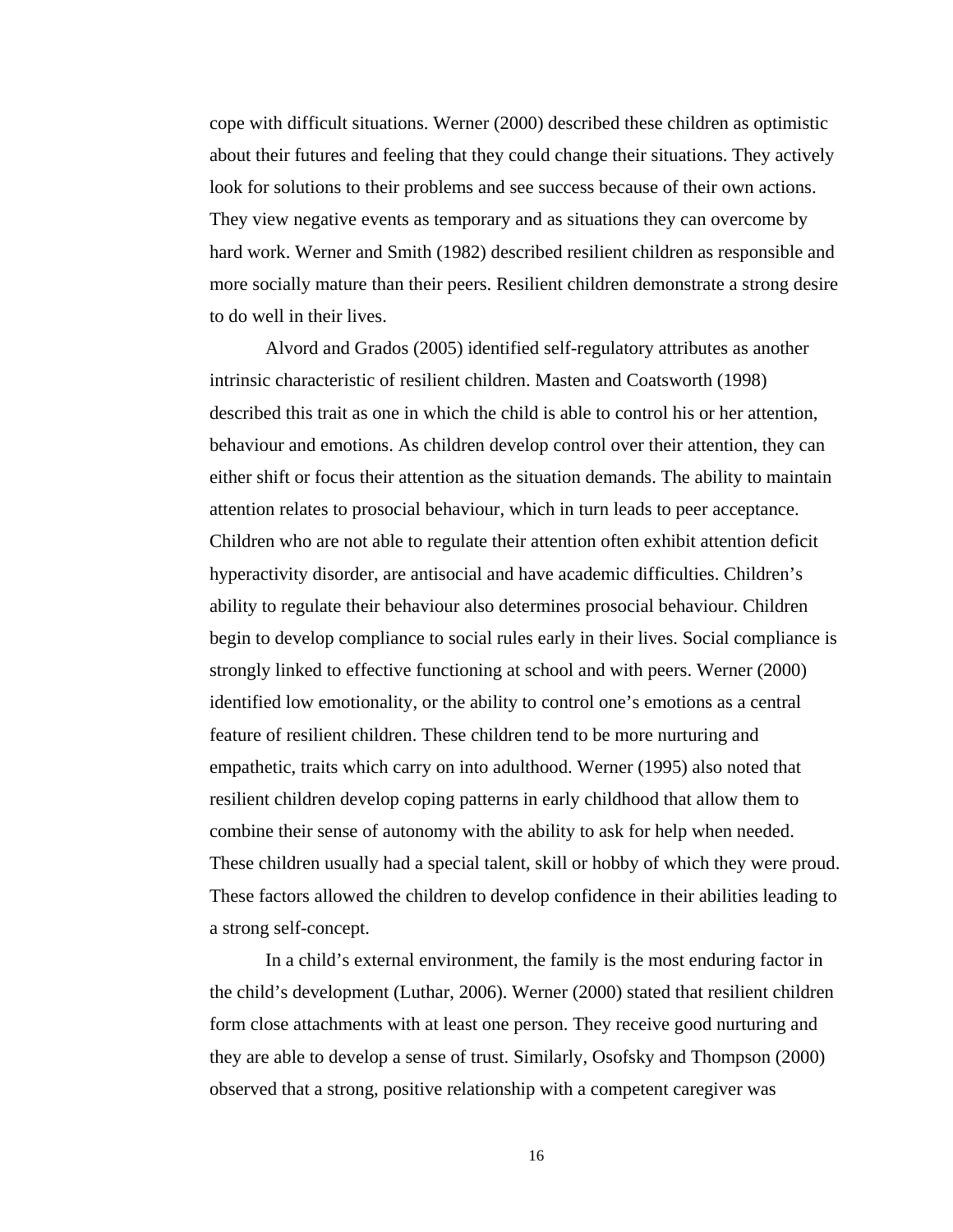predictive of social competence in older children. Werner (2000) identified maternal competence as one of the most powerful protective factors in a child's environment. According to Osofsky and Thompson (2000) the presence of a father or father figure is clearly beneficial in a child's life if that father is interactive in a positive way, is available to the child and is responsible to the child in that he ensures that the child's primary needs are met. Fathers' roles tend to centre on play activities and encouraging assertiveness in their children. In lower SES families, the presence of a father figure has been associated with stronger skills in children (Osofsky & Thompson, 2000).

 Masten and Coatsworth (1998) identified a close relationship with a parent figure as key to resilience. Furthermore, effective parents are authoritative in nature. That is, they are warm, build structure into the children's environment and have high expectations for their children (Masten & Coatsworth, 1998). They communicate well with their children and are responsive to the children's needs (Luthar, 2006). Luthar (2006) noted that effective parents monitor their children's behaviour closely. They are very aware of whom their children's friends are and where the children were when they are not at home. They set limits for their children regarding where they can go and when. They restrict association with deviant peers. Parents of resilient children maintain close bonds with their children as they approach adolescence while allowing the children to develop autonomy. Authoritative parents are able to enhance discipline techniques by being warm and responsive to their children's needs. Protection against externalizing disorders and enhancement of self-regulatory behaviours develop in children because of this parenting style. Children of authoritative parents demonstrate higher motivation to do well. They are able to persist on difficult tasks and show a higher positive affect. Effective parents are able to recognize their children's strengths and encourage their growth and development (Alvord & Grados, 2005).

 Resilient children may demonstrate educational competence. They enjoy school and use whatever talents and abilities they have available. They often make school a refuge when home life is chaotic (Werner 2000). Schools that effectively promote resilience in high-risk youth are remarkably similar to protective homes.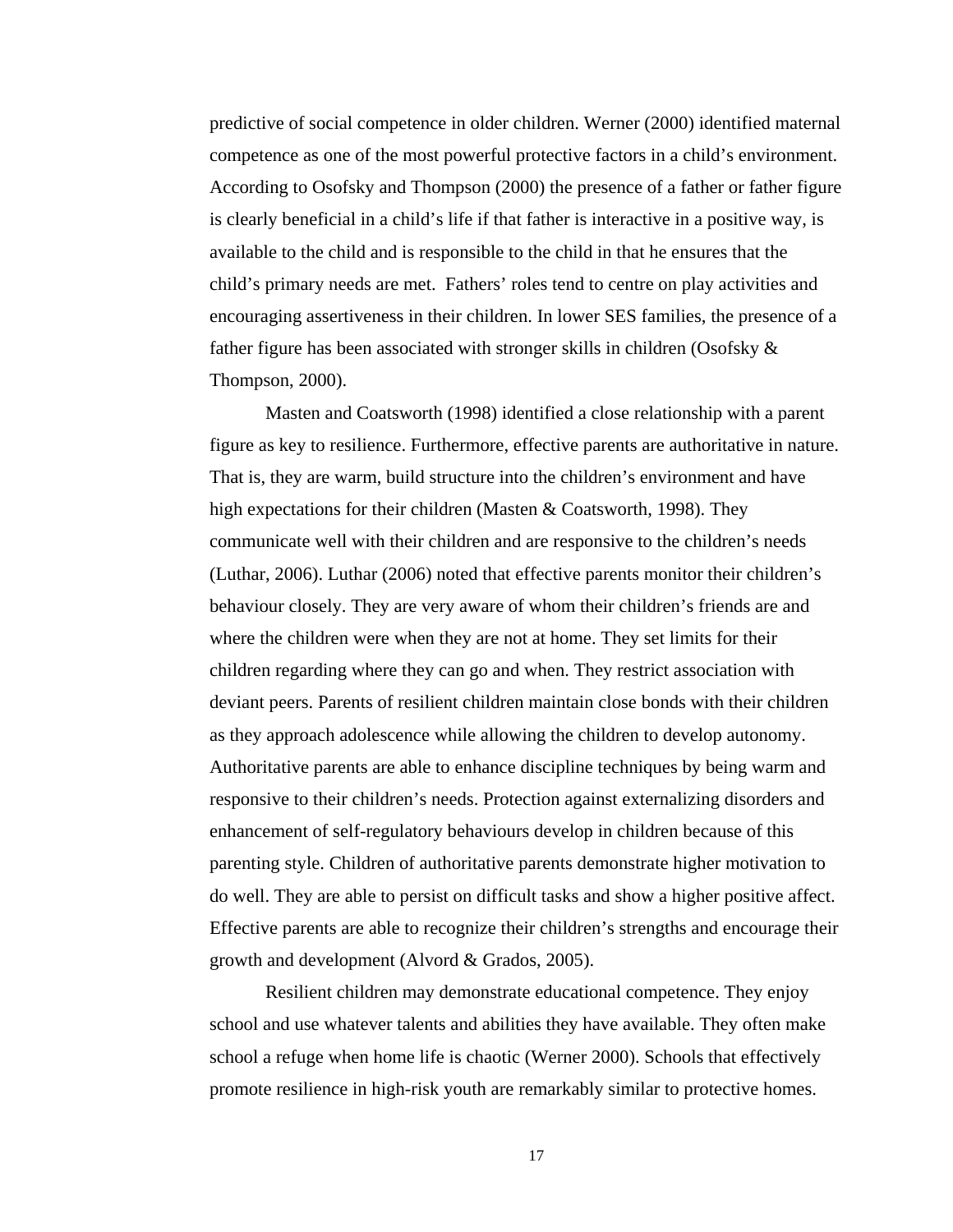Werner (2000) noted that these schools were responsive and nurturing. They were organized and had a clearly delineated set of responsibilities for their students. They allowed children to assume those responsibilities. School rules were well defined and consistently enforced. Alvord and Grados (2005) described resilient students as those who took part in extracurricular activities that allowed them to be part of prosocial groups and receive recognition for their efforts. In Werner and Smith's Kauai study (Werner, 2000), teachers were often found to be positive role models. They served as protective buffers for children with home lives characterized by adversity and the presence of risk factors.

 Several researchers have suggested strong cognitive ability plays a major role in resilience. Masten and Coatsworth (1998) posited cognitive ability as one of the best predictors of academic success. Werner (2000) credited above average intelligence as a factor in good language and problem solving skills. Werner (1995) also identified a strong link between intelligence, school competence and the ability to overcome adversity. On the other hand, Luthar (1991) found that the effects of intelligence varied across areas of competency. She concurred with Masten and Coatsworth's (1998) findings of intelligence as a protective factor regarding disruptive behaviours at school but found that economically disadvantaged, bright adolescents under high stress conditions actually fared worse than their less intelligent peers. They seemed to be more sensitive to the effects of adverse conditions. Luthar (2006) noted other situations where good cognitive abilities may be a risk factor. Traditional methods of achieving self worth such as obtaining good grades may instead be regarded as detrimental in a subculture where school achievement is not highly regarded. These bright children can, and sometimes do, invest their talents in illegal activities.

 Luthar (2006) suggested that the premise of resilience is rooted in strong, effective relationships. However, nurturing caregivers are not always present in the form of parents to act as buffers against stress. In the case where competent parents are not available, resilient children are well able to seek out adults such as grandparents, relatives, neighbours or siblings to act as stand-ins. They are, in fact, quite adroit at finding substitutes to provide the nurturing they need to develop into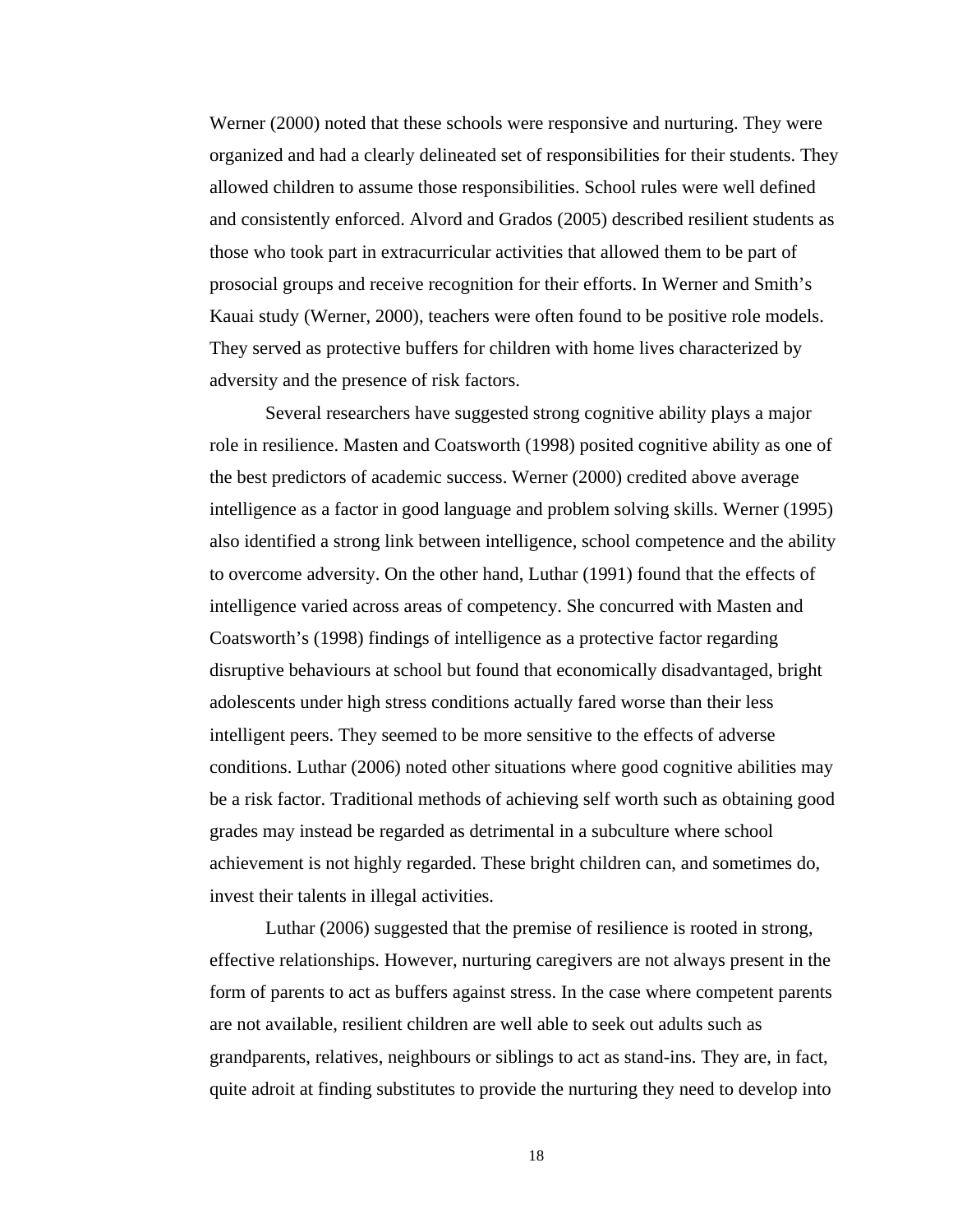competent individuals (Werner, 2000).Werner and Smith's Kauai Longitudinal Study (Werner, 1995) showed that resilient children tended to use community resources during times of need. Luthar (2006) noted that community supports such as high quality preschools and effective schools played an important role in ameliorating the effects of adversity for high-risk children. Werner (2000) further elucidated the effects of the wider community in the form of friends. She described the ability of resilient children to make strong friendships with children who could provide emotional support and maintain those friendships into adulthood. Associations with competent children and their families often provided perspective on the chaotic and dysfunctional families from which the resilient children came. Werner (2000) also noted the influence of strong religious orientations as a protective factor for some resilient children.

 In her review of the literature, Werner (2000) compiled a list of protective factors, risk factors and the developmental period in which they were most influential. Tables 2.1 and 2.2 list these factors.

**Table 2.1 Protective Factors Within Individuals, Replicated in Two or More Longitudinal Studies of At-Risk Children First Identified Before the Age of Six \*Reproduced with the permission of Dr. E.E. Werner** 

| <b>Protective Factors</b>                                 | <b>Developmental Period</b> | <b>Risk Factors</b>                                                                 |
|-----------------------------------------------------------|-----------------------------|-------------------------------------------------------------------------------------|
| Low distress/<br>Low emotionality                         | Infancy-Adulthood           | Child abuse/neglect<br>Poverty<br>Multiple risks                                    |
| Active; alert;<br>high vigor; drive                       | Infancy                     | Poverty<br>Multiple risks                                                           |
| Sociability                                               | Infancy                     | Child abuse/ neglect<br>Parental mental illness<br>Poverty<br>Multiple risks        |
| "Easy," engaging<br>temperament (affectionate;<br>cuddly) | Infancy                     | Child abuse/ neglect<br>Parental mental illness<br>Poverty<br><b>Multiple Risks</b> |
| Advanced self-help<br>skills                              | Infancy-Childhood           | Poverty<br>Multiple risks                                                           |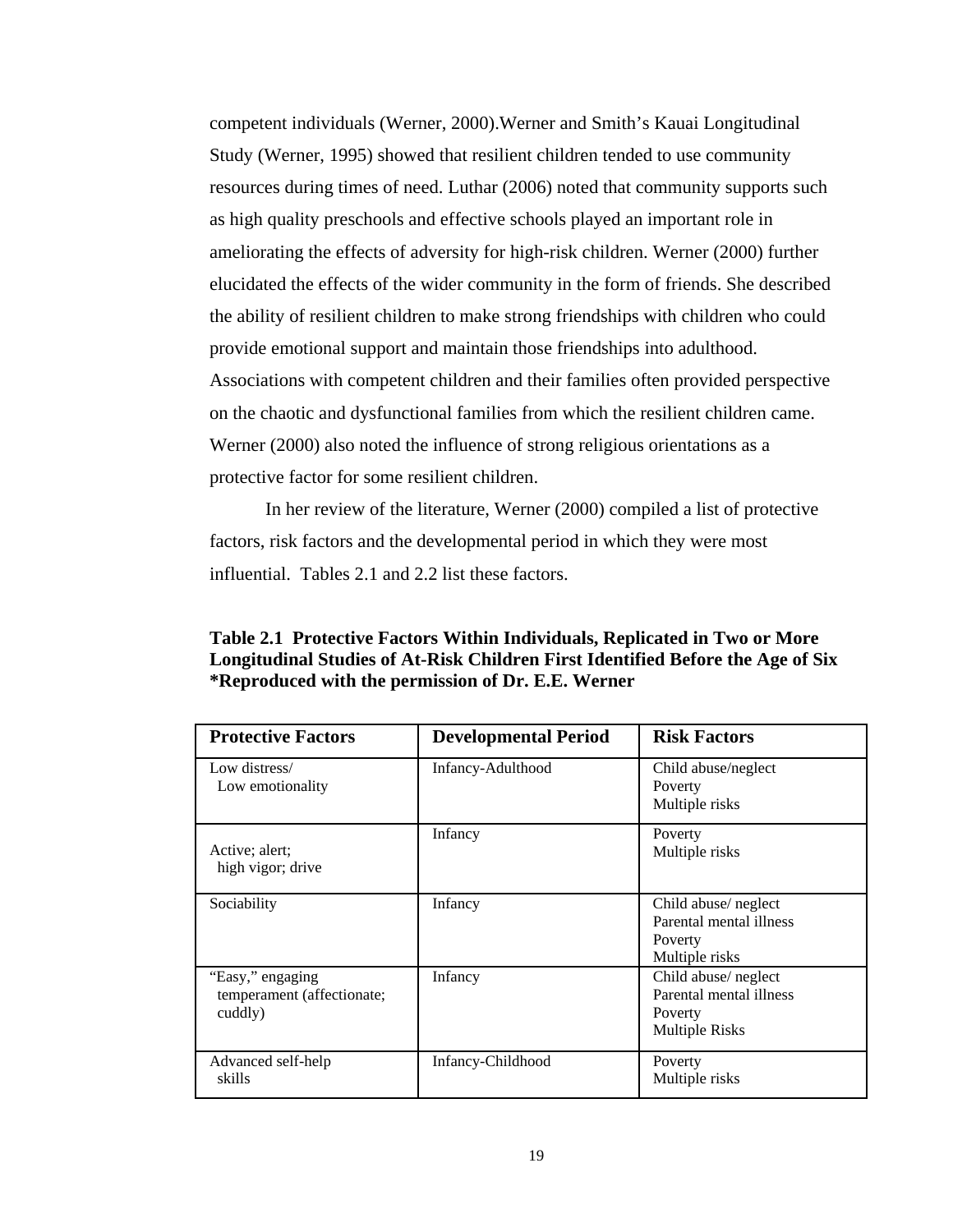| Average-above average<br>intelligence (language and<br>problem solving skills) | Early childhood       | Child abuse/ neglect<br>Parental substance abuse<br>Poverty<br>Multiple risks    |
|--------------------------------------------------------------------------------|-----------------------|----------------------------------------------------------------------------------|
| Ability to distance oneself;<br>impulse control                                | Childhood-Adulthood   | Parental mental illness<br>Parental substance abuse<br>Poverty<br>Multiple risks |
| Internal locus of control                                                      | Childhood-Adolescence | Parental mental illness<br>Child abuse/ neglect<br>Poverty<br>Multiple risks     |
| Strong achievement<br>motivation                                               | Childhood-Adolescence | Parental mental illness<br>Parental substance abuse<br>Poverty<br>Multiple risks |
| Special talents, hobbies                                                       | Childhood-Adolescence | Parental mental illness<br>Poverty<br>Multiple risks                             |
| Positive self-concept                                                          | Childhood-Adolescence | <b>Divorce</b><br>Poverty<br><b>Multiple Risks</b>                               |
| Planning, foresight                                                            | Adolescence-Adulthood | Teenage parenthood<br>Poverty<br>Multiple risks                                  |
| Strong religious orientation<br>Faith                                          | Childhood-Adulthood   | Parental mental illness<br>Parental substance abuse<br>Poverty<br>Multiple risks |

**Table 2.2 Protective Factors within the Family and Community Replicated in Two or More Longitudinal Studies of At-Risk Children First Identified Before the Age of Six** 

**\*Reproduced with the permission of Dr. E.E. Werner** 

| <b>Protective Factors</b>           | <b>Developmental Period</b> | <b>Risk Factors</b>                                       |
|-------------------------------------|-----------------------------|-----------------------------------------------------------|
| Small family size<br>$<$ 4 children | Infancy                     | Teenage motherhood<br>Poverty<br>Multiple risks           |
| Mother's education                  | Infancy-Adulthood           | Teenage motherhood<br>Poverty<br>Multiple risks           |
| Maternal competence                 | Infancy-Adolescence         | Child abuse/neglect<br>Poverty<br>Parental mental illness |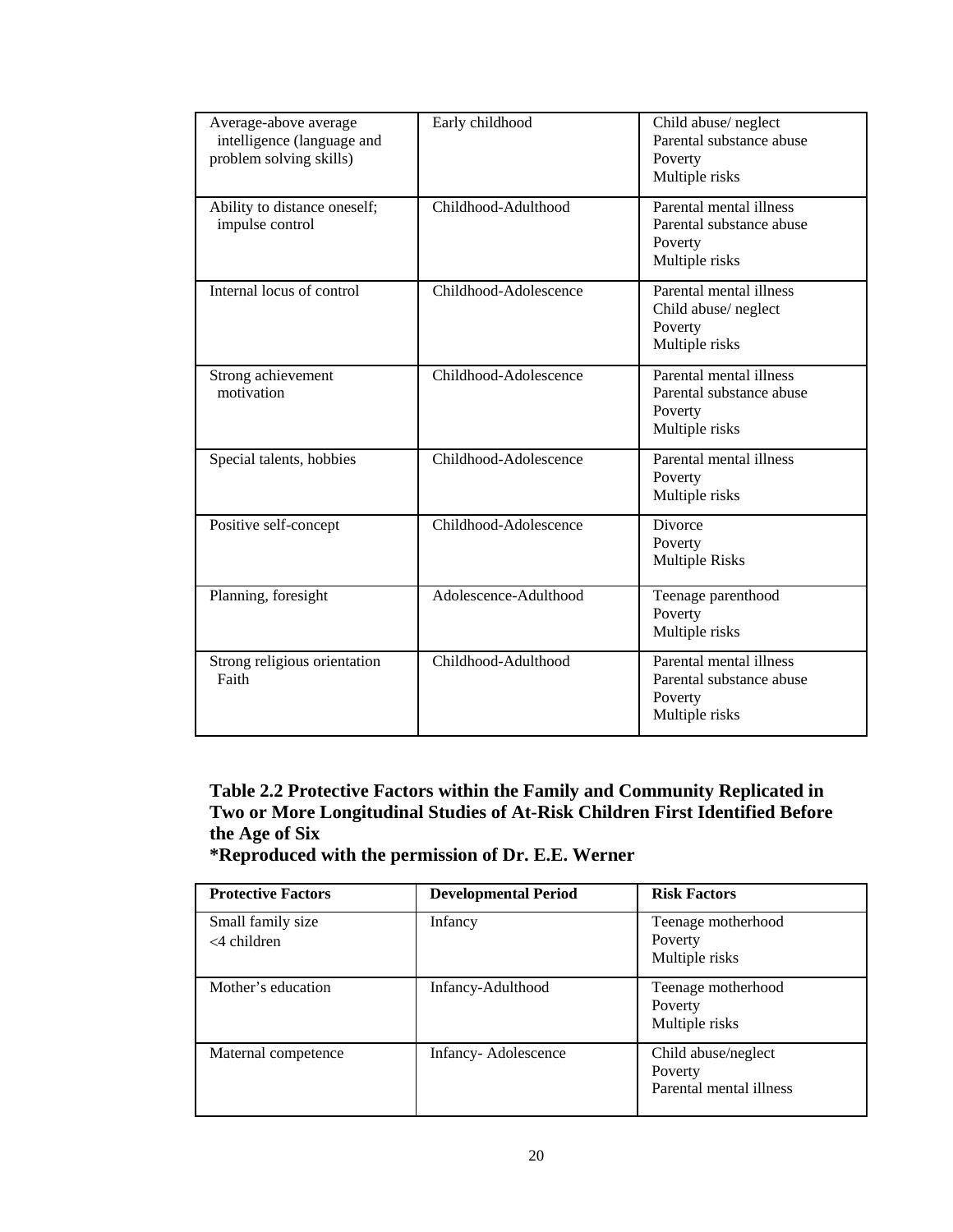| Close bond with primary<br>caregiver (who need not be<br>biological parent)            | Infancy-Adolescence   | Child abuse/neglect<br>Poverty<br>Parental mental illness<br>Parental substance abuse<br>Teenage motherhood<br>Poverty<br>Multiple risks |
|----------------------------------------------------------------------------------------|-----------------------|------------------------------------------------------------------------------------------------------------------------------------------|
| Supportive grandparents                                                                | Infancy-Adolescence   | Child abuse/neglect<br>Divorce<br>Parental substance abuse<br>Teenage motherhood<br>Poverty<br>Multiple risks                            |
| Supportive siblings                                                                    | Childhood-Adulthood   | Child abuse/neglect<br>Divorce<br>Parental substance abuse<br>Poverty<br>Multiple risks                                                  |
| For girls: emphasis on<br>autonomy with emotional<br>support from primary<br>caregiver | Childhood-Adolescence | Poverty<br>Multiple risks                                                                                                                |
| For boys: structure and<br>rules in household                                          | Childhood-Adolescence | Divorce<br>Poverty<br>Multiple risks                                                                                                     |
| For both boys and girls:<br>assigned chores: "required<br>helpfulness"                 | Childhood-Adolescence | Parental psychopathology<br>Poverty<br>Multiple risks                                                                                    |
| Close, competent peer<br>friends who are confidants                                    | Childhood-Adolescence | Divorce<br>Poverty<br>Multiple risks                                                                                                     |
| Supportive teachers                                                                    | Preschool-Adulthood   | Divorce<br>Parental mental illness<br>Parental substance abuse<br>Poverty<br>Multiple risks                                              |
| Successful school<br>experiences                                                       | Preschool-Adulthood   | Divorce<br>Parental mental illness<br>Poverty<br>Multiple risks                                                                          |
| Mentors (elders, peers)                                                                | Childhood-Adulthood   | Poverty<br>Multiple risks                                                                                                                |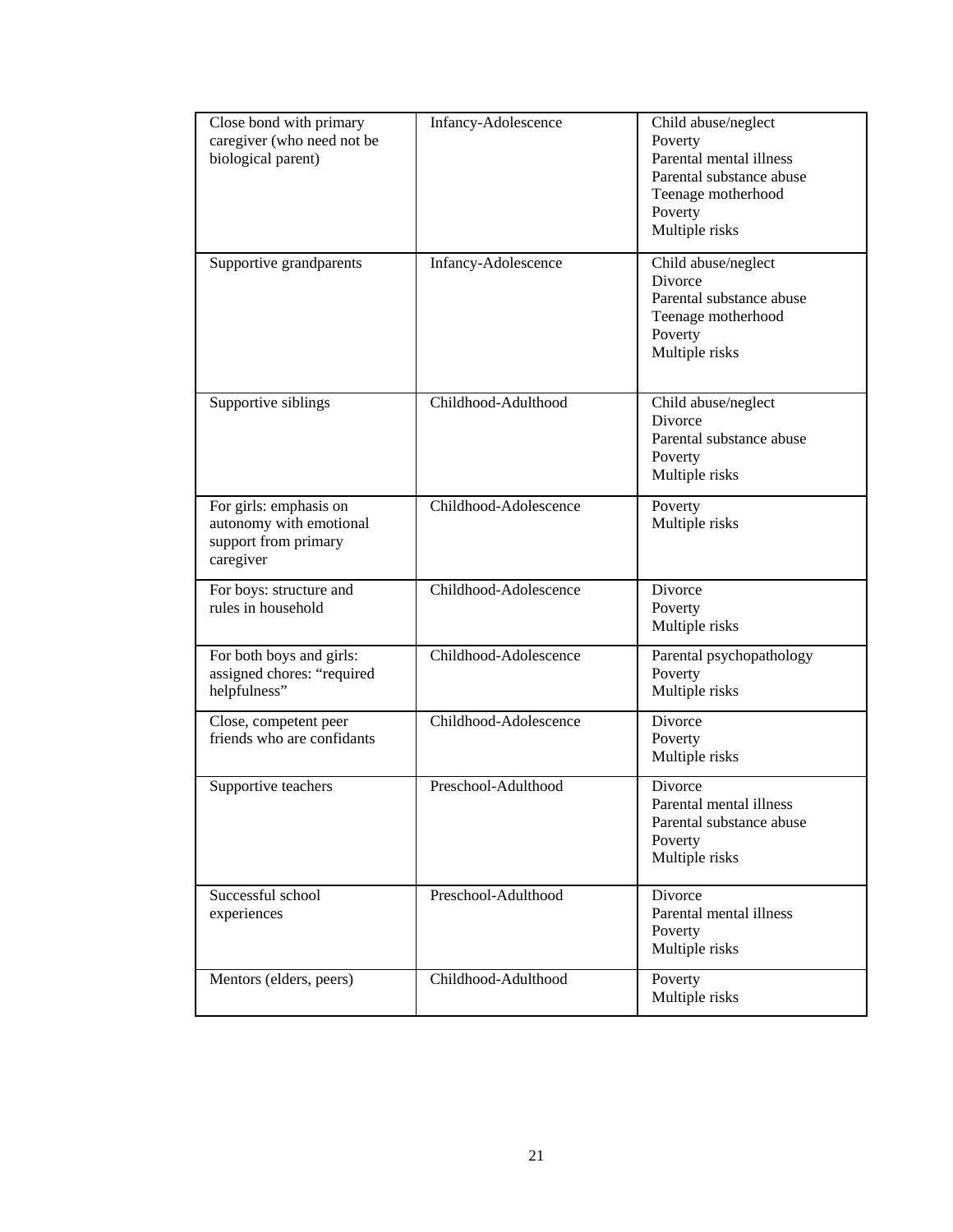#### 2.2 Risk and Resilience in the Refugee Population

### *2.2.1 Background*

Summerfield (2000) reported that in the non-western world at least two hundred wars and armed conflicts have occurred since the end of World War II. At any given time 40 conflicts are occurring somewhere in the world. During these wars, children are shot and killed, lose limbs, raped, and witness the deaths and tortures of their families and friends. They lose their homes and their ways of life. They often receive little or no medical assistance. Some children become soldiers by coercion from local armies. In some countries, elimination of street children occurs regularly and others are sexually exploited or fall into drug abuse. The separation of children from their families is all too common. Since 1970, the number of refugees has increased dramatically. It is imperative that people providing service to these families understand how best to support these children and their families by promoting the assets and protective factors in their lives, while minimizing risk factors. It is also possible that knowledge gained from understanding refugee children can be generalized from the refugee population to other populations of children (for example other cultural groups) enabling service providers to generate high quality programs for a wider group of children.

 Some refugee children do well in life despite experiencing great adversity in their lives. Other refugee children come from equally adverse environments and do not succeed (Davies & Webb, 2000). Davies and Webb (2000) wrote that many refugee children have qualities of resilience that developed because of their experiences in war. They had made many contributions to their own survival and did not wish to be viewed as victims. By discovering what enables some refugee students to thrive, educators and others working with these children will be more able to design effective interventions that will foster success by recognizing and using these strengths. Fazel and Stein (2002) argued that there is a great need for a variety of treatment approaches for refugee families. These approaches need to include focus on the individual and family and need to include medical services, cognitive and behavioural treatments and school-based interventions.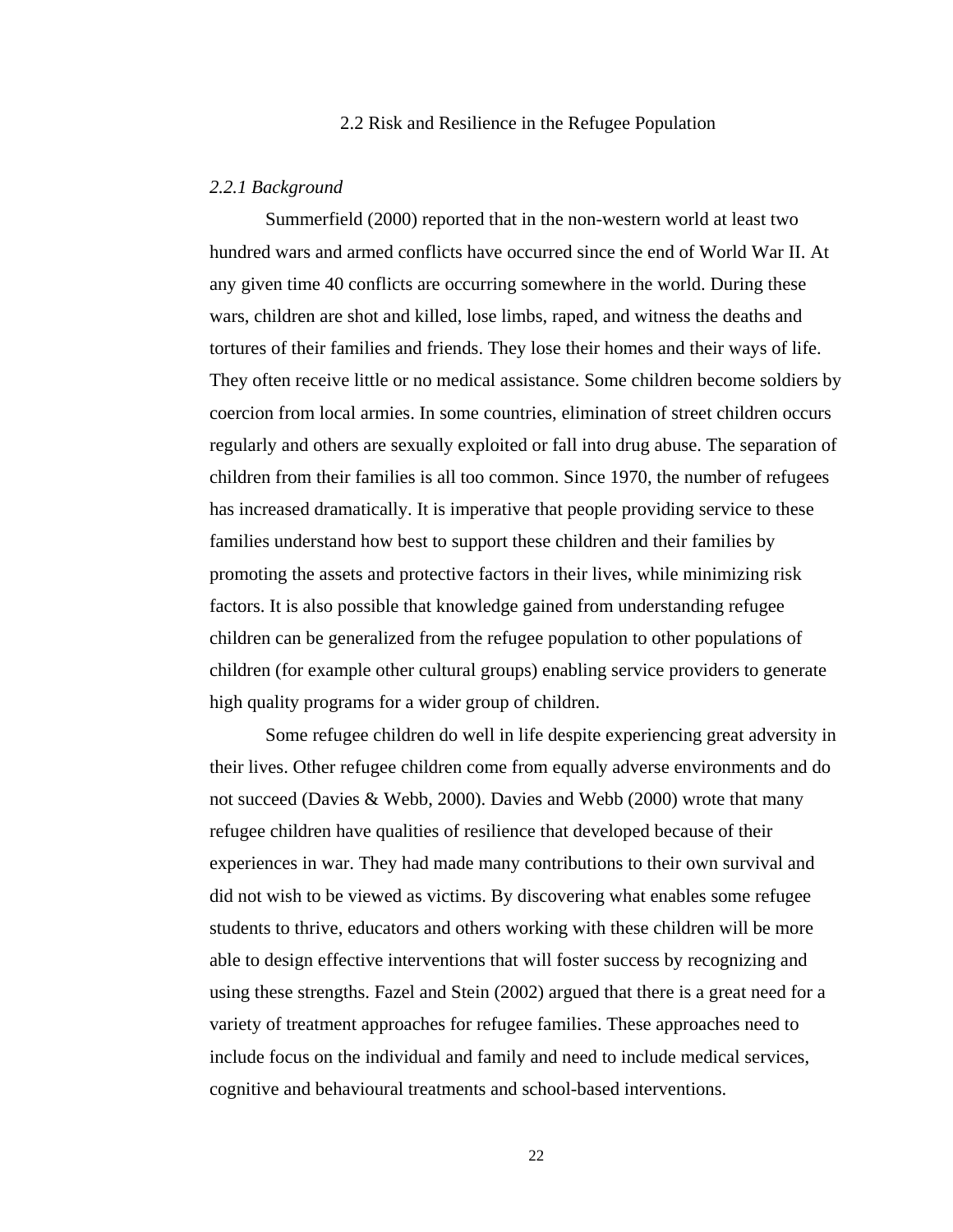Protective factors appear to transcend ethnic, social class and geographic boundaries (Werner, 2000). Even so, research has demonstrated that universal assumptions about development do not explain the development processes for all populations. It is necessary to understand refugee children within the contexts of their families and their immediate and larger sociocultural environments (Garcia Coll & Magnuson, 2000). Interventions provided to refugee families must be culturally sensitive, or there exists the potential to replace one form of severe adversity with another (Webb & Davies, 2000).

## *Researcher Observations*

 Some families arrive from countries where amenities are non-existent. In my role as an ESL teacher, I became aware of a Sudanese family settled into an apartment with a refrigerator and stove. This family had lived in a village in their home country without electricity. A social worker visited the home a month after the family arrived following complaints from the building supervisor about the smell coming from the apartment. The children's teachers had also expressed concern about the general health of the children. Upon arrival, the social worker discovered large amounts of rotting food. When the social worker interviewed the mother, she found the mother unable to cook the food provided for the family because the mother did not know where to start a fire. It was at this point the social worker realized that the mother did not know how to use a refrigerator or stove. Even though the family had food, they were unable to eat it and, except for food that the children were eating and stealing from school, the family was starving.

 Children rarely cope with trauma and adversity on their own. Instead, they experience these events with their families and peers. The particular community from which they come will determine how children explain violence and will provide them with strategies to deal with it (Punamaki, Qouta, & El-Sarraj, 2001). Punamaki, Qouta and El-Sarraj (2001) noted that essential factors in children's resilience during and following trauma included strong social support, positive emotional ties with parents, and conditions of trust with parents. According to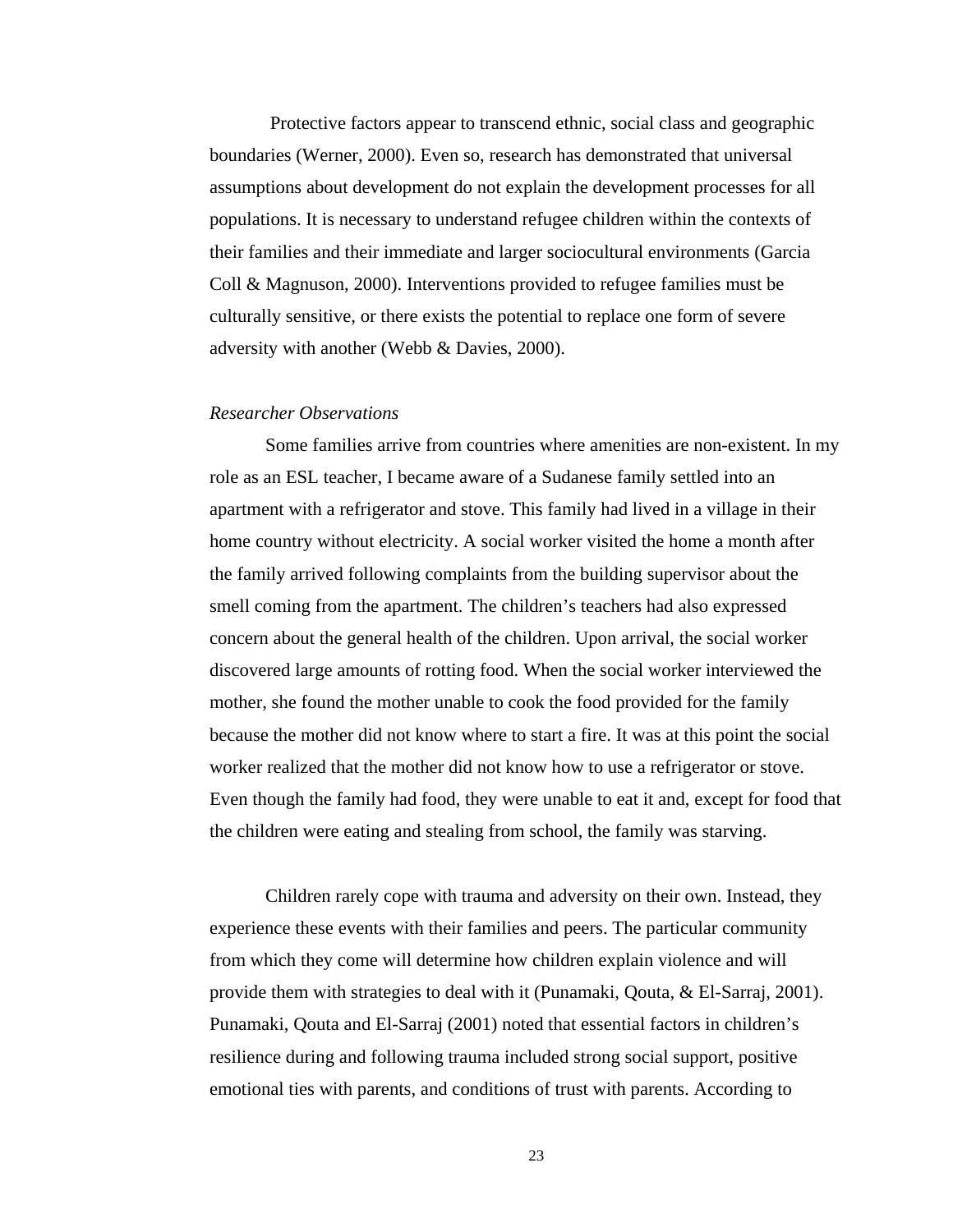Groce and Zola (1993) culturally based belief systems and practices are the social facts which guide decisions made by individuals and their families. The family's culture provides the basis for how and why decisions are made.

#### *2.2.2 Culture and Resilience*

Culture can be defined as "the set of distinctive spiritual, material, intellectual and emotional features of society or a social group, and that it encompasses, in addition to art and literature, lifestyles, ways of living together, value systems, traditions and beliefs" (United Nations Educational, Scientific and Cultural Organization UNESCO, 2002, p. 1). According to Padilla and Perez (2003), acculturation occurs when those involved in cultural transitions must decide how or whether they will integrate themselves into the host culture. The authors state that some refugees will develop social competence in that they will learn to function in a way that is consistent with the values, beliefs, mannerisms and language of the host culture. All refugees must adapt in some form and the expectations of the host culture influence that form.

 Garcia Coll and Magnuson (2000) presented the argument that much research to date into the acculturation of refugee families has come from the viewpoint that it is a highly stressful situation. Writers often portray children as caught between the parent's culture and that of the host country. The negative results of learning a new language and culture often overshadow the benefits gained by both the children and their families. There is an assumption that the parenting practices evinced in these families are faulty and need to be remedied (Garcia Coll, & Magnuson, 2000). The host culture might expect the refugee families to adopt white, middle class ideals and values. Rather than viewing these parenting factors as risk factors, Garcia Coll and Magnuson (2000) suggested that the refugee families be studied from the perspective of resilience rather than that of the risk framework.

 Garcia Coll and Magnuson (2000) argued that in order to study cultural differences between refugee families and the host country, cultures must be observed as they really occur rather than as some idealized concept of what should be. Many differences exist within and between cultures and people working with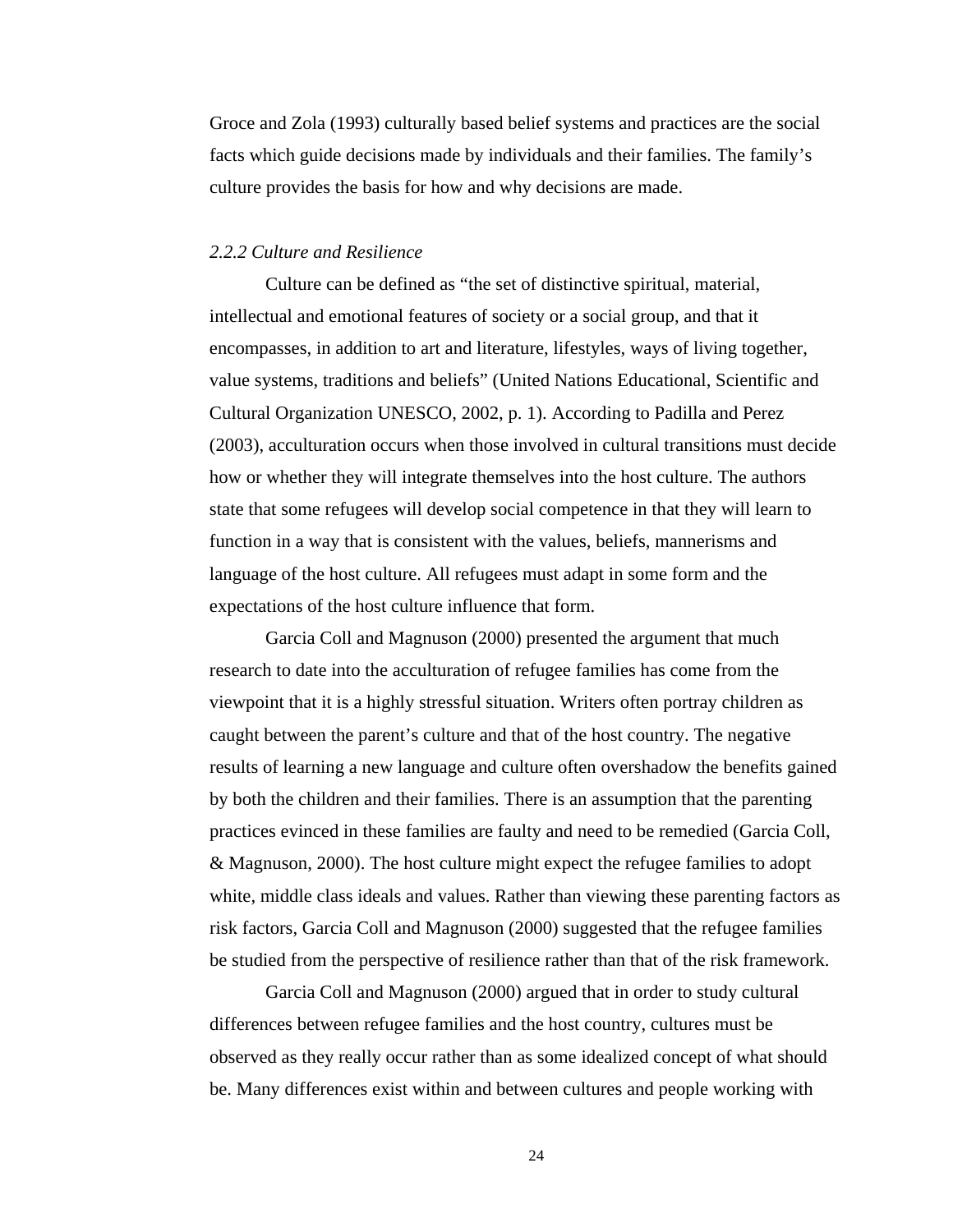and studying refugee families must guard against attributing their own cultural values to a child's success or failure. Perceived Asian students' success in school, for example, is an attribution of an assumed cultural advantage in academics. The reverse is sometimes considered true for children of African American or First Nations descent.

 One must also recognize differences within cultures and families (Garcia Coll, & Magnuson, 2000). Families may differ in their desire to maintain traditional cultural practices versus immersion in the host culture. Some families, for example, may want their children to speak their native language, and others may encourage their children to speak only English. There may also be variance in the desire on the part of the families to acculturate fully, or to maintain aspects of their traditional cultures (Summerfield, 2000). Children, because of their exposure to the host culture, may be at a different level of acculturation from their parents. Furthermore, a first generation family will demonstrate a different level of cultural involvement as opposed to a fourth generation family. Differing levels of acculturation may produce conflict and severely strained family functioning (Garcia Coll, & Magnuson, 2000). Children and wives, for example, may begin to question the authoritarian role of the father in a traditional, hierarchical home leading to strife and confusion within the family. In other families, the consequences of change may not be as strong. The length of time in the host culture may temper the positions that women and female children in a traditional family have. The women may work, drive cars and make day-to-day decisions once predominantly made by the male head of household. One could suppose that all family members may regard these changes in familial relationships as acceptable.

Stodolska and Livengood (2006) demonstrated that selective acculturation might also occur when refugees accept some aspects of the host culture and reject others. An example exists in young Muslim women who choose to retain their traditional clothing, but still participate in western culture. These women put themselves in danger of losing their connection to their traditional cultures while not becoming fully accepted by their host culture. This sense of not belonging to one culture or another can be perceived as a risk factor for these girls and women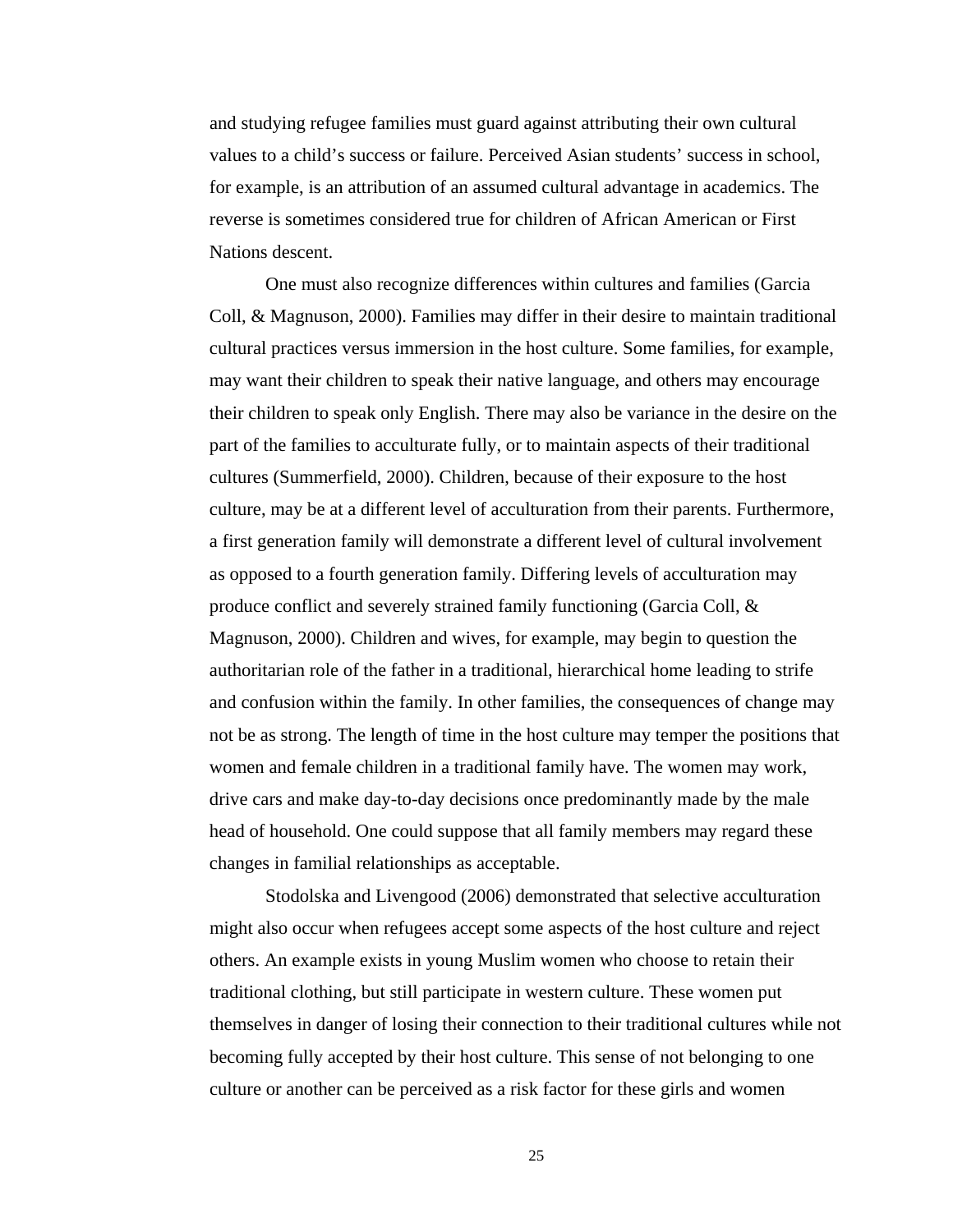(Padilla & Perez, 2003). Sometimes these young women rebel against the strictures of their home cultures.

### *Researcher Observations*

 Take the case of Nerifa, for instance, whose father decided she should wear a hijab (a scarf to cover her hair) when she reached the age of twelve. Nerifa attended school in Canada for several years and had become quite westernized. She interacted with boys in her class, which would never have occurred in her home country and, in fact, had a Canadian boyfriend. When her father demanded she wear her hijab, she refused. He responded by not allowing her to take part in extracurricular activities at school. Nerifa then wore her hijab when leaving home, but, as soon as she was out of sight, took it off. When Nerifa's father discovered what she was doing, he became very angry and beat her, as was his right in his home country. Social workers became involved, and the relationship between Nerifa and her father remains tenuous at best. Nerifa confesses to feeling guilty for disobeying her father, but is angry at the way she perceives him to be clinging to the "old ways".

 Some families experience a sense of cultural bereavement. Their lives have been disrupted, they have lost the social status they held in their country of origin (Summerfield, 2000), and they may face discrimination in their new country (Garcia Coll & Magnuson, 2000). Furthermore, many refugee families move into situations where they are part of a small group of people from their home cultures or, in some cases, are the only family sharing a same culture. There are fewer people who have the same cultural patterns, thus leading to further culture shock and loss of customary daily life (Summerfield, 2000). Eisenbruch (1991) found that families who were able to participate in some traditional ceremonies and practices and were pressured less to conform to the host country's social norms fared much better than those in dissimilar situations did.

 Garcia Coll and Magnuson (2000) argued that culture in and of itself does not pose a risk to children because most parents will act in ways they perceive to be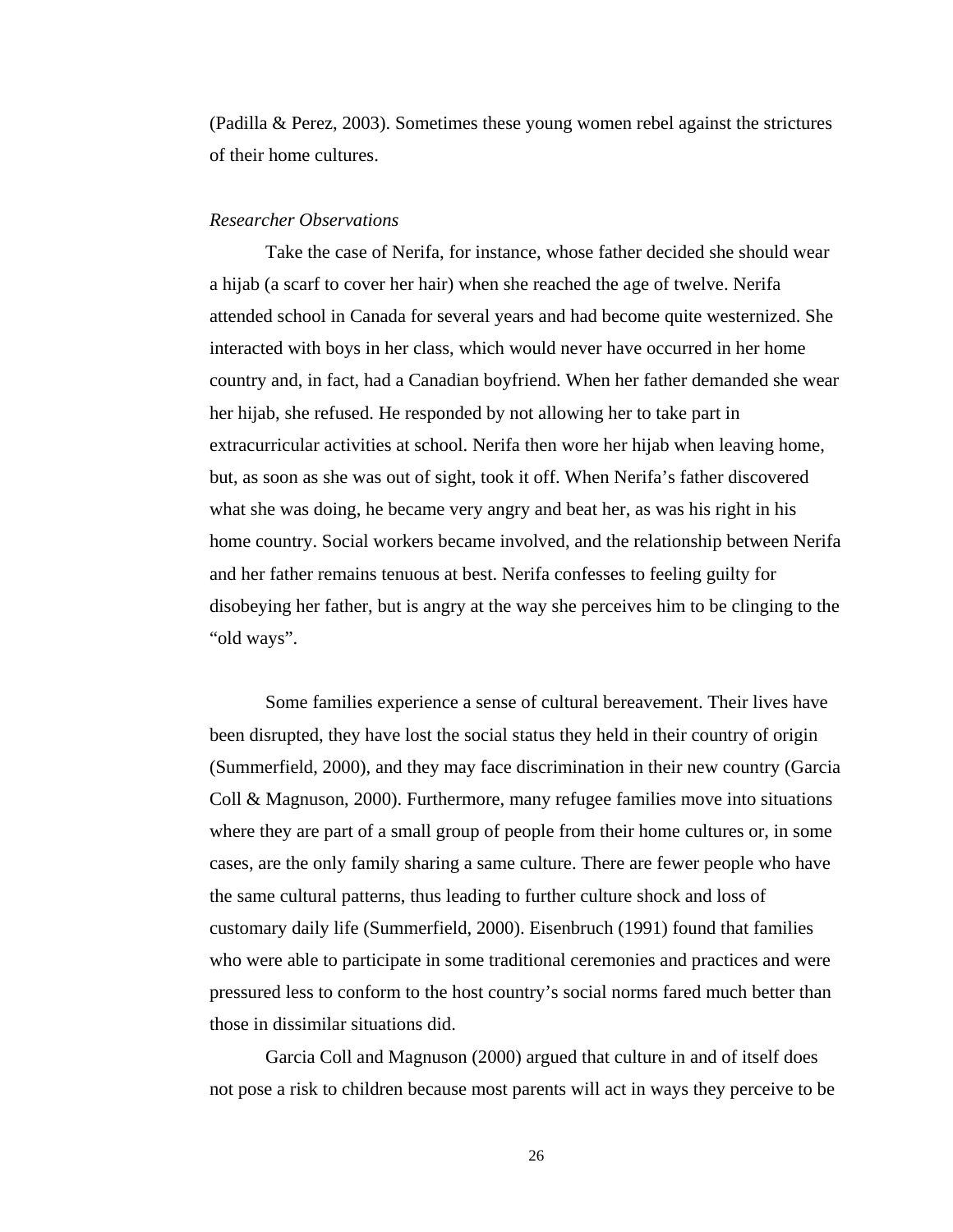in the best interests of their children. It becomes a source of risk to view these cultural differences as deficits needing repair. They further asserted that the most important cultural forces necessary for child development are beliefs around child rearing practices, conceptualizations of family member roles and appropriate child and parental behaviour. They gave the example of attitudes to child employment. In the western world, a belief often held is that children should be allowed a childhood in which they are given a chance to play, explore and learn. In other cultures, children are an important part of the economic viability of the family and their participation in work is both necessary and acceptable. Summerfield (2000) posited that these children tend to view themselves as active survivors with an integral role in their families' health. The degree to which a family recognizes the host culture's perspective on child development will help determine whether these factors become risk or protective in nature. Garcia Coll and Magnuson (2000) noted that often the view promoted by researchers and government agencies is that the parenting practices from different cultures are inferior. The attitude of the parents will also determine the experience of the children in their new country and culture (Summerfield, 2000).

 Garcia Coll and Magnuson (2000) proposed that risk, delay or disability in one culture might not be recognized as such in another. They posited that the surrounding culture of the child is the primary means of communicating from one generation to the next what is judged as risk or not. Groce and Zola (1993) noted that a nation's history, legal system and social structure shape these perceptions. If the refugee family's perspective differs from that of the host country, it may create an additional risk factor for the child. Furthermore, problems that a refugee family classifies as important are often very different from problems defined by the host culture, which may result in a disengagement from help on the part of the refugee family (Webb & Davies, 2000). Some cultures involve the extended family in decision making about the family or have a strict gender hierarchy that makes intervention dependent on the support and approval of the male head of household (Summerfield, 2000). Garcia Coll and Magnuson (2000) argued that when the family's ideals are different from the host societies, the diverse viewpoints might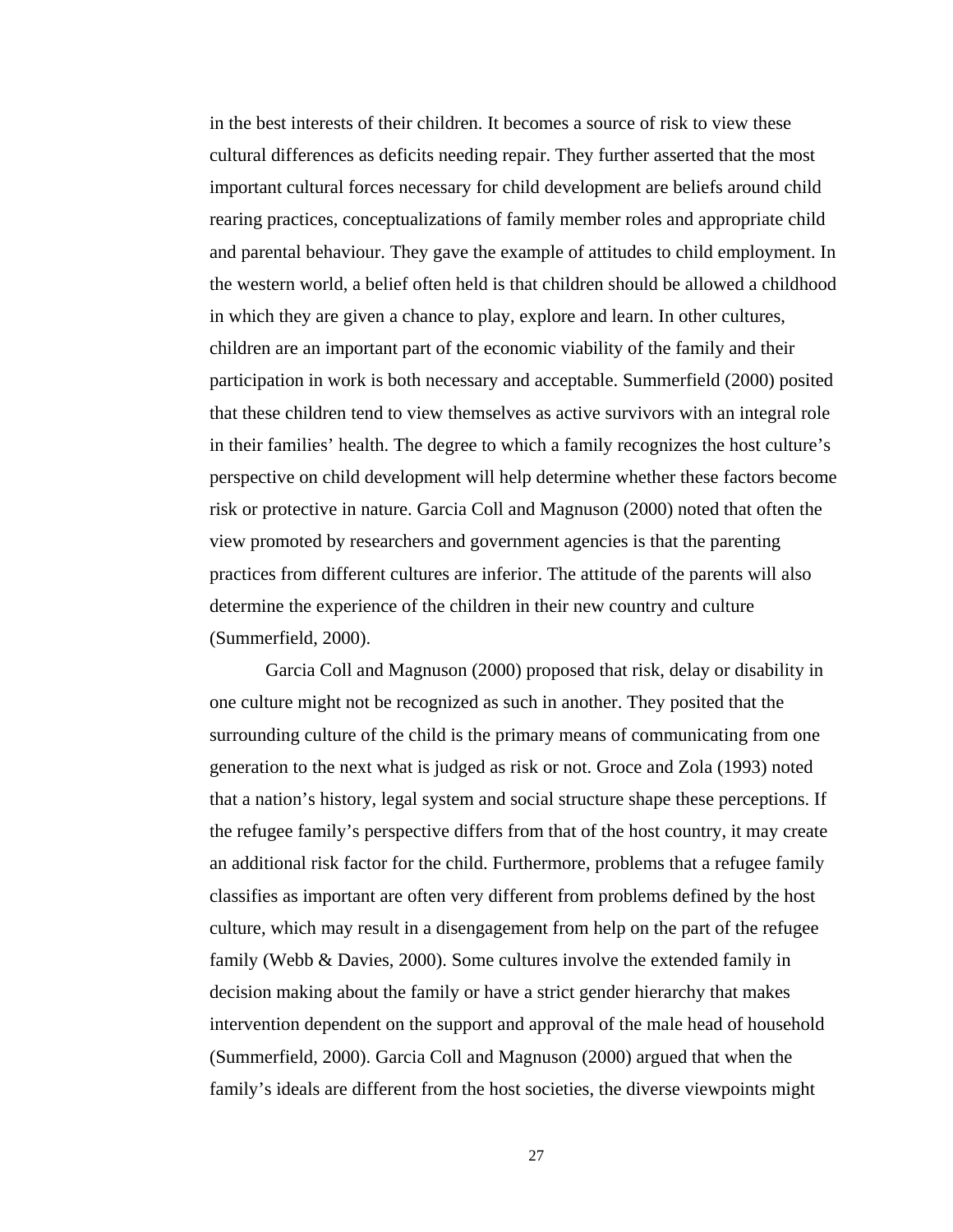pose a greater risk to the children in the form of less effective service for the children (Davies & Webb, 2000).

#### *Researcher Observations*

 Tanwir, for example, was typical of many refugee boys in that he externalized his problems by becoming aggressive at school. His father came to the school for a meeting with the principal, the school counsellor and the school social worker. When the father learned of his son's behaviour, he refused assistance with his son because he understood neither the problem nor the offer of help. He explained that in their home country, boys were expected to solve their problems in a physical manner, and that adults did not get involved. He was not willing to have his son change his behaviour at school because he was afraid that Tanwir would lose face and become a victim of other children.

 People working with refugee families must be cognizant of the way in which the refugee families are likely to view them. Refugees may see service providers as professionals with money, status and a powerful place in society. This may encompass everything the refugee family has lost (Summerfield, 2000).The social status of the service provider may be important to the parents. Some families may be reticent to share information about their children with someone they feel may disapprove of their actions or with someone they feel is socially inferior (Garcia Coll & Magnuson, 2000). Li (2004) noted that Chinese students learn to show respect for their teachers and be grateful for their lessons. Students show respect by not asking questions of their teachers, and only answering questions when called upon. This practice is quite dissimilar to that encouraged in many western classrooms, and may create an unintentional distance between students and their teachers.

 Garcia Coll and Magnuson (2000) indicated that the degree of westernization might also influence seriousness given to interventions. Some traditional cultures attribute their children's difficulties to supernatural causes, and may not accept the host culture's advice when difficulties arise with their children.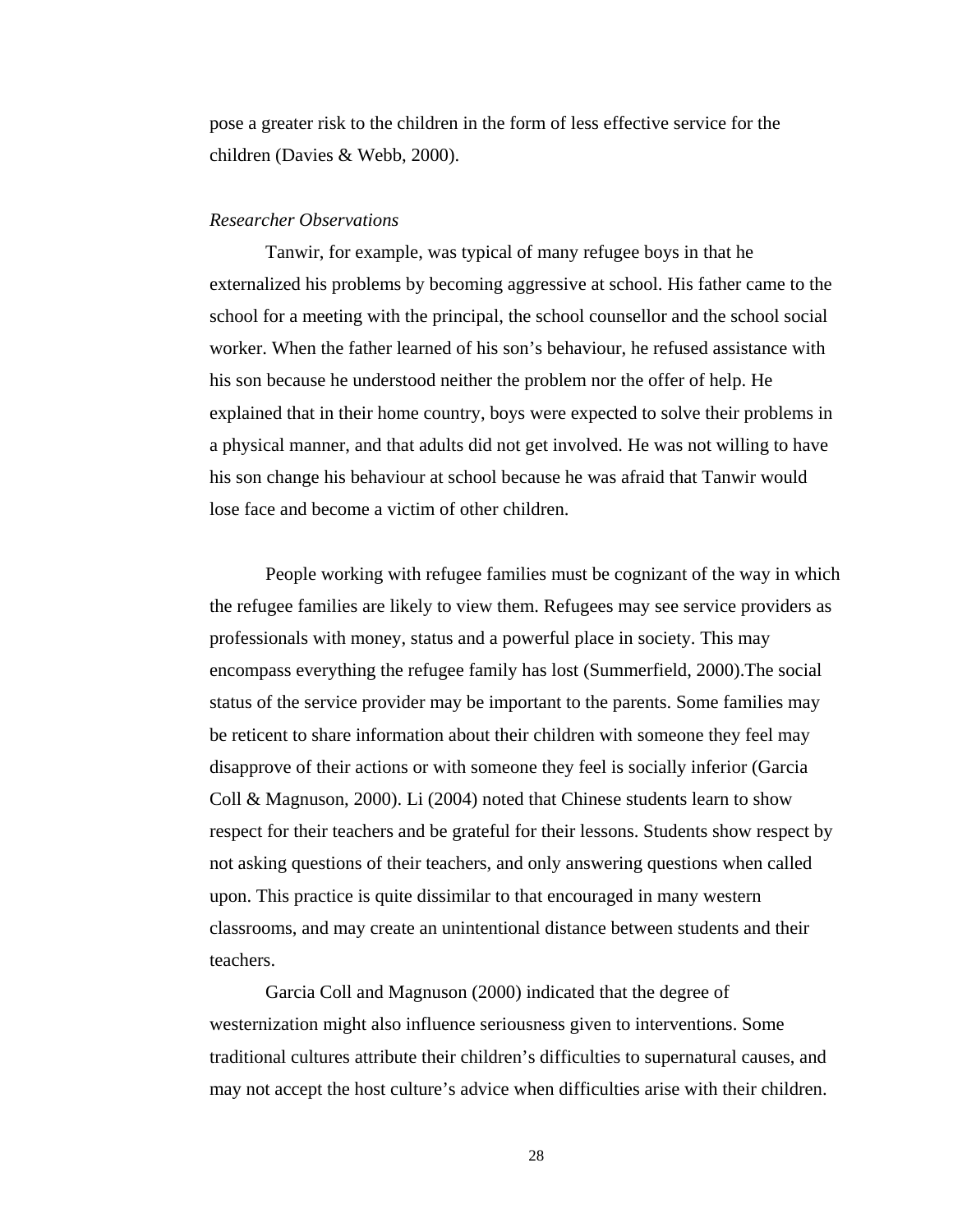Many use traditional folk remedies and, if they sense disapproval from their children's service providers, will not tell them about their use. Parents and extended family members may also not agree that their own behaviour needs to change, and thus may not aid service delivery to the child. Hubbard, Realmuto, Northwood and Masten (1995) reported on the reticence of many refugees to report problems or acknowledge difficulties when members of their communities are present. Young people especially had difficulty admitting problems in front of older and respected members of their communities.

 Summerfield (2000) presented an argument for the importance of service providers keeping their biases in check. He cited the case of children from Sierra Leone who fought for the army as young as eight years old. These children fought, killed, looted and did their best to stay alive. Like children who fled from war in Sudan, the children were able to draw on culture specific coping skills. The majority of these children did not report their experiences of war as reasons to be unhappy although almost all missed friends and family. There is a tendency in the western world to expect traumatization of these children by war and to rehabilitate them accordingly. There is a tendency to portray these children as vulnerable but, by their own definitions, they are resilient, and Summerfield (2000) proposed a need for recognition of this resilience when dealing with them. Wolin and Wolin (1998) posited that resilient children envision themselves as survivors. While they have faced great adversity, treating these children as victims is not in their best interests, and such a practice may lead them to believe the same things of themselves. What these children need most of all is a supportive environment to establish themselves in their new homes (Summerfield, 2000).

#### *2.2.3 Post Traumatic Stress Disorders*

 Hubbard et al., (1995) indicated that approximately one quarter of children who experienced severe, prolonged childhood trauma may suffer from Post Traumatic Stress Disorder (PTSD) as young adults. PTSD may co-occur with depression and anxiety. Some young adults in Hubbard et al.'s study who became refugees as children also experienced social phobia. According to Hubbard et al.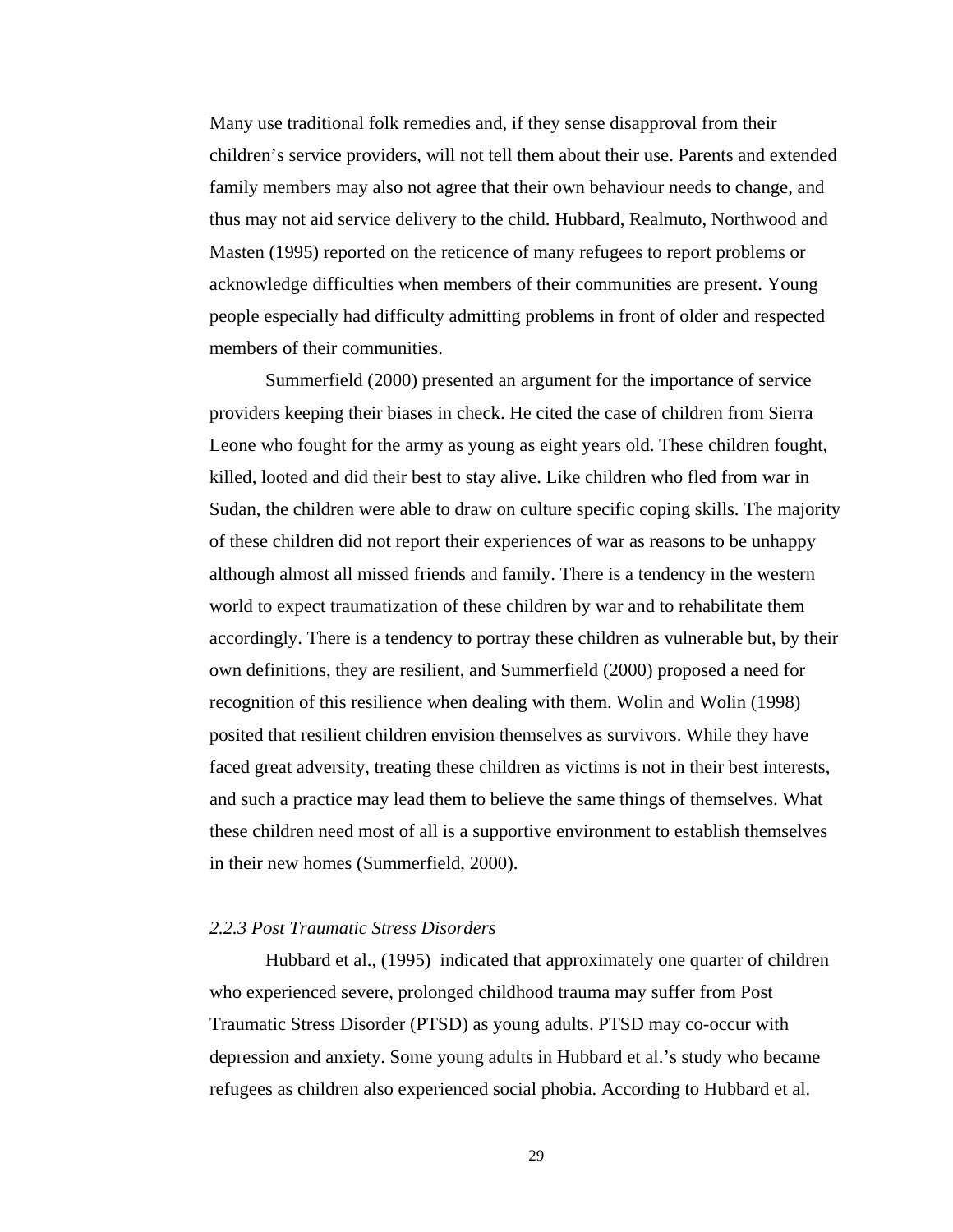(1995) this social phobia strongly correlated with poor acculturation. Very few of these youths demonstrated substance abuse and Hubbard et al. (1995) theorized that cultural effects played a role in this finding. Young women experienced more post trauma symptoms in general and somatoform pain disorder in particular. This finding may be due to the differing opportunities for acculturation experienced by the two genders. Stoldoska and Livengood (2006) wrote that parents of girls typically do not allow them as much freedom of mobility. They spend a greater amount of time in their homes or associating with members of their cultural group, often with other traumatized individuals. Hubbard et al. (1995) argued that because of this limited interaction with the host culture, girls' symptoms worsened while at the same time their access to the new culture slowed. Furthermore, some girls (Muslim for example) experience exclusion from some activities because of modesty requirements and restrictions on mixed-gender interactions (Stoldalska & Livengood, 2006).

 Garborino and Kostelny (1996) presented evidence to support their claim that repeated exposure to violence, the types of threat and the length of exposure to adversity further increased developmental risk. The accumulation of risk factors such as the gender and age of the child, as well as family dysfunction and community disorganization considerably increased the chances of permanent harm to development. Serious impairment to family functioning occurred following the arrest, detention or imprisonment of a child's father, particularly if that child was young. In contrast to the findings of Hubbard et al. (1995), Garborino and Kostelny (1996) found that boys were more vulnerable to risks than were girls. Werner (1990) speculated that increased responsibility girls and their mothers assumed during times of high violence buffered risk factors associated with that violence. With the reduction or loss of protective factors such as structure or supervision, boys became more susceptible to risk (Garborino & Kostelny, 1996). Loss of male role models, increased unemployment for men, and the diminished status of the men in the family further compounded the risk for the boys.

 The age of the child when adversity begins strongly influences a child's coping strategies (Garborino & Kostelny, 1996). Garborino and Kostelny (1996)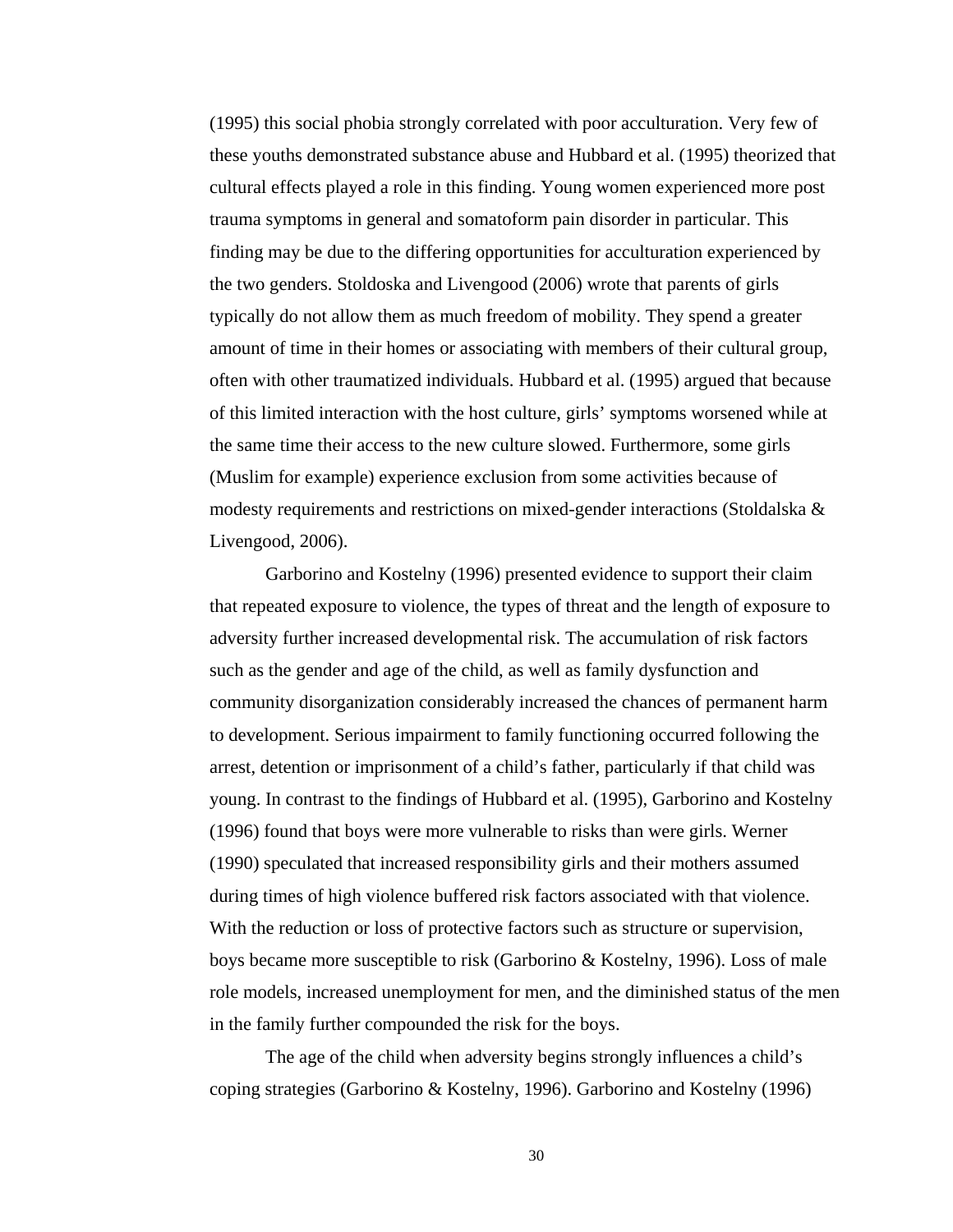postulated that the immature neurological resources and the lower level of coping strategies available to young children lead to the presence of more risk factors. Preschool children often mirror their parents' response to stress (Jensen & Shaw, 1993).Older children are more capable of accessing their cognitive processes, and are more able to find resources when they were not available within the family (Garborino & Kostelny, 1996).

 Ai and Park (2005) reported that studies of traumatized individuals have shown the inverse relation of optimism to PTSD particularly for those who lose family members. Resilient individuals expect future good events, and show both determination to achieve their goals and the ability to generate plans to meet these goals. Vulnerable individuals, on the other hand, tend to be pessimistic and predict future trauma for themselves and loved ones. In order to escape the negative moods associated with their trauma, it is common for these vulnerable individuals to develop risky behaviour.

### *2.2.4 Parental Contributions to Resilience in Refugee Children*

Fazel and Stein (2002) noted that the response of refugee children's parents to adversity had an enormous impact on their children's resilience. In particular, Short and Johnston (1997) argued that maternal distress was a predictor of boy's behaviour, and maternal support was a predictor of girl's outcomes. They also noted the lower stress levels of refugee mothers who had higher levels of English language fluency. Punamaki, Qouta and El Sarraj (2001) examined the relationship between the mother's ability to control horrifying images and her coping responses with children's resilience and vulnerability. They found that parents and children face adversity together and that their relationships and responses will correlate highly with the degree of psychological adjustment the family experiences. Punamaki et al. (2001) found that parental relationships with their children and each other were predictive of adjustment. Loving parenting provided protective factors and hostile parenting produced vulnerability in children. Punamaki et al. (2001) further described situations in which children perceived their mothers to have positive attitudes toward them combined with negative parenting from their fathers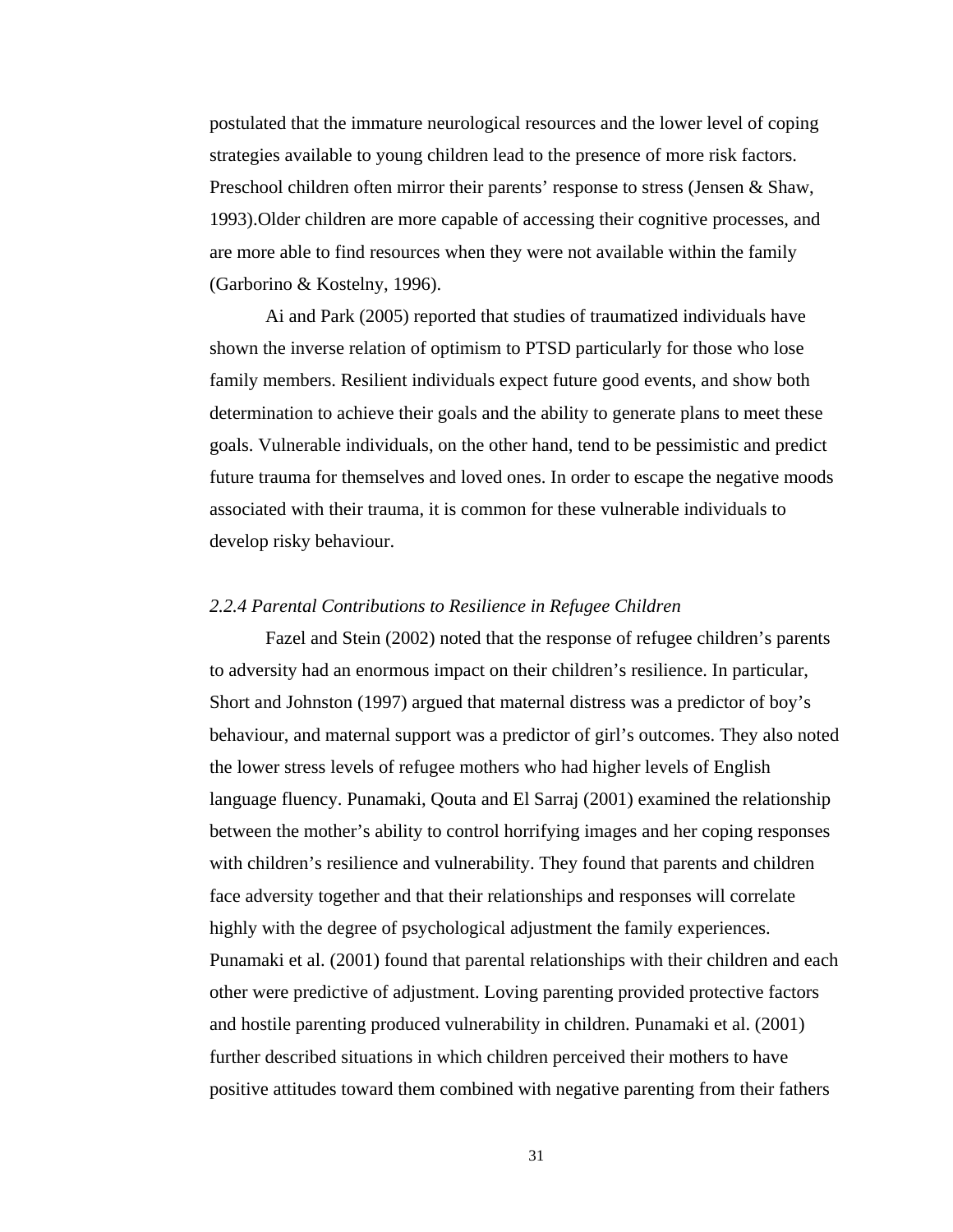to be highly detrimental to children's developmental processes. They described mothers as providing a stress buffer to traumatic events.

 Garborino and Kostelny (1996) noted that functional family systems served as buffers for most children exposed to risk factors and adversity. In contrast, children who experienced family dysfunction along with adversity associated with refugee and war status were more likely to experience significant developmental problems. In their interviews with Palestinian children in refugee camps, Punamaki, Qouta and El Sarraj (1997) found that war and conflict interrupted the most basic parenting functions of providing protection for and building trust and security in children. Many children assumed behaviour traditionally granted to adults. The coping models these children employed resulted in increased negative consequences to development especially if their parents were unable to provide buffers in the forms of emotional affection and good discipline. Children who were vulnerable to risk tended to take on roles of heroism, often overwhelmed by the adverse conditions they faced.

#### *2.2.5 Socioeconomics*

 Waxman (2001) noted several factors that served as either protective or risk factors with regard to economic resilience of refugees. Poverty is highly associated with risk for all people (Luthar & Goldstein, 2004) including refugees. Waxman (2001) identified limited or no competence in English to be the greatest deterrent to finding work for refugees. Interestingly, refugees imprisoned or incarcerated before leaving their home countries are more likely to look for work actively. Waxman (2001) speculated that surviving this trauma might have been a source of resilience for these people. In most cases, former financial status or qualifications are not indicators of employment status in the host country. In fact, even though university educated, many refugees expect only lower paying menial jobs. Some refugees work at unskilled jobs and are unable to attend English classes further delaying a potential upgrading of skills. There is little likelihood of refugees previously holding professional standing to regain that status. For women, especially single parents or widows, the employment prospect is particularly bleak. Poor access to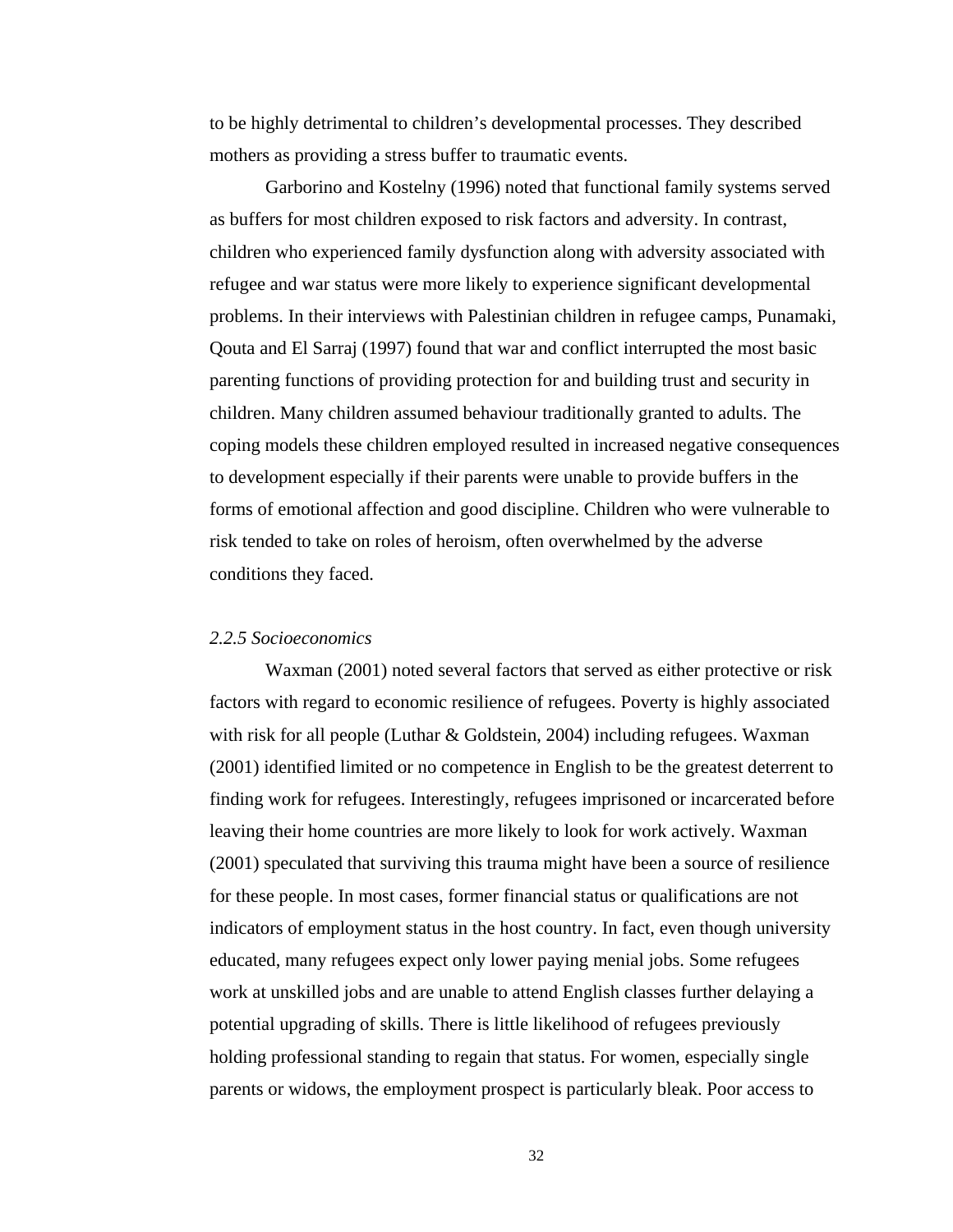childcare only compounds their difficulties. All of these factors are more likely to lead to refugees living in poverty situations, and poverty is determined to be a greater risk factor to the development of children than is war (Summerfield, 2000).

#### *2.2.6 Religious Involvement*

 Understanding the roles of spirituality and religion in helping individuals cope with adversity is taking a more prominent place in resilience research (Miller & Thoresen, 2003). In her review of the literature, Chatters (2000) noted that religious involvement predicted better outcomes for people recovering from physical or emotional ailments. These effects, while moderate for those with physical problems, were strong for individuals with mental health issues. The protective benefits were strongest for those who attended religious services regularly. Adolescents who were actively involved in their faiths showed considerably lower levels of substance abuse and higher levels of health promoting behaviours. Some religions specifically prohibit behaviours that are health risks such as the prohibition of alcohol use for Muslim people (Stodolska & Livengood, 2006). Participation in a religious group enhanced the development of supportive networks, thus allowing the individual the sense of being cared for by others. Some religions, such as Islam, emphasize strong family and community ties, and use faith to pass on traditional moral behaviours to subsequent generations (Stoldska & Livengood, 2006). Chatters (2000) also proposed that religious coping strategies could afford an individual the opportunity to reframe negative life events. Those individuals with strong religious connections tended to experience strong positive emotions regarding themselves.

 Stoldoska and Livengood (2006) argued that religion could pose a risk factor for refugee children when conflict appears between traditional and moderate factions of their religion. In their interviews with Muslim girls in particular they noted that some of these girls suffered criticism for being less devout. This tendency was particularly apparent for children who were still in school. The constant negotiation between the old society and the new created some stress, and thus risk, for the children.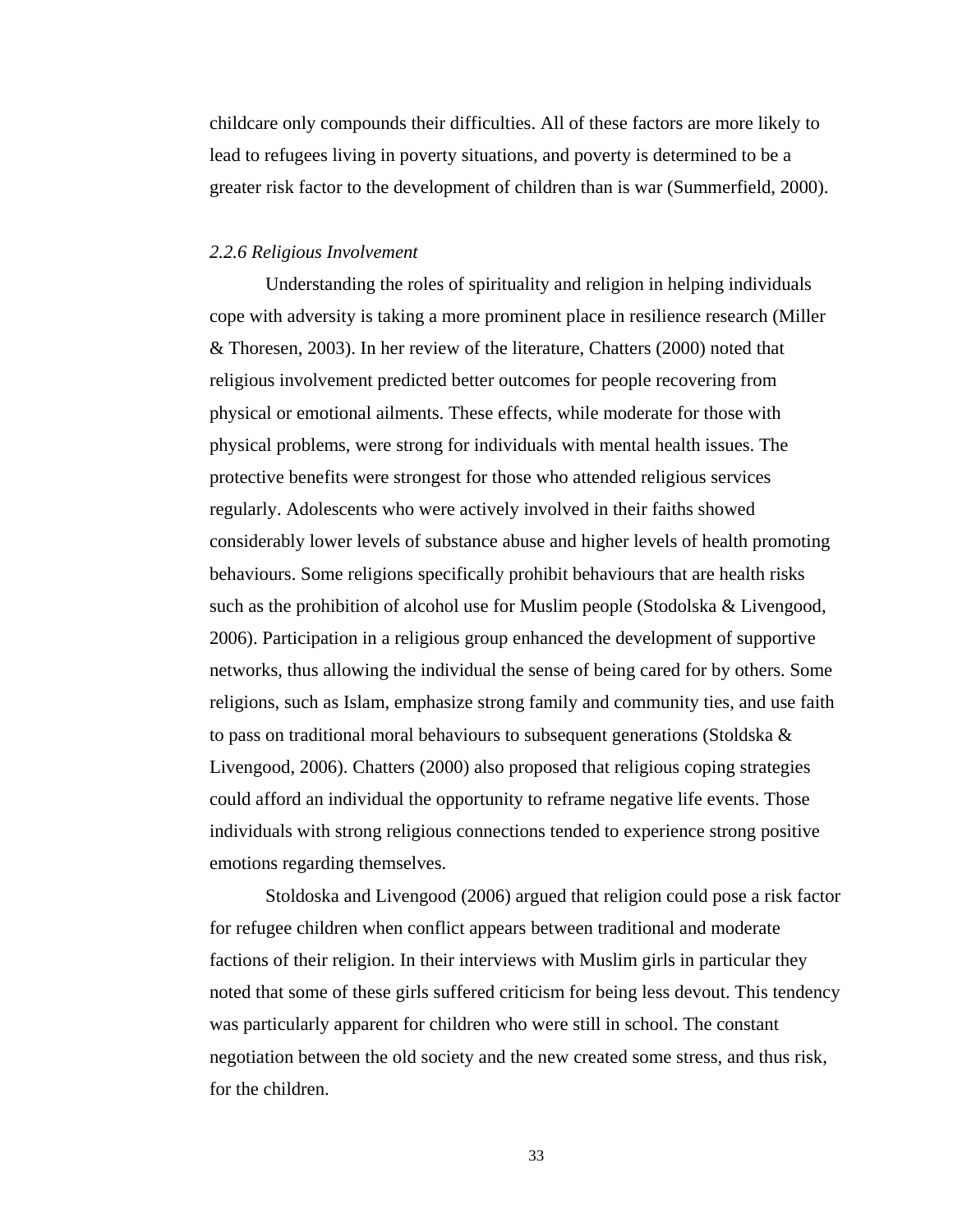#### *2.2.7 Ethnic Resilience*

 Lee (2005) defined ethnic identity as part of a person's self-concept that derives from membership in a particular ethnic group. Ethnicity is a multidimensional construct involving emotions, values and behaviours associated with that group. Some, but not all, individuals who perceive themselves as discriminated against based on their ethnicity will experience significant stress. Those individuals who display resilience tend to use problem solving coping skills and avail themselves of ethnic support. Furthermore, individuals who display a positive attitude toward members of other ethnic groups will also develop protection against discrimination (Lee, 2003).

 In their review of the literature, Stodolska and Livengood (2006) described the process of ethnic resilience that many refugees undergo. In this study, refugees adopted certain strategic traits of the host culture in order to facilitate positive adjustment. At the same time, they kept salient ethnic traits to ensure maintenance of the native culture. These traits usually included eating traditional food and listening to traditional music, as well as participation in strong family groups and leisure activities. For Muslim families, strong family ties took on a deeper meaning. These families tended to be collectivistic in nature, and group needs took priority over individual needs. Muslim children saw themselves as part of their religious group, and emphasized the relationships that occurred within that group (Stodolska & Livengood, 2006). These relationships afforded refugee children protective factors in that they provided access to significant others who were strong role models. Unfortunately, these role models can also pose great risk to young people when they encourage the young people to take part in activities that are both illegal and life threatening as is evident in recent world events.

## *2.2.8 Educational Resilience*

 In many instances schools become the setting in which refugee children first begin the process of acculturation (Summerfield, 2000). Fazel and Stein (2002) noted effective schools and teachers have the potential to promote resilience in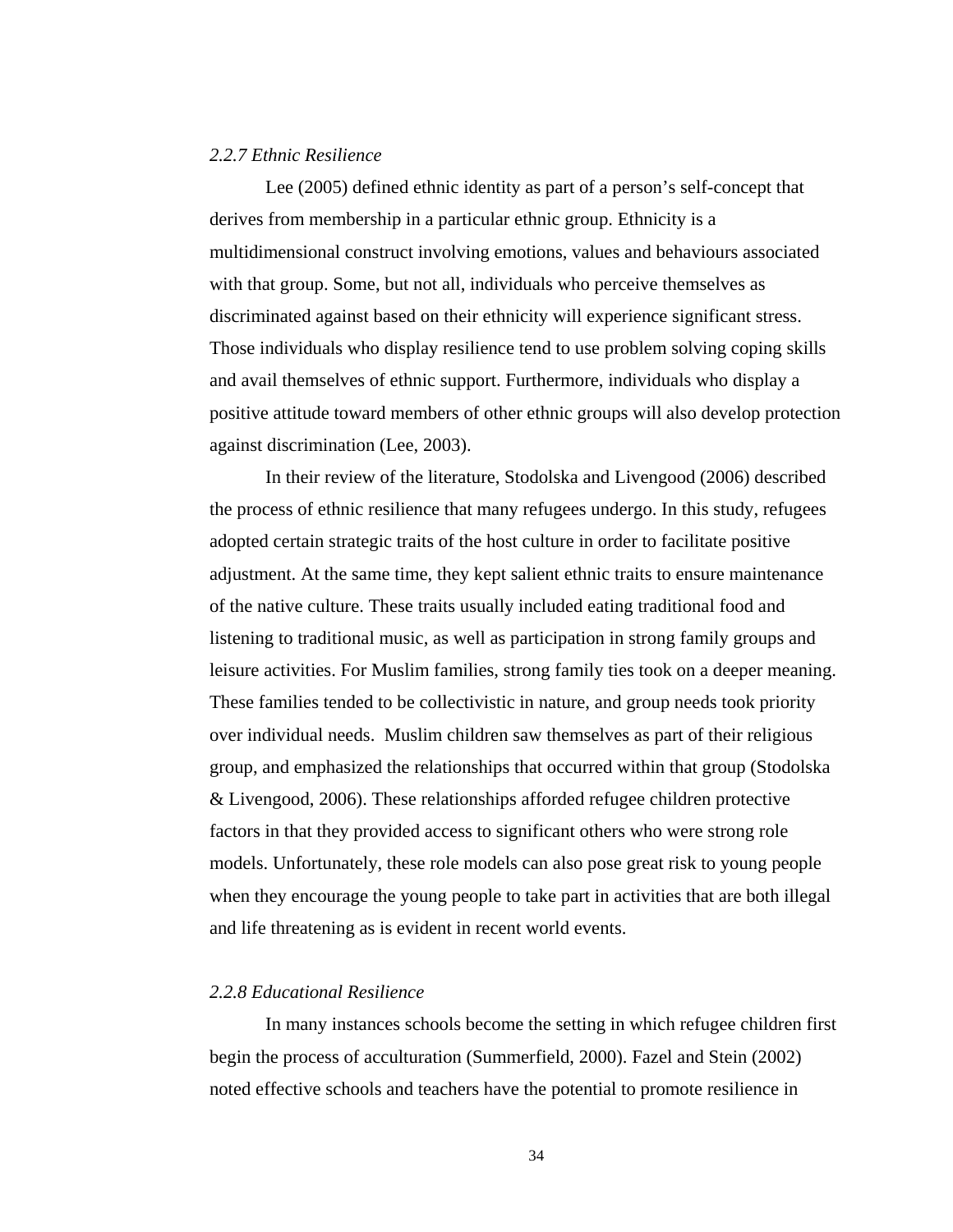refugee children by becoming the focal point for educational, social and emotional development. The authors further argued that schools could provide a link to the community for both parents and children. The stable support schools provide can enhance resilience in refugee children by promoting their competencies. In order for promotion of resilience to occur, Webb and Davies (2000) pointed out that teachers must recognize several salient features of refugee children that may distinguish them from their non-refugee peers.

 Webb and Davies (2000) found that refugee children from war torn countries often have great difficulties adjusting to school in their new country. They usually speak little or no English and some have had no experience with school at all. Even so, the expectation exists for refugee children to fit into local educational systems. According to Webb and Davies (2000) it is common for refugee children to find school restrictive and confusing following lifetimes dominated by war. Many of these children had assumed tremendous responsibilities in their home countries and experienced more status and self-esteem than children in the host country did. The skill set of refugee children is often quite different from children in the host culture. When teachers and others assume that development is intrinsically the same as that for western children, it poses a significant risk factor since these young people often no longer see themselves as children.

 Webb and Davies (2000) further noted that girls frequently internalize their problems while boys both internalize and externalize them. The boys in their study were often truant, they stole and they were aggressive. Schools were ill prepared for the needs of the refugee children and placed the onus for controlling the boys' behaviour on the families. McBrien (2005) contended that many refugee students who had attended school in their countries of origin or refugee camps had experienced it as a strictly controlled environment where the mode of learning was memorization. The culture of western schools is quite different and is often viewed by refugee students as places where there are no behavioural rules, resulting in significant discipline problems. Adjustment problems combined with survival behaviours developed in refugee camps further compounded behaviour problems (McBrien, 2005).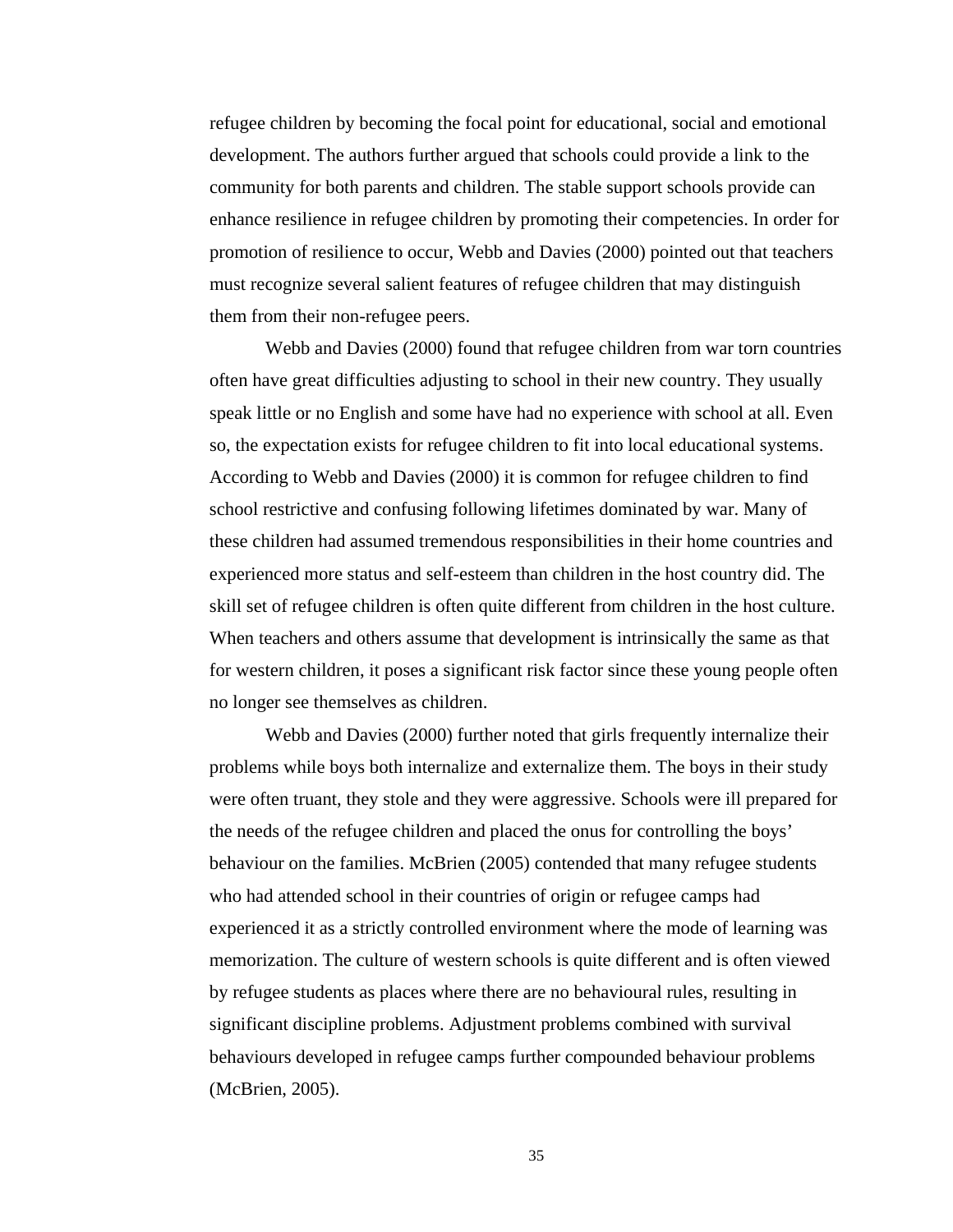In contrast, Waxman, Huang and Padron (1997) found educationally resilient students shared some common features and promoting both protective resources and the student's attitudes toward and perceptions of school while decreasing risk factors would further increase this resilience. A key variable was not holding children back in school. Waxman and his colleagues (1997) classified over half the children held back in school as non-resilient. There is a tendency on the part of schools to place refugee children in grade levels lower than those of same age peers or in special education classes because it is assumed, rightly or otherwise, that their skill levels are not on par (McBrien, 2005). McBrien (2005) contended this practice is not effective and in fact becomes a risk factor for many children. She further noted that many refugee children deal with adversity when migrating to a new country and learning a new culture and that learning a new language of instruction further compounds these efforts. Refugee children try to meet the cultural demands of their parents and their new peers, attempts clouded with discrimination and racism. Many students drop out of school because of the hostile environments they encounter. McBrien (2005) noted that the aim of most English as a second language (ESL) programs was to have students learn English quickly and exit programs quickly. These children become competent quickly in colloquial English but lag behind in their development of academic English. In their desire to learn English, many children lose their home language fluency and become further disconnected from their parents.

 Promotion of parental involvement increases success of students in school (Henderson  $\&$  Milstein, 2003). However, the parents of many refugee children are often victims of trauma themselves and are unable to provide emotional or academic support for their children (McBrien, 2005). In her review of the literature, McBrien (2005) found that these parents may not learn English as quickly as their children and cannot help with homework. They often experience a different frame of reference concerning their role in supporting their children at school. They may view teachers as experts and not expect to be involved at all. Parent teacher conferences are something with which they may not be familiar. Teachers may interpret this as a sign of disinterest in the children's education.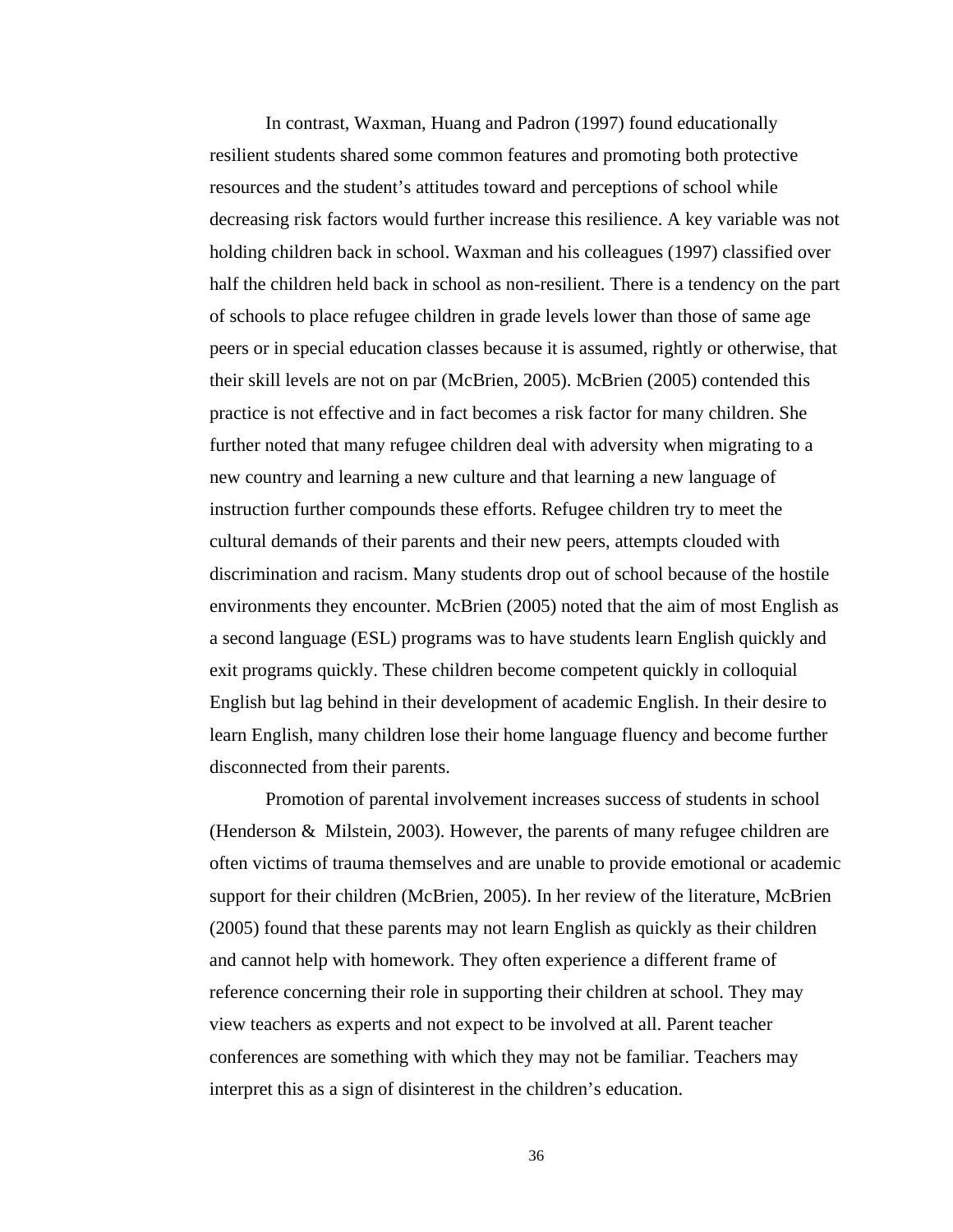Gordon (1996) noted that resilient refugee children have high academic aspirations further supported by high expectations on the parts of both their school and parents. Other protective factors included the personality traits of persistence, positive work habits and a strong belief in their own ability (Gordon, 1996). Gordon (1996) in her review of the literature further noted that certain factors of educational resilience were similar across ethnic groups. Schools were supportive of both the student and the family. Their standards and expectations for student performance and behaviour were high. Teachers accepted their students' cultures. They were sensitive to communication styles and language issues. Lastly, the teachers gave effective praise frequently.

#### *2.2.9 Cognitive Competence in Refugee Children*

Punamaki et al. (2001) proposed that the dynamic qualities of resilience would become risk factors in some circumstances but allow children to flourish in others. They found that children who had responded actively to violence during war suffered higher levels of emotional disorders than passive children did. Several years later, however, the actively involved children demonstrated much lower levels of emotional distress than their more passive peers did. Punamaki et al. (2001) also noted that children's creativity was associated with positive post war adjustment. Highly creative children were less susceptible to emotional disorders in times of peace. Conversely, during times of violence, creativity did not serve as a protective factor. When faced with overwhelming violence, children tended to assume unemotional, analytic styles. These children also evinced more concentration, attention and memory problems than other children did (Punamaki et al., 1997) even though their intelligence, creativity, visuo-motor performance and ability to organize symbolic material remained intact (Qouta, Punamaki, & El Sarraj, 1995). Other risk factors to development of cognitive competence included poor living conditions (Sameroff et al., 1987) during wartime, during time spent in refugee camps and in the host country (Qouta et al., 1995). When children live in great poverty, the effects on cognitive growth are potentially large. During war, children inadequately housed, if housed at all, face starvation and freezing temperatures.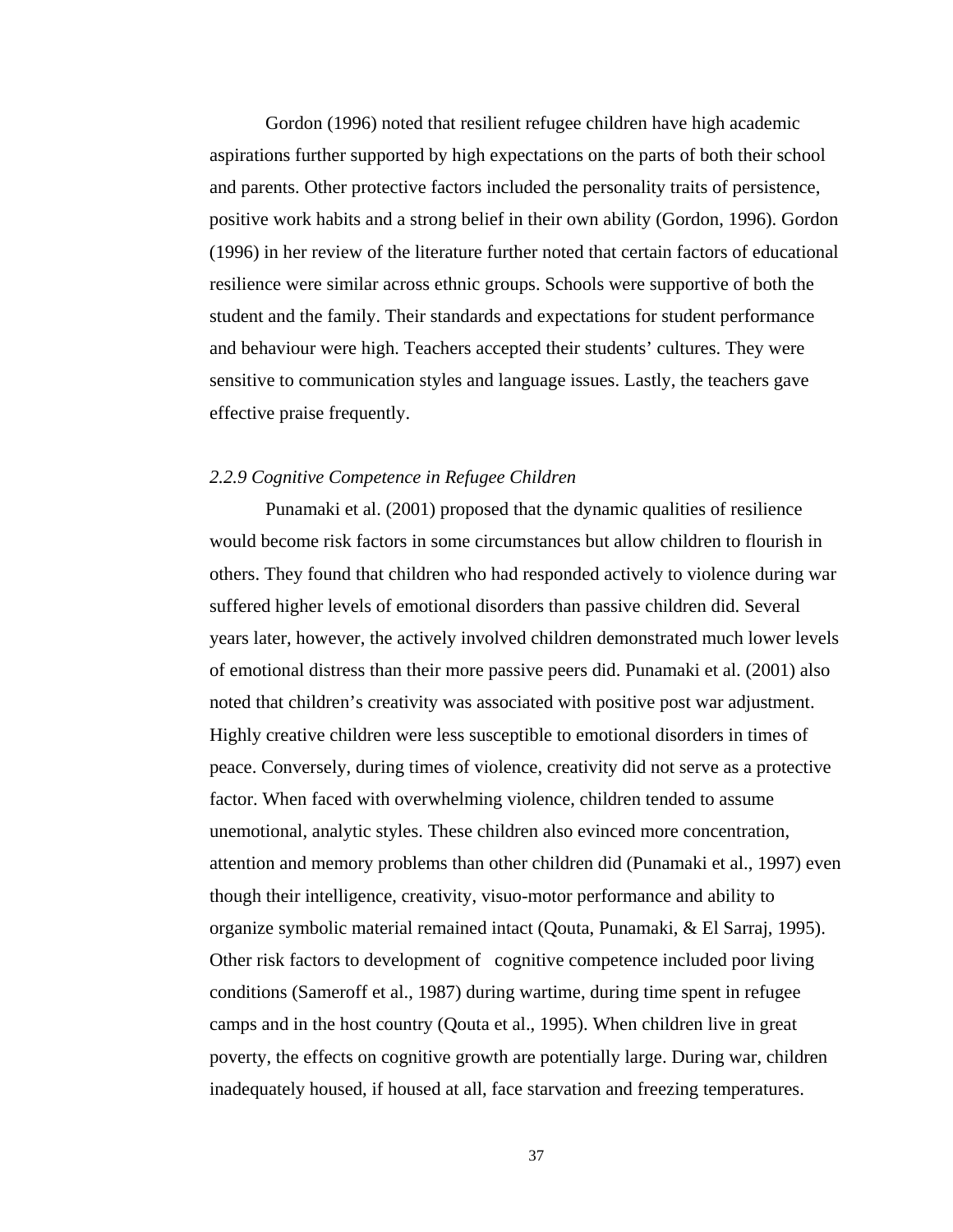Illnesses may go untreated and they may experience stress related to encampment (UNICEF, 1996) in addition to stressors from the war going on around them. In fact many more children die from deprivation of the basic needs to stay healthy than they do from actual conflict during war.

#### *2.2.10 Summary*

Resilient refugee children share many, if not all, traits of other resilient children. They face great adversity that is unimaginable at times. Once the immediate danger to their survival has passed, they must cope with the challenges involved in leaving what remains of their homes and families and beginning life in a new country, a new culture and a new language. Their families may fracture and they may face discrimination, racism and social systems that are not prepared for their arrival. Even so, many of these children go on to build lives that are productive and happy. They make friends and they find ways to become part of their new communities. They go to school and some go on to university. In the words of Anne Masten (2001), these very ordinary children who have lived extraordinary lives, achieve magic.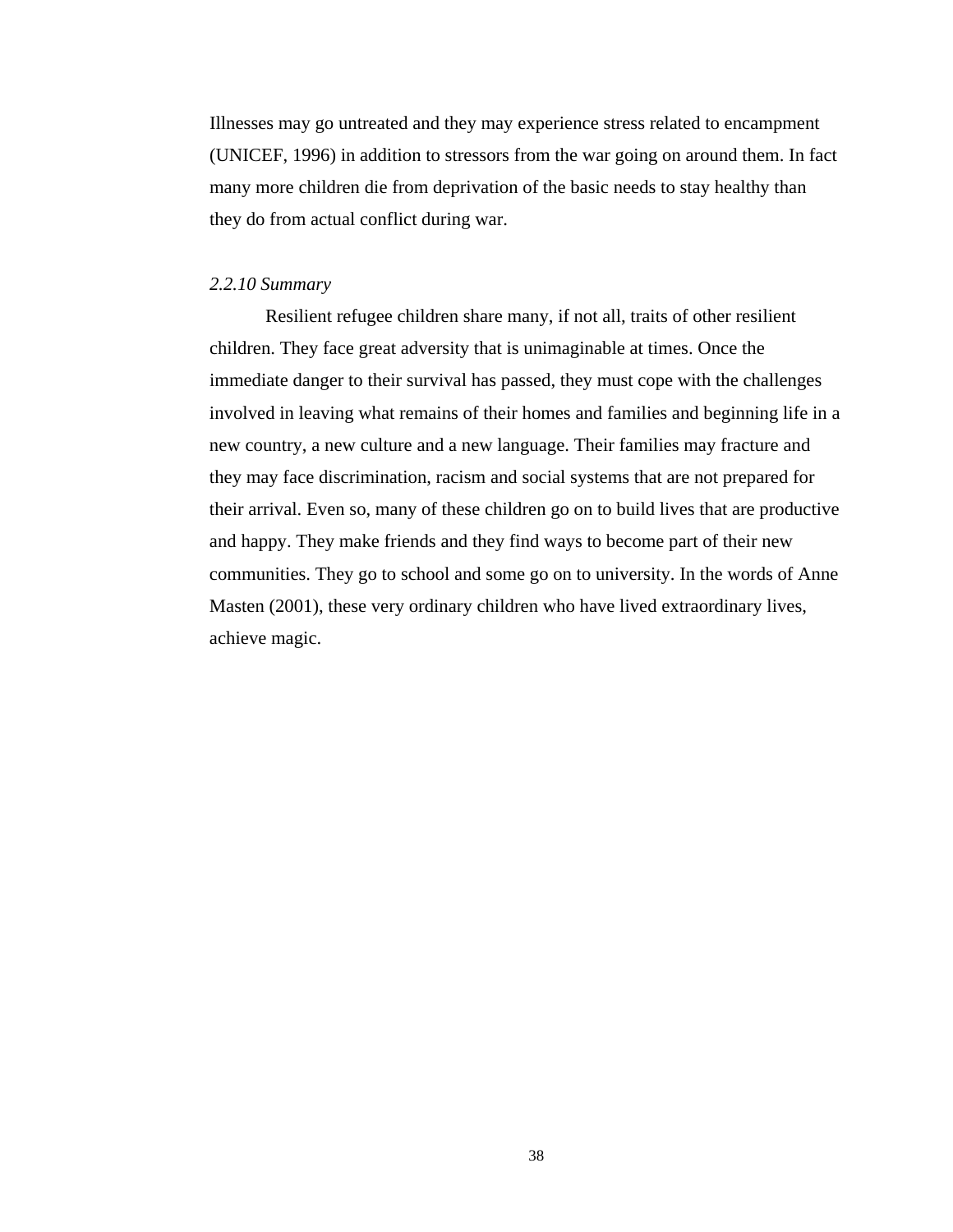## **Chapter Three**

#### **METHODOLOGY**

#### 3.1 Introduction

This study used a qualitative approach to investigate the perceptions of three refugee children regarding their development of resilience following adversity. I chose to do a qualitative study because while there is much research done on risk and resilience in children, there is a paucity of research where the children have been asked for their perceptions regarding their positive adaptation. To achieve this end, interviews with each of the children took place in accordance with Behavioural Research Ethics Board Guidelines and Approval (see Appendix A). This chapter will describe the participants, consent, procedures for the protection of confidentiality, data collection and data analysis used to complete this study.

## 3.2 Participants

 Participant selection was purposeful. Three participants were selected from a group of refugee children at Riverbend Community School, a western Canadian urban school. Resilient children demonstrate competence or successful development as expected in terms of age, gender, culture, society and time (Masten, 2001). Academic and behavioural competence as reported by their current classroom teachers in part determined positive adaptation in the children participating in this study. All children in the study came to Canada as refugees and resided in Canada for between two and three years. They lived in Canada long enough to develop English language skills so that interpreters were not necessary but not so long that they had forgotten their initial experiences as refugees. Participants were between the ages of nine and twelve at the time of the study. Exact date of birth was not known for two of the children in this study. January first birthdates and assumed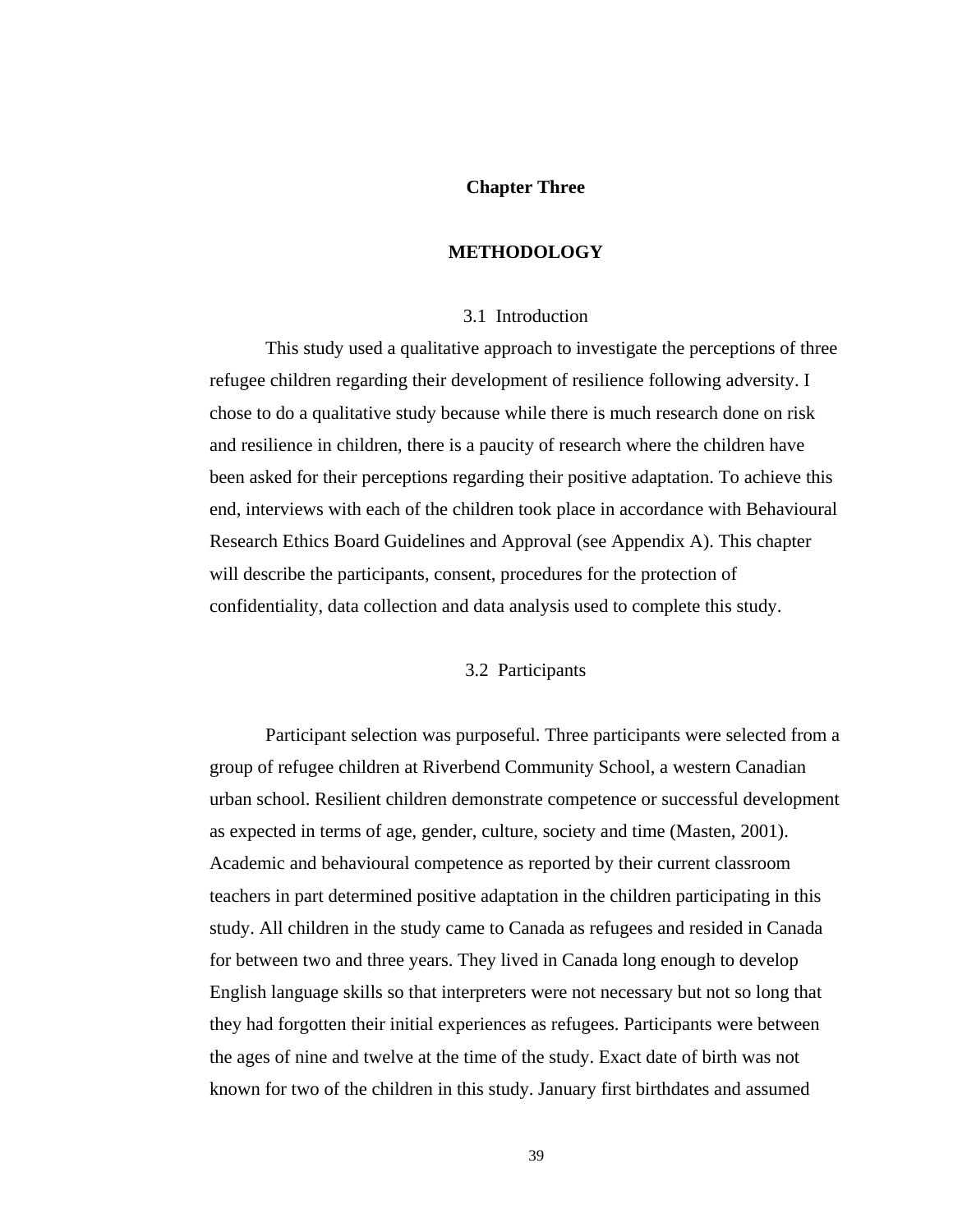year of birth are given to refugee children when their birthdates have not been recorded and this was the case for two of three of these participants. The age of the third participant was known and fell within the stated parameters.

The participants had previously been students of mine and had developed a trusting relationship with me. They will not be students of mine in the future. It was clearly stated in the information letter that no child would be refused participation in the activities of their school if they chose not to participate in the study, and no data would be recorded about them for the purpose of this study. The data of students who withdrew from the study part way through would be destroyed at the point at which they withdrew and no further data would be collected from them.

### 3.3 Consent

 Following approval by the University of Saskatchewan Behavioural Research Ethics Board, a copy of the certificate of approval was submitted to the Public School Board along with the completed Request to Conduct Research for approval.

 Prior to the start of the study, a Letter of Information (see Appendix B) about the study, and a Parent Consent and Student Assent Form (see Appendix C) were sent by the school to the parents of students identified as potential participants in the study. In all cases, written consent of the parent(s), guardian(s) or caregiver(s) were obtained prior to proceeding with the interview (see Appendix C). The child's assent was also obtained (see Appendix C). The reading level of the Letter of Information was established as grade 7.6 and the Parent Consent and Student Assent Form was established as grade 8.3 according to the Flesch-Kincaid Readability Scale (Microsoft Office Word 2003).

## 3.4 Procedures for the Protection of Confidentiality

 Upon approval from the University of Saskatchewan and the Public School Division, information letters and consent forms were sent to all guardians of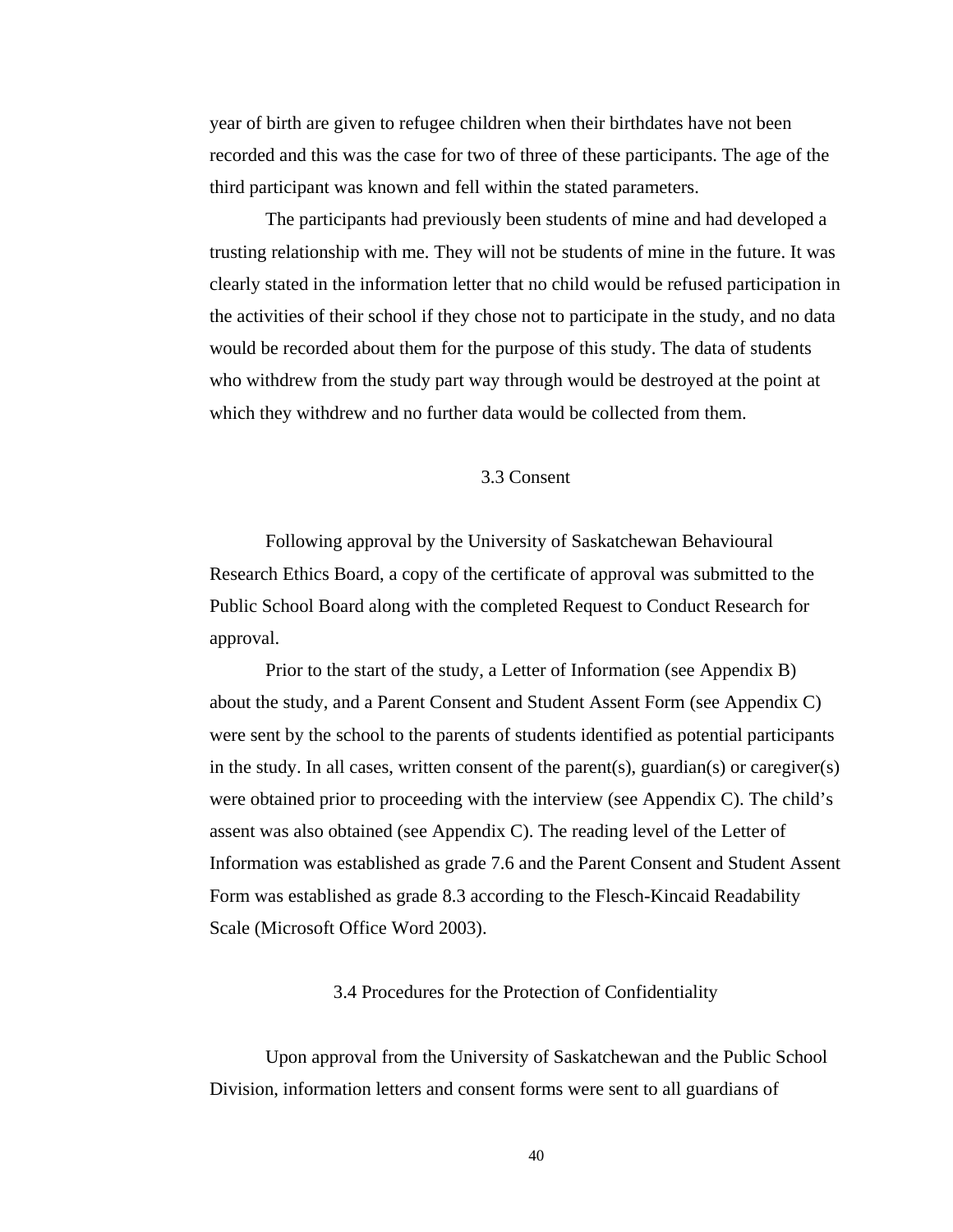children identified as potential participants in the study. Upon receipt of signed consent forms, each file was assigned a pseudonym to identify it. This pseudonym was used for all data associated with the individual participants and is being kept in a location separate from the data collected for the study. Any information obtained from or about individual participants that had identifying information (e.g. if a student named a parent or teacher in the interview) was transcribed and the identifying information was replaced with a pseudonym. Names and /or ID numbers routinely used by the school were not used as pseudonyms.

All data associated with this study is being stored by Dr. T. Paslawski in a secured location accessible only to her in the College of Education at the University of Saskatchewan for a period of five years, and will then be destroyed. In addition, to assure further confidentiality, all data were identified by pseudonyms only. The master list for the pseudonyms will be stored separately for a period of five years and then destroyed.

### 3.5 Data Collection

 An empirical inquiry into three refugee children's perceptions of processes that contributed to their positive adjustment was conducted. Data was collected over a six week period of time in the form of individual interviews with each child. Each child was interviewed twice at the child's school at a time convenient for both the child and his/her teachers. The interviews took place in a conference room in the school. Each participant was reminded that he/she could decline to answer any question without penalty and that he/she could withdraw from the study at any time with no penalty. If a participant decided to withdraw from the study, all data gathered from that participant was to be destroyed. The interviews were audiotaped. The administration time was approximately one hour for the first interview and one hour for the second. A third interview to clarify questions arising from the first two interviews and to review summaries of the interviews with the participants was conducted. During the third interview the participants verified the accuracy of the summaries and corrected errors made during the transcriptions of the interviews.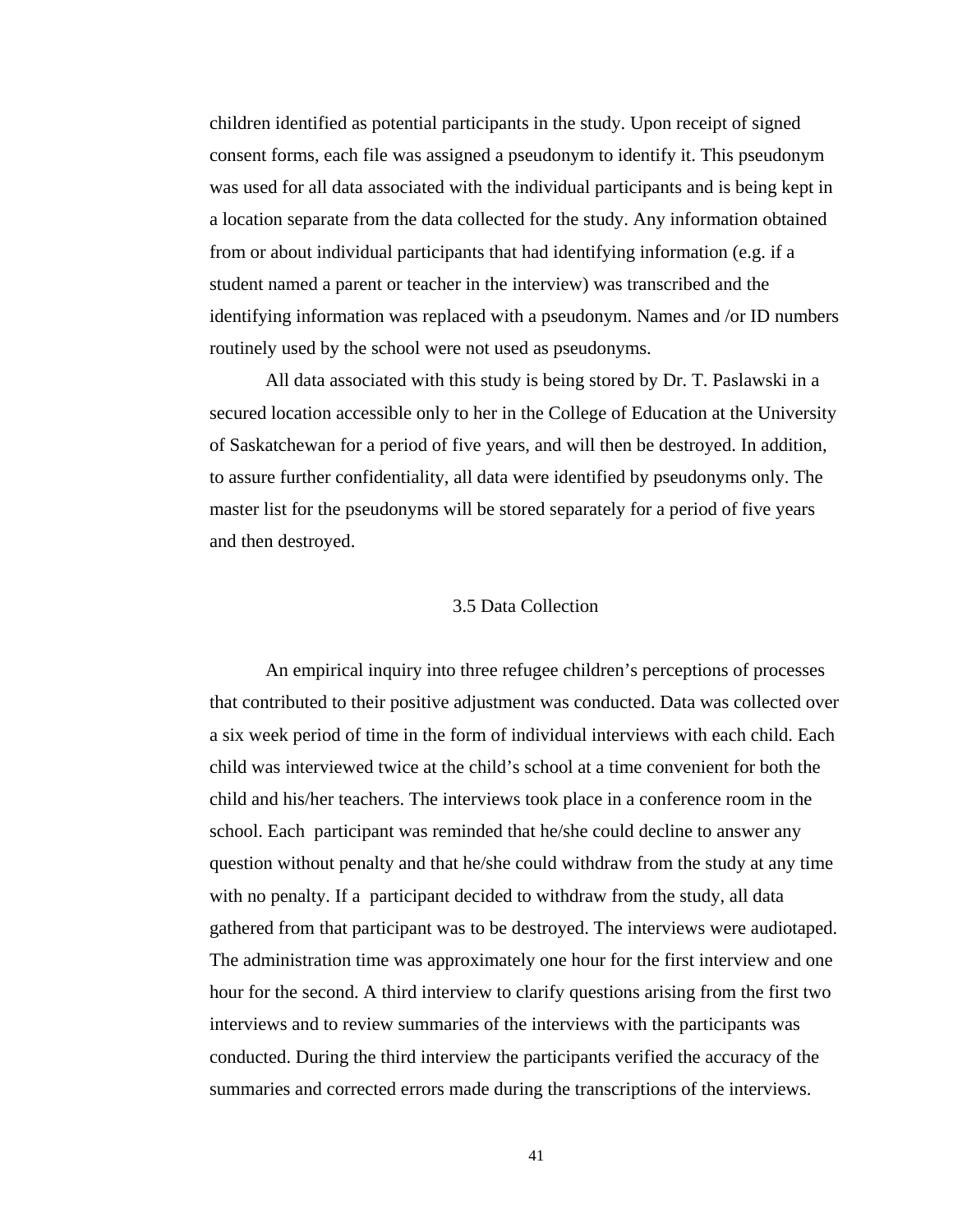Data collection followed the use of an emergent research design. In this format, important directions identified early in the interviews determined subsequent questions (Maykut & Morehouse, 1994). The interviews consisted of a set of broad interview questions to be covered with each child. Interview guides (see Appendix D) were developed to explore this series of topics with each participant. It became apparent early in the first set of interviews that the participants' receptive language skills, or what they understood, were stronger than their expressive language skills, or what they were able to say. This finding was not unexpected as Morely (1991) noted that most people understand twice as much as they hear compared to what they speak and this ratio is even larger for children learning English. The questions from the first interviews were rephrased and answers were paraphrased to ensure the participants' responses were clearly understood. The second set of questions sought clarification with respect to statements made by the participants in the first interview. The third meeting consisted of having the children listen to summaries of the interviews and verify the accuracy of the summaries. The participants had the opportunity to add any further information at this time. During the data collection process, I assembled comprehensive field notes. These field notes included a description of the setting of the interviews and a description of the school. Demographic data obtained from Statistics Canada regarding the neighbourhood was also included in the field notes. The field notes included findings, thoughts, encountered problems and decisions made regarding interview questions during the interview process.

## 3.6 Data Analysis

 Data analysis consisted of developing qualitative themes and patterns using content analysis procedures described by White and Marsh (2006). According to White and Marsh, the initial foci of the study provide foreshadowing questions to guide the research. As relationships emerge, categories will be continually refined and emerging patterns tested as new data is compared with existing data. Qualitative content analysis focuses on forming a picture of the phenomenon as it is within a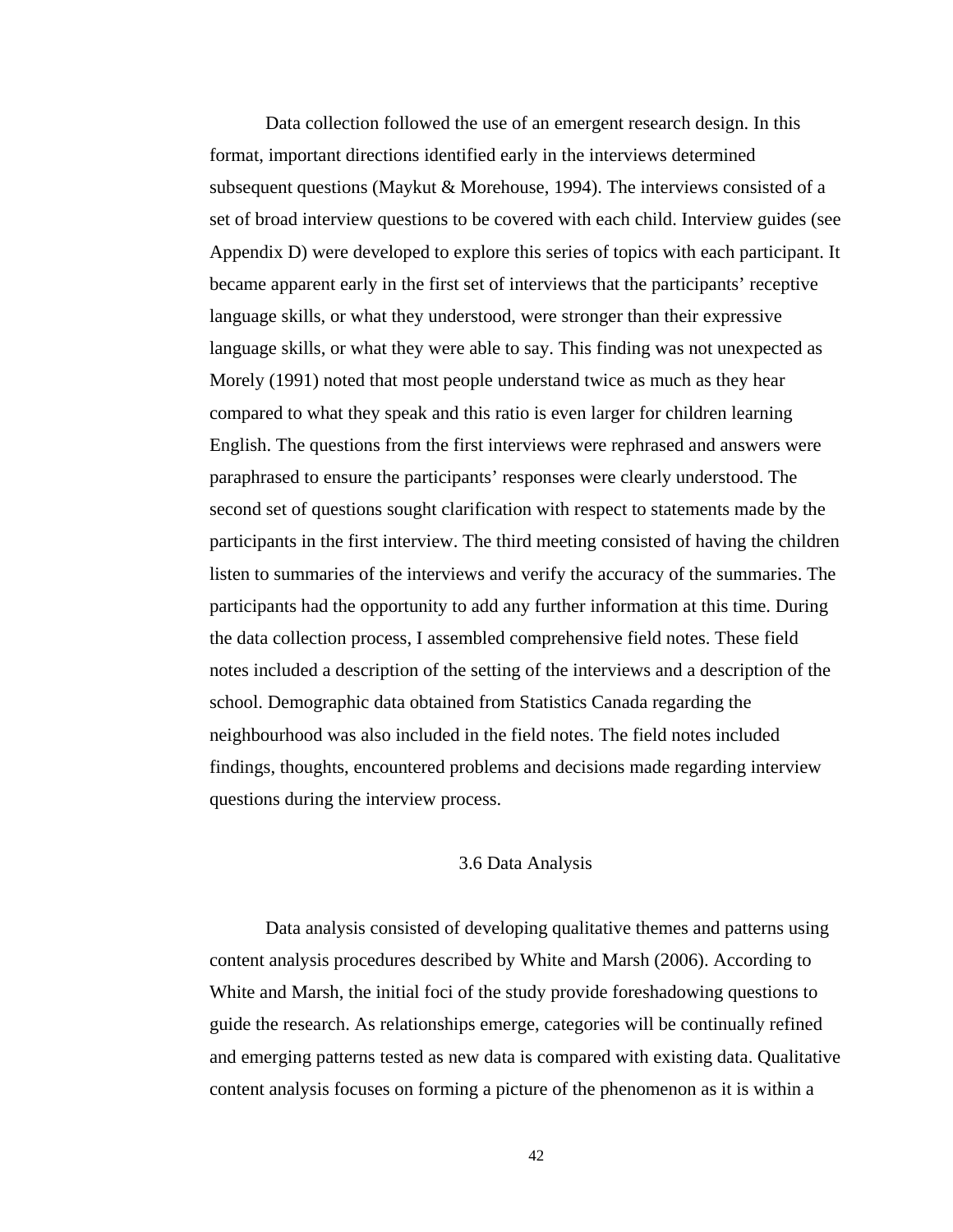certain context. Fleisher (2006) described this procedure as one in which narrative data is coded into major categories or themes. The categories derive from the interviews rather than from a preconceived notion of what the categories are.

In this study, the first two sets of interviews were transcribed and then summarized. Member checks with the participants were done to verify that the analytic categories, interpretations, and conclusions I reached accurately represented the participants' realities (Lincoln & Guba, 1985). The participants had the opportunity to volunteer additional information and correct any errors in interpretation.

Data was analyzed using the constant comparative method described by Lincoln and Guba (1985). Following this method, incidents from the interviews were coded for categories. They were then compared with previous incidents in both the first category and other categories. As relationships became more apparent, the categories were refined. Lincoln and Guba (1985) described this process as delimitating and noted that fewer modifications are required as more data is processed. Field notes kept by me regarding my thoughts and feelings about the interviews also became part of the analysis of data.

### 3.7 Summary

 In accordance with Behavioural Research Ethics Board Guidelines and Approval, three refugee children were purposefully invited to take part in this study. This is an empirical study and I gathered data by interviewing each child twice. I met with the children individually a third time so that I could read summaries of their interviews to them. They had the opportunity to correct any mistakes and volunteer new information. I analyzed the data by looking for themes and patterns as they developed. Throughout the course of my research, I organized the themes and patterns into categories. Results are presented in Chapter Four.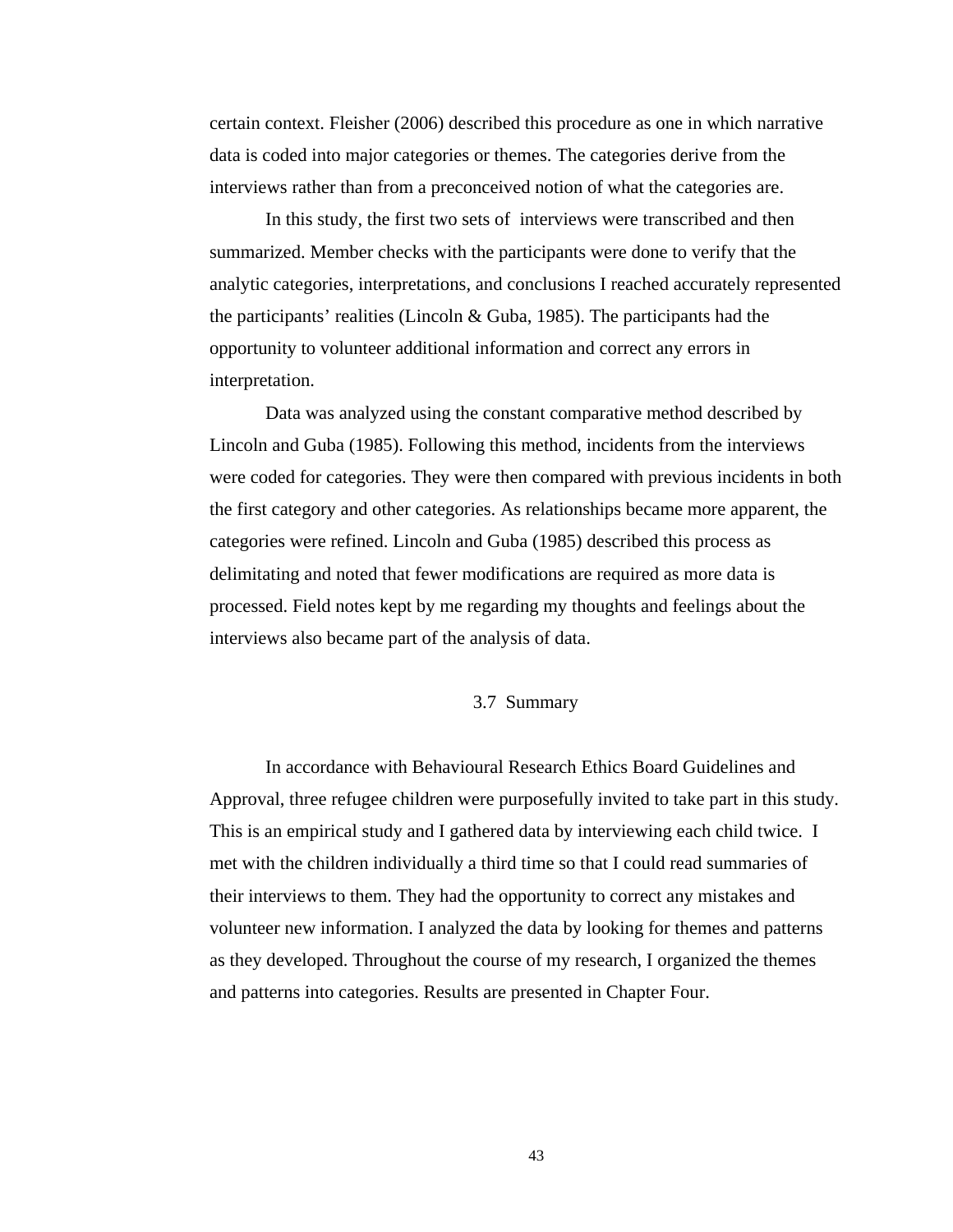#### **Chapter Four**

#### **RESULTS**

 The purpose of this study was to examine the processes that contributed to the positive adjustment of refugee children following conditions of adversity. By interviewing children who had not succumbed to negative outcomes in their developmental process, it was hoped a greater understanding would be reached regarding how particular variables affected their competence. This study focused on the mediating effects of parents, and the new social milieu (e.g., school, the mosque or church, community agencies supporting refugees) as perceived by three refugee children. In this chapter I have described the context of the interviews, the participants, and provided a glimpse of my role as researcher. In order to answer the research questions generated for the purpose of this study, I aggregated the children's responses to the interview questions.

## 4.1 Context

 Riverbend Community School is a small public elementary school with a population of 280 students. Of the 280 students, 70 % are Aboriginal, 4.3 % are refugees, and 25.7 % are of other ethnic backgrounds. The community is highly transient. In the 2006-2007 school year, the student turnover rate was 102 %. Many of the children came from single parent families. Most of the children in the school lived in a cluster of apartment buildings where the crime rate was high. Some of the children lived in rental homes. Very few lived in homes owned by their families. Statistics Canada Census of Population 2001 figures indicated the average income for individuals over the age of 15 living in this neighbourhood was 20,871.00. This figure is considerably lower than the average income of 39,465.00 for individuals over the age of 15 for the city as a whole.

In the 2004-2005 school year, the large number of refugee students in the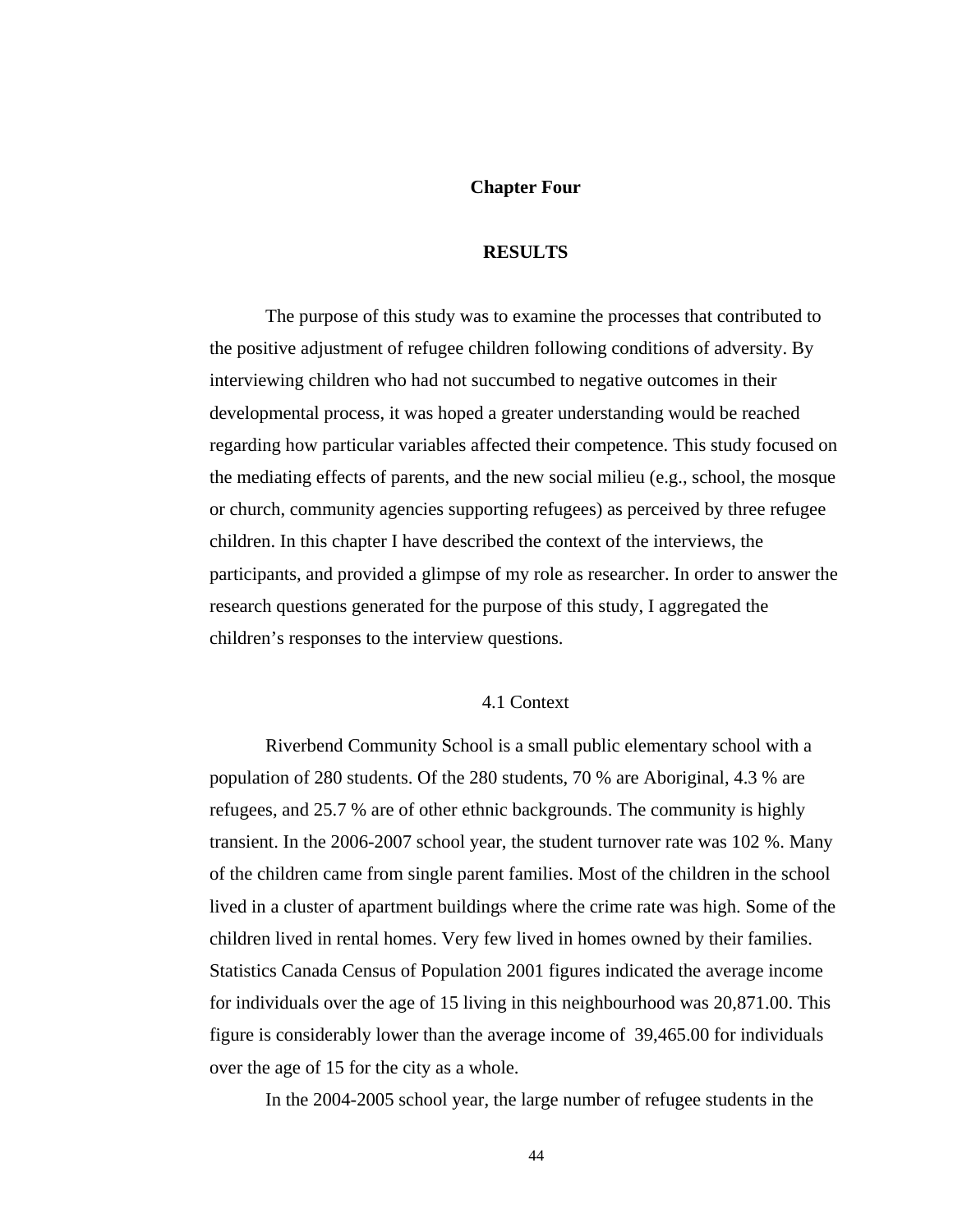school prompted the Public School Division to establish an ESL program in the building. Prior to this time, the children were taxied to another school for ESL services. Hamid, Saif and Zabura received ESL support on a daily basis for two years after arriving in Canada. At the time of this study, they continued to attend ESL classes for assistance with reading and writing skills. Zabura attended separate classes with the special education teacher for help with all academic subjects.

 Saskatchewan Learning (1998) described the Community School Program as one that initially was developed to address urban Aboriginal poverty. One emphasis of the community school was that of developing holistic, culturally affirming programs for children who faced barriers to their learning. Community schools focused on parent and community involvement, integrated services and community development. This mandate resulted in increased support staff, the development of prekindergarten programs, and the establishment of nutrition programs. Riverbend Community School also had a Family and Schools Together (FAST) program coordinated by the community school coordinator. In this program, eight to twelve families came to the school for one evening a week over a period of eight weeks. School staff members volunteered to run the program. During this time, the participants shared a meal together, the parents discussed parenting issues, and the children had playtime. One of the families in this study participated in FAST in the 2005/2006 school year; the other family took part in the program in the 2006/2007 school year.

 The children in this study all received assistance from the Educational Assistants in their classrooms, had younger siblings who attended the prekindergarten class and occasionally ate in the lunch program. Each community school has a community coordinator whose function is to coordinate programming both within the school and with outside agencies. At Riverbend Community School, the community coordinator was also involved in developing programs designed to invite parents and community members into the building. These services were available in community schools but are not part of regular suburban school programs. According to Henderson and Milstein (2003), schools that facilitate the full participation of community members become resilience-building organizations.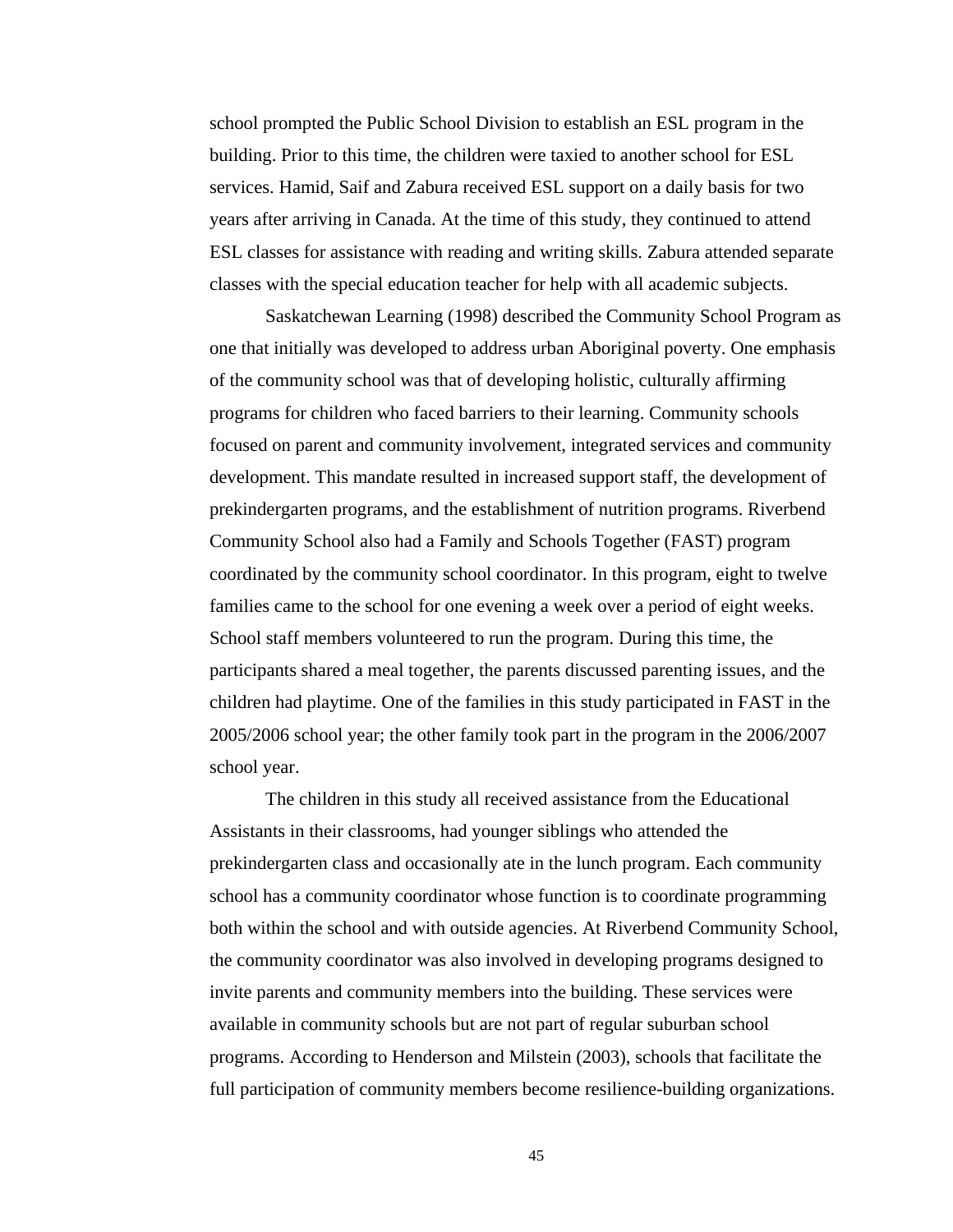The increased support for all children in community schools ensures that refugee children living in these neighbourhoods receive assistance not available to refugee families who live in communities that are more affluent.

 A number of the Aboriginal children in the neighbourhood belonged to gangs and have in the past, during my tenure at the school, tried to intimidate the refugee children and other children who attend the school. The response of the refugee children was to band together. Since that time the gangs have generally left them alone. The refugee children in this neighbourhood came from several different countries and for the most part spoke either Farsi or Arabic as their first languages. The older children looked out for the younger ones and the siblings in high school looked out for everyone. When the children talked about their weekends and holidays, they generally spoke of sports. Participation in sport seemed to be a place where all problems among groups were set aside (excerpt from field notes, April 4, 2007).

### 4.2 The Researcher's Background

 My position in the school was that of ESL teacher and resource teacher for the senior students in the building. It was both a dynamic and challenging position that I enjoyed immensely. Not being a classroom teacher allowed me the flexibility to spend more time with the students in my charge if they needed it, or to reduce services if the students were coping well. When I worked with the children in this study as their ESL teacher, it was in a small group setting. The children in this study all arrived in Canada within three weeks of each other and, at first, appeared to be at the same grade level academically. They worked together with me on a variety of things from learning their first words in English, to understanding the hidden language on the playground, to reaching grade level in academic subjects. We had a trusting relationship and the children felt free to ask me many things that they did not understand about Canadian culture. When school became difficult for them in their classrooms or they were tired, they often came to my classroom for a break and an opportunity to regroup. I developed a tremendous respect for their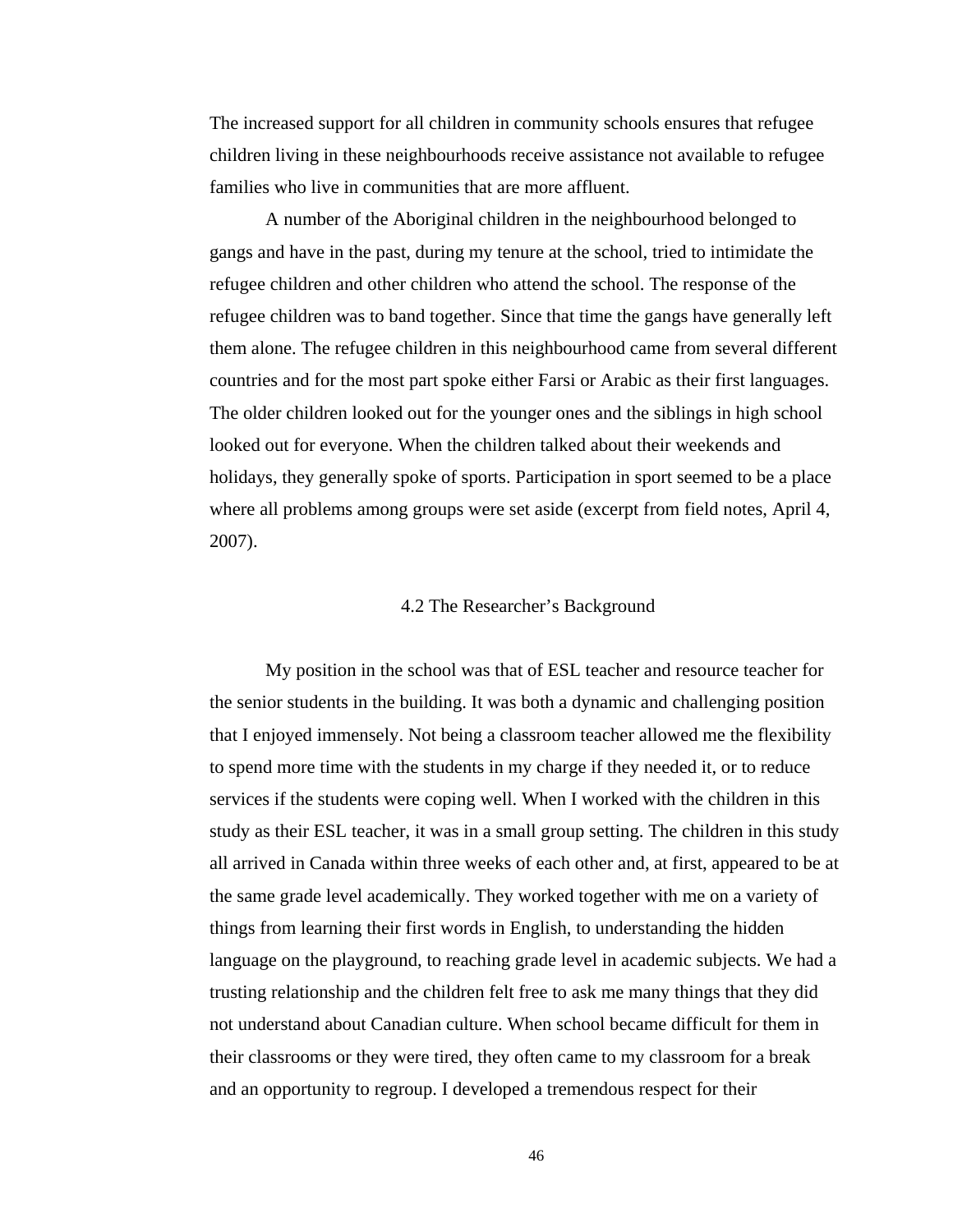perseverance when school was challenging or when they found it hard to understand the demands their teachers and the other students placed on them.

 As their former teacher, I came to the research with biases I needed to be aware of when interviewing the children and analyzing their responses. I had to set aside my beliefs that all three children were doing unequivocally well in all domains and listen to their understandings. I had to recognize that my perceptions of what they found helpful were those of an adult, Canadian teacher and I had to keep reminding myself of this bias during the interviews and while I was analyzing the data. I needed to change my stance from that of their former teacher with fond memories to that of a researcher with an interest in understanding their stories from their point of view. I continually reminded myself that my role was to encourage the children to express themselves freely, not tell me what they thought I wanted to hear. I needed to understand their perceptions, not mine as I remembered them.

 During the interviews I found that the children and I slipped into the pattern of conversing that we had used when I was their ESL teacher. I often repeated or paraphrased what they said. I found myself saying 'good' or 'excellent' when they said something using good English. These were strategies I used when teaching English to the children in this study and it quickly became the way we interacted during our interviews. When I made a statement or asked a question during the interviews, the children were not hesitant to agree or disagree with me or correct me if they felt I had misrepresented what they were trying to say. I felt that we were able to arrive at an accurate portrayal of their thoughts.

#### 4.3 The Participants

 Prior to the study, the children were students at Riverbend Community School for two and a half years. Hamid and Saif are brothers and were refugees from Syria. Zabura is a girl and came to Canada from Sudan after a stay in a refugee camp in Lebanon. All three children were in the same class at school and were between nine and eleven years of age. The exact age of the boys was not known because their birth dates were not recorded in their home country. The following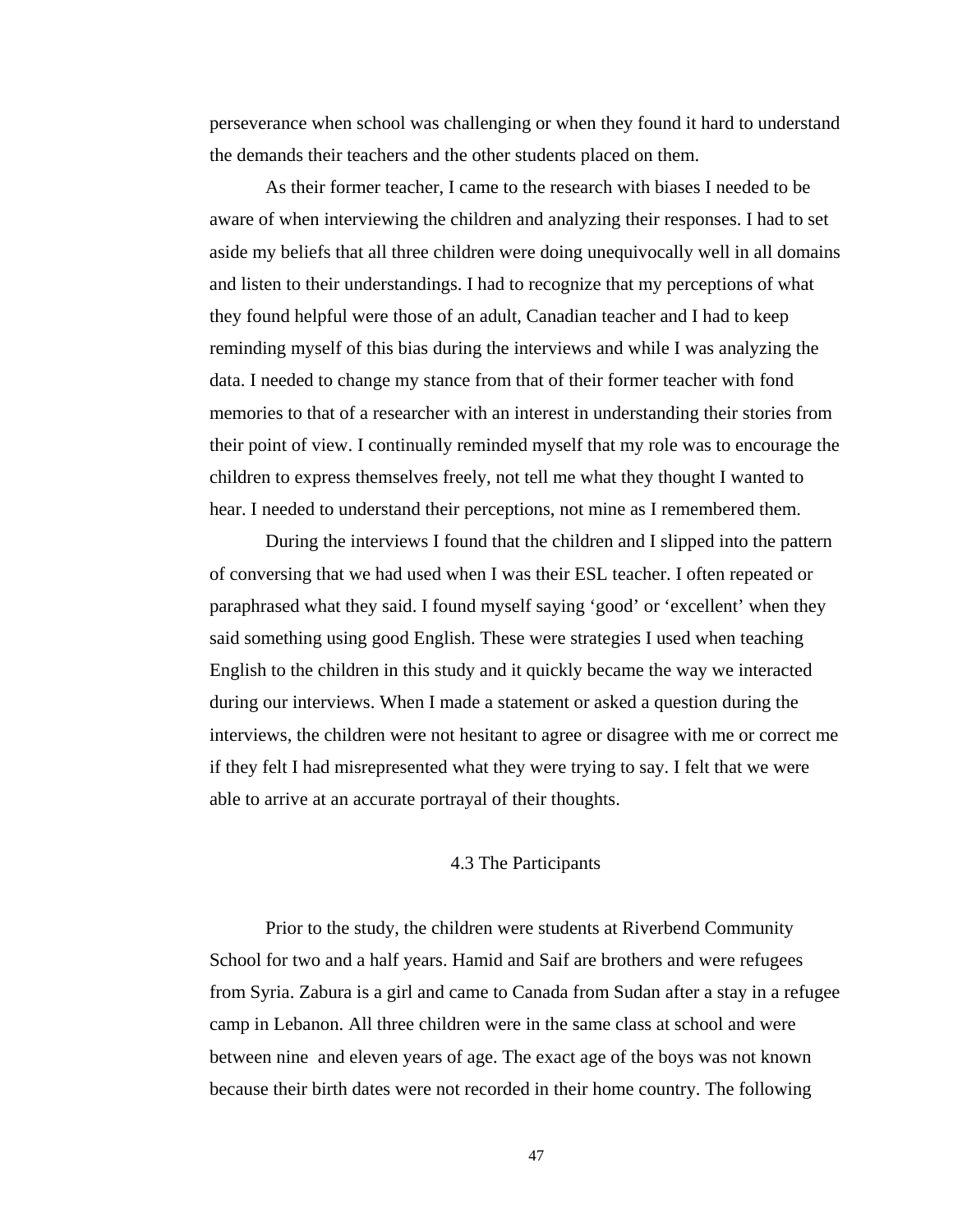descriptions of the participants are based on my initial interviews with the children (transcript #1, # 3, #5, field notes April 4, 2007, April 5, 2007).

 On the morning of the first interview, I got to the school just after recess. When I went to the classroom to find the first child that I planned to talk to, I discovered that he was not there. Instead, Hamid was waiting outside the principal's office. When I asked him if he was in trouble, he said no but he looked upset and did not want to tell me what was going on. According to the staff, there was a group of children in the school that morning who were difficult and created problems for the other children on the playground. When the difficulties had been resolved, I was a little surprised at how quickly Hamid settled into the interview and answered my questions. He was serious and thoughtful with his replies. In the past when I worked with him, he was flippant on occasion. During the interview, he was very polite. I was impressed with how respectful Hamid was and how much he appeared to want to help me. He was tidy and wore clothing that would fit into any Canadian school. My previous recollection of Hamid was that he was always sparkling clean and well fed which was not always the case for the other children in this school. During our conversations before the interviews I found Hamid's English to be progressing well. It appeared that he understood much of what I said to him. Hamid was not happy that I would not identify him in my thesis. He wanted people to know what he said and he wanted his name attached to the interviews.

 My interviews with Saif were quite unexpected. I thought he would be the one to be most open with me. Instead, he told me the tape recorder made him nervous. I reassured him that no one except my supervisor and me would listen to the tapes but he still confessed to feeling shy. He often glanced at the recorder, put his hands over his face, or put his head down. Saif is Hamid's brother and like Hamid, spoke respectfully and fondly of his parents. He talked about feeling shy and for the past two years has done most things with his brother as opposed to activities with friends outside the family. At the time of this study, Hamid and Saif were both starting to make separate friendships and were beginning to pursue their own interests. When the first interview was over, Saif surprised me once again by telling me he thought he would like to keep talking to me about his life in Canada,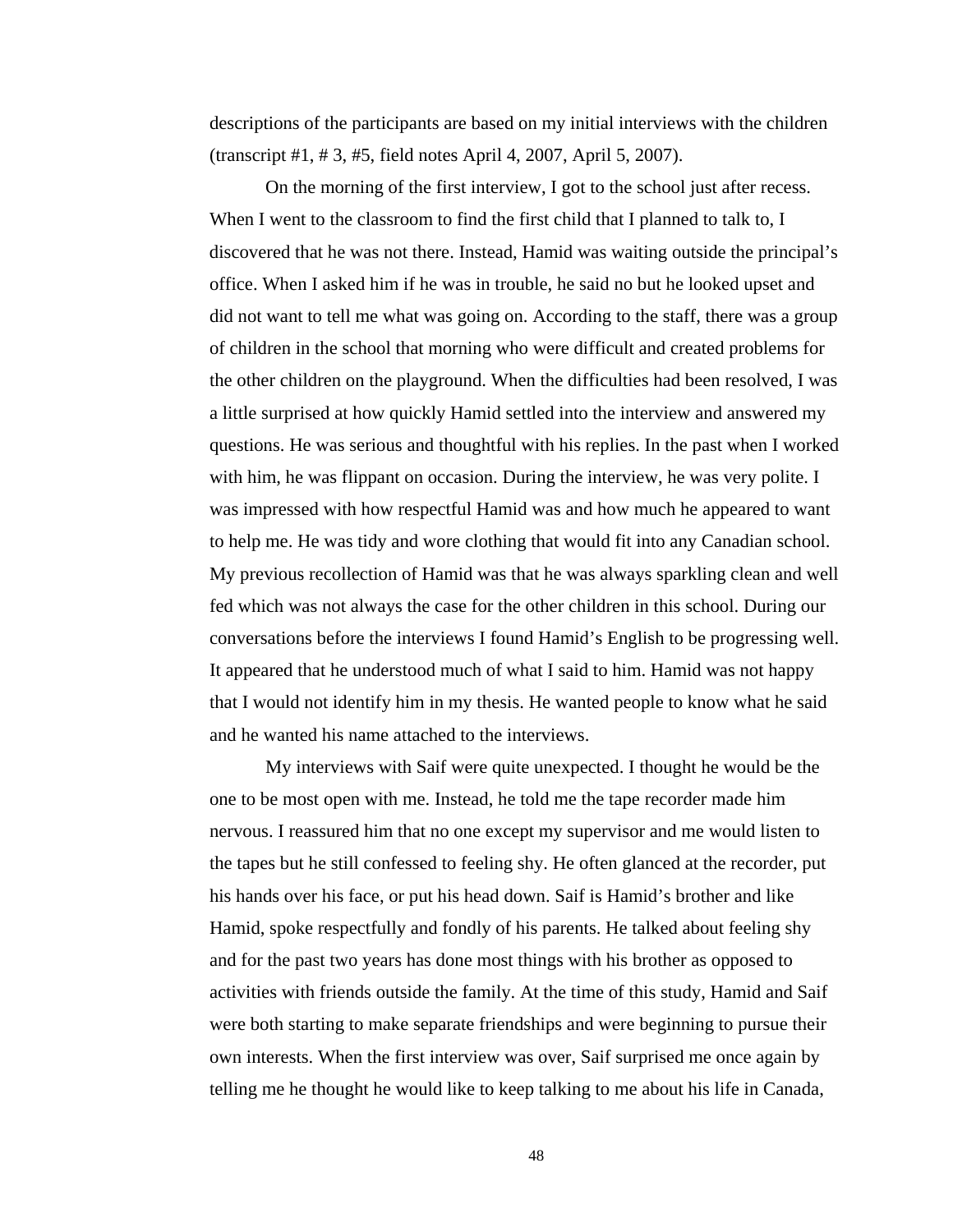suggesting his initial shyness had dissipated.

 The third participant, Zabura, was initially reluctant to sign the consent form. Following the protocol approved by the Behavioural Ethics Review Board, I explained the purpose of the study to her parents and reassured them that Zabura did not have to answer any questions with which she was uncomfortable. She could withdraw from the study at any time or they could withdraw her from the study at any time and there would be no repercussions at school. If she withdrew, I would destroy any information she had provided to that point. After this, Zabura agreed to participate in the study and signed the assent form without hesitation. When I first got to the school, she was leaving with the school choir to perform at a senior citizens home. When Zabura got back to the building, she came right to the interview room to find me. She marched in and tested the equipment as if she had done it many times before. She made sure the tape recorder was close to her so that I would hear everything she had to say.

 Zabura spoke repeatedly of how important her friends were to her and when the first interview was over, several of them came to find her to go to lunch. This child was very social and learned English very quickly. When I taught her, I was concerned that she may have a learning disorder because she was not learning to read and write or do math as quickly as expected. Zabura told me that these subjects were still very difficult for her and there was an undercurrent of sadness when she spoke.

## 4.4 The Interviews

 I spoke with the children a week before the first set of interviews took place so they were expecting me the day of the interview. A week before the interview I gave them an idea of the questions I would pose by asking them to think back to when they first started school in Canada and to also think about the present. I asked them to consider the things that were important to them and to have in mind what had helped them become the successful young people they were.

Each interview was forty to sixty minutes in length. I conducted them during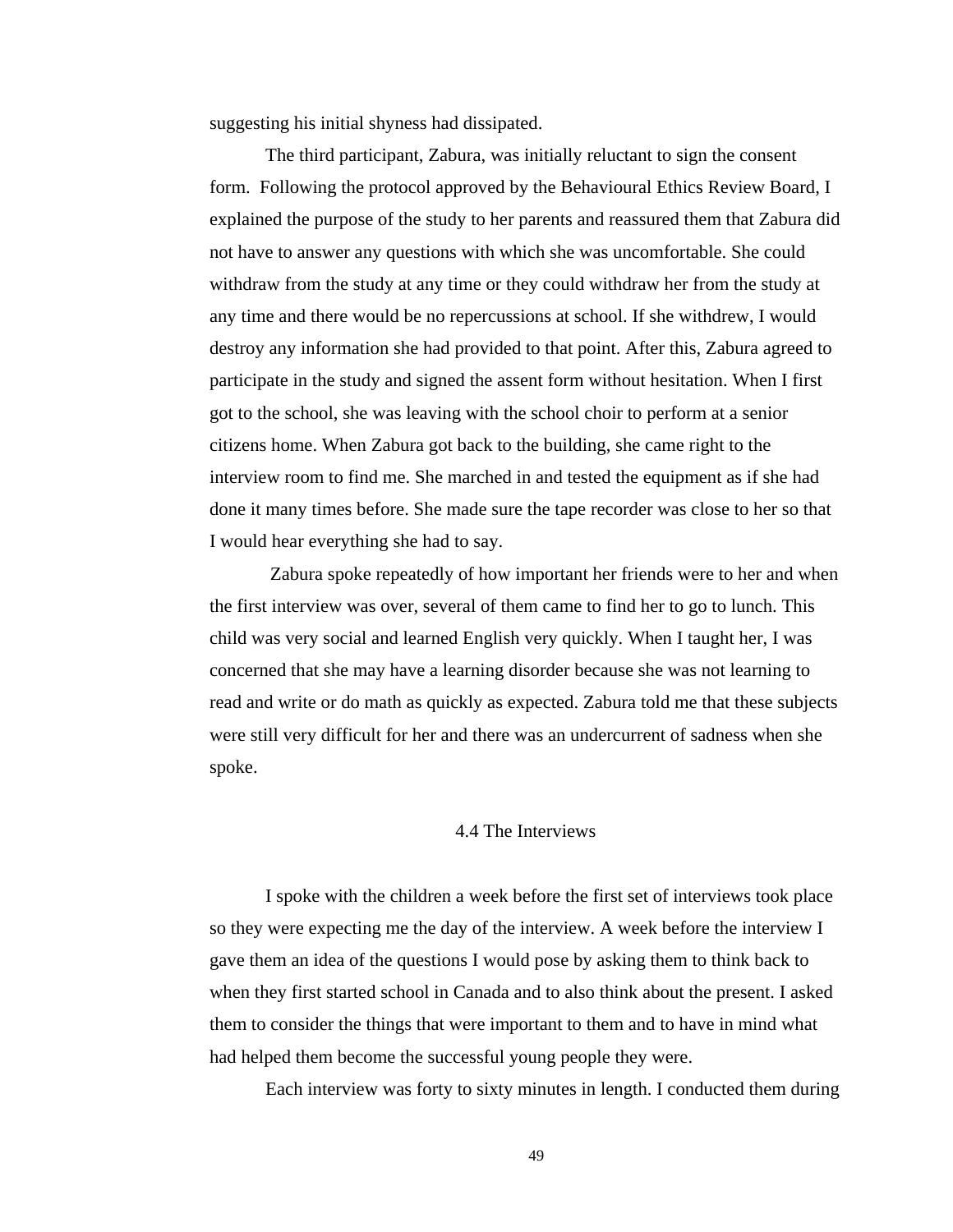the school day at a time acceptable to both the teacher and participants. The interviews took place in a conference room in the centre of the school. Although large windows overlook the foyer of the school, the children sat with their backs to the windows and interruptions were minimal. During each of the interviews, the children appeared to be focused on the interview questions. They maintained eye contact, answered questions appropriately and in a timely fashion, and were not distracted by activity outside the interview room. At the beginning of the interviews, they all confessed to feeling shy and being aware of the tape recorder. Hamid and Zabura quickly overcame their reticence to share information. Saif remained conscious of being taped, repeatedly looking at the tape recorder and moving away from it.

 Before each interview the students were reminded that everything they said was confidential. I audiotaped all interviews with the permission of the students and then transcribed the interviews. Following the first set of interviews, I formulated additional questions to clarify or seek more information from the participants. When I transcribed both sets of interviews, I summarized them and then made an appointment to return to the school. I read each participant the summary of his/her interview and gave him/her the opportunity to correct or clarify what I had written.

#### 4.5 Results

 Using the constant comparative method of analysis of the interviews, it became clear to me that what the children perceived as important contributors to their positive adjustment following and during conditions of adversity were their families, their friends, and their teachers. All three children spoke of the impact that playing sports had on their lives. The vital role of the community coordinator in the school became evident. She facilitated their introduction to and involvement in the school and the wider community. Therefore 'friends', 'school and community events' and 'involvement in sports' were added to research question two. This question then read 'What factors in the new social milieu (e.g. friends, school, the mosque or church, community agencies supporting refugees, school and community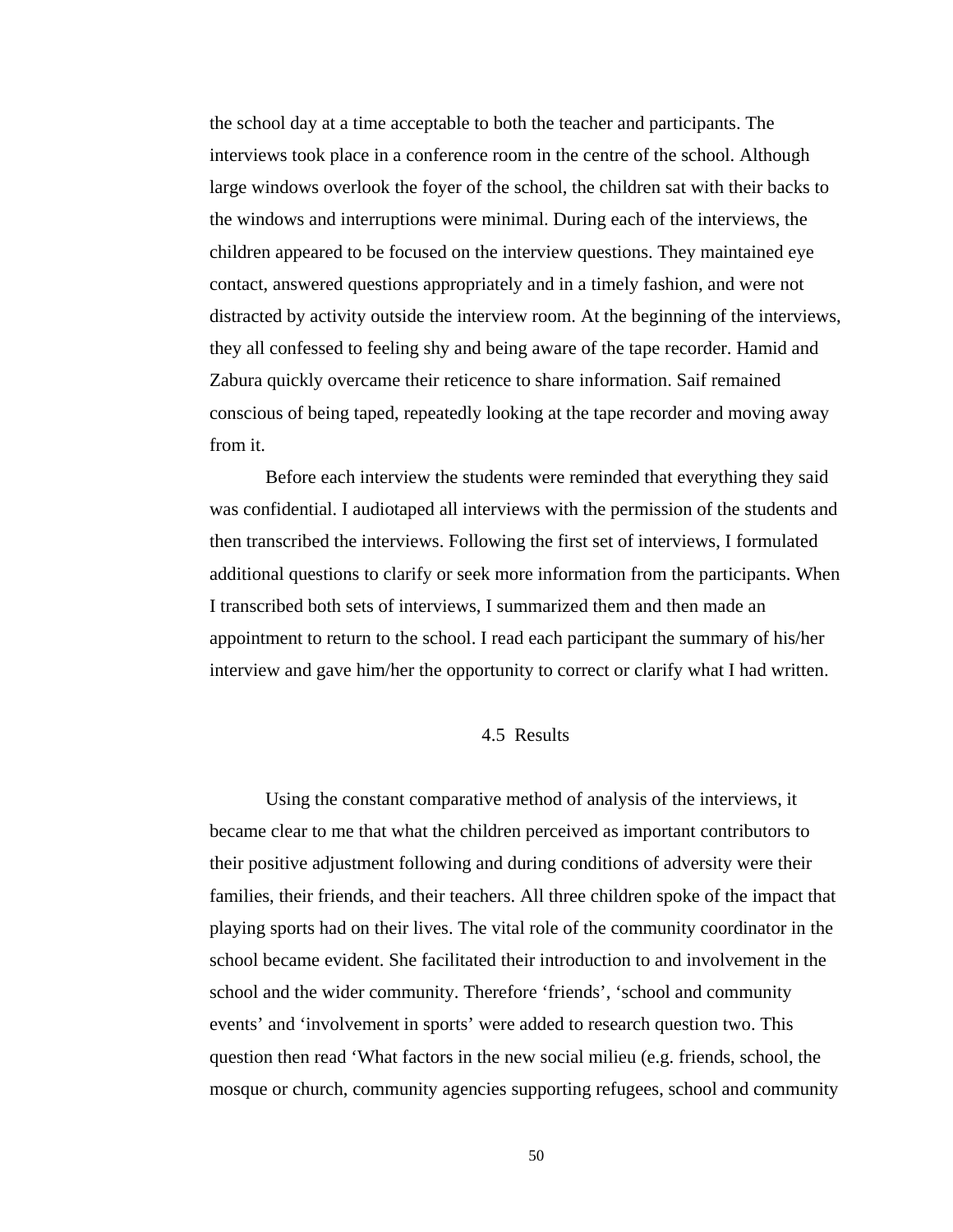events, involvement in sports) do children identify that promote their resilience?' Community organizations that support refugee families appeared to have a distal effect on the children, as did membership in the mosque. All three children had advice for newly arrived refugee children, their parents and their teachers. Their advice was aimed at making the adjustment to Canadian life a positive one for other refugee children.

## *4.5.1 Research Question #1: How do children understand what their parents are doing to help them adjust to a new culture?*

One of my first questions to the children was to ask what was most important to them. All three children identified their parents first. As the interviews progressed, the children's strong connections to their parents became even more evident. When Hamid spoke of his parents, especially his mother, his fondness and respect for her was very evident (field notes, April 4, 2007). Saif's first words to me in our second interview were to excitedly tell me that just he and his father had gone on a special trip to a city several hours away (transcript # 5). Zabura told me that her favourite times were when she and her mother sang and danced together in their kitchen (field notes, April 30, 2007).

 All three children spoke of being very nervous before they started school in Canada. The children then reported that both sets of parents reassured their children by telling them not to be nervous, that everything would be okay. The parents accompanied their children to school on the first day, but left once the children were settled (transcript # 1,# 3,# 5) allowing the children to develop a sense of autonomy. In each of their interviews the children noted that dress in their home countries was a little different than dress in Canadian schools and they told me that their parents made sure they had new clothes that were like those of their Canadian peers.

 Hamid, Saif and Zabura are Muslim in a predominantly non-Muslim school. Before school started, their parents gave them advice on how to navigate situations that could pose conflicts with their religious beliefs. There was a lunch program at the school, for example, and parents told the children to eat foods they recognized or to eat only fruit (transcript # 4, transcript # 6). The children enrolled in the school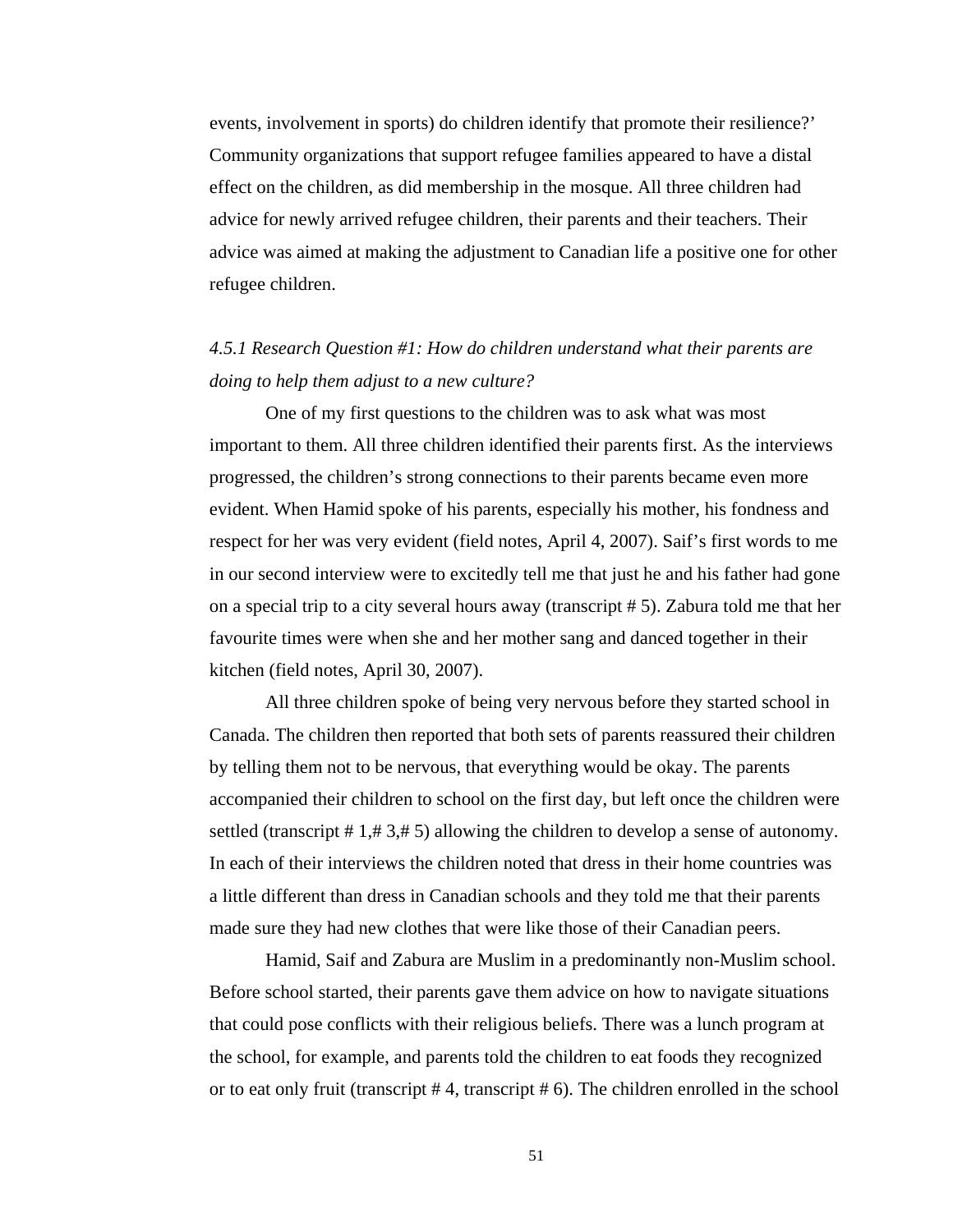at the end of November, just in time for Christmas preparations. Both sets of parents gave permission for their children to join the concerts and other activities. The families received presents for Christmas from community organizations their first year in Canada and although they did not celebrate Christmas as a religious holiday, continued to give presents each year (transcripts  $# 1, # 3, # 5$ ).

 All three children had chores to do at home. They all helped with the dishes. Hamid took his mother's turn when she was tired (transcript # 1). They were all responsible for cleaning their rooms, making their beds and caring for their toys. Zabura has two young brothers and she often baby-sat them. Hamid and Saif helped their younger brother with his homework. Their parents were just learning English and the boys were further along in their schoolwork than their parents were. The boys took great pride and enjoyment in being able to help their parents learn English. Saif told me that his parents had not been to school as young people and that they were not able to read or write in either Arabic or English. He commented that his favourite times with his parents were when he was able to help them read and with their homework (transcript # 4).

 Both sets of parents set limits on when and where their children could play. They allowed the children to play outside for a set amount of time each day. The children were to stay on the apartment playground and ask permission from their parents if they wanted to go elsewhere. The parents did not allow the children to play outside at night. Hamid called his parents' rules "good safety rules" (field notes, April 30, 2007). The children recognized that the neighbourhood in which they lived was dangerous and were happy to comply with their parents' requests.

 The parents in both families made an effort to spend time alone with each of their children. Saif and Hamid's parents had friends from their city of origin in another Canadian city. Periodically one parent took one of the children for a special trip to visit. The boys enjoyed these trips tremendously (transcript # 1, # 3**).**  Zabura's mother was a master at braiding hair. She rebraided Zabura's hair regularly and intricately. This process took two or three days and Zabura told me that she liked being able to talk and sing with her mother during these times (field notes April 30, 2007).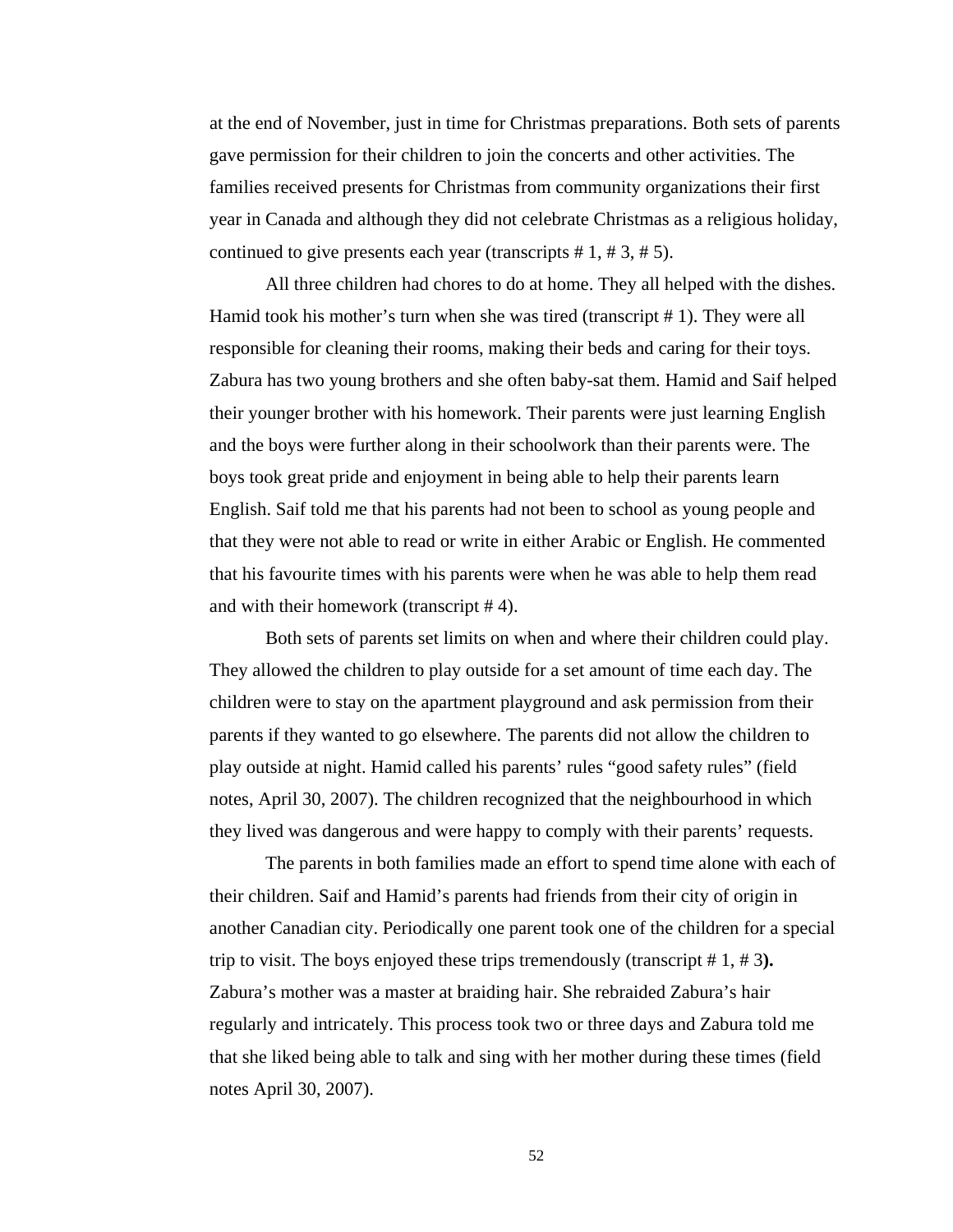The children also did things together with their families as a unit. Hamid and Saif went to the mall with their parents. A recurring theme throughout the interviews with Hamid was a fear of getting lost. He made it his responsibility to remember the location of exits and doors. The family occasionally went to a small lake close to the city. Although they did not spend the night, they swam and played sports with other families who also went. Zabura's family went to the zoo for special occasions. All three children took part in the Family and School Together (FAST) program offered at the school. This activity was a favourite for all of them. They each spoke of the pleasure they received in being able to spend this time with their parents and siblings (transcript # 5, field notes April 30, 2007).

 The children were beginning to speak a mix of Arabic and English to their parents. Although Zabura spoke primarily Arabic with her mother, she did say that at home "our whole family speaks English at times, sometimes Arabic, so we trade a little" (transcript # 6). All family members were able to move freely back and forth in both languages and Zabura's mother acted as an interpreter for the school. Hamid and Saif spoke Arabic with their parents but Saif confessed to "forgetting most of it" (transcript # 4). All three children spoke English to their younger siblings and Arabic speaking friends when they played. The tension between maintaining their mother tongue and becoming fluent in English became more apparent as the children in this study became more immersed in Canadian culture.

 In summary, Hamid, Saif and Zabura had strong connections to their parents. The parents guided and gave advice to their children about how to navigate this new culture. They placed limits on what their children could do when playing outside, which the children accepted as reasonable. The children took pride in their roles in their families and were given responsibilities commensurate with their ages and cultures. The parents made sure they recognized the children as individuals who merited special attention. The major threat to the relationships between two of the children and their parents appeared to be the weakening of a common shared language. Zabura's parents seemed to have found a balance between maintaining their mother tongue and integrating English into family communications.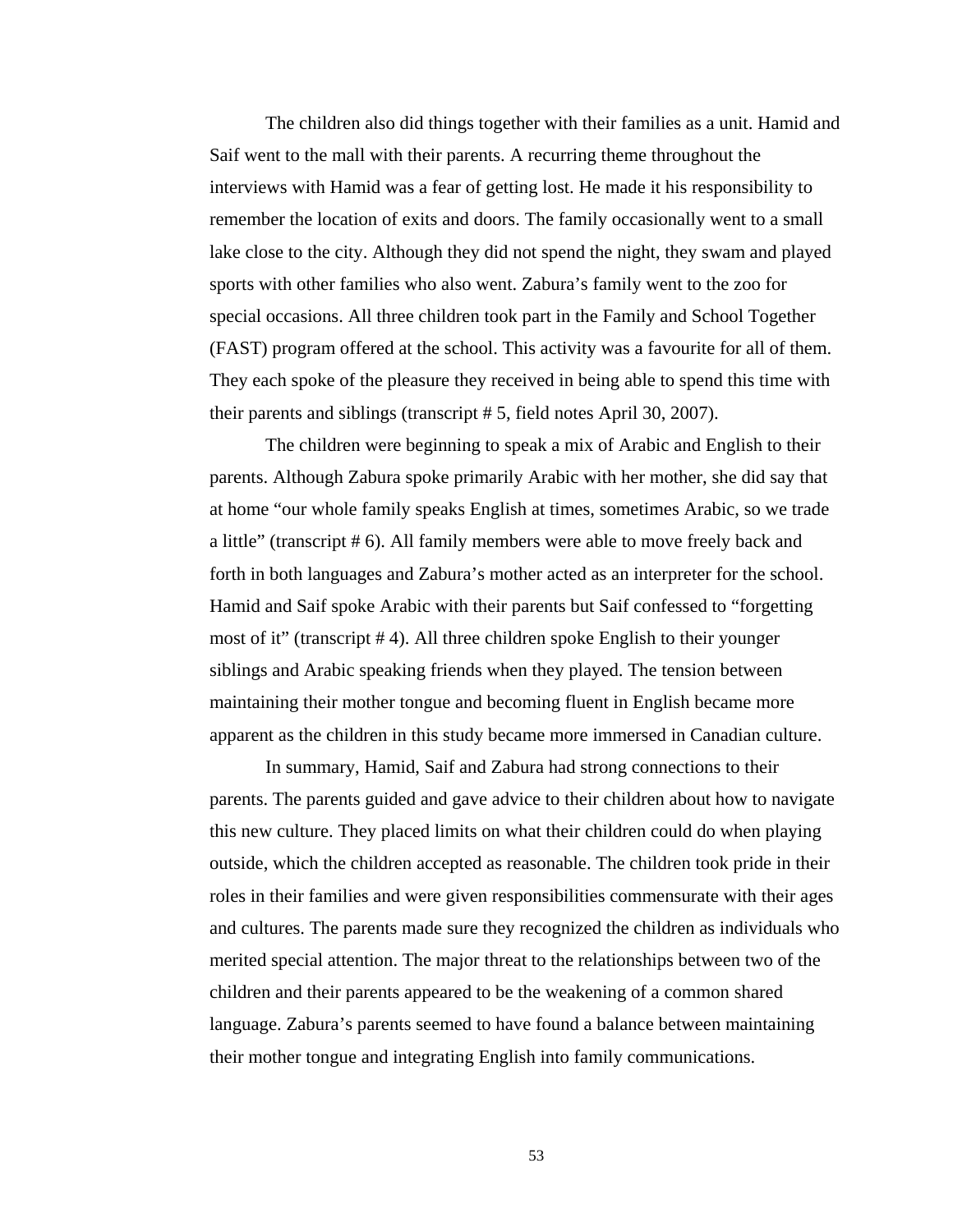*4.5.2 Research Question # 2: What factors in the new social milieu (e.g. friends, school, the mosque or church, community agencies supporting refugees, school and community events, involvement in sports) do children recognize that promote their resilience?* 

 *Friends.* After their families, Hamid, Saif and Zabura listed friends as the most important people in their lives. Zabura's first memories of life in Canada revolved around being befriended by a classmate during the first few days of school (transcript # 6). All three children called both Canadian and other refugee children friends and they enjoyed playing with both groups equally. For the most part, friends came from school or from the apartment complex in which the children lived. The children rarely played inside their apartments, seeing their friends either at school or on the playground at their complex. Hamid, Saif and Zabura were quick to state that their parents liked their friends even though the other children were rarely in their homes (transcript # 1, #3, #5). When I asked Hamid how his parents could know whether they liked his friends he told me that his mother met them on the playground when she came to check on him or was coming and going from their apartment (field notes, April 30). It seems too, that the friends the children referred to as not coming to their homes were the Canadian friends. Both sets of children spoke of going on outings and visiting with families that they had met through the Open Door Society or the Mosque (transcript #3, # 5).

 All three children talked of speaking English when they played. Hamid commented, "We play in English because if somebody knew a different language like we can't talk to them. So we do English." (transcript # 2). Most often, the children played sports with other children. Saif found it easy to make friends playing sports (transcript # 3) as did Zabura (transcript # 6).

 *School.* Along with family and friends, Hamid, Saif and Zabura named their teachers as important in their lives. All three children noted that Canadian teachers were quite different from the teachers in their countries of origin. Each of the children attended school for two or three years before moving to Canada and each of them spoke of the teachers hitting them and not liking school. Hamid related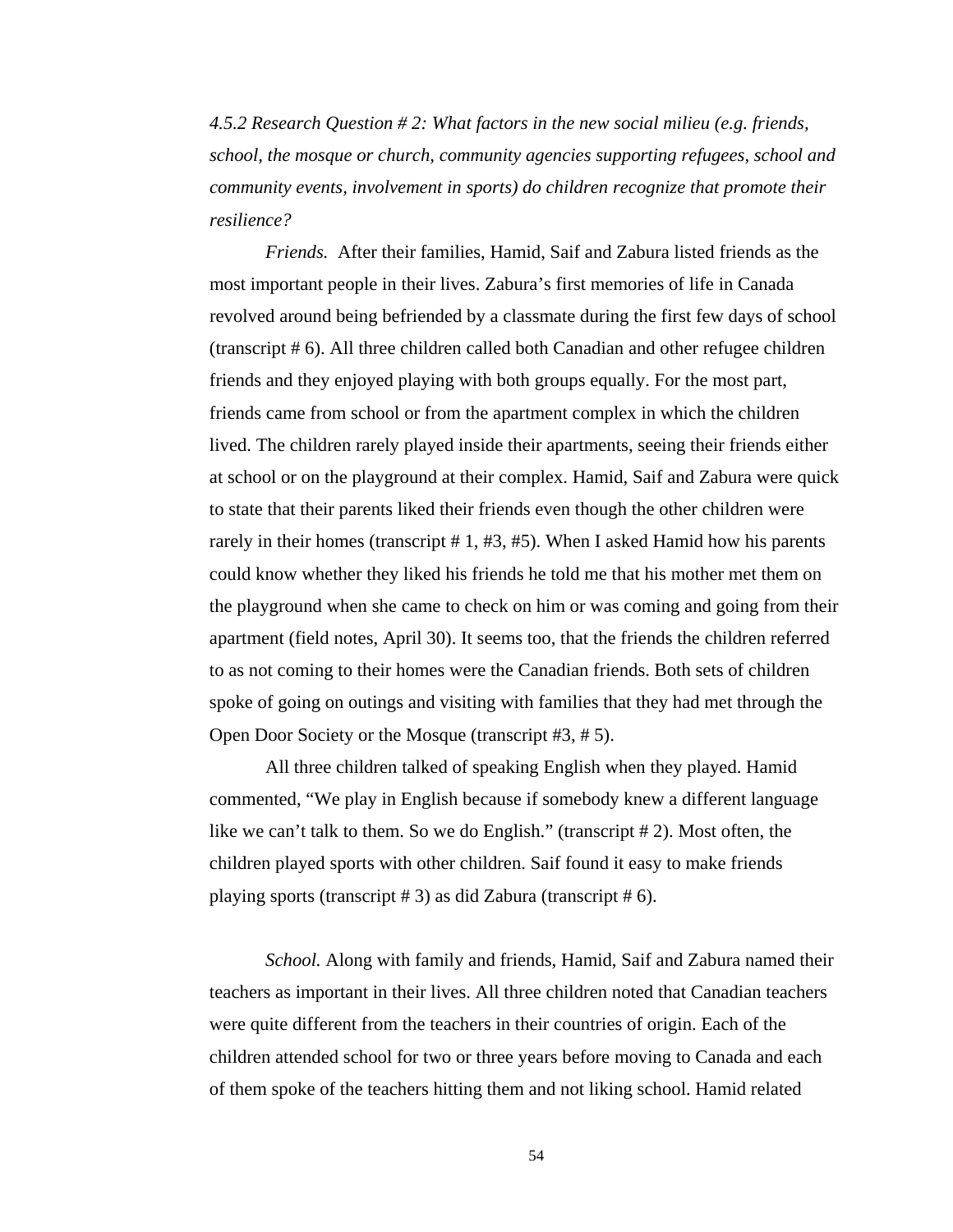"kids in Syria want to run away from school...... They just put one foot on the wall and they jump over the wall and they go down" (transcript # 2). Zabura remembered the teachers as "mean". When asked why she said "cause if you didn't get one hundred percent on your spelling or you never studied that good you get like...sometimes they get a pokey ruler or something and you have to open your hand and they have to hit you." (transcript #6). Saif explained "if you don't do your work...they get really mad and they find a ruler, a little one and here they ...hit you". He recalled his parents asking after his first day at school if the teachers had hit him. He was relieved to say no (transcript # 3).

 The children used words like nice, kind, perfect, respectful and happy to describe their Canadian teachers. The children all found their teachers willing to explain difficult concepts. They each felt the teachers "teach a lot of things" (transcript # 4). The children felt the teachers helped them by pairing them with other students on their arrival at school. They noted they continued to rely on other students to support them in class. When I asked the children what they did if they did not understand something in school each child talked of asking friends and teachers for help. Hamid and Saif spoke of other students they were partnered with who helped with hard words. They also commented that they were able to help other students in their class at times (transcript # 1, # 3). Zabura said "My friends help me and the teachers help me and lots of friends help me and more teachers" (transcript # 5). Zabura received support from the special education teacher several times a week and all three children continued to attend ESL classes.

The children identified attendance in the ESL program as key to their positive adaptation to school. On their first day of school, all three children were surprised to learn that students in Canada did not speak Arabic. They spoke of the ESL classroom as a place where they learned new words, learned how to write and worked on the computer using The Rosetta Stone Language Learning Program. They found the Read to Succeed∗ program used in their school system and ESL class as instrumental in helping them learn to read. Hamid felt that it would be better if non-English speaking children could work together in the ESL classroom for several months before moving into the regular classroom. He thought that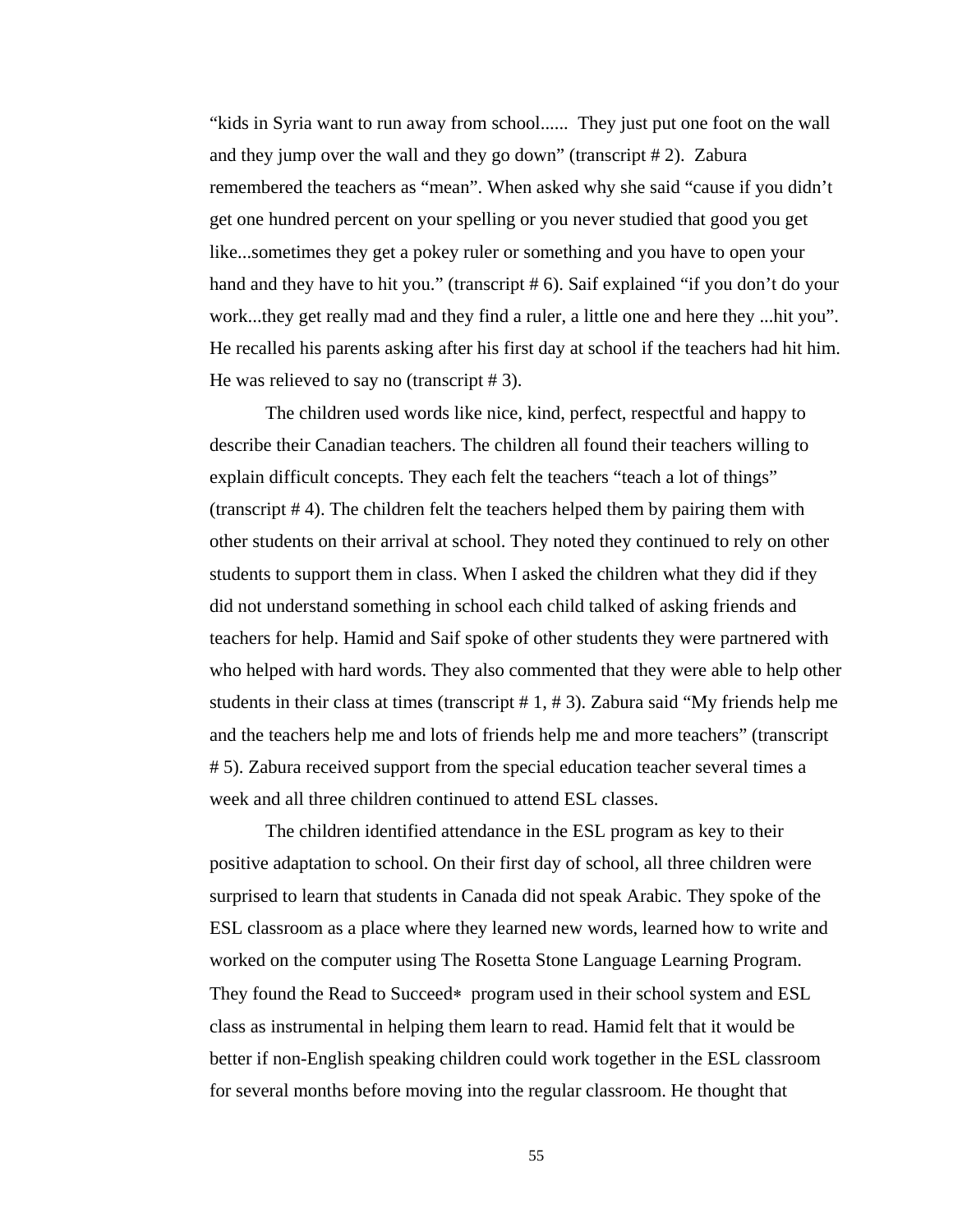children would have more time to establish their English skills. He noted that doing school work took longer for him than his peers and felt that if he had more time in ESL he wouldn't have to worry so much about falling behind (transcript # 2). Zabura, on the other hand, while recognizing the importance of ESL classes, thought that children should be integrated into their regular classes right away. She pragmatically stated, "You can't stay in one place forever" (transcript # 6).

 Relative to schools in their countries of origin, Hamid, Saif and Zabura found Canadian school facilities to be better. Hamid spoke of his school in Syria being smaller and not having a library. The playground was walled in and bricked. There was no room to play sports (transcript # 2). Zabura's school was in a refugee camp and was in much more dire condition. She described the bathroom as "the most thing that scared me there...They keep on saying that there was kids missing and I never went in that bathroom...It was really scary. It was like really dirty and not even like

light and the bathrooms were broken and stuff like that" (transcript  $# 6$ ). Upon arriving in Canada, the school the children initially attended was an older building. In the fall of 2006, a new building opened a few blocks away from the original structure. The children liked the new facility but would have liked a bigger library and more classrooms (transcript # 1).

Hamid and Saif felt they were doing well academically (transcript  $# 1, #$ 3).They liked to read and enjoyed the academic subjects. Both boys talked of having aspirations for the future. Hamid wanted to be a doctor (transcript # 1). Saif wanted to be a pilot. Hamid believed that by studying harder, he could do better at school (transcript # 1). Both children had strategies firmly in place to ensure they would do well academically. They did their homework (transcript  $# 1, # 3$ ) and would miss sports and going to the mosque if they did not complete their schoolwork (transcript  $# 2$ ).

∗This program is based on the Picture Word Inductive Method developed by Emily Calhoun (1999). The focus is on teaching vocabulary and reading and writing skills as well as promoting reading skills for children who exhibit reading delays of at least two years below grade level.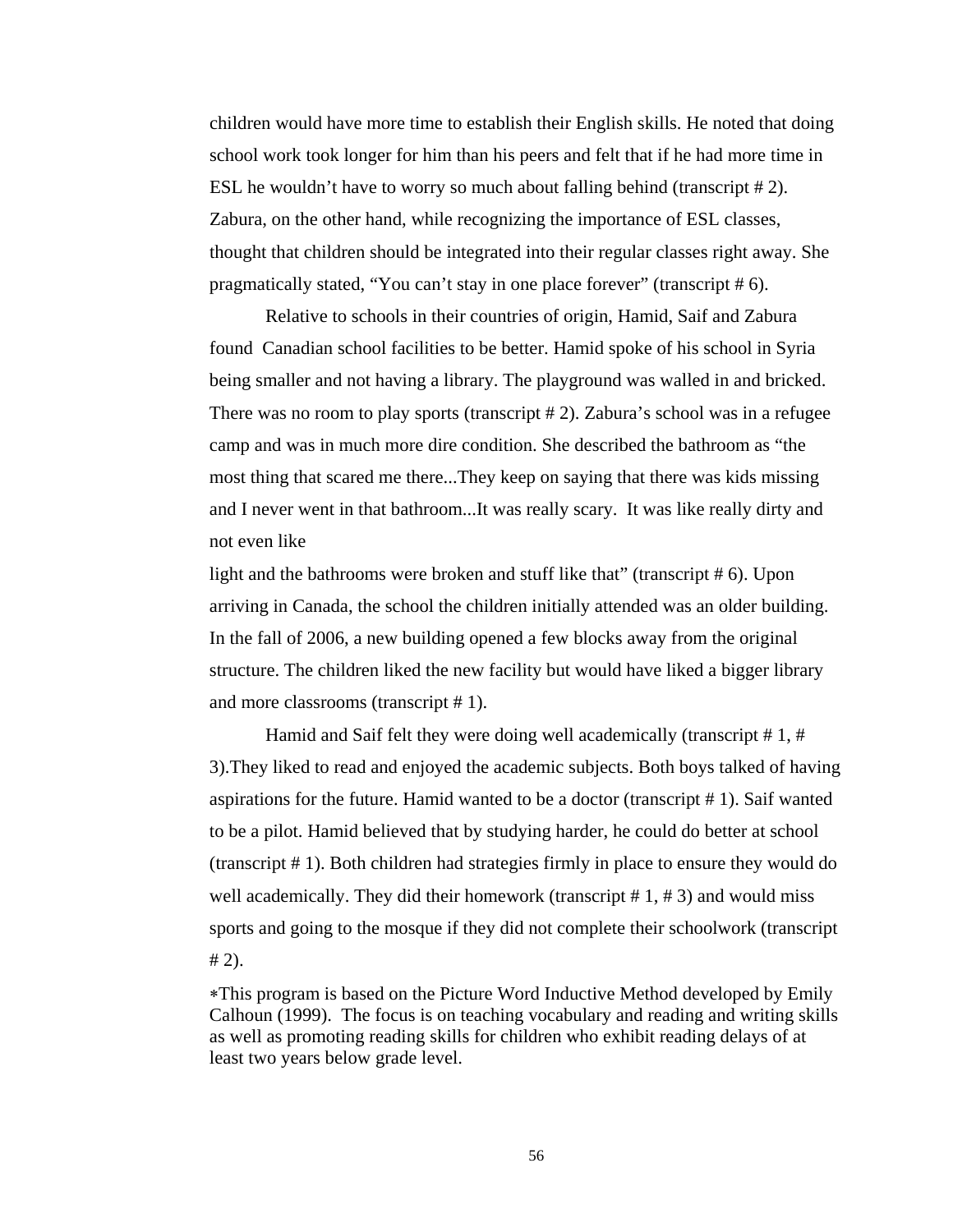Zabura, on the other hand, was something of an enigma. When she talked about how she was doing in school, there was an air of sadness about her that I did not recall from the last year I worked with her (field notes, April 21, 2007). When I asked her to talk about school she described her learning situation in the classroom as "lots of time when she (the regular classroom teacher) is teaching ...me, she says it, but I don't really get it. I have to try to do it by myself."(transcript # 6). "Sometimes the work like looks easy, but I just don't understand and like that's easy but I just don't know. I'm just too shy to tell" (transcript #5). Even though she was afraid to ask for help, Zabura did so. She enlisted the help of the ESL teacher, the special education teacher and the educational assistants in her class. She joined a homework program in her apartment complex established by volunteers from a separate school system. At first, they refused to help her because she attended a public school but Zabura persisted until they accepted her into the group (transcript # 5). Her diligence paid off. When I took the summary of the interviews for her to check, she sat beside me and read along, correcting me if I made a mistake (field notes, April 30, 2007).

 Apart from academics, Hamid, Saif and Zabura immersed themselves into nearly all school activities. They played all sports. Zabura sang in the choir. All three children joined a dance troupe established by their teacher and regularly performed for other schools and agencies. They danced for the premier of the province and were invited to take part in many cultural events.

 To sum up, Hamid, Saif and Zabura demonstrated great resilience in school. They all felt that their success was due to their own efforts. When things became difficult, they found someone to help. They established close relationships with staff in the school and trusted that even though they might be afraid to ask for assistance, once they did help would be forthcoming. They made connections with other children who assisted them and whom they helped on occasion. Unlike some refugee children, particularly girls, Hamid, Saif and Zabura all attended school before coming to Canada. Although they did not relate the experiences in a very positive light, they understood the culture of attending school. This understanding allowed them to navigate the difficulties posed by an unfamiliar Canadian school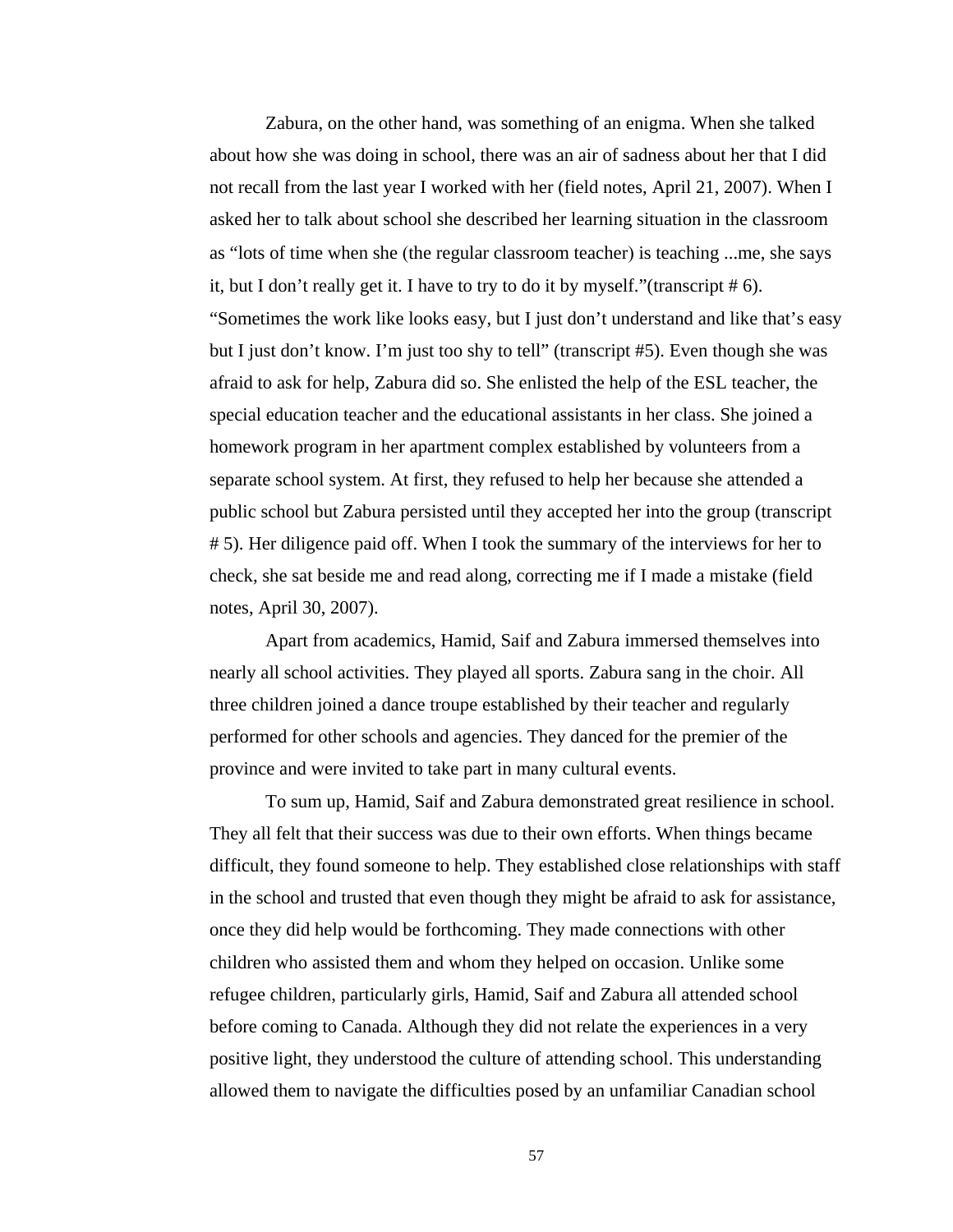system and the English language in a more effective fashion. All three children valued school and recognized that doing well was important for future success. Unlike some of their Canadian peers, Hamid, Saif and Zabura attended school regularly. They did their homework promptly and, because their parents were unable to help them with their work, they got help elsewhere if they need it.

 *The Mosque and Open Door Society.* For the most part, according to the children, these agencies appeared only distally to affect the children. About a year and a half after arriving in Canada, Hamid and Saif went to the mosque with their family. Saif did not like it because he did not "know how to pray and ...was scared" (transcript # 3). Hamid attended intermittently but went with a friend of his father's. If he had homework or sports, he did those instead. Hamid enjoyed going to the mosque because he felt he could learn different things there. He learned Arabic, how to pray, and he learned about the Koran (field notes April 20, 2007). Zabura's family also joined the mosque but they also stopped attending. Zabura studied Arabic on Sundays at the Mosque but she had trouble learning another language and stopped going (transcript # 5).

 Both families became involved with the Open Door Society when they came to Canada. The mandate of the Open Door Society is to "welcome, assist and support refugees and immigrants in their transition to an independent and selfsufficient life in Canada" (Open Door Society, 2007, p. 1). When the three children moved to Canada, they went to Open Door where they learned some basic English. They also took lessons in Farsi but were finding it difficult to learn so many languages at one time. For their first two summers in the city, the children took part in summer programs offered by Open Door. They went on field trips, went to the library and made friends (transcript # 5). However, none of them planned to go back for a third summer. Hamid and Saif's parents still went to Open Door for English lessons at the time of this study, but Zabura's family's involvement was minimal. Hamid related that the settlement workers from Open Door worked with his parents but were not involved directly with the children (field notes, April 30, 2007).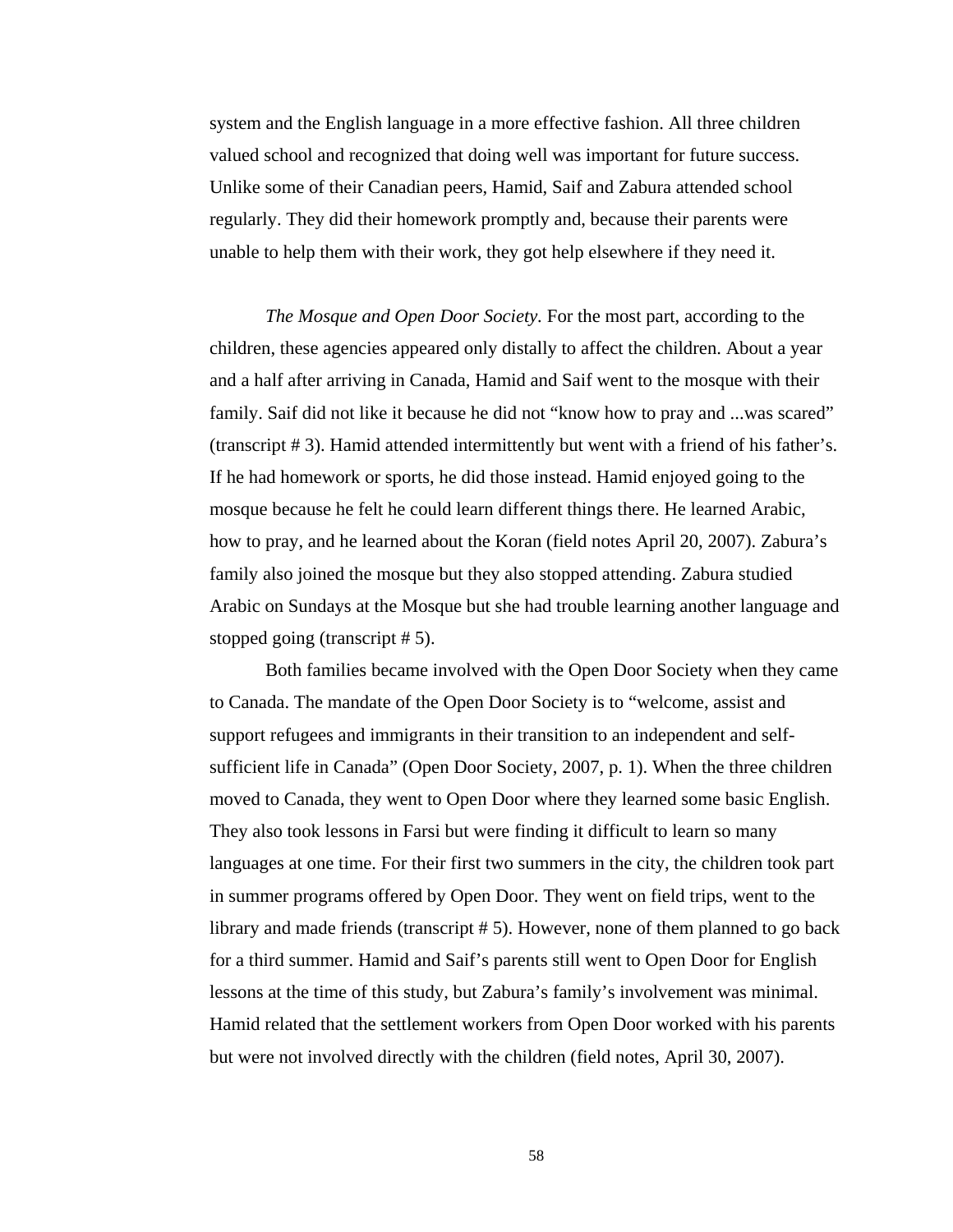*School and Community Involvement*. Hamid, Saif and Zabura took part in many school and community programs. At first they took part in all available activities but as their interests became more defined, they participated in those events that interested them the most. Zabura sang in the choir and acted in the school musicals and concerts. Saif played hockey in the winter, Zabura opted to play basketball and Hamid used the time to play more soccer. All three children attended community events at school in the evenings, sometimes with their parents, sometimes without them. They all took part in FAST and the families continued to meet with other families in their group on a monthly basis. In short, the children and their families became an integral part of the community in which they lived.

 *Involvement in Sports.* Zabura found that what helped her settle the most in Canada was quickly joining sports. Her motivation was to make friends and she found this to be a successful way to enter into the social milieu (transcript #5, #6). Hamid's motivations for playing sport also revolved around making friends. He liked to play sports because they "make me run fast. And sometimes when I'm tired they make me in shape" (transcript # 2). Saif had a deep love of being active and would play sports all day if he could. He too found sport a way to become involved with other children in the school (transcript # 3).

 The school community coordinator noted that Hamid, Saif, Zabura and their siblings were always among the first children to obtain permission forms for activities organized through the school and they always returned them the next day. Since moving to Canada, the children have played on the school basketball, soccer, baseball, lacrosse and hockey teams. Hamid and Zabura took swimming lessons with their class and the theme of swimming being a favourite activity was recurrent through their interviews.

 The community coordinator facilitated sport teams in the school. She found coaches, arranged for transportation and equipment, and coordinated 'learn to' programs offered by agencies outside the school. The programs were free for the children in the school. The accessibility to sports would be very difficult for refugee children attending schools without these programs in place. Hamid felt that one of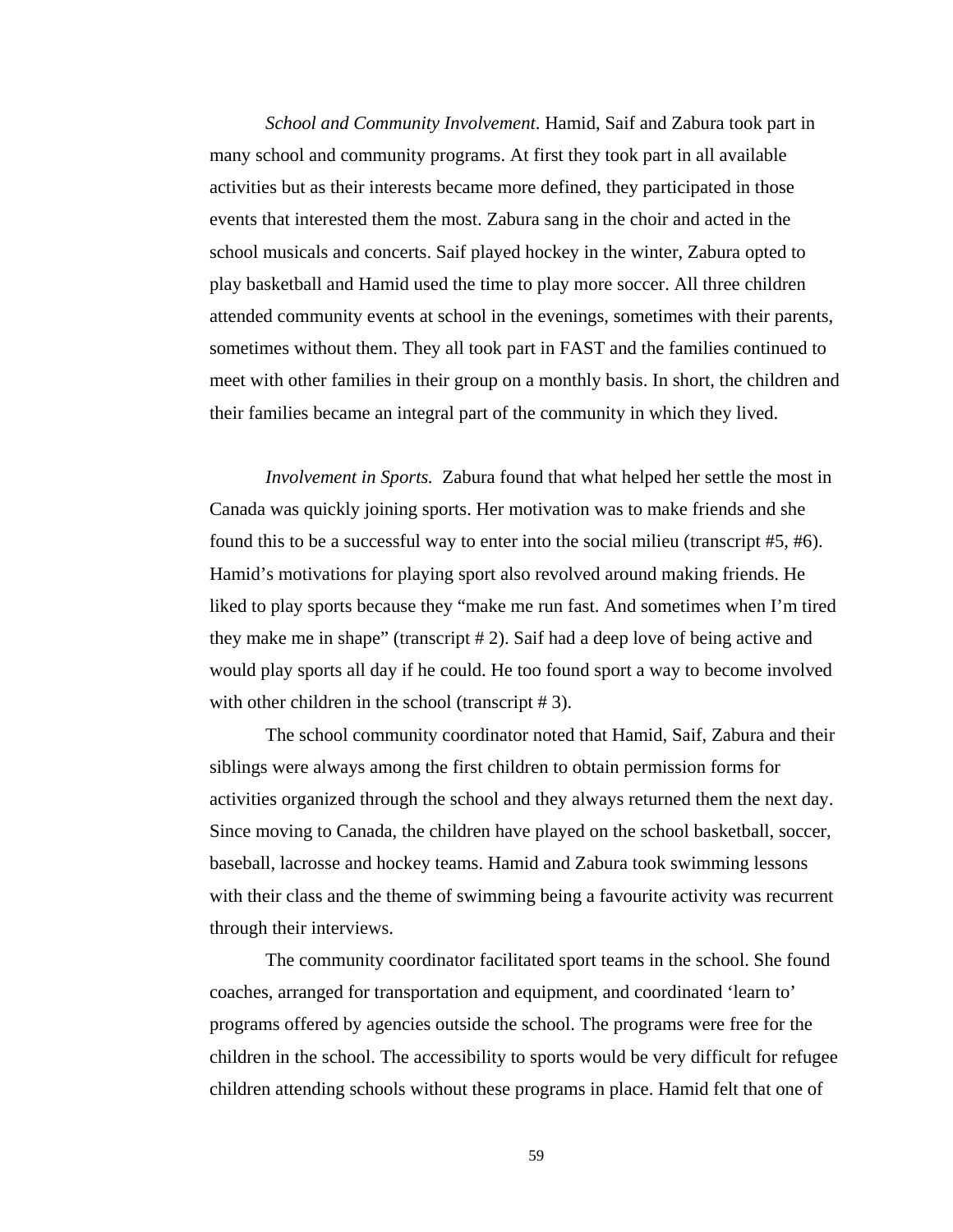the first things children should be taught when coming to a new country is how to play the games and sports that other children play. He learned how to play new games by watching them on television and then trying them over and over again until he got them right (transcript # 2). Saif and Zabura learned new games from their friends, coaches and teachers.

### *4.5.3 Children's Advice to Newcomers.*

 When asked to give advice to other refugee children Saif said they should "just go on in and learn. They should play outside so they are not scared and learn English so they can make friends" (transcript # 3, # 4). Zabura would tell the children that "some stuff is hard but that they should ask for help". She noted that many children coming to Canada do not know English, do not know how to read or write and may not have been to school. She thought it was important for teachers and parents to help children with these skills. Zabura pointed out that some new families are poor and may not understand much about Canada. They may need to learn what to do in a house and would need new clothes (transcript # 6). Hamid would tell new children that school is different here. He would want someone to show the children around so they would not be nervous or get lost. Finally he would tell the new families that the "kids they are the same people, like they are just people" (transcript # 2).

## 4.6 Summary

 This study examined the processes that contributed to the positive adjustment of three refugee children as the children perceived them. The children in this study lived in an inner city community and were described as resilient by their teachers. I was their ESL teacher when they first came to Canada and had a close, trusting relationship with Hamid, Saif and Zabura. During the course of the study, I had to be aware that I was looking for the children's perceptions, not mine. By rephrasing questions and paraphrasing answers, I felt that Hamid, Saif, Zabura and I were able to arrive at an accurate portrayal of the factors that they perceived to have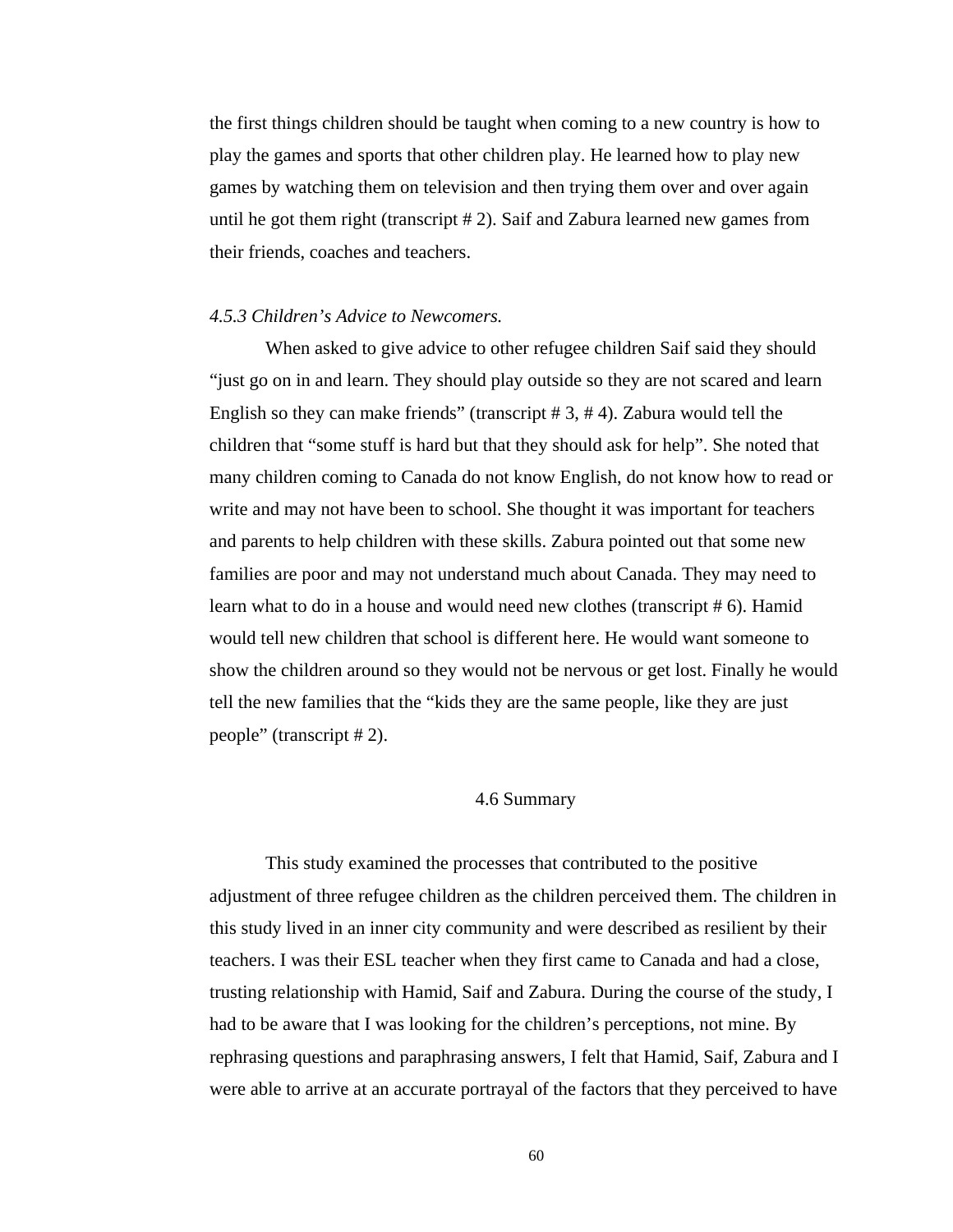contributed to their resilience.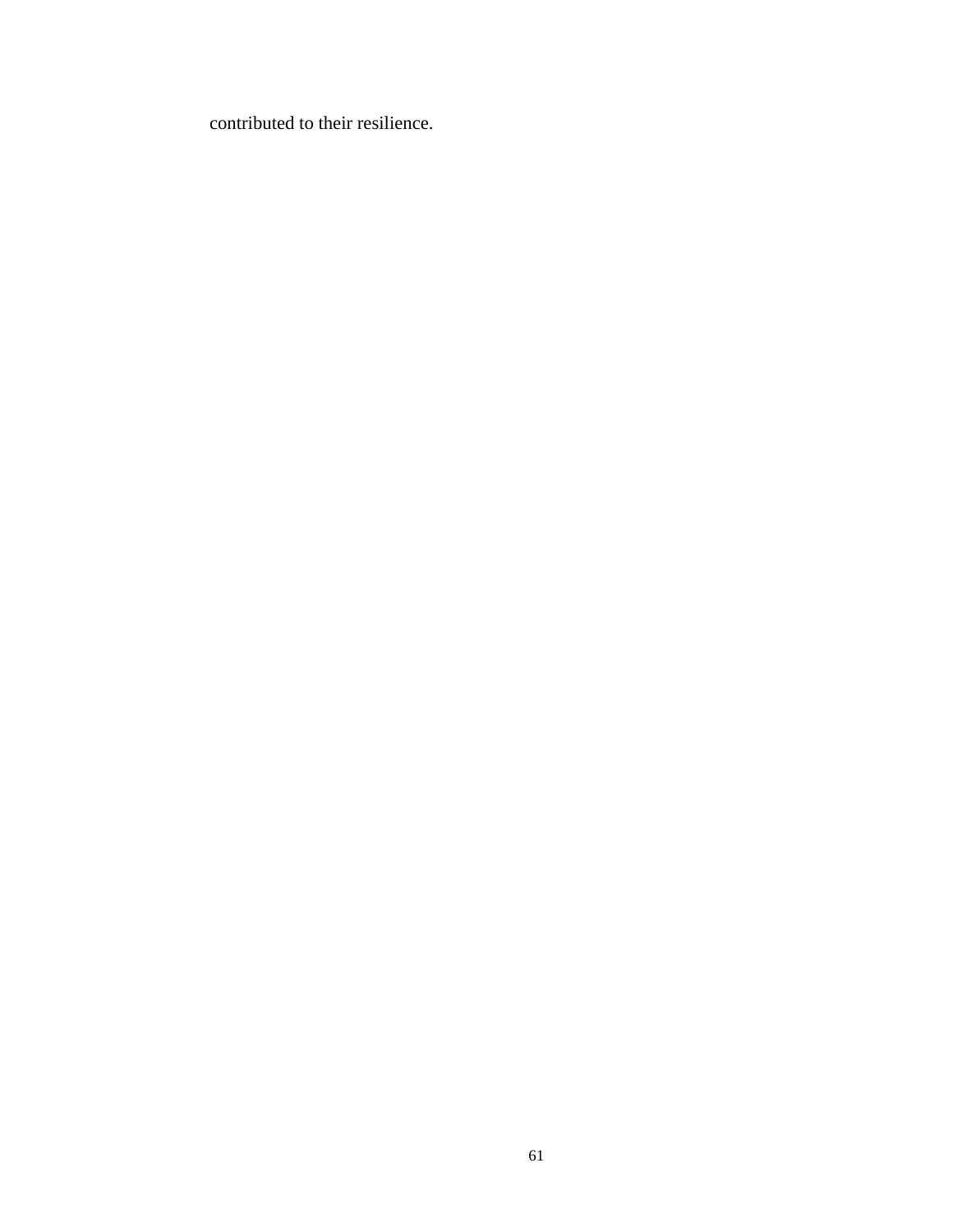#### **Chapter Five**

#### **DISCUSSION**

 This chapter includes an overview of the study and a discussion of the findings in relation to the research questions as they emerged during the course of the study. In addition, implications for future practice, and the limitations of the study, and are presented along with recommendations for future research.

 This study emerged out of my work as an ESL/resource teacher in a community school. Because I taught small groups of children for extended periods of time, I was able to develop relationships with my students that were deeper and richer than those I developed with my students when I was a regular classroom teacher. I chose to look at resilience from the perspectives of some of my former students as a way of increasing the understanding of why some children are able to thrive after enduring seemingly overwhelming adversity. The children in this study did not succumb to the traumatic events they had experienced and I felt it important to determine why they thought this was so.

 When I talked to Hamid, Saif and Zabura I was able to draw on the history of our relationships to enrich the depth of our conversations. The data I gleaned from them was most likely different from what I would have obtained had I interviewed children I did not know. When I taught the children in this study, they often came to me with questions about school and life in Canada that they felt uncomfortable asking others. They shared information, some of it painful, about their past experiences and told me of things that puzzled them as they adapted to life in Canada. I shared with them my background as a traveller and they told me that knowing this information made it easier to talk of their experiences.

 As our interviews progressed I was excited to find that what Hamid, Saif and Zabura made known to me was generally consistent with and supported the fundamental concepts of risk and resilience. The role of sports in the lives of these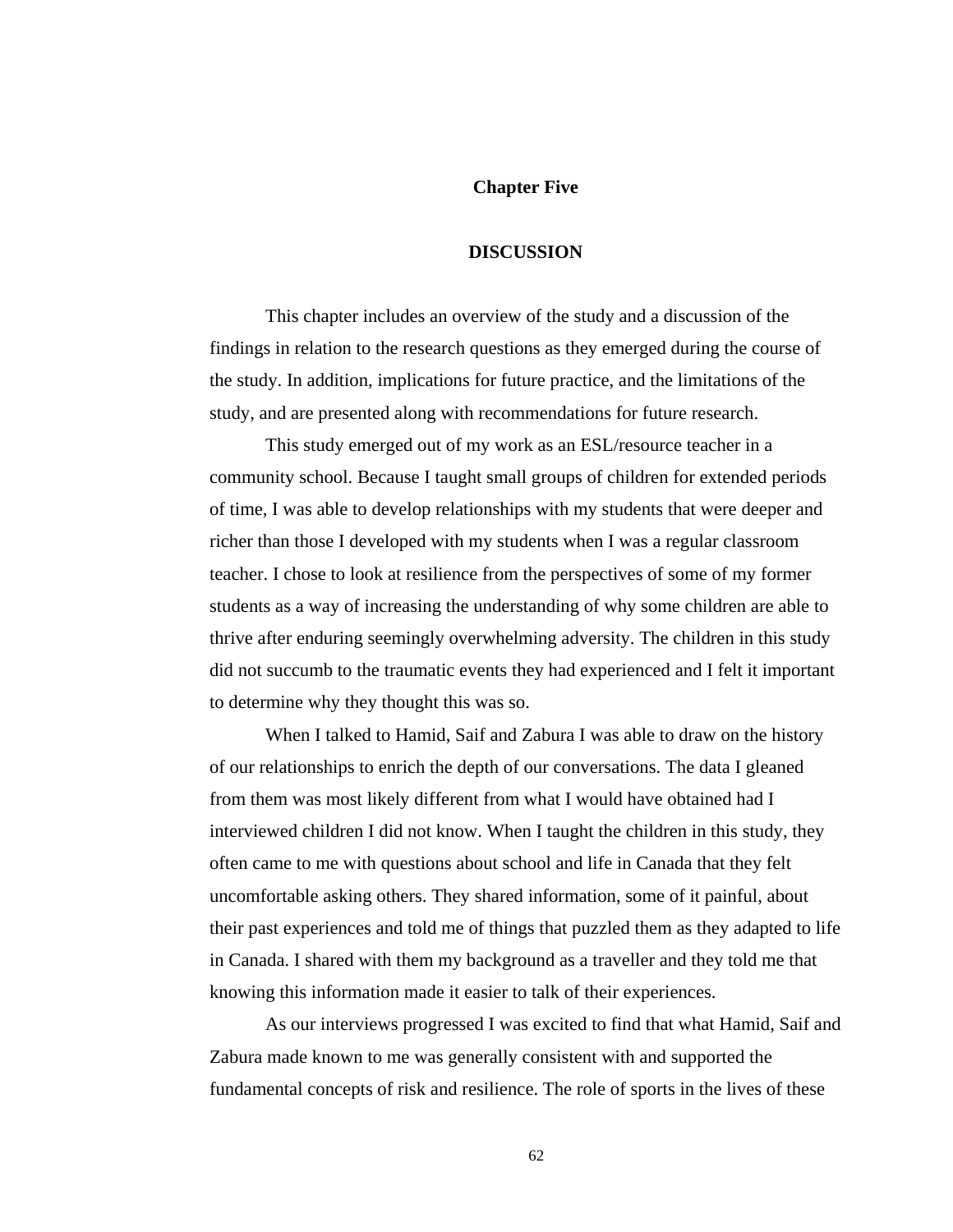children was the most compelling aspect of the study, though, and one not fully addressed in the literature to date with respect to resilience in this population. Dovetailing with the role of sports in resilience, was the need for someone to coordinate it for refugee children. I began to wonder if the resources available in a community school compensated for, or even negated, some of the vulnerability factors inherent in living in an inner city community. It began to appear to me that this situation was indeed so for these particular children.

 As my research progressed, it became clear to me that my initial questions generally encapsulated the information I was hoping to obtain. I did add friends, school and community events, and involvement in sports to question # 2 as the importance of their roles to the children in this study became evident. In particular, this research focused on:

 1. How do children understand what their parents are doing to help them adjust to a new culture?

 2. What factors in the new social milieu (e.g. friends, school, the mosque or church, community agencies supporting refugees, school and community events, involvement in sport) do children identify that promote resilience?

## 5.1 Findings

# *5.1.1 Research Question # 1: How do children understand what their parents are doing to help them adjust to a new culture?*

 Luthar (2006) noted that the family is the most enduring factor in a child's development and Werner (2000) found that resilience is fostered when children receive good nurturing and develop a sense of trust in their caregivers. I was not surprised that when I asked what was most important to them, Hamid, Saif and Zabura each named his or her parents first. Each of the children in this study had a close relationship with one or both of his or her parents. The parents, in turn, ensured that their children felt special in their relationship by arranging for one-onone time with them, by seeing them through difficult situations such as the first day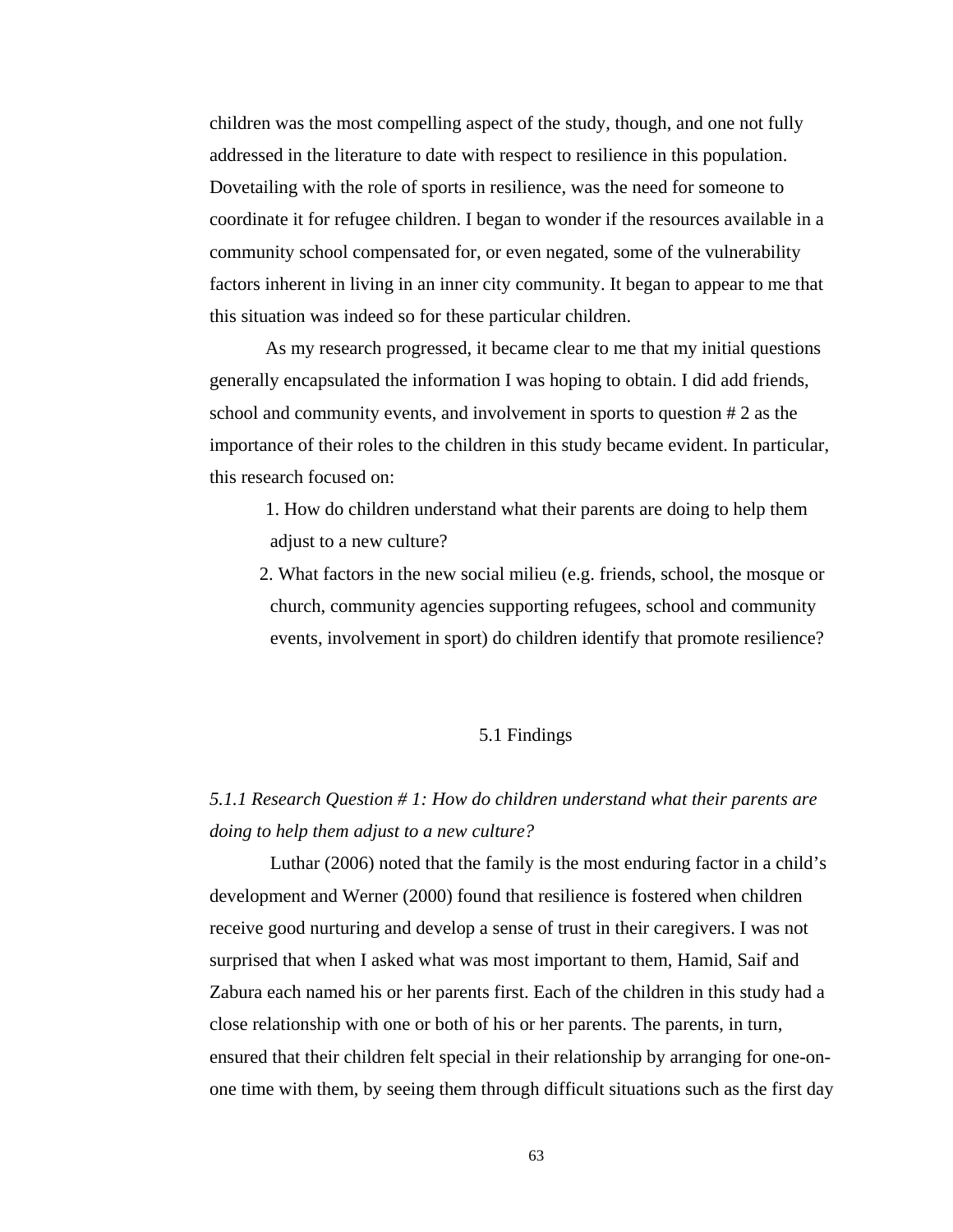of school, and by assisting their children as they navigated a new culture and language. Maternal competence is one of the most powerful protective factors in a child's environment (Werner, 2000) and these children had very able mothers. Hamid and Saif's mother progressed as she learned English and attended school for the first time. The boys were proud of her and enjoyed helping her with her homework. Hamid and Saif were well dressed in clothing similar to that of their Canadian classmates and were always clean and well fed.

 Zabura's mother's skills in English had allowed her to work at several jobs and become an interpreter for other newcomers. Like Hamid and Saif, Zabura was also clean and well fed. Her clothing enabled her to access the social codes necessary for cultural integration. Her intricately braided hair was a source of entrance into the community of girls in her classroom as most were fascinated by the ever changing styles Zabura wore. She was also developing some ability at braiding and would occasionally braid her classmates' hair.

 Masten and Coatsworth (1998) noted that authoritative parents who were protective factors for their children were warm, built structure into their children's environments and had high expectations for their children. Hamid, Saif and Zabura each spoke of their parents with love and pride. Parental relationships with their children, particularly loving relationships, is predictive of positive adjustment (Punamaki, et al, 2001). That these children appreciated characteristics of respect in others led me to believe that these qualities were valued at home. The children in this study had jobs in their homes and had a great sense of accomplishment when they felt they could help their parents. In her longitudinal Kauai study, Werner (2000) found that for boys structure and rules in the household became protective factors. Hamid and Saif were closely monitored by their parents and were checked on by their mother when playing outside. Zabura, on the other hand, had more freedom to go to friends' homes and also babysat her younger brothers. She had a close relationship with her mother and enjoyed spending time talking and singing with her. This relationship is in keeping with Werner's (2000) finding that protective parents for girls emphasize autonomy but provide emotional support.

Parents of resilient children living in the inner city can serve as buffers to the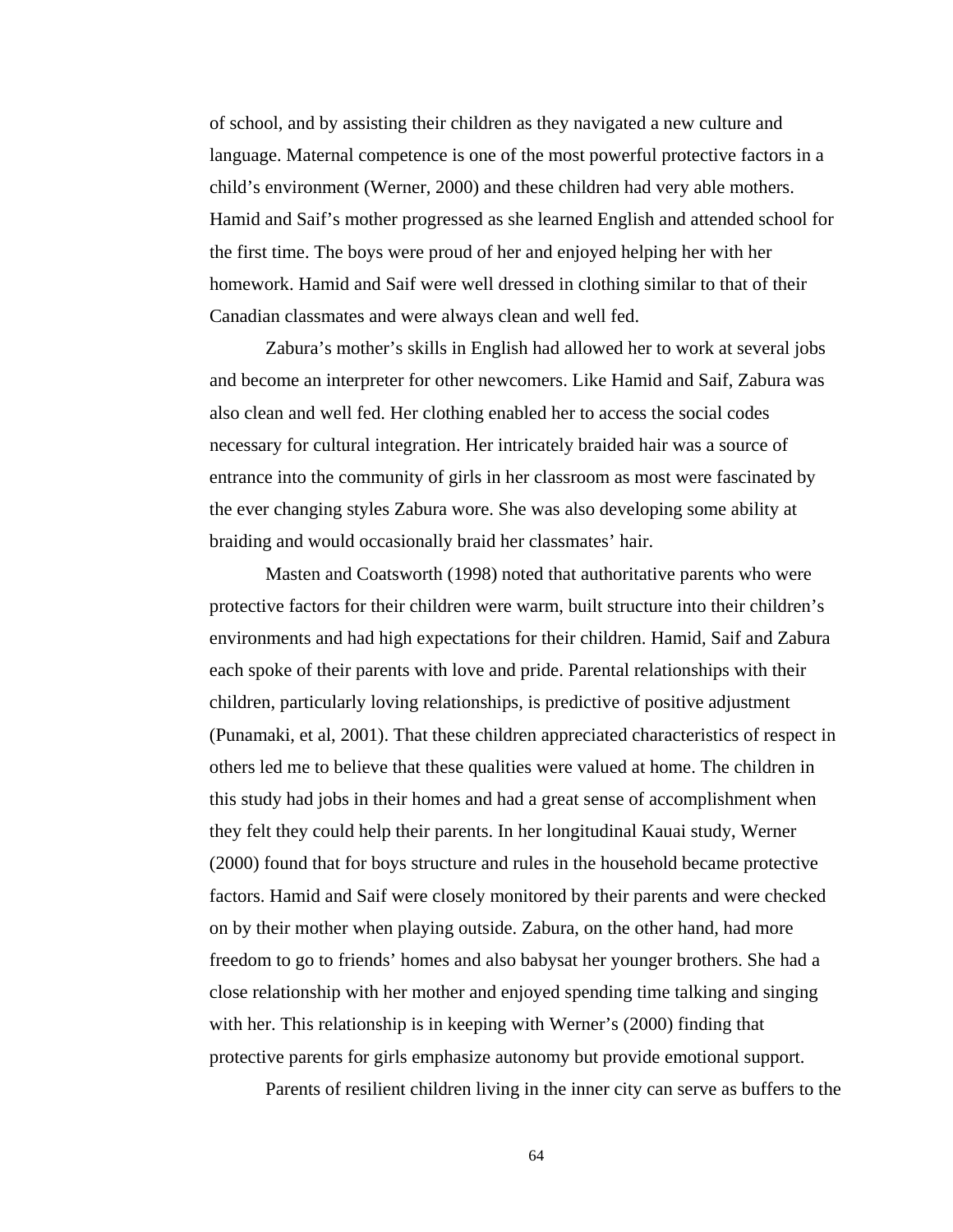risk factors inherent in these communities by monitoring their children's behaviour closely. These parents are aware of whom their children's friends are and where the children are when they are not home. They set limits on where the children can go and when (Luthar, 2006). Hamid, Saif and Zabura lived in a community characterized by poverty and violence, characteristics which are widely recognized as risk factors in child development. Sustained community violence, which the children were exposed to before coming to Canada, and continued to be exposed to in their new community, further created conditions of risk (Luthar, 2006). The children in this study recognized that the neighbourhood in which they lived was not safe. Their parents established strict rules about where they could play, when they could play there and with whom they could play. Hamid called these decisions 'good safety rules' and none of the children expressed unhappiness with them.

 Luthar (2006) found that an authoritative style of parenting serves as protection against externalizing disorders and enhances self-regulatory behaviours in children. Children of these parents are able to persist at difficult tasks and show a higher positive affect. Hamid, Saif and Zabura certainly responded well to this style of parenting. Saif and Zabura described themselves as happy and Hamid called himself a 'medium' sort of person. All three children persevered through difficult tasks and trusted that they would eventually be successful. The children in this study demonstrated an internal locus of control and belief that by working hard they could effect change in their environments. The ability to self-regulate helps resilient children develop coping patterns in early childhood that allow them to combine a sense of autonomy with the ability to find assistance when needed (Werner, 1995). Hamid, Saif and Zabura all spoke of the need to attempt difficult tasks on their own, but also to ask for help when they needed it. Furthermore, they were able to recognize that some individuals would be more helpful in some situations than others would and then access the best person for their needs. They understood that some teachers and educational assistants were more sensitive to their needs and would search these people out for help first. They also knew that some friends would be more likely to help them with school work and asked to sit with them rather than children who could not help as much.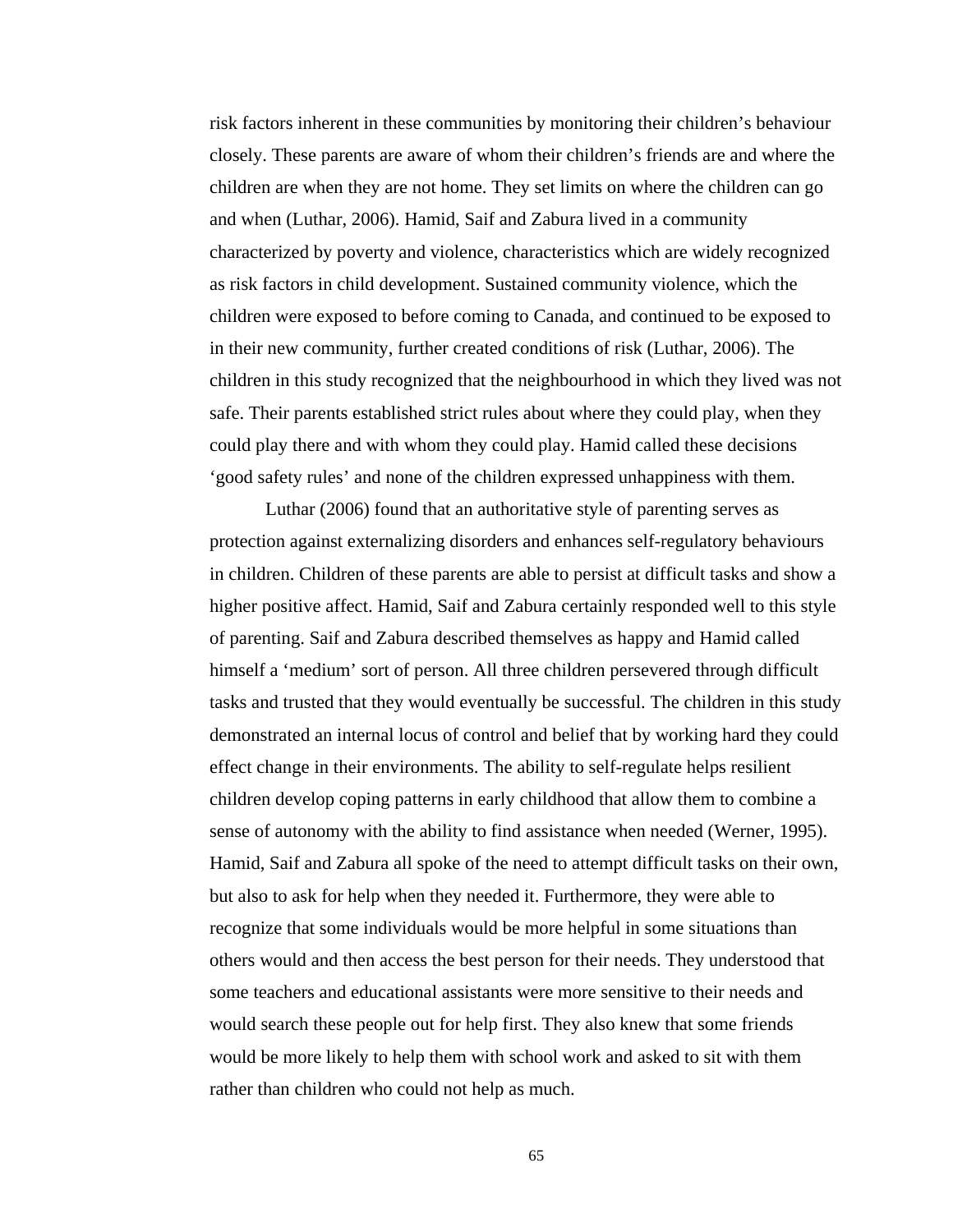Alvord and Grados (2005) noted that connections and attachments to family are protective factors that serve as buffers to risk. Although Hamid, Saif and Zabura appeared to have strong connections to their families at the time of the interviews, these connections may become difficult in the future for Hamid and Saif. Hamid and Saif communicated with their parents in Arabic but as Saif noted, he was having trouble remembering some of the words. His parents were learning English but it was a slow process. Hamid and Saif's parents were the only people with whom the boys communicated in Arabic on a daily basis. When playing with their brothers or friends they spoke English. Hamid and Saif, because of their exposure to Canadian culture, their developing proficiency in English, and their gap in Arabic, were at a different level of acculturation than their parents. This situation may produce conflict and strained family functioning in the future (Garcia Coll, & Magnuson, 2000, McBrien, 2005).

 *I have adult friends whose parents do not speak English. They speak of the difficulties in their relationships with their parents when their parents' language is hard for them. They all talk of feeling embarrassed by what they perceived as their parents' unwillingness to embrace Canadian customs and they all experienced a sharp rise in these feelings of frustration as they entered adolescence. Given the highly protective factors that parents can be in refugee communities, differing levels of acculturation and an inability to communicate freely in a shared language have the potential to become a risk factor for Hamid and Saif. In this context, timelines of when parents of refugee children might move from being protective factors to becoming vulnerability factors is worthy of more in depth understanding*.

 Zabura's family members, on the other hand, all appeared to be acculturating at a similar rate. Both parents and children were able to communicate efficiently in English. They spoke English and Arabic at home. Both parents worked at jobs outside the home and were thus exposed to Canadian culture with a frequency similar to that of their children. The tension between maintaining competence in their mother tongue and becoming fluent in English was less apparent for Zabura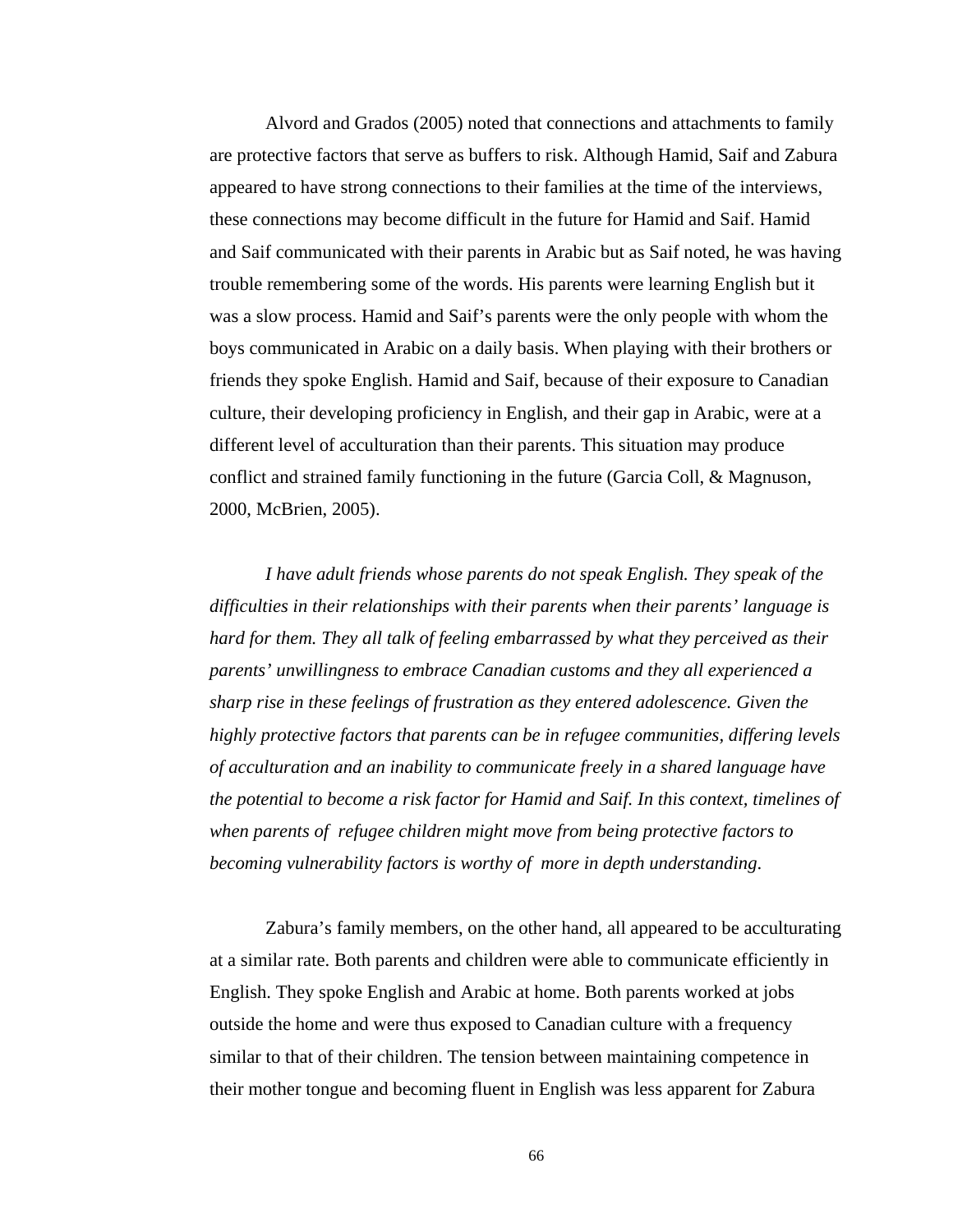than it was for Hamid and Saif. If Zabura faces difficulties being a young Muslim woman in a predominantly non-Muslim society, her relationship with her parents may be helped by their ability to communicate fluently in a common language.

 To summarize, each of the children in this study had a good relationship with his or her parents. The parents served as protective factors with their authoritative parenting styles and their development of close relationships with their children. Hamid, Saif and Zabura had responsibilities at home and rules to follow. They recognized that their parents helped them when needed and did not chafe at the strictures placed upon them. The possible future inability to communicate freely within the family in a shared language has the potential to move Hamid and Saif's parents from being protective factors to vulnerability factors for their family. Similar rates of acculturation may continue to help the parents remain as protective factors for Zabura's family.

*5.2.2 Research Question # 2: What factors in the new social milieu (e.g. friends, school the mosque or church, community agencies supporting refugees, community and school events, involvement in sport) do children identify that promote their resilience?* 

 *Friends.* Alvord and Grados (2005) noted that positive connections with peers and good support networks could serve as protective factors. Hamid, Saif and Zabura each listed friends as important factors in their lives. The children in this study actively accessed peers who were both refugees and Canadian. Hamid, Saif and Zabura all spoke of friends who helped them with schoolwork, taught them how to play Canadian games and sports and helped them with their English. They formed genuine bonds with their friends and enjoyed playing with them during unstructured times at recess and after school. Resilient children usually have a special talent or skill of which they are proud and which others recognize (Werner, 1995). Hamid's friends asked him to draw for them. Zabura danced and sang with her friends. She enjoyed writing and acting in plays for other children at an after school program. Saif was sought out by his friends to play sports. Each of the children in this study recognized that they had these talents, which allowed them to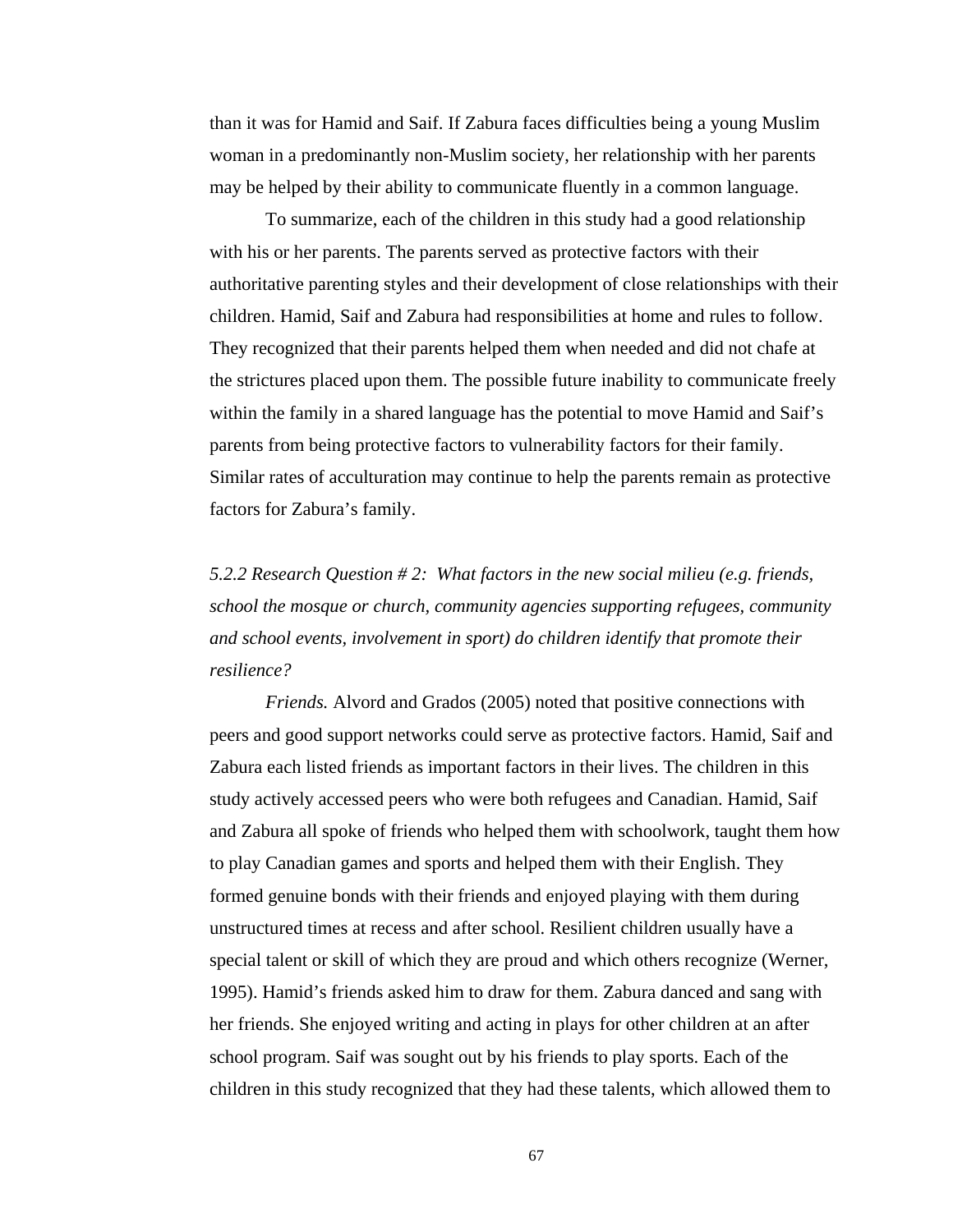contribute to their relationships.

 Masten and Coatsworth (1998) described children able to regulate their behaviour and to demonstrate prosocial behaviour as resilient. Hamid, Saif and Zabura, under the watch of older refugee children and their parents, avoided association with children involved in deviant activities. They sought out children involved in sport and other school sanctioned activities. Zabura described respect as an important quality to have. As evinced by their enjoyment in being able to help their families and friends, all three children in this study were nurturing and empathetic, traits which Werner (1995) noted generally carry through into adulthood and have a positive impact on their ability to form close, nurturing relationships with others.

 *School.* Werner (2000) proposed that schools could effectively promote resilience in at-risk youth. Hamid, Saif and Zabura named teachers as important in their lives. These assertions were in accordance with Werner's (2000) findings that teachers are often positive role models and serve as protective buffers for children. Resilient children have the ability to combine their sense of autonomy with the ability to ask for help when needed (Werner, 1995). When their parents are not able to help, children who are resilient are able to find others to provide the help they need to develop into competent individuals (Werner, 2000). Each of the children in this study accessed their classroom teachers, their ESL teachers and other school staff for assistance when necessary. The children developed bonds with their teachers and described them as kind, respectful, nice and even 'perfect'. They recognized that their teachers taught them concepts they needed to know to be successful. The teachers paired the children with other children in their classrooms for support and Hamid, Saif and Zabura saw this strategy as one that was useful for them in the educational process.

 Hamid, Saif and Zabura were surprised when they realized that Canadian children spoke a language other than Arabic. They spoke repeatedly about the importance of being able to attend ESL classes in order to improve their English and thus do better in school. McBrien (2005) noted that the aim of most ESL programs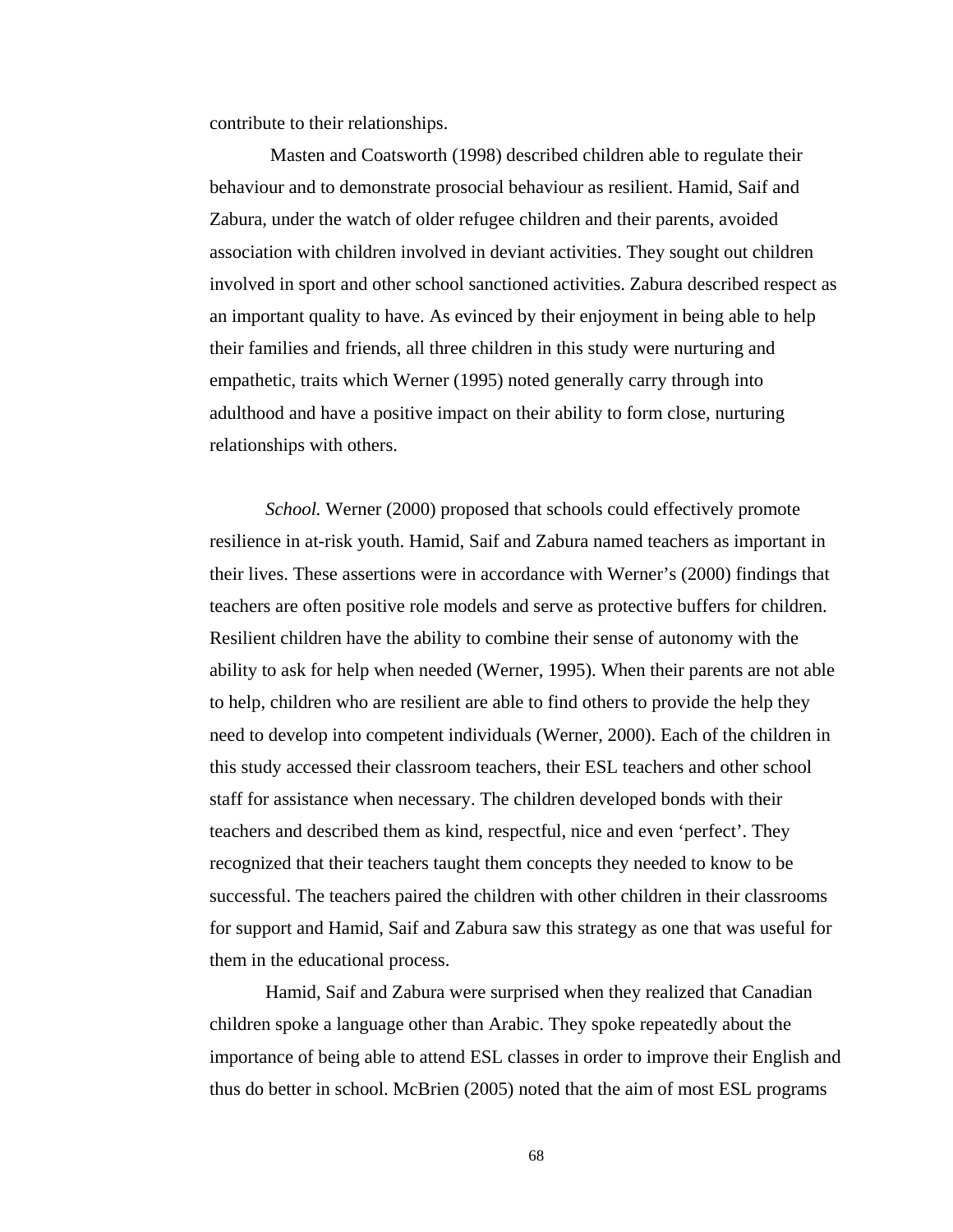is to have students learn English quickly and then leave the programs. Hamid recognized that ESL is essential for success in school and felt that, initially, full time attendance in the program would be beneficial. In contrast, Zabura understood that while time in the ESL program was necessary, integration into the classroom was also essential. In her pragmatic manner, she recognized that moving forward with her life would be best served by becoming acculturated as quickly as possible. This sentiment seems to be reflected by her family and they appear to have adopted Canadian culture quickly and openly.

 Resilient refugee children have high academic aspirations that are supported by high expectations on the parts of both their school and parents (Gordon, 1996). Other protective factors such as personality traits of persistence, positive work habits and a strong belief in one's ability also act as protective factors for resilient children (Gordon, 1996). Hamid told me he wants to be a doctor and believed that by studying hard he could do better at school. Saif told me that he wanted to be a pilot. Both boys indicated that completing homework was essential and they would miss sports and other activities if schoolwork was not done. Zabura persisted in finding help when she was not able to understand her schoolwork even though she was sometimes afraid to do so. All three children recognized the need to develop strategies for obtaining assistance and all three felt they were successful in this endeavour. Hamid and Saif felt that they were doing well academically. Although Zabura reported that she struggled with academic subjects in school, she was making progress as was evinced in her ability to read along with me as I reviewed her interview summary and to correct mistakes I made in the transcripts.

 The children in this study recognized the importance of good facilities in promoting educational resilience. When describing their schools in their countries of origin, Hamid and Saif described them as small and having no libraries. Hamid noted that a perfect school would have enough classrooms and would have a big library. Saif thought that his Canadian school was perfect. Zabura remembered her school in Lebanon as a frightening place. In keeping with their remembrances of poor educational facilities, the children in this study also recalled the way they were educated in their countries of origin. They each had memories of their teachers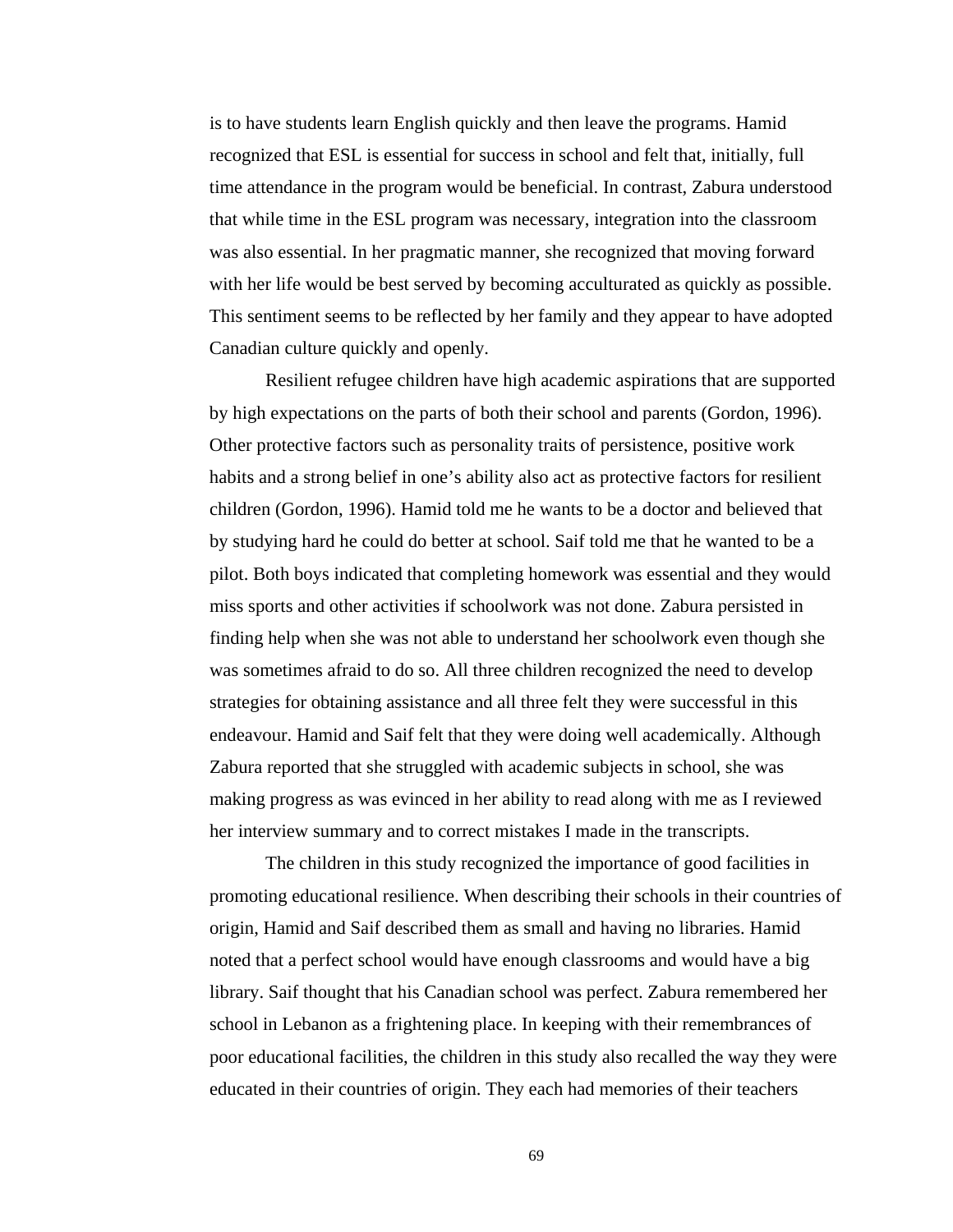hitting them and of being afraid that Canadian teachers would treat them in a similar fashion. Hamid noted that at his Syrian school, children would climb the wall and run away from school because they did not like it. All three children felt they benefited from the way teachers teach in Canada. They enjoyed attending school and were rarely absent.

 Resilient students take part in extracurricular activities that allow them to be a part of prosocial groups and receive recognition for their efforts (Alvord & Grados, 2005). Hamid, Saif and Zabura initially immersed themselves in all school activities. They each saw the activities as ways of making friends and having fun. Resilient children make strong friendships with children who can provide emotional support (Werner, 2000) and Hamid, Saif and Zabura all took advantage of the many opportunities available in the school to connect with other children in a positive fashion. They each understood the importance of their friends as they navigated a new culture. Like resilient children in all cultures, Hamid, Saif and Zabura had strong desires to be part of a social group. They identified children with whom they wanted to connect and then found ways to do so.

 *My children had similar experiences as they started their transitions into a new culture. They each found children they thought they would like and then found ways to play with them. Language did not seem to be an issue but social behaviour did. By the end of the first month of school, they each brought home friends after school and played in a language they called 'Swinglish". It seemed that as long as they could play together in ways that were socially acceptable to all concerned, friendships were free to form. Through these new friendships, my children, like Hamid, Saif and Zabura, gained an entrance into the school culture that might not have occurred otherwise.* 

 *The Mosque and Open Door Society.* I chose to group the mosque and involvement in Open Door Society together because these agencies appeared distally to affect the children in this study. The presence of strong religious orientations can serve as a protective factor for some resilient children (Werner,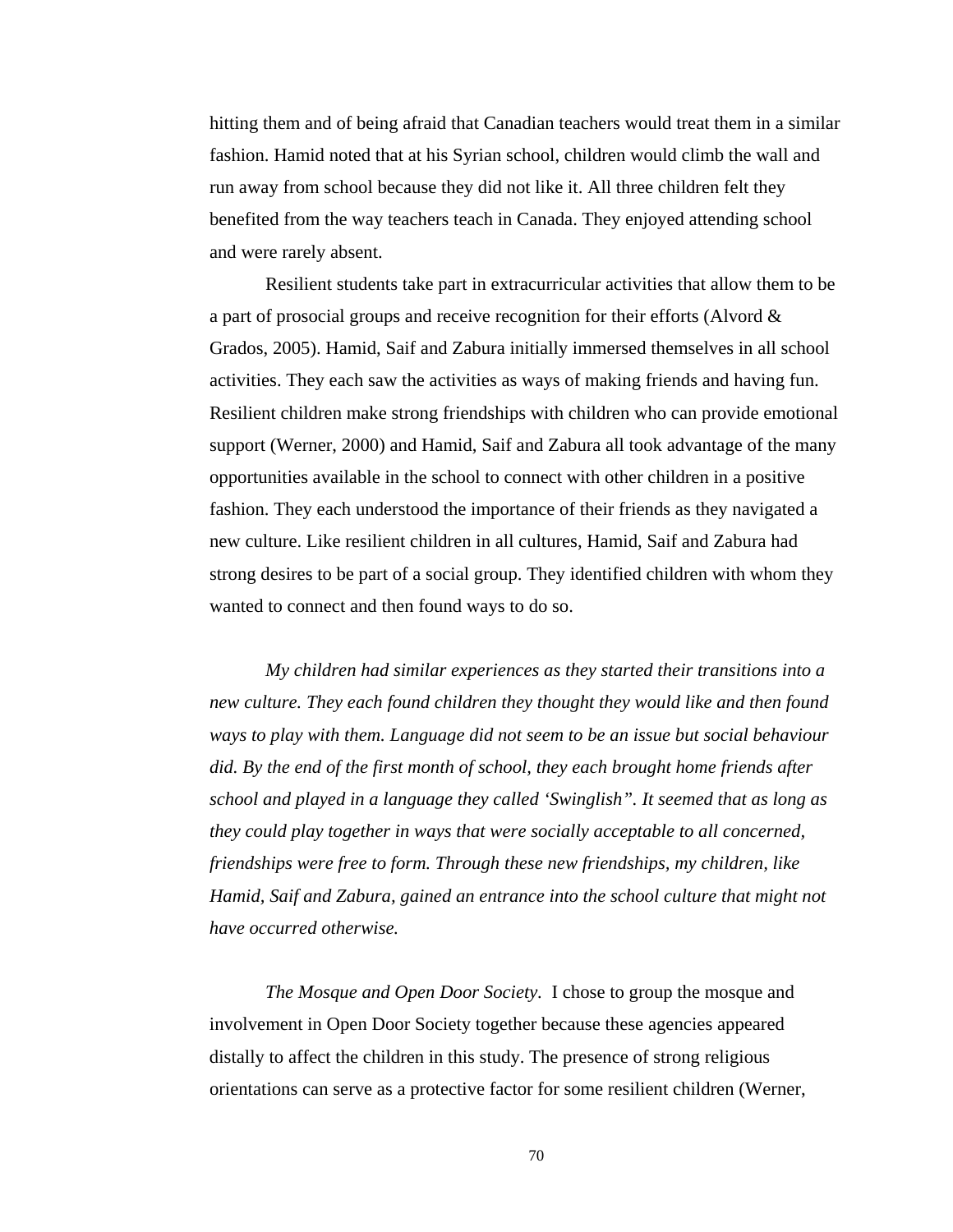2000). Of the three children in this study, only Hamid had any connection to the mosque. Saif stopped attending because he was frightened that he did not know how to pray. Zabura attended language lessons at the mosque a few times but stopped going because she found them too difficult. Hamid attended occasionally with a family friend but would miss if he had homework or sports. None of the parents appeared to have a strong connection to the mosque. All three children followed the dietary codes of their religion and observed Muslim traditional holidays and religious days. However, they also took part in activities at school based in Christianity. They participated in Christmas concerts, learned Christmas songs, and painted Easter eggs. During their first Christmas in Canada, they received Christmas presents from community organizations and their parents continued to give them presents at Christmas in subsequent years. Hamid, Saif and Zabura also observed Muslim religious traditions. Their parents helped them think of ways to explain their traditions to their non-Muslim friends and the children each reported enjoying being able to do so.

 Both families were involved with the Open Door Society when they arrived in Canada. Hamid and Saif's parents continued to attend English classes but after a year, the children stopped any involvement with the organization. Hamid felt that the Open Door Society helped his parents but not him. Zabura's family was also involved with the organization when they first arrived in Canada. Zabura was not aware of any further involvement with the organization by her parents and, although she had participated in initial summer activities, had no plans of taking part in the future.

 *I can understand the disengagement of the families in this study from the Open Door Society. I too became involved with an immigrant and refugee association for a short time when I lived in Scandinavia. I found that the conversations often turned toward dissatisfaction with our new country. Remembrances of countries of origin became more agreeable with each day for many of the group members. This was the case even for families fleeing very difficult circumstances. Rather than becoming involved with other adults who were*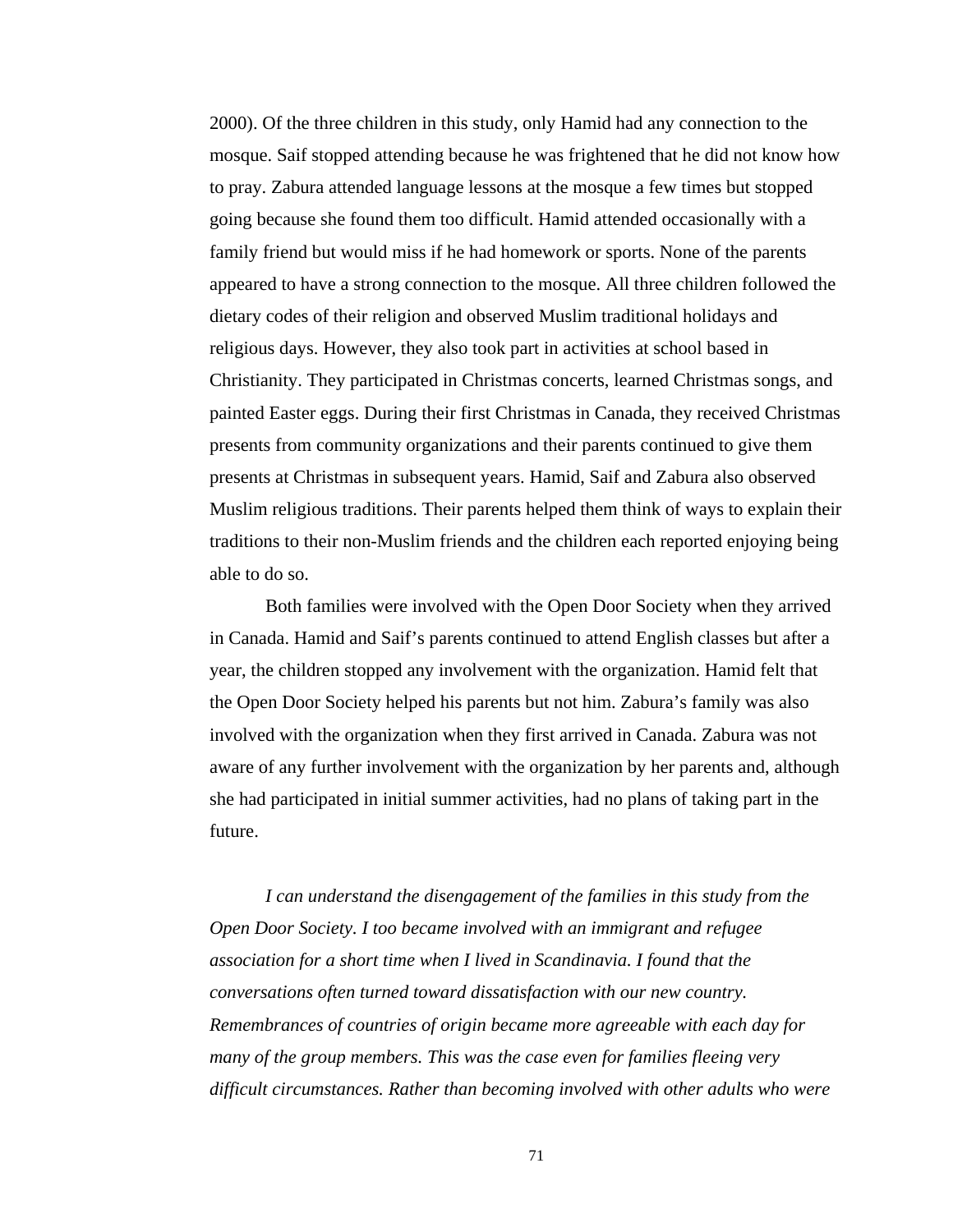*leading healthy lives, the adults in the group continued to dwell on past experiences and our meetings and language classes were fairly depressing. I chose to stop attending, as did several others with whom I was acquainted. My children refused to become involved with the group since they were making their own social connections at school and with their sporting teams.* 

 *School and Community Involvement.* I was encouraged by the ability of the community coordinators and other school staff to involve the children and their families in school events. This involvement included accessibility to sports that the children identified as so important and the myriad numbers of other activities that typically occur in the life of a school. Effective schools provide a link to the community for refugee children and their parents (Fazel  $\&$  Stein, 2002) and it was exciting to discover that the children in this study also recognized the impact of the school on their adjustment. Promotion of parental involvement increases the success of students in school (Henderson & Milstein, 2003) and community supports can play an important role in ameliorating the effects of adversity for high-risk children (Luthar, 2006). Resilient children will use community resources that are available to them (Werner, 1995) and the community coordinator at Riverbend Community School noted that Hamid, Saif and Zabura were the first to take home permission slips to play and always returned them the next day. The children and their families took part in the FAST programs offered by the school and the children commented several times during the interviews about how much they enjoyed them. A year after completion of the eight-week program, Hamid and Saif's parents continued to maintain contact with their group. This finding is particularly indicative of the success of the group considering their family was the only refugee family in the group and that Hamid and Saif's parents were not fluent in English at the time of their participation in the program.

 In community schools programs are free for children who take part in them. Accessibility to the community is much more difficult for refugee families living in neighbourhoods with schools that did not have these programs in place or a community coordinator to facilitate participation for the children. In my experience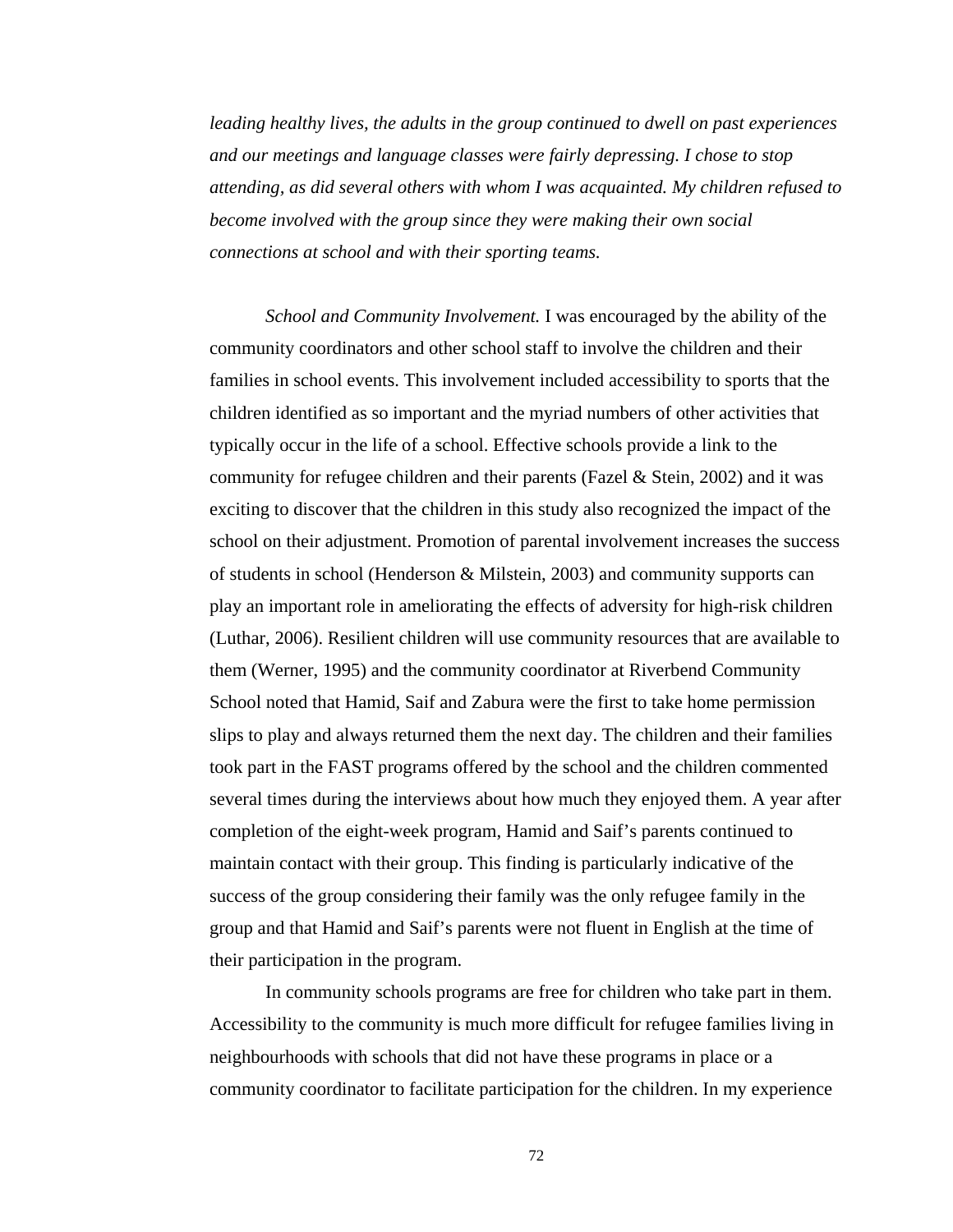as an ESL teacher for children living in communities of all SES brackets, participation in teams and clubs was almost non-existent if it was not coordinated for the children. The parents, being unable to read most information coming home from school, were unaware of many of the activities available to their children. For many refugee families, the concept of playing on a sport team was new. For some families, cost was also an issue. Fees to join teams and money to buy the necessary equipment were often not available. Most schools in suburban areas have sports teams for the children in the senior grades, but not the primary grades. Given the repeated references to the importance of sport by Hamid, Saif and Zabura, it began to appear to me that inner city schools provide some protective factors that are absent in more affluent neighbourhoods.

 *Involvement in Sports.* Hamid, Saif and Zabura repeatedly iterated the importance of sport in their positive adaptation. The strength of their feelings was surprising to me at first and this finding became even more compelling as the study continued. As I began to question Hamid, Saif and Zabura more deeply I was reminded of Padilla and Perez' (2003) finding that some refugees would develop social competence when they learned to function in ways consistent with the mannerisms and language of the host culture. Each of the children in this study used participation in sport as a successful way to enter the new social milieu. Their initial motivations for playing sports revolved around having fun and making friends.

*Conversations with my own children echoed the sentiments of Hamid, Saif and Zabura. Both of my children told me that playing sports was the only place they did not feel self-conscious about their inability to communicate in the language of the communities in which we lived. My son found that this was where he could "just be a kid, not that kid nobody could talk to". Interestingly, he also noted that it was while playing hockey and soccer with his team-mates that he learned most of the local vernacular. My daughter, who was more interested in the social aspect of the games, as was Zabura, was able to form friendships that carried over into school and continued twelve years later.*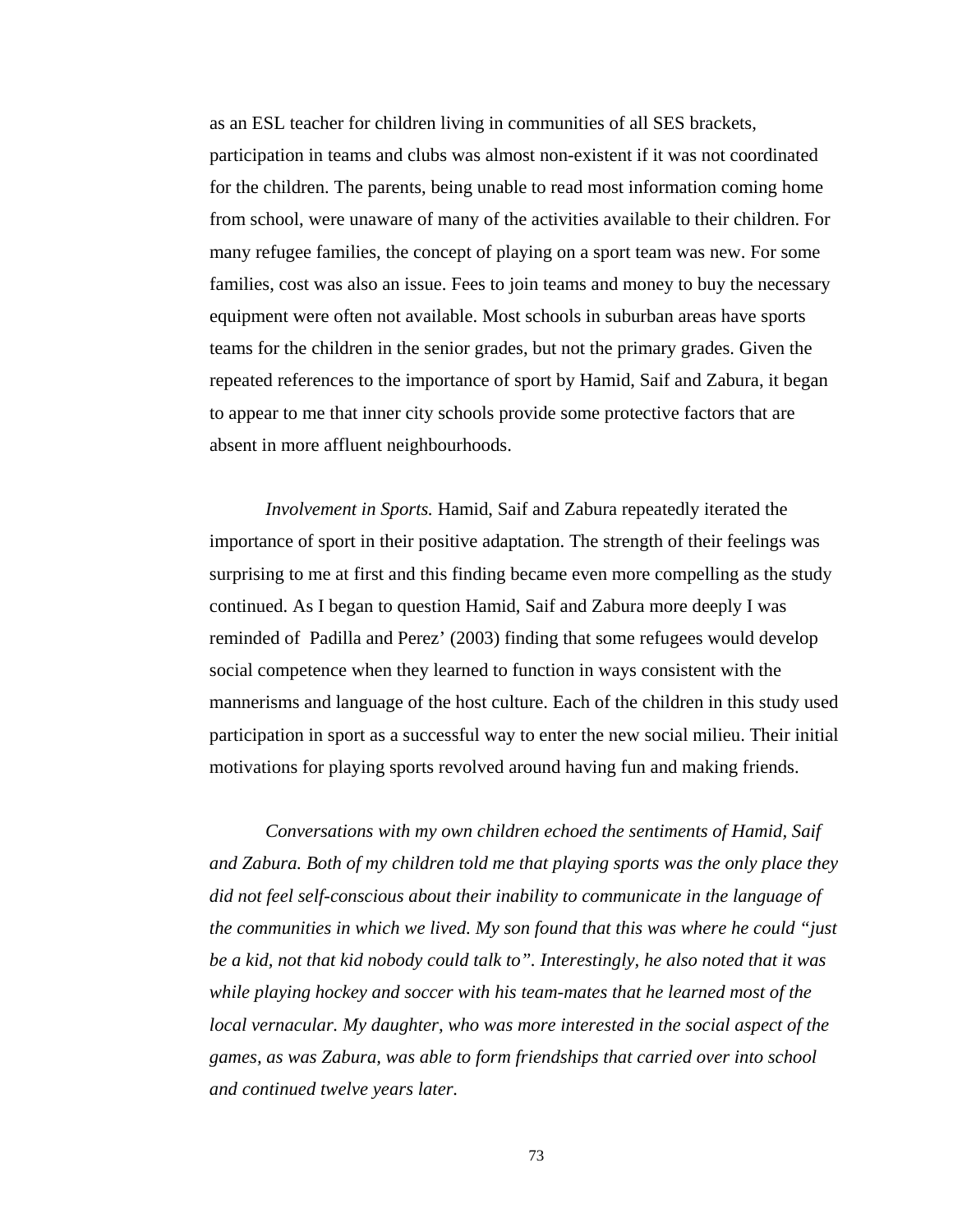The importance of sport for refugee children, particularly children at the age of the children in this study, is not an area that has been researched in depth. Hamid felt strongly that children should be taught how to play the games and sports that other children play when they first start ESL classes. He thought that by understanding how to play local games children would be able to make friends more easily and would be able to make healthier lifestyle choices. It would be useful to come to a deeper understanding of the ways sport can be promoted for other refugee children in similar circumstances. It would also be of interest to determine, possibly in conjunction with the College of Kinesiology, how involvement in sport operates as a protective factor and how it can be facilitated effectively for other refugee children in similar circumstances.

 *Summary.* Hamid, Saif and Zabura demonstrated resilience on many levels. Furthermore, they were cognizant of those factors that contributed to their resilience. They each recognized that their relationships with their parents were key in their abilities to do well. They saw their parents as supportive individuals who provided boundaries to their behaviour. They understood that their parents wanted them to do well and the children wanted to meet their parents' expectations. The children in this study desired positive relationships with peers who were not deviant. They aligned themselves with children who could help them through the acculturation process and with whom they could enjoy themselves in healthy ways. Hamid, Saif and Zabura recognized participation in sport and other community sponsored activities as good places to meet friends and become immersed in their new lives. They understood that school and their teachers were highly instrumental in their positive development. They were aware of some of the strategies their teachers used to help them and they were aware of the strategies they employed themselves to get help when they needed it. While involvement in the mosque was minimal for the children in this study and their families, they did maintain many of their religious practices while adopting some of the new traditions that were acceptable to them. The children had been involved with the Open Door Society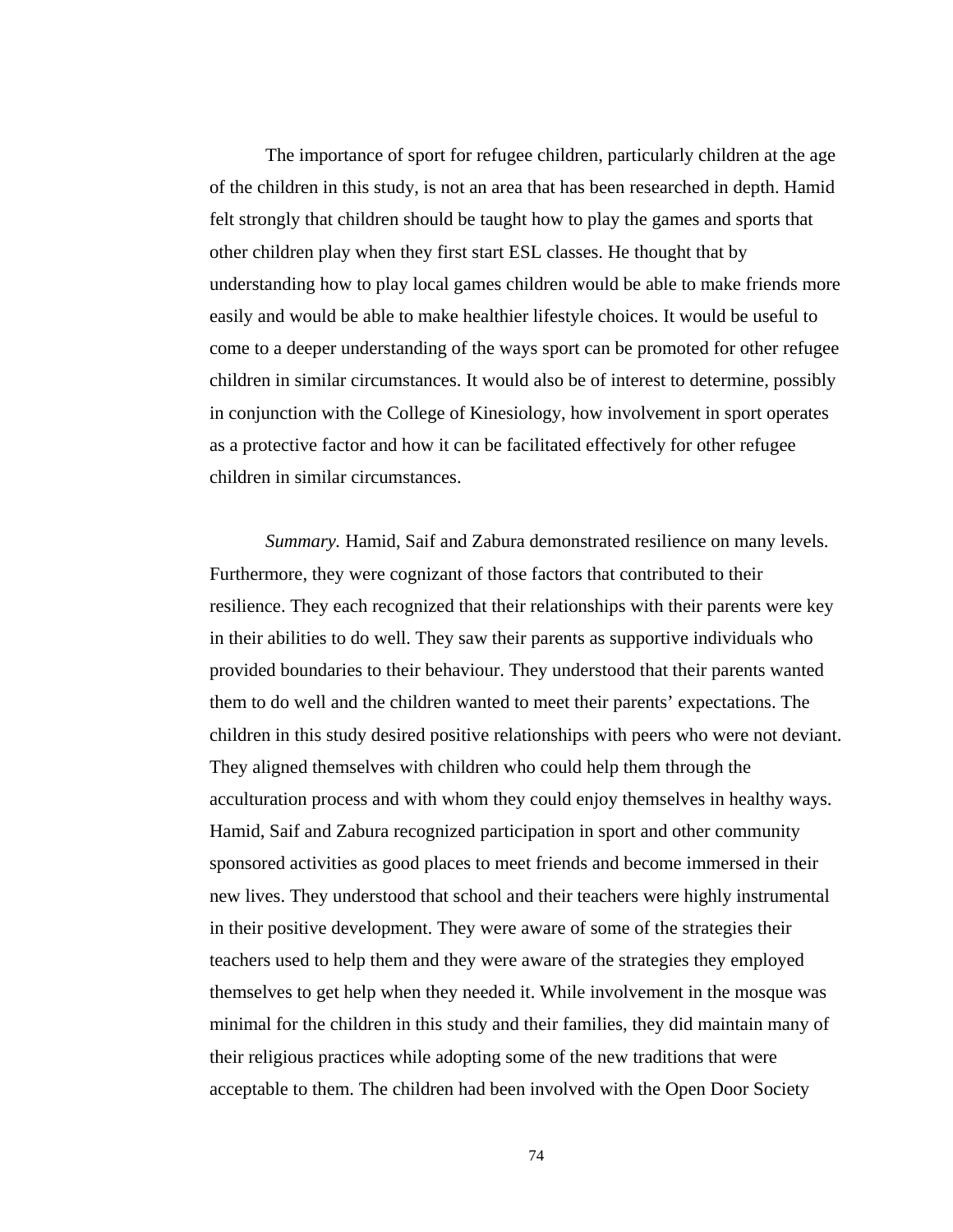initially, but that involvement declined as they became more fluent in English and more immersed in Canadian society. The children in this study were able to access extracurricular activities that they identified as important through the community coordinator at the school they attended.

### 5.2 Implications for Future Practice

 The small number of children interviewed for this study is not representative of all refugee children and the findings of this study cannot be generalized to the larger population of refugee children. Even so, a backward look at what they revealed and from my practice as a teacher and as a researcher has allowed me to consider what may contribute to the resilience of other refugee children in similar situations. As Rutter (1979) noted we are almost never in a position to provide everything we wish for children, be it a loving family or life in a stable, healthy world. What we can do is alleviate a little or modify a little. By increasing our understandings of why some children are not damaged by adversity, the potential for putting protective factors in place becomes greater. While work on both a broader and deeper scale need to be done, from my conversations with the children in this study and from what they would tell other families in similar situations, I saw themes emerge with implications for good practice when working with children in similar circumstances.

 When refugee children first arrive in a new country, it would be useful for the community to establish a supportive network as quickly as possible. Community agencies that support refugees are generally the first groups that are involved with families. While they often provide distal support to the children, their assistance to the parents often affects the children. Inviting, effective schools may be useful in softening the transition to Canadian culture. The children in this study recognized teachers who were encouraging, kind and respectful of their students' needs as important to their positive adjustment. Strong ESL programs in the children's schools and good relationships with support staff may further aid in the positive development of refugee children. Teachers may find it useful to foster relationships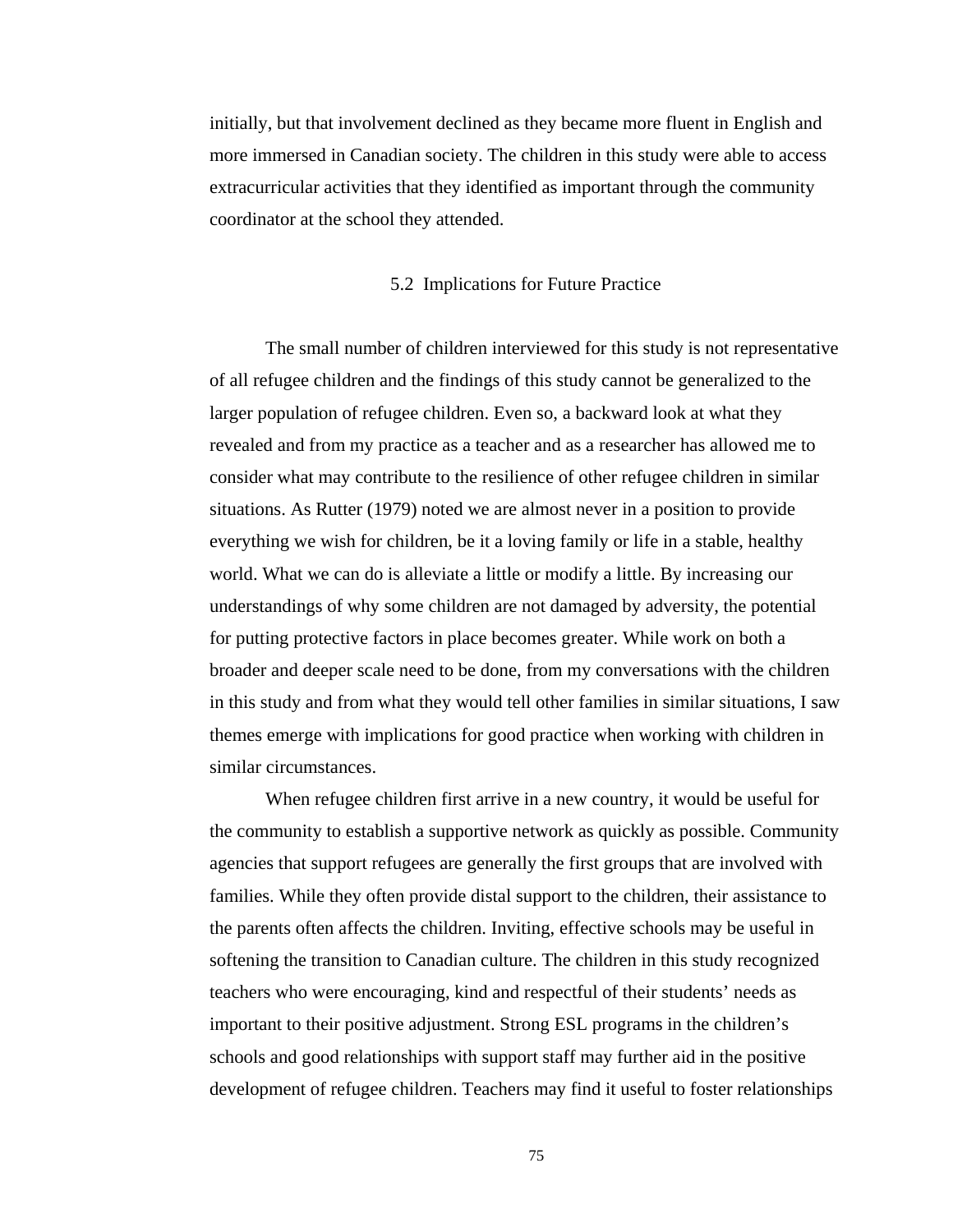for refugee children with children who are good role models because these children often have a strong influence on the development of language skills, the growth of academic skills and the introduction to culture-deviant or otherwise.

 The children in this study repeatedly referred to participation in sport and other community-based activities as key to their adjustment. It appears that refugee children living in communities without someone to facilitate their participation would benefit from a staff member at their school or community organization to help them take part in these activities. Many organizations make equipment and money for fees available to children whose families cannot afford it. However, some refugee families are not aware of these organizations or do not have the language to access them. An individual, or individuals, to coordinate these services would make entrance into these activities easier for children who wish to take part.

 *Advice from Hamid, Saif and Zabura.* At the end of each interview, I asked the children in this study what advice they would give to new refugee children, their parents and their teachers to help them settle into their new lives. Hamid, Saif and Zabura each said they would tell the children not to be afraid. They all thought the best thing for the children to do was just step into their new lives and get started with making friends and going to school. They noted that some things were difficult but that help was there for those who asked.

 Hamid, Saif and Zabura thought it necessary for teachers to teach not only academics but also help children understand the social rules at school. They thought this end could be accomplished by teaching games and sports that other children played on the playground. All three children identified ESL classes and teachers as important factors in their adaptation to school and thought new students would benefit from more time in the classes. Zabura did note, though, that time in the regular classroom was also important.

 Zabura reminded me that some children would not know much about Canada and that teachers and other adults involved with the families need to remember that. She recognized that some families were very poor and may have not have had experience living in homes like those in Canada. Help for these families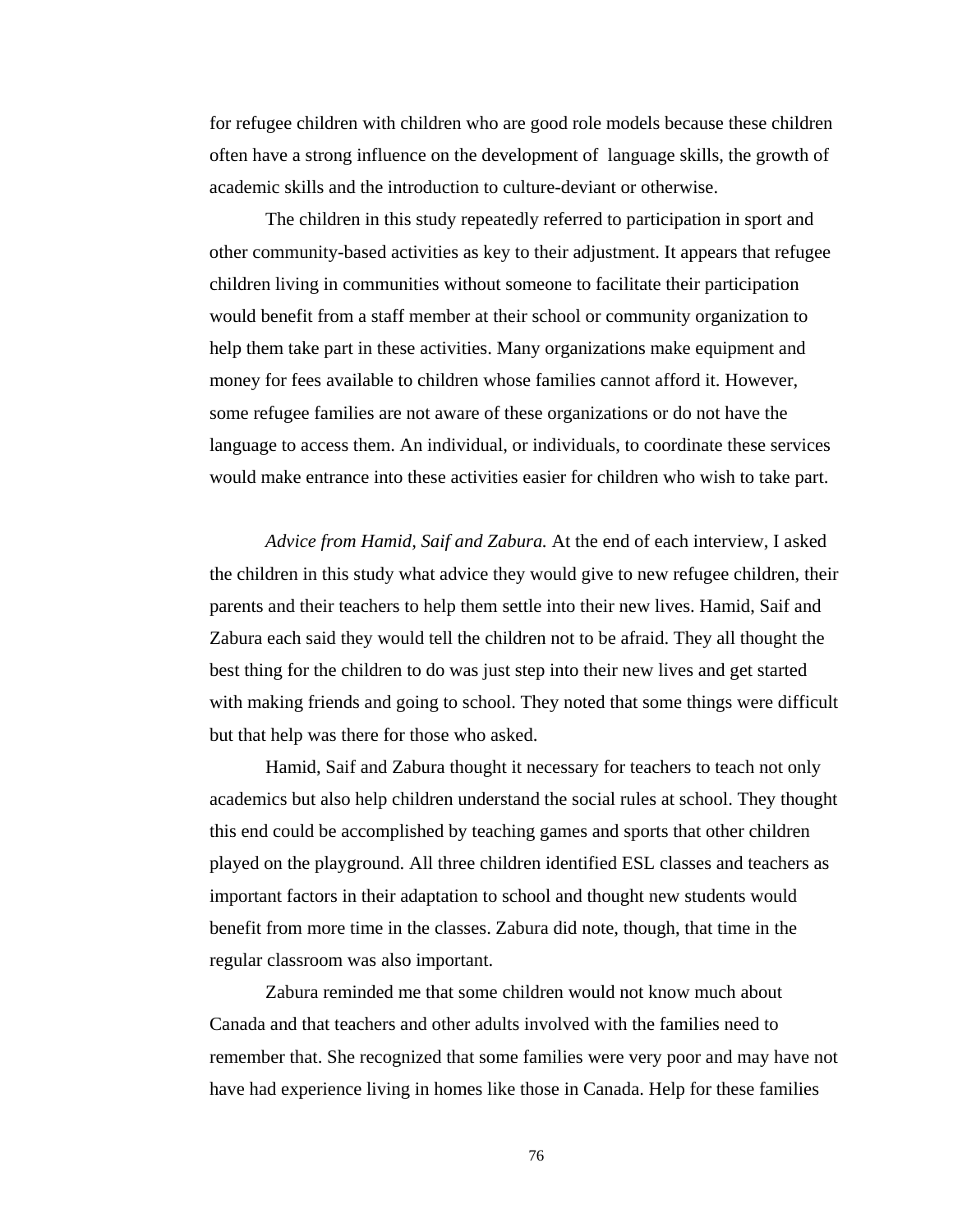needs to start with basic survival skills they need in a new country that is very different from their country of origin.

 Zabura's last words of advice would be to tell everyone to keep moving forward, that they can't stay in one place for ever. Saif would tell new children that even though it seems scary, the best thing to do is just get started. Hamid's final bit of advice applies equally to new families and to those working with them. He would tell the new families to remember that children here are the same as children everywhere, that we are all just people.

## 5.3 Limitations

 The theoretical development of the risk and resilience paradigm is relatively new. This study focused on understanding the perceptions of three nine and ten year old, purposefully chosen refugee children to develop an understanding of what contributed to their resilience. As such, the ages of the children and the small sample size limits the transferability of these interpretations to children of other age groups and to children who are not resilient. Even so, this study within this framework does contribute to the understanding of factors that some refugee children perceive as beneficial in their adaptive development.

 The children in this study were asked to remember incidents from the time of their arrival in Canada. With the passing of two years, it is possible that their memories were distorted, or they had forgotten important incidents. I considered interviewing children who were newer to Canada and using an interpreter to help with the interviews. I decided not to go this route after conversations with other refugee children who told me they were reluctant to talk in the presence of adults from their community. They were afraid things said in confidence would be repeated and I felt I would not be able to be as confident of the completeness of my participants' replies if I used interpreters in the interviews.

 Although the children were fluent in everyday English, they still used many gestures and nonverbal responses when communicating. These responses were not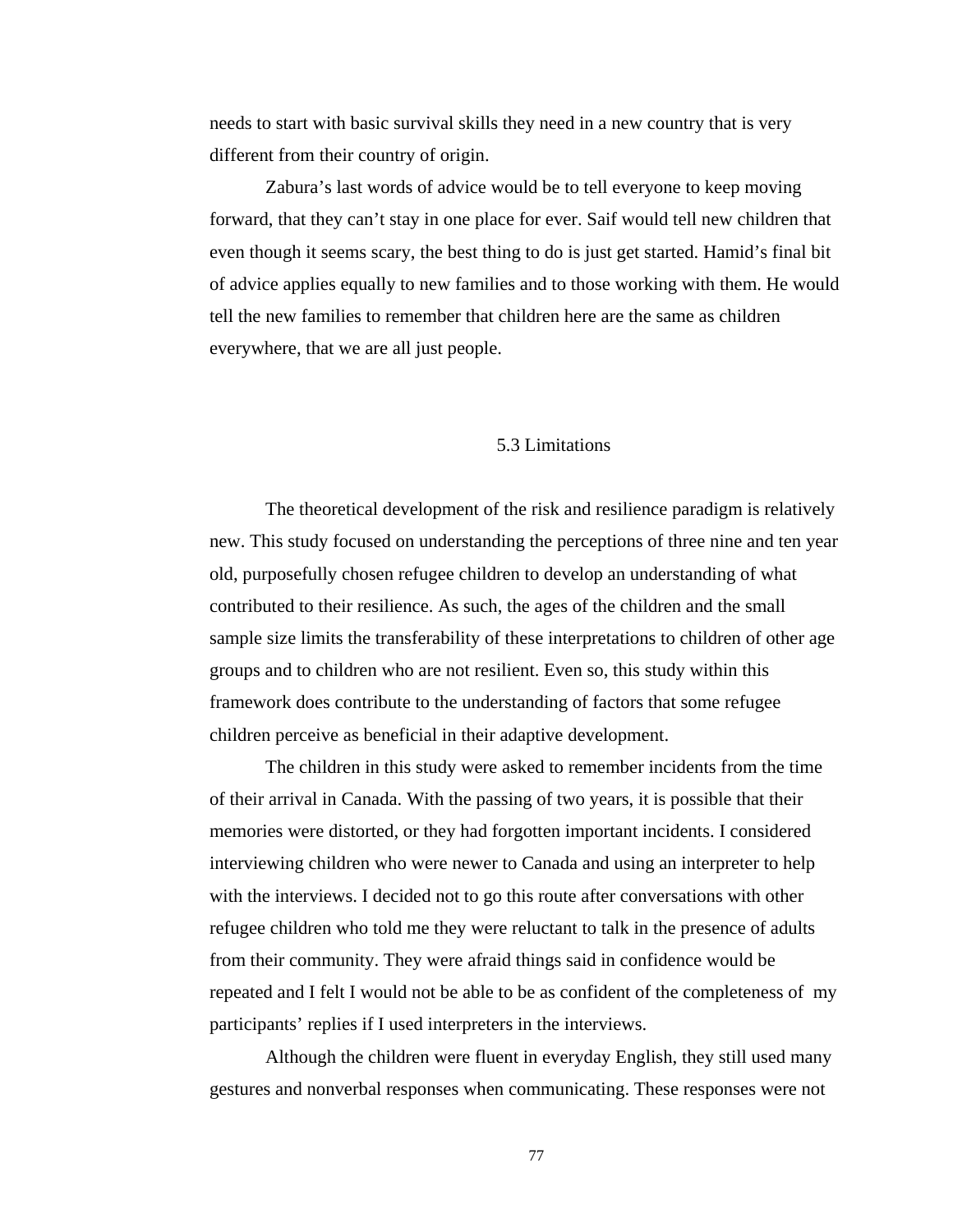always evident in the audiotapes of the children but comprised a large part of their communications. Videotaping, as well as audiotaping the interviews may have added to the richness of the interviews but may also have further inhibited Saif in the study.

 The children in this study had been in Canada for less than three years and their expressive vocabularies did not match their receptive vocabularies. Their responses to the interview questions were short in many instances. I rephrased most questions and paraphrased most answers several times to ensure that I reached an accurate understanding of the children's responses to the interview questions. Even so, some of the subtle nuances in our conversations were lost simply due to language barriers.

### 5.4 Future Research

 This study provides the perceptions of three refugee children who have been in Canada for two years. It would be interesting to do follow up studies with Hamid, Saif and Zabura at regular intervals until they reach adulthood to see if their patterns of resilience are maintained or if they change. The teenage years can be difficult times for many children and refugee children face the added complication of trying to navigate between cultures. Nerifa, the young woman I wrote about at the beginning of this study, had described herself as doing well when I taught her in elementary school. When she entered high school, her relationship with her father deteriorated. As I completed this study, I discovered she was living in foster care. Her father wanted no contact with her and it was difficult for her mother and brothers to see her. As Hamid, Saif and Zabura continue their journey into adulthood, it would be of use to determine if the protective factors in play for them as older children continue to work for them as adolescents or if new factors need to be determined to support them in their positive development.

 This study focused on the perceptions of three children regarding what they felt contributed to their resilience. A follow up study including interviews with their parents, teachers and friends and the study of documents such as report cards, and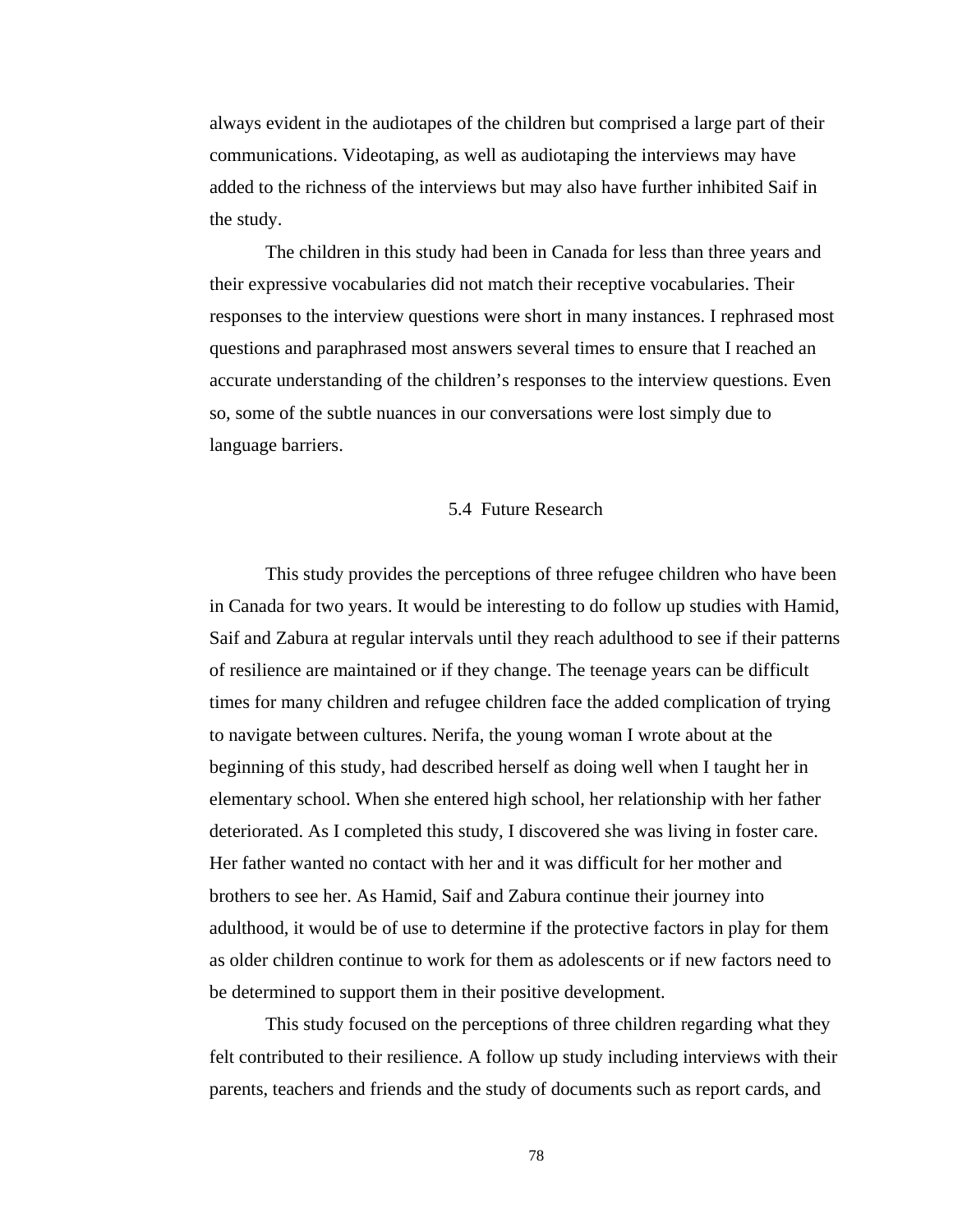ESL notes would add to the richness of the understandings of Hamid, Saif and Zabura.

 The children in this study were the same age, lived in the same neighbourhood, and attended the same school. It would be interesting to study how refugee children of different ages living in communities of different socio-economic status fare. The children in this study were able to access many opportunities through the community coordinator at their school. It would be exciting to determine how and to what degree the availability of community services compensates for conditions of poverty and violence.

 Hamid, Saif and Zabura had been identified by their teachers as doing well. There are, unfortunately, refugee children who do not exhibit resilience. The perceptions of these children about their adaptations would provide further insight of protective and vulnerability factors in high-risk situations for refugee children.

 It would be interesting to explore the role metacognition plays in children developing resilience. The children in this study understood the factors contributing to their positive adjustment and may have become more aware of those factors as the interviews progressed. A study focused on children's resilience as they become aware of protective and vulnerability factors in their lives would hopefully expand the understandings of resilience for other children.

 Finally, all three children in this study spoke of the importance of sport in their lives. A study in conjunction with the College of Kinesiology would provide insight into the protective factor of sport for refugee children especially as they enter high school. It would be exciting and, given the findings of this study, of great benefit to discover ways of making sports available to refugee children who would otherwise be unable to access them.

# 5.5 Conclusion

 I designed this study to investigate the perceptions of three resilient children about what they felt contributed to their positive adaptation after facing adversity. Through a series of interviews, I found that like all children who have faced trauma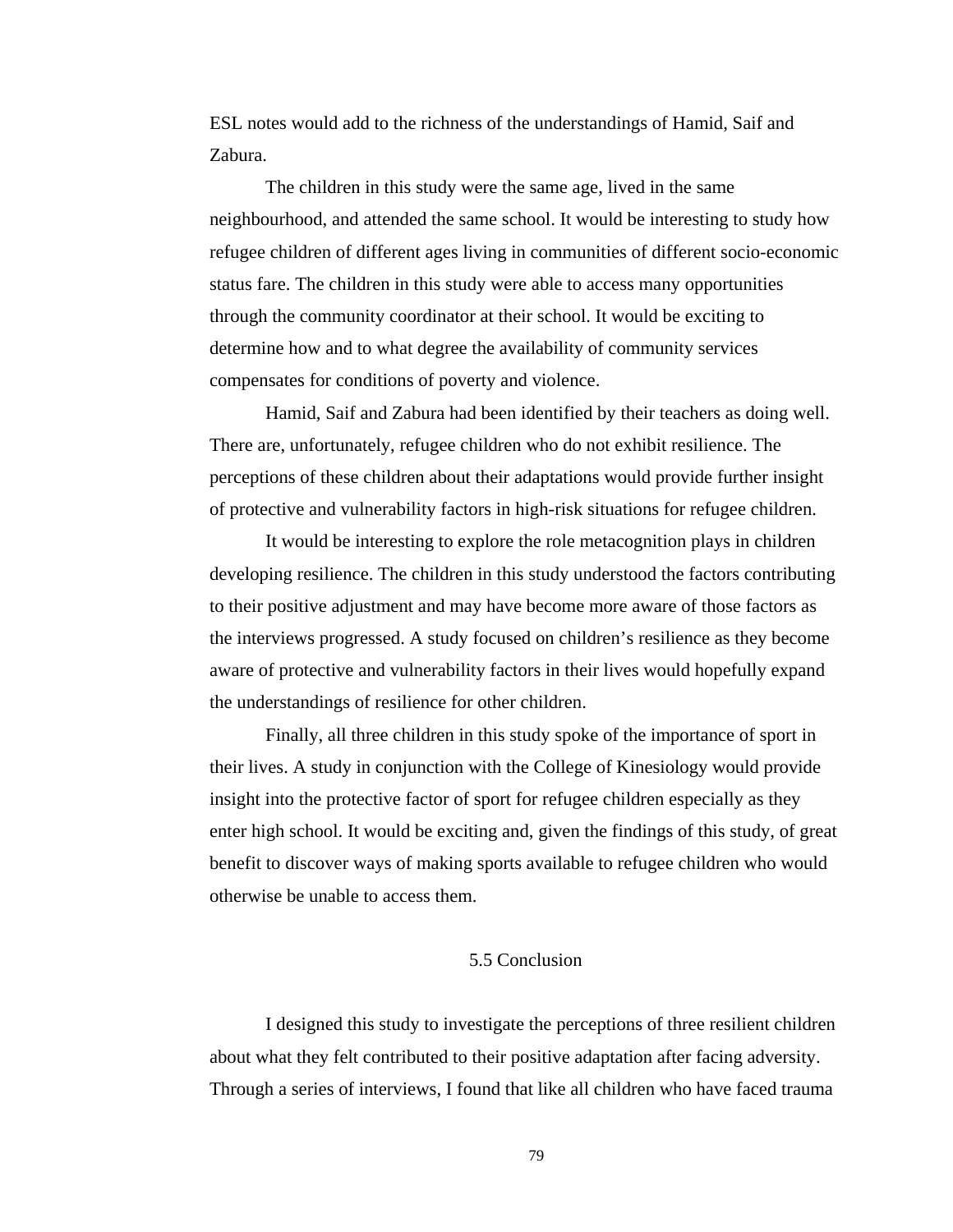and do well, the refugee children in this study had many layers to their adaptations. Hamid, Saif and Zabura were each illustrative, in their own ways, of Alvord and Grados' (2005) contention that children who are resilient possess many skills and resources, at different times and to varying degrees. The children in this study demonstrated competency across the domains of academic success, peer social success and in terms of their conduct. Even though they lived in a community characterized by poverty and a degree of violence, they actively accessed people who could help them in their adjustment. Hamid, Saif and Zabura looked for solutions to their problems and felt they could change their situations. They discovered ways to access their community through school, sport and friends. Their teachers identified them as doing well and the children agreed with that assessment. At the end of my interviews with Hamid, Saif and Zabura, I was left with a much deeper understanding of what they felt contributed to their resilience. As the study concluded, I found some questions were answered, and I found myself asking others about risk and resilience in refugee children. I could not help but wonder about the contribution of the mosque to their resilience if Hamid, Saif and Zabura's families had been more strongly connected to it. It is conceivable that being more actively involved in their religious community would increase resilience by affording the children in this study the opportunity to interact with other children with similar values and experiences. Hamid, Saif and Zabura were in the process of forming strong connections to their school and children from their community. It would be interesting to discover if other refugee children who were strongly connected to their mosque displayed the same kinds of resilience that the children in this study did.

 The most provoking question for me, however, was how involvement in sport by refugee children could serve as a protective factor or a buffer against the vulnerabilities of being refugees in a new country. I wondered if sport would continue to be a factor as the children got older and if it could be a factor for younger children. Closely connected to involvement in sport was accessibility to it. The children in this study attended a community school that employed a community coordinator who facilitated participation in a number of community events for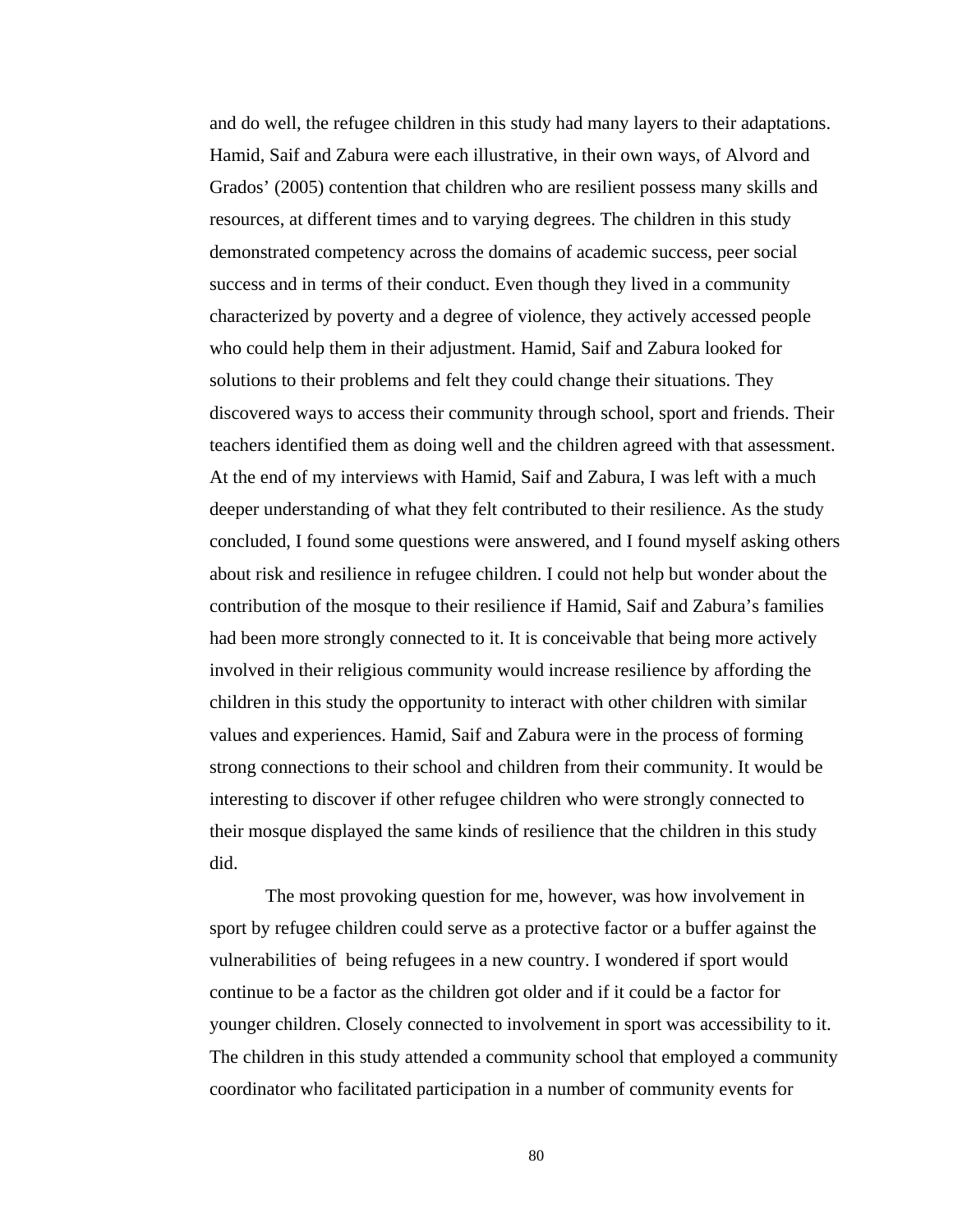children both in this study and in the school as a whole. I was not sure that refugee children living in more affluent neighbourhoods without these services would be deemed as resilient by themselves or others.

I was fascinated to discover how Hamid, Saif and Zabura's perceptions of the variables that affected their competence fit the understandings of risk and resilience that have developed over the last three decades. This framework, with its definitions of risk, resilience, competence, protective and vulnerability factors allowed me to develop a much deeper appreciation of the processes involved in the positive adaptations of children following conditions of adversity. Many different children, in many different circumstances also demonstrate resilience in their lives. The remarkable children in this study did what these other children have done, and continue to do following adversity: they performed 'ordinary magic' (Masten, 2001).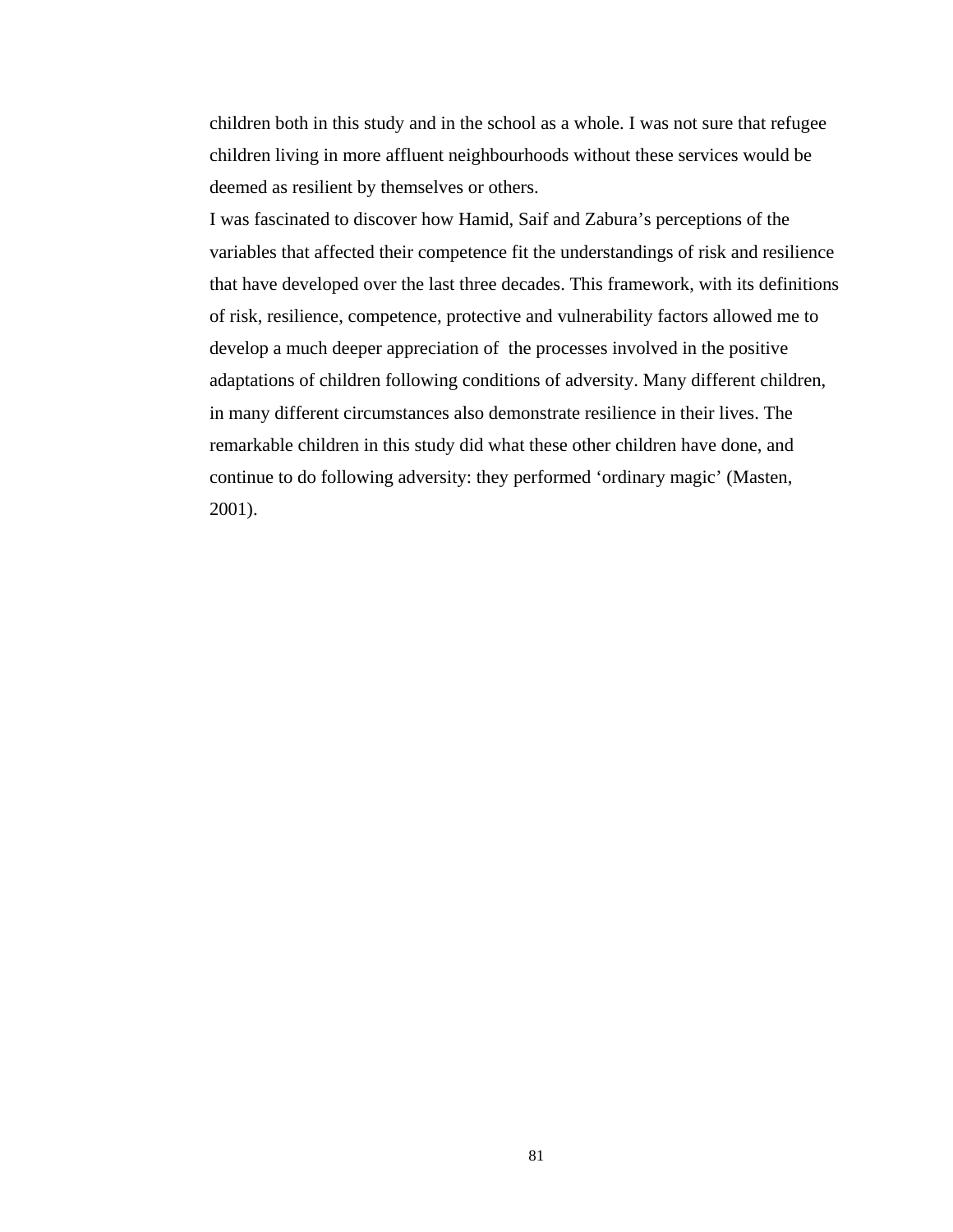#### **REFERENCES**

- Ai, A. & Park, C.L. (2005). Possibilities of the positive following violence and trauma. *Journal of Interpersonal Violence,* 20(2), 242-250.
- Allwood, M., Bell-Dolan, D., & Syed Arshad, H. (2002). Children's trauma and adjustment reactions to violent and non-violent war experiences. *American Academy of Child and Adolescent Psychiatry,* 41(4), 450-459.
- Alvord, M. K., & Grados, J.J. (2005). Enhancing resilience in children: A proactive approach. *Professional Psychology: Research and Practice,*36(3), 238-245. Amnesty International Canada 2006. Refugees in Canada. Retrieved 13/12/2006 from

http://www.amnesty.ca/Refugee/who.php

- Anthony, E.J. (1974). The syndrome of the psychologically invulnerable child. In E. J. Anthony and C. Koupernik (Eds.). *The Child and His Family. Yearbook of the International Association for Child Psychiatry and Allied Professions. Volume III.* New York: John Wiley and Sons.
- Calhoun, E.F. (1999). *Teaching Beginning Reading and Writing with the Picture Word Inductive Model.* Association for Supervision and Curriculum Development.
- Appleyard, K., Egeland, B., van Dulmen, M.H.M., & Sroufe, L.A. (2005). When more is not better: the role of cumulative risk in child behaviour outcomes. *Journal of Child Psychology and Psychiatry,* 46(3), 235-245.
- Caspi, A., McClay, J., Moffitt, T.E., Mill, J., Martin, J., Craig, I.W., Taylor, A., & Poulton, R. (2002). Role of genotype in the cycle of violence in maltreated children. *Science,* 297(5582).
- Chatters, L.M. (2000). Religion and health: Public health research and practice. *Annual review of Public Health,* 21, 335-367. Cicchetti, D, & Rogosch, F.A. (1997). The role of self-organization in the promotion of resilience in maltreated children. *Development and Psychopathology,* 9, 797-815.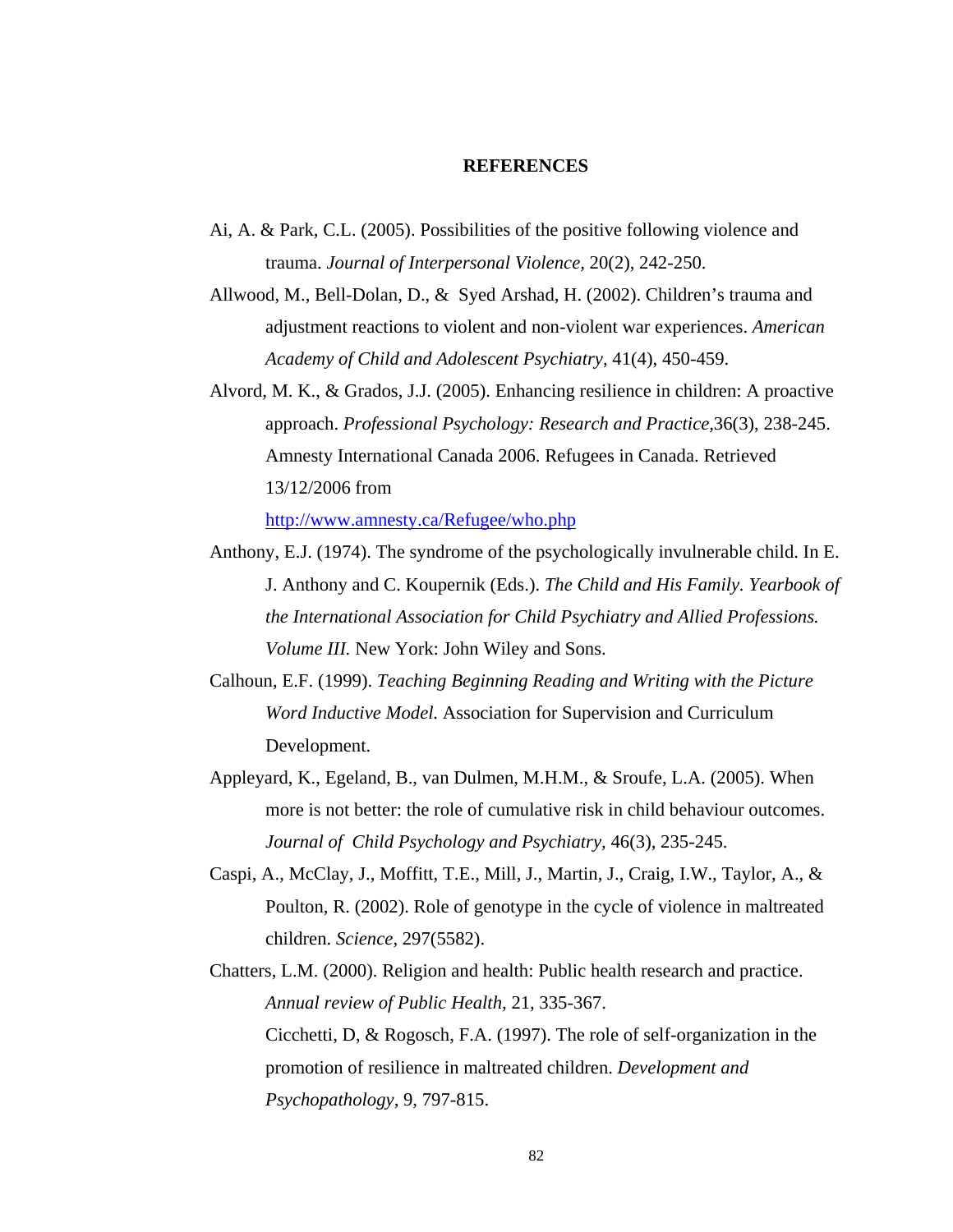- Citizenship and Immigration Canada. Facts and Figures from 2005. Immigration overview: Permanent and temporary residents. Retrieved 13/12/2006 from http://www.cic.gc.ca/english/pub/facts2005/overview/01.html
- Condly, S.J. (2006). Resilience in children: A review of literature with implications for education. *Urban Education,* 41(3), 211-236.
- Curtis, W.J., & Cicchetti, D. (2003). Moving research on resilience into the  $21<sup>st</sup>$  century: Theoretical and methodological considerations in examining the biological contributors to resilience. *Development and Psychopathology,* 15, 773-810.
- Davidson, R. (2000). Affective style, psychopathology, and resilience: Brain mechanisms and plasticity. *American Psychologist,* 55(11), 1196-1214.
- Davies, M. & Webb, E. (2000). Promoting the psychological well-being of refugee children. *Clinical Child Psychology and Psychiatry,* 5(4), 541-554.
- Earls, F., & Buka, S. (2000). Measurement of Community Characteristics. In J.P. Schonkoff & S.J. Meisels (Eds.), *Handbook of Early Childhood Intervention Second Edition (pp309-327).* Cambridge University Press.
- Eisenbruch, M. (1991). From post-traumatic stress disorder to cultural bereavement: Diagnosis of Southeast Asian refugees. *Social Science & Medicine,* 33(6), 673-680.
- Fazel, M., & Stein, A. (2002). The mental health of refugee children. *Arch Dis Child,* 87, 366-370.
- Fleisher, B. (2006). The ministering community as context for religious education: A case study of St. Gabriel's Catholic Parish. *Religious Education,* 101(1), 104-122.
- Gall, M.D., Gall, J.P., & Borg, W.R. (2007). *Educational Research (Eighth Edition).* Boston: Pearson*.*
- Garmezy, N. (1974). The study of competence in children at risk for severe psychopathology. In E. J. Anthony and C. Koupernik (Eds.), *The Child and His Family. Yearbook of the International Association for Child Psychiatry and Allied Professions. Volume III.* New York: John Wiley and Sons.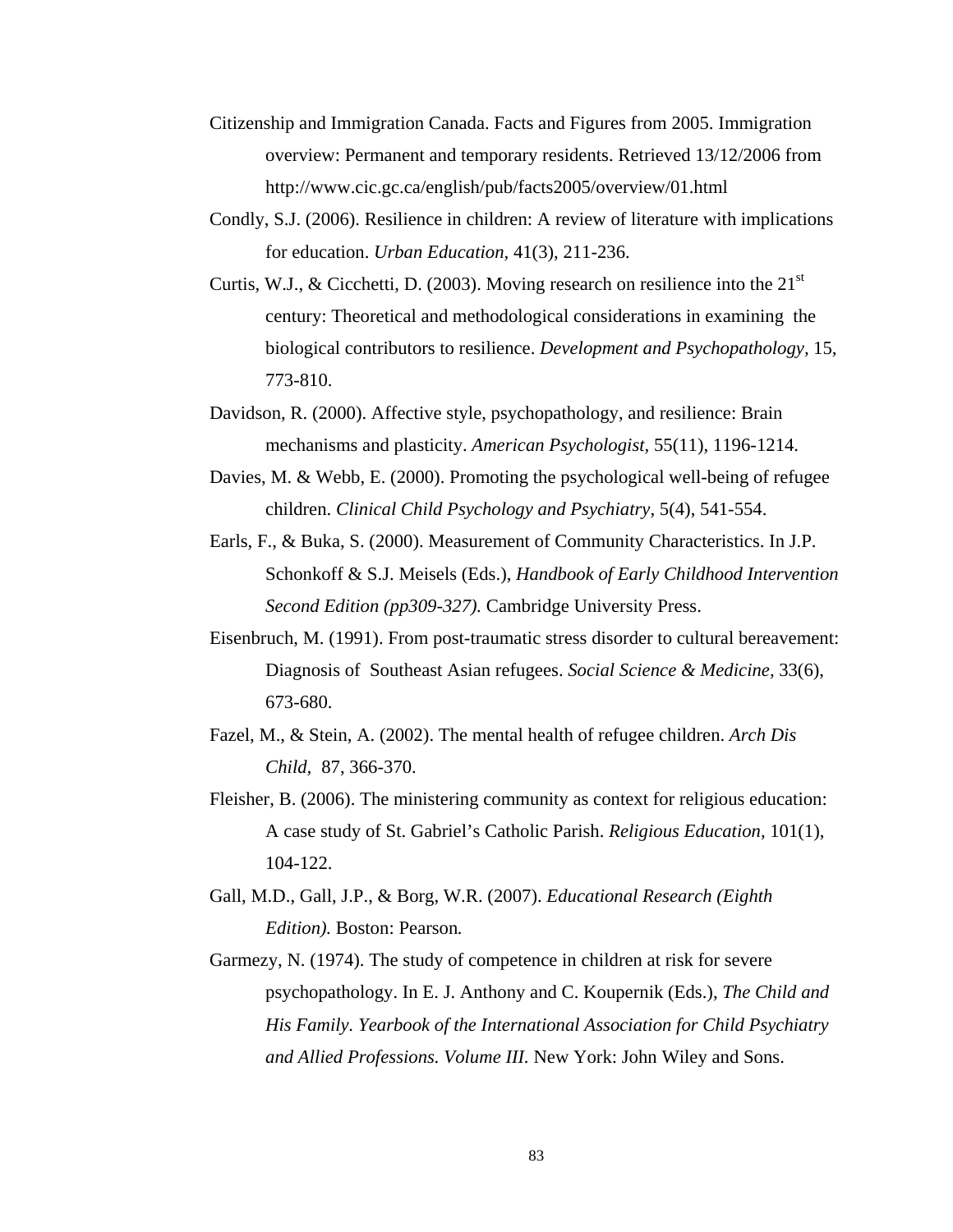- Garmezy, N. (1983). Stressors of childhood. In N. Garmezy & M. Rutter (Eds.), *Stress, Coping and Child Development.* McGraw-Hill Book Company.
- Garbarino, J. & Ganzel, B. (2000). The human ecology of early risk. In J.P.
- Shonkoff & S.J. Meisels (Eds.), *Handbook of Early Childhood Intervention Second Edition* (pp.76-93). Cambridge University Press.
- Garborino, J. & Kostelny, K. (1996). The effects of political violence on Palestinian children's behavior problems: A risk accumulation model. *Child Development,* 67, 33-45.
- Garcia Coll, C. & Magnuson, K. (2000). Cultural differences as sources of developmental vulnerabilities and resources. In J.P. Shonkoff & S.J.Meisels (Eds), *Handbook of Early Childhood Intervention Second Edition* (pp.94- 114). Cambridge University Press.
- Garmezy, N., Masten, A.S., & Tellegen, A. (1984). The study of stress and competence in children: A building block of developmental psychology. *Child Development,* 55, 97-111.
- Gordon, K.A. (1996). Resilient Hispanic youth's self-concept and motivational patterns. *Hispanic Journal of Behavioral Sciences,* 18(1), 63-73.
- Henderson, N & Milstein, M.M. (2003). *Resiliency in Schools.* Corwin Press, Inc. Thousand Oaks, California.
- Hubbard, J.A., Realmuto, G.M., Northwood, A.K. & Masten, A.S. (1995). Comorbidity of psychiatric diagnoses with posttraumatic stress disorder in survivors of childhood trauma. *American Journal of Child and Adolescent Psychiatry,* 34, 1167-1173.
- Jensen, P.S. & Shaw, J. (1993). Children as victims of war: Current knowledge and future research needs. *Journal of the American Academy of Child and Adolescent Psychiatry,* 32(4), 697-709.
- Kendler, K.S., Kessler, R.C., Walters, E.E., MacLean, C., Neale, M.C., Heath, A.C., & Eaves, L.J. (1995). Stressful life events, genetic liability, and onset of an episode of major depression in women. *American Journal of Psychiatry,*  152(6), 833-842.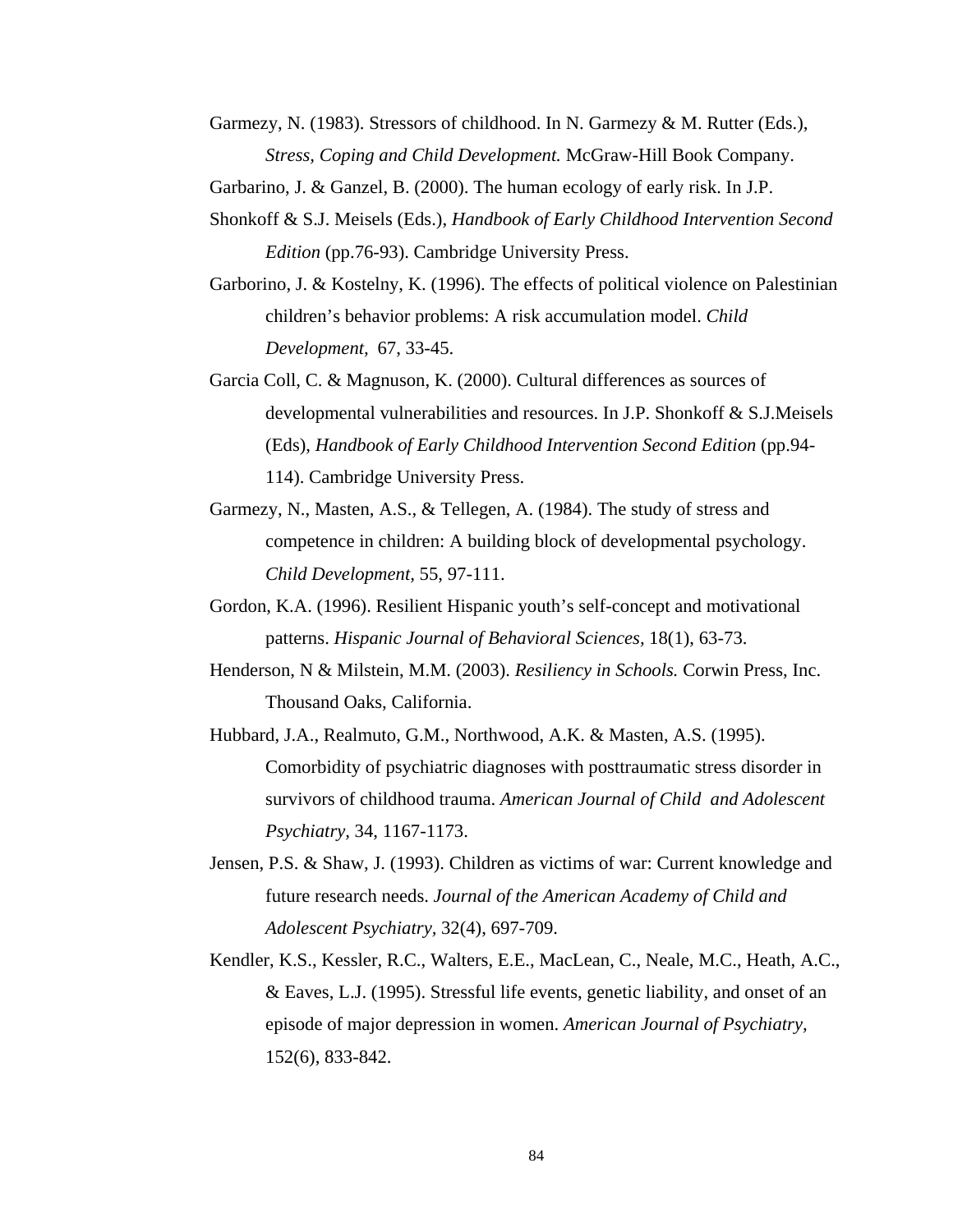- Lee, R.M. (2005). Resilience against discrimination: Ethnic identity and other-group orientation as protective factors for Korean Americans. *Journal of Counseling Psychology,* 52(1), 36-44.
- Lee, R.M. (2003). Do ethnic identity and other-group orientation protect against discrimination for Asian Americans? *Journal of Counseling Psychology,*  50(2), 133-141.
- Li, S. (2004). Staring at the walls. Retrieved November 25, 2006, from http://www. international.ucla.edu/asia/print.asp?parented=12924
- Lincoln, Y.S., & Guba, E.G. (1985). *Naturalistic Inquiry.* Sage Publications: Newbury Park.
- Luthar, S.S. (1991). Vulnerability and resilience: A study of high risk adolescents. *Child Development,* 62(3), 600-616.
- Luthar, S.S. (2006). Resilience in development: A synthesis of research across five decades. In D. Cicchetti & D.J. Cohen (Eds), *Developmental Psychopathology: Risk, disorder, and adaptation, Volume 3 (2<sup>nd</sup> edition).* New York: Wiley.
- Luthar, S.S., & Cicchetti, D. (2000). The construct of resilience: Implications for interventions and social policies. *Development and Psychopathology,*12, 857-855.
- Luthar, S.S., Cicchetti, D.,& Becker, B. (2000). The construct of resilience: A critical evaluation and guidelines for future work. *Child Development,* 71(3), 543-562.
- Luthar, S.S., & Goldstein, A. (2004). Children's exposure to community violence: Implications for understanding risk and resilience. *Journal of Clinical Child and Adolescent Psychology,* 33(3), 499-505.
- Luthar, S.S. & Zelazo, L.B. (2003). Research on resilience: An integrative review. In S.S. Luther (Ed.), *Resilience and Vulnerability. Adaptation in the Context of Childhood Adversities.* Cambridge University Press.

Masten, A.S. (2001). Ordinary Magic*. American Psychologist,* 56(3), 227-238.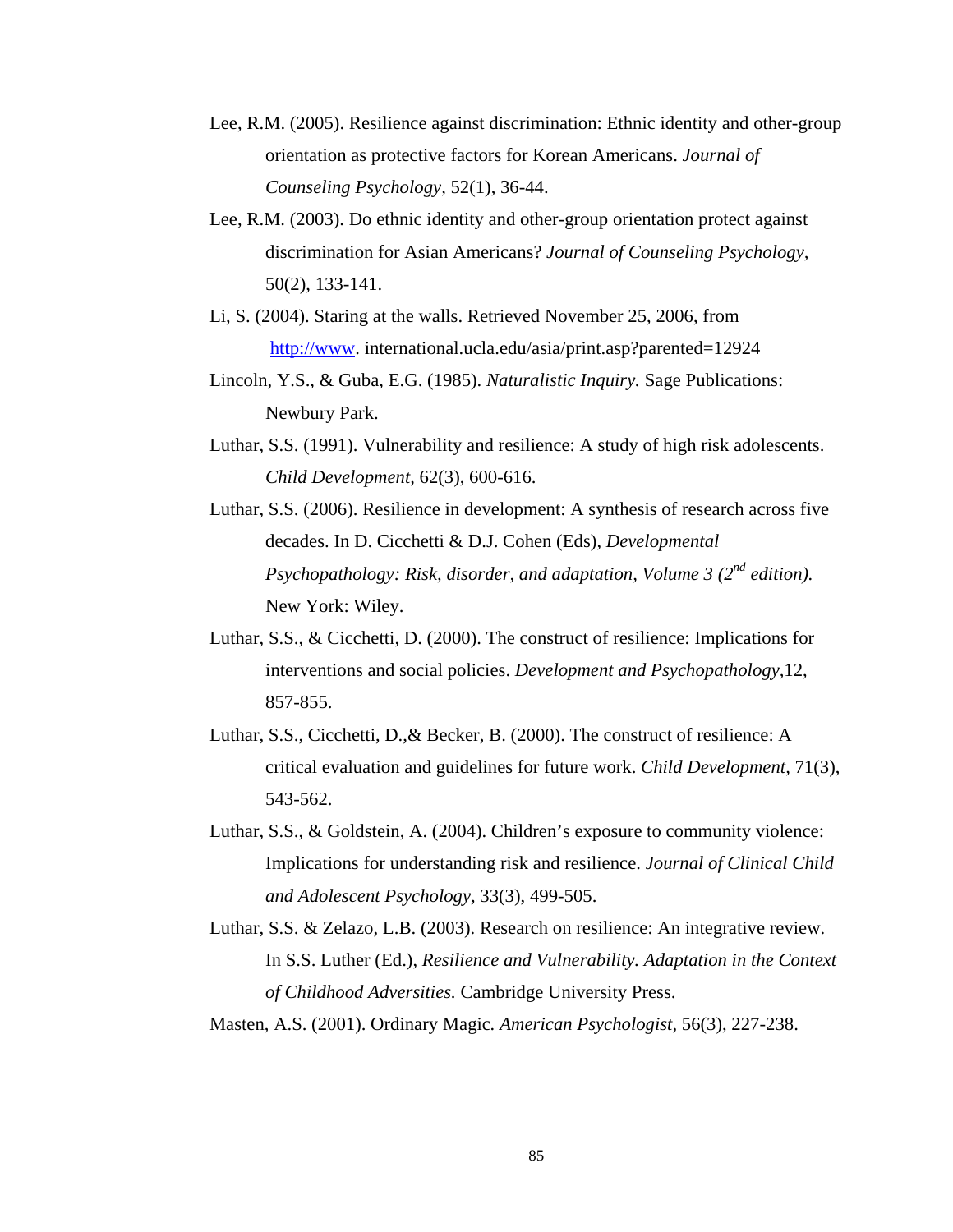- Masten, A.S., & Coatsworth, J.D. (1998). The development of competence in favorable and unfavorable environments. *American Psychologist,* 53(2), 205-220.
- Masten, A.S., Coatsworth, J.D., Neeman, J., Gest, S.D., Tellegen, A., & Garmezy, N. (1995). The structure and coherence of competence from childhood through adolescence. *Child Development,* 66(6), 1635-1659.
- Masten, A.S. & Curtis, W.J. (2000). Integrating competence and psychopathology: Pathways toward a comprehensive science of adaptation in development. *Development and Psychopathology,* 12, 529-550.
- Masten, A.S., Morrison, P., Pellegrini, D., & Tellegen, A. (1990). Competence under stress: Risk and Protective factors. In J. Rolf, A.S.Masten, D.Cicchetti, K. Nuechterlein, & S. Weintraub (Eds.), *Risk and Protective Factors in the Development of Psychopathology.* Cambridge University Press.
- Masten, A.S. & Powell, J.L. (2003). A resilience framework for research, policy and practice. In S.S. Luther (Ed.), *Resilience and Vulnerability. Adaptation in the Context of Childhood Adversities.* Cambridge University Press.
- Maykut, P., & Mourhouse, R. (1994). *Beginning Qualitative Research: A Philosophic and Practical Guide.* Bristol, PA: The Falmer Press.
- McBrien, J. L. (2005). Educational needs and barriers for refugee students in the United States: A review of the literature. *Review of Educational Research,*  75(3), 329-364.
- Morely, J. (1991). Listening comprehension in second/foreign language instruction. In M. Celce-Murcia (Ed.), *Teaching English as a Second or Foreign Language.* Boston: Heinle & Heinle Publishers.
- Murphy, L.B., & Moriarty, A.E. (1976). *Vulnerability, coping, and growth: From infancy to adolescence.* New Haven, CT: Yale University Press.
- Osofsky, J.D., & Thompson, M.D. (2000). Adaptive and maladaptive parenting: Perspectives on risk and protective factors. In J.P. Shonkoff & S.J. Meisels (Eds.), *Handbook of Early Childhood Intervention Second Edition* (pp. 54-75) Cambridge University Press.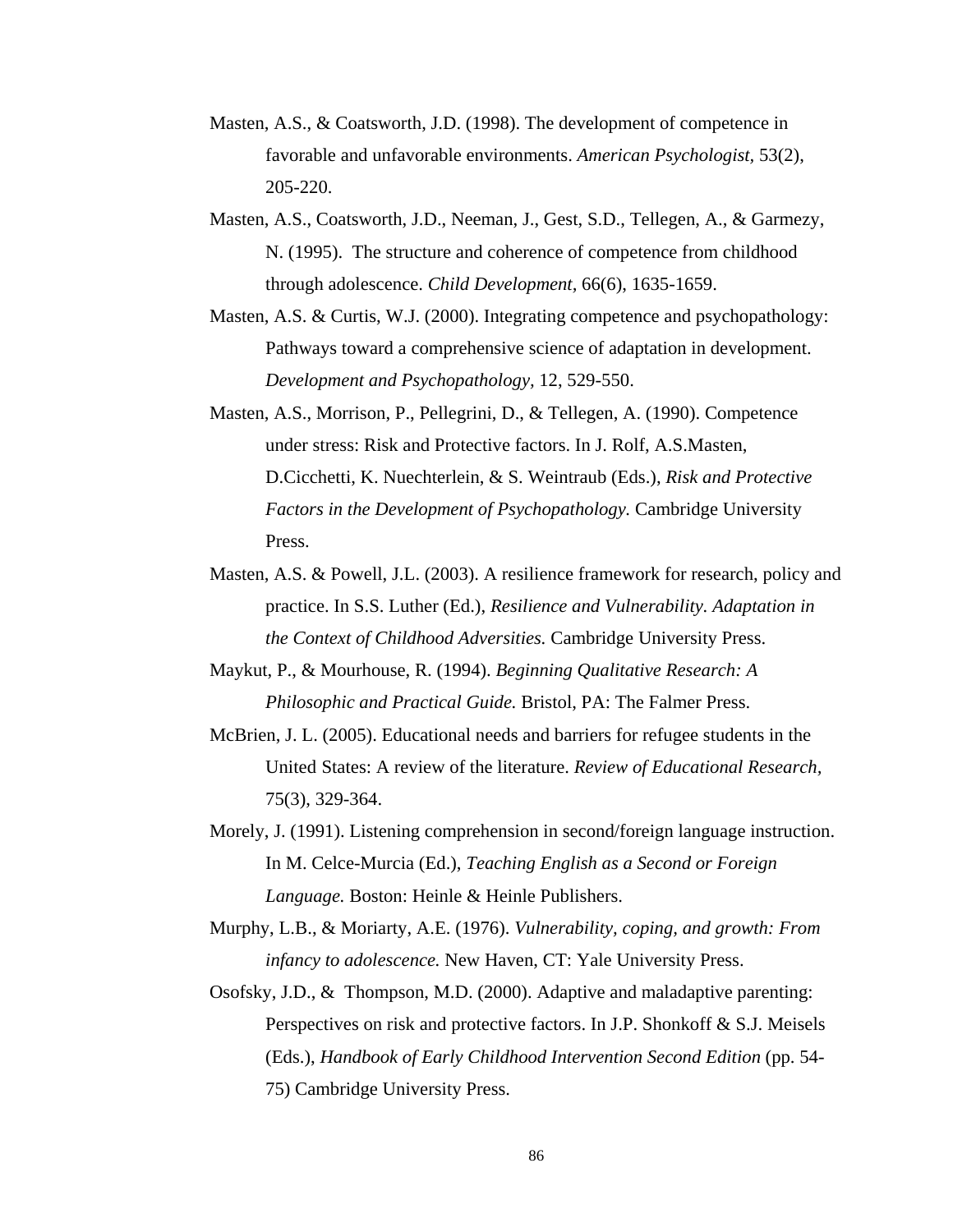- Padilla, A.M. & Perez, W. (2003). Acculturation, social identity, and social cognition: A new perspective. *Hispanic Journal of Behavioral Sciences, 25*(1), 35-55.
- Punamaki, R., Qouta, S., & El Sarraj, E. (1997). Models of traumatic experiences and children's psychological adjustment: The roles of perceived parenting and the children's own resources and activity. *Child Development,* 64(4), 718-728.
- Punamaki, R., Qouta, S., & El-Sarraj, E. (2001). Resiliency factors predicting psychological adjustment after political violence among Palestinian children. *International Journal of Behavioral Development,* 25(3), 256-267.
- Qouta, S., Punamaki, R., & El Sarraj, E. (1995). The relations between traumatic experiences, activity and cognitive and emotional responses among Palestinian children. *International Journal of Psychology,* 30(3), 289-304.
- Rutter, M. (1979). Protective factors in children's response to stress and disadvantage. In M.W. Kent and J.E. Rolf (Eds.), *Primary Prevention of Psychopathology. Volume III: Social Competence In Children. University* Press of New England.
- Rutter, M., & the English and Romanian Adoptees (ERA) Study Team. (1998). Developmental catch-up, and deficit following adoption after severe global early privation. *Journal of Child Psychology and Psychiatry,* 39, 465-476.
- Rutter, M. (2003). Genetic influences on risk and protection: Implications for understanding resilience. In S.S. Luther (Ed.), *Resilience and Vulnerability. Adaptation in the Context of Childhood Adversities.* Cambridge University Press.
- Sameroff A.J., Seifer, R., Baroca, R., Zax, M., & Greenspan, S. (1987). Intelligence quotient scores of 4-year old children: Social-environmental risk factors. *Pediatrics,* 79(3), 343-350.
- Saskatoon Open Door Society (2007). Retrieved 23/04/2007 from http://www.skopendoor@sasktel.net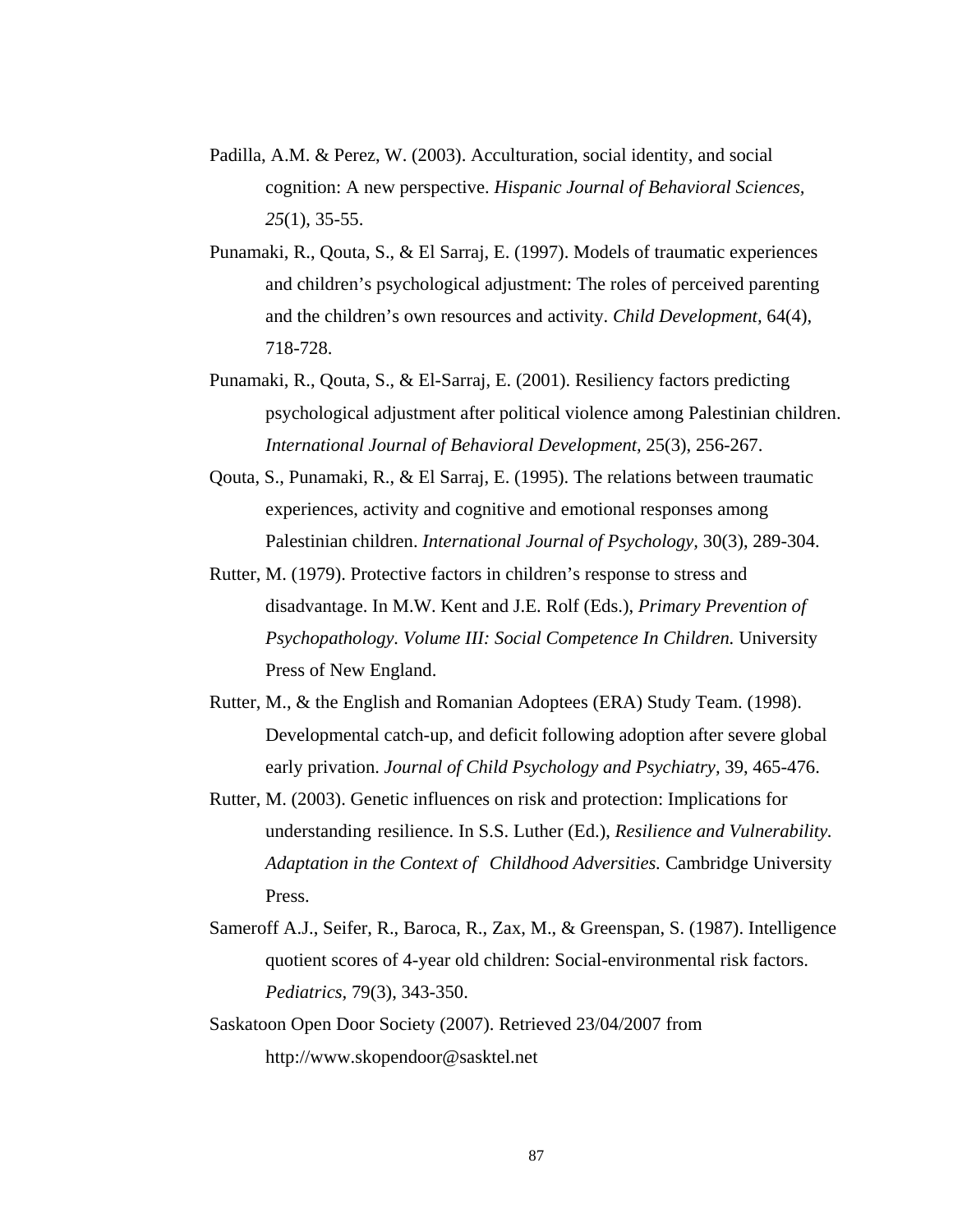- Scarr, S., & McCartney, K. (1983). How people make their environments: A theory of genotype environment effects. *Child Development,* 54(2), 424-435.
- Short, K. & Johnston, C. (1997). Stress, maternal distress, and children's adjustment following immigration: The buffering role of social support. *Journal of Consulting and Clinical Psychology,* 65(3), 494-503.
- Stodolska, M., & Livengood, J. S. (2006). The influence of religion on the leisure behaviour of immigrant Muslims in the United States. *Journal of Leisure Research,* 38(3), 293-320.
- Summerfield, D. (2000). Childhood, war, refugeedom and 'trauma': Three core questions for mental health professionals. *Transcultural Psychiatry,* 37(3), 417-433.
- UNESCO, 2002. Universal declaration on cultural diversity, Issued on International Mother Language Day, February 21, 2002. Retrieved 11/ 15/ 2006 from http://www.unesco.org/educatin/imld\_2002/unversal\_decla.shtml
- Watt, N.F., Moorehead-Slaughter,O., Japzon, D.M., & Keller, G.G. (1990). Children's adjustment to divorce: Self-image, social relations, and school performance. In J. Rolf, A.S.Masten, D.Cicchetti, K.H. Nuechterlein, & S. Weintraub (Eds.), *Risk and Protective Factors in the Development of Psychopathology,* Cambridge University Press.
- Waxman, H.C., & Huang, S.L. (1996). Motivation and learning environment differences in inner-city middle school students. *The Journal of Educational Research,* 90(2), 93-102.
- Waxman, H.C., Huang, S.L., & Padron, Y.N. (1997). Motivation and learning differences between resilient and non resilient Latino middle school students. *Hispanic Journal of Behavioral Sciences,* 19(2), 137-155.
- Waxman, P. (2001). The economic adjustment of recently arrived Bosnian, Afghan and Iraqi refugees in Sydney Australia. *The International Migration Review,*  35(2), 472-505.
- Werner, E.E. & Smith, R.S. (1982). *Vulnerable But Invincible.* McGraw-Hill Book Company.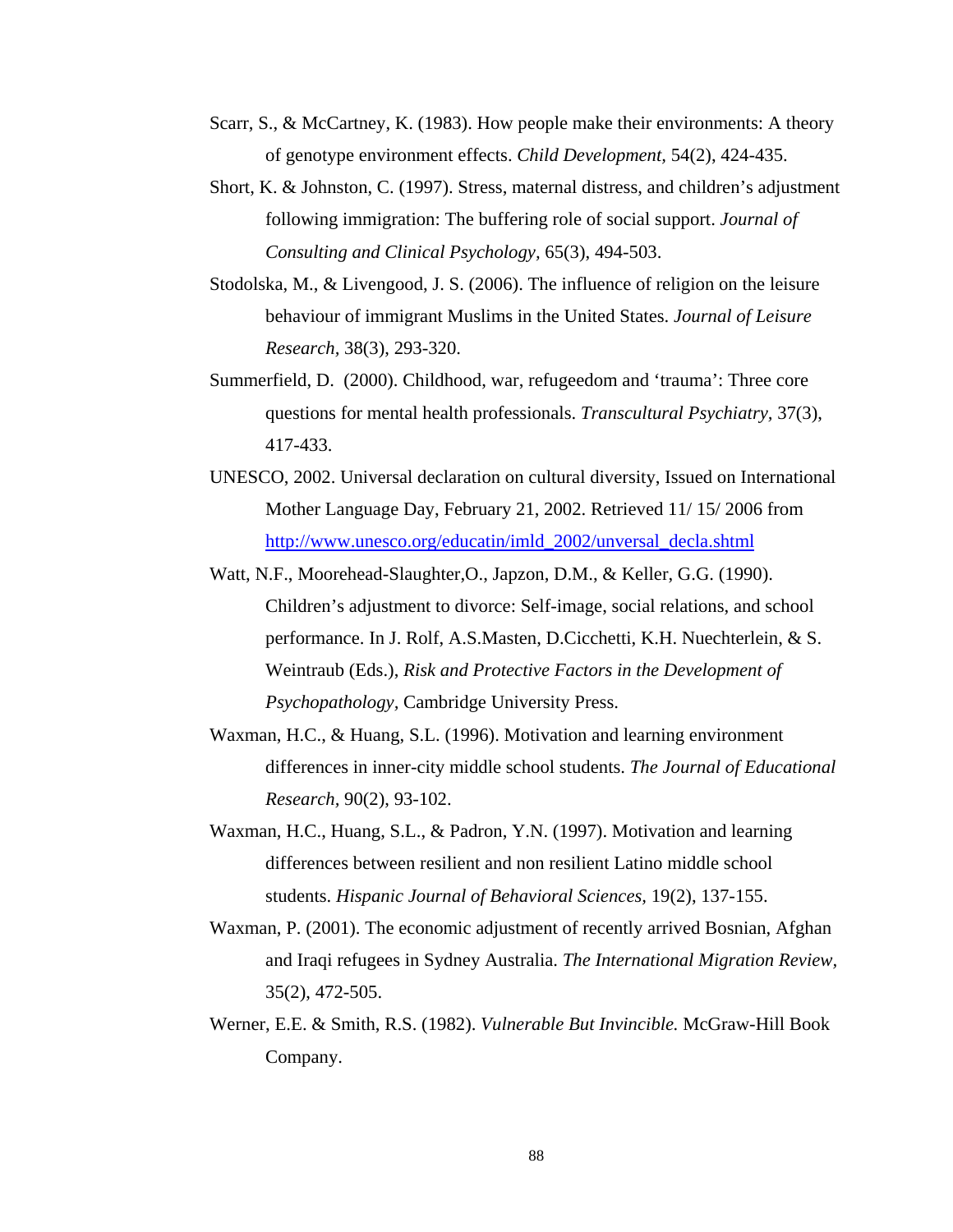- Werner, E. E. *(1995). Resilience in development.* Current Directions in Psychological Science, 81-85.
- Werner, E.E. (2000). Protective factors and individual resilience. In J.P. Shonkoff & S.J. Meisels (Eds.), *Handbook of Early Childhood Intervention Second Edition,* (pp. 115-134).Cambridge University Press.
- White, M.D., & Marsh, E.E. (2006). Content analysis: A flexible methodology.  *Library Trends,* 55(1), 22-45.
- Wolin, S., & Wolin, S. (1998). Commentary of resilient adolescent mothers: Ethnographic interviews. *Families, Systems & Health,* 16(4), 356.
- Yates, T.M., Egeland, B. & Sroufe, L.A. (2003). Rethinking resilience: A developmental process prospective. In S.S.Luthar (Ed.), *Resilience and Vulnerability: Adaptation in the Context of Childhood Adversities.*  Cambridge University Press.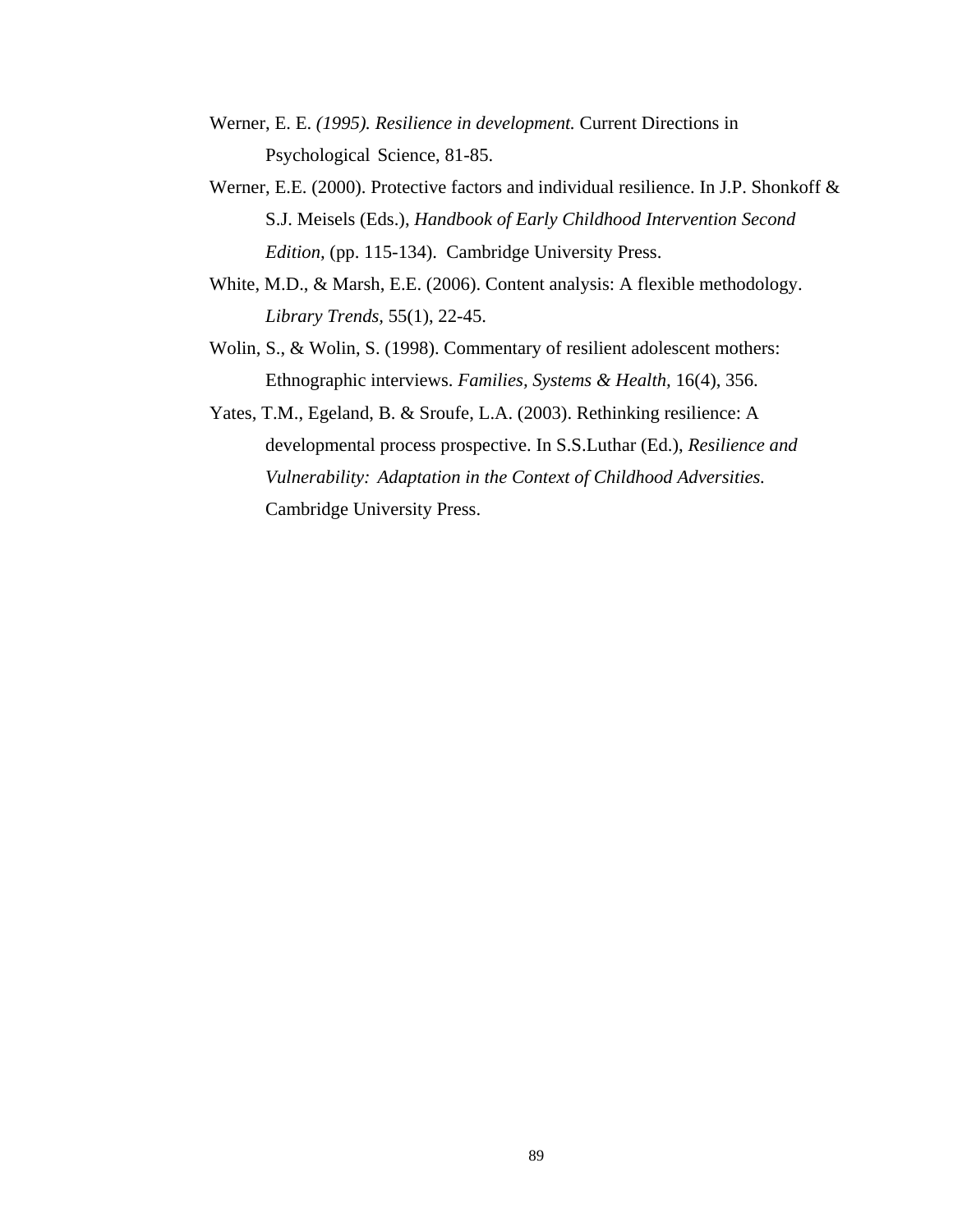# **Appendix A**

Behavioural Research Ethics Board (Beh-REB)

# APPLICATION FOR APPROVAL OF RESEARCH PROTOCOL

## **1. Name of research supervisor**

Teresa Paslawski, PhD, Assistant Professor, Educational Psychology and Special Education College of Education, University of Saskatchewan

**1. a. Name of student**  Ellen McEwen, B.A., B.Ed. Program of study: M.Ed., Educational Psychology and Special Education, University of Saskatchewan **1. b.Anticipated start and completion:**  Anticipated Start date: April 1, 2007

Expected Completion date: June 30, 2007

# **2. Title of Study:** Risk and Resilience in Refugee Children

# **3. Abstract**

 The purpose of this study is to examine the processes that contribute to the positive adjustment of refugee children following conditions of adversity. By interviewing children who have not succumbed to negative outcomes in their developmental process, it is hoped a greater understanding will be reached regarding how particular variables affected their competence. This study will focus on the mediating effects of parents, and the new social milieu (e.g. school, religious involvement and community agencies which support refugees) as perceived by no more than three refugee children. In particular, this research will focus on: 1. How do children understand what their parents are doing to help them adjust to a new culture?

2. What factors in the new social milieu (e.g. school, the mosque or church, community agencies supporting refugees) do children identify that promote their resilience?

# **4. Funding:** NA

# **5. Expertise**

 The researcher has a Bachelor of Education and has been a teacher with the Saskatoon Public School Division since 1988. She taught English as a second language for four years. She also taught children with special needs.

# **6. Conflict of Interest**

 There is a potential conflict of interest in that the researcher was employed at the potential participants' school as a teacher; however, they are no longer students of the researcher as the researcher is engaged in full time studies graduate studies at the University of Saskatchewan. The researcher will not be returning to the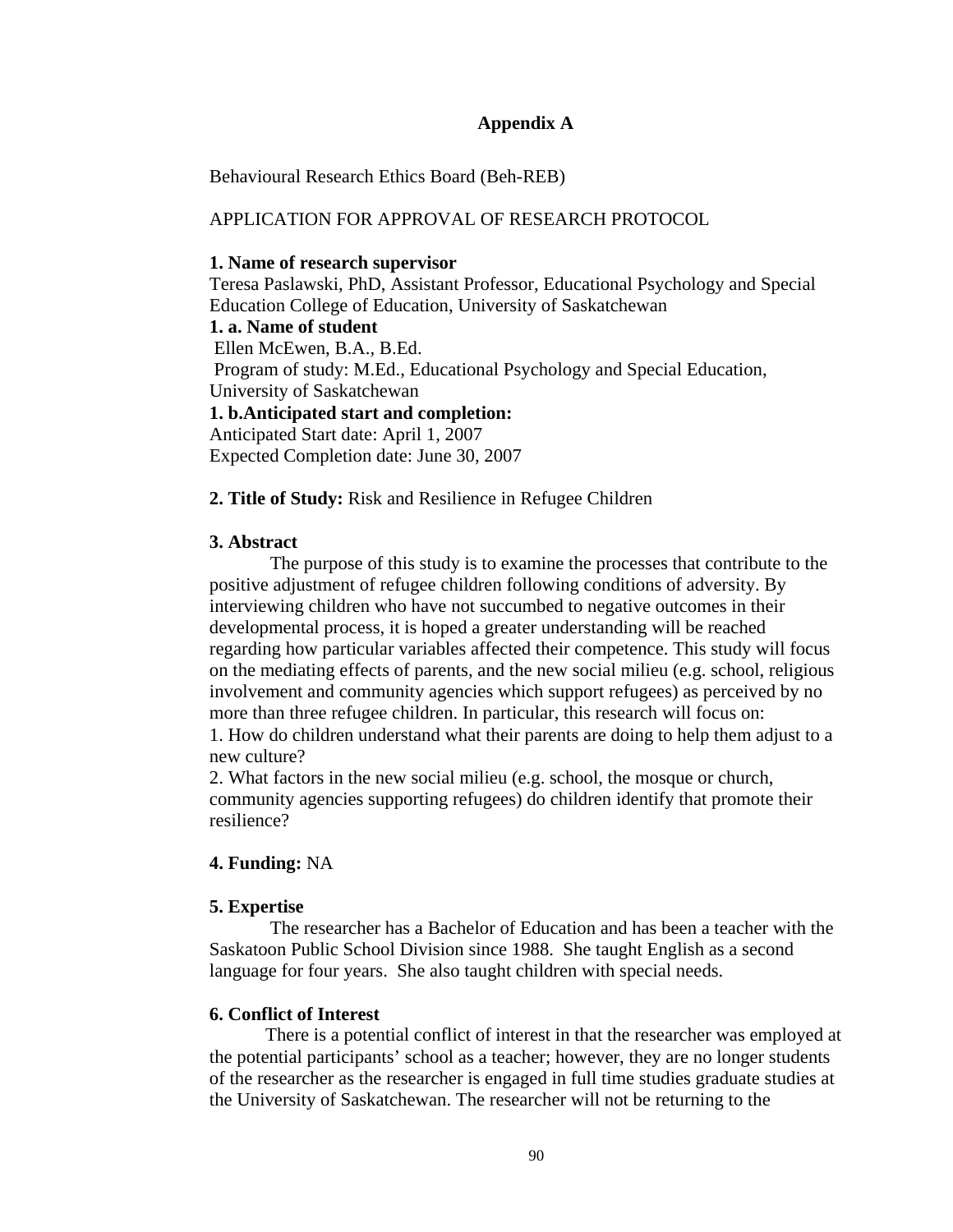participants' school in the capacity of teacher.

#### **7. Participants**

A maximum of three participants will be selected from a group of refugee children in the Saskatoon Public School Division.

 Students will be purposefully selected based on their proficiency in English, their academic progress, and good behavioural control as reported by their current classroom teachers. All children in the study will have come to Canada as refugees and will have resided in Canada for between two and three years. The participants will be between the ages of nine and twelve at the time of the study.

 Prior to the start of the study, a Letter of Information (see Appendix A) and a Parent Consent and Student Assent form (see Appendix B) about the study will be sent by the school to the parents of the students identified as potential participants in the study. If necessary, an interpreter will be obtained through the Saskatoon Open Door Society to explain the study to the parents.

#### **8. Consent**

#### **a. Alternative consent protocols**

Not applicable.

### **b. Recruitment from organizations**

 Following approval by the University of Saskatchewan Behavioural Research Ethics Board, a copy of the certificate of approval will be submitted to the Saskatoon Public School Board along with the completed Request to Conduct Research for approval.

#### **c. Children under 18 years of age**

In all cases, written consent of the parent(s), guardian(s) or caregiver(s) will be obtained prior to proceeding with the interview. The child's assent will also be obtained (see Appendix B ).

#### **d. Participants are in a dependent relationship to the researcher**

 The potential research participants were students of the researcher when she was employed as a full-time teacher with the Saskatoon Public School Division. They are no longer students of the researcher as the researcher is engaged in fulltime graduate studies at the University of Saskatchewan. Further, when the researcher returns to her employment with the Saskatoon Public School Division, she will not return to the same school in the capacity of teacher. It will be clearly stated in the Letter of Information (see Appendix A) that no child will be refused participation in the activities of the school if they choose not to participate in the study, and no data will be recorded about them for the purpose of this study. The data of students who withdraw from the study prior to its completion will be destroyed at the point at which they withdraw and no further data will be collected from them.

As added insurance, data will be recorded in a data file and identified only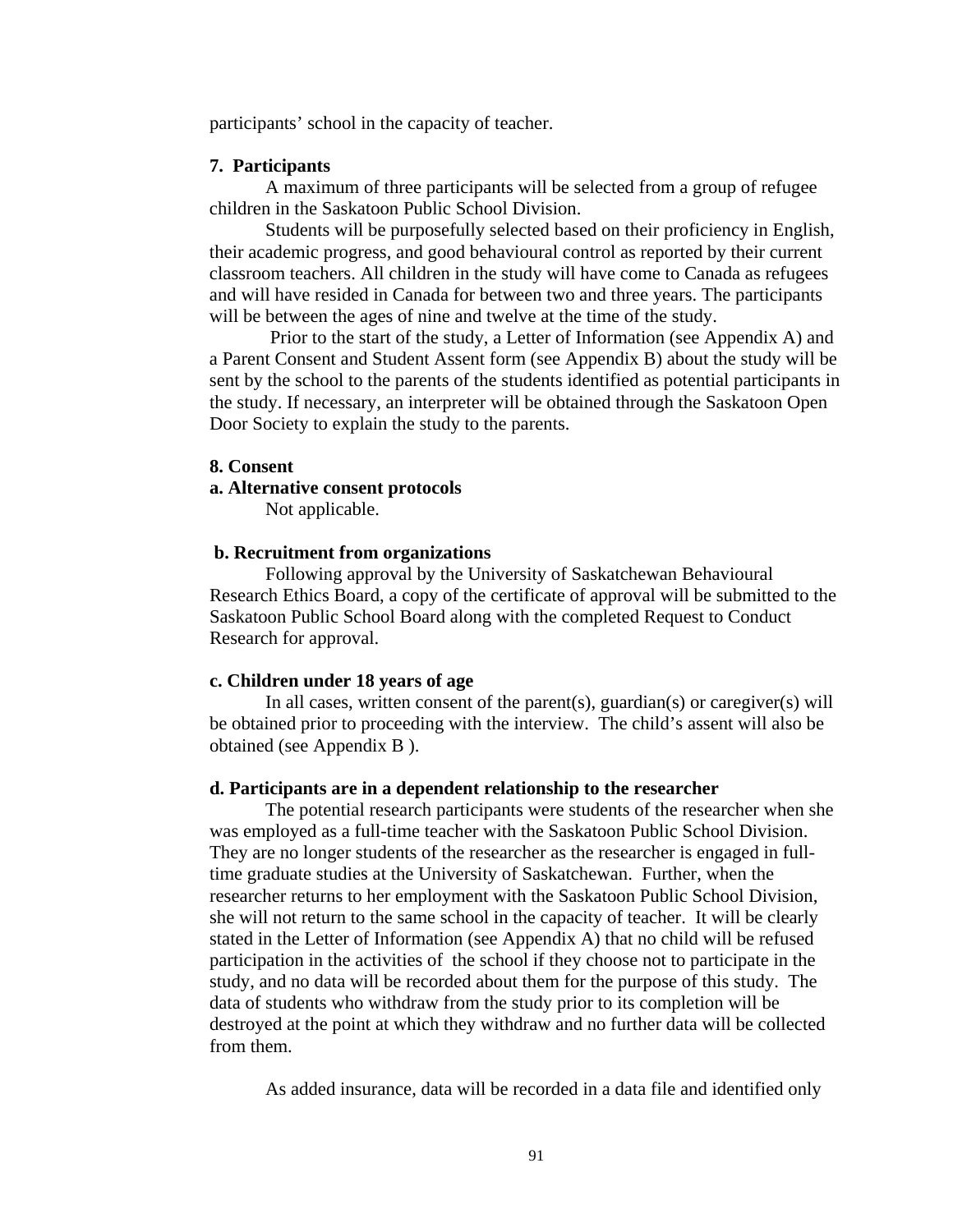by a pseudonym. Pseudonyms will be used to identify the students, families and the school. At no time will the real names of the participants be recorded with the data. The master list associating the pseudonyms with the interviews will be kept separate from the interviews, developed by and accessible only to the researcher's supervisor, Dr. T. Paslawski who is not involved with the delivery of services in the Saskatoon Public School Division.

#### **f. Participant-Observation research**

Not applicable

## **g. Research involving small groups**

Not applicable

#### **9. Methods and Procedures**

Upon approval from the University of Saskatchewan Behavioural Research Ethics Board and the Saskatoon Public School Board, a Letter of Information (see Appendix A) and Parent Consent and Student Assent Form (see Appendix B) will be sent to all guardians of children identified as potential participants in the study. The reading level of the Letter of Information is grade 7.6 and the Parent Consent and Student Assent Form is Grade 8.3 according to the Flesch-Kincaid Readability Scale (Microsoft Office Word 2003). Upon receipt of signed consent forms, each file will be assigned a separate pseudonym to identify it. This pseudonym will be used for all data associated with the individual participants and will be kept in a secured location in the College of Education separate from the data collected for the study. Any information obtained from or about individual participants that has identifying information (e.g. if a student names a parent or teacher in the interview) will be transcribed and the identifying information replaced with pseudonyms. Names and/or ID numbers routinely used by the school will not be used as pseudonyms.

 Children will be invited to participate in this study based on their ability to converse easily in English, a two to three year length of residence in Canada, good behavioural and academic competence as reported by their classroom teachers and their prior relationship to the researcher.

The participants will be interviewed individually twice at their school. The first interview will last approximately one hour. The second interview will last approximately two hours. There is the possibility a third interview will take place to clarify any questions the researcher may have that arise from the contents of the first two interviews. The first two interviews will be based on an interview guide (see Appendix C). The interviews will take place over the course of six weeks.

#### **Measures that will be used during the course of this study include:**

•Interview guide (see Appendix C)

### **10. Storage of Data**

All interviews will be audiotaped and then transcribed. All research data will be stored by Dr. Teresa Paslawski in a secured location accessible only to Dr.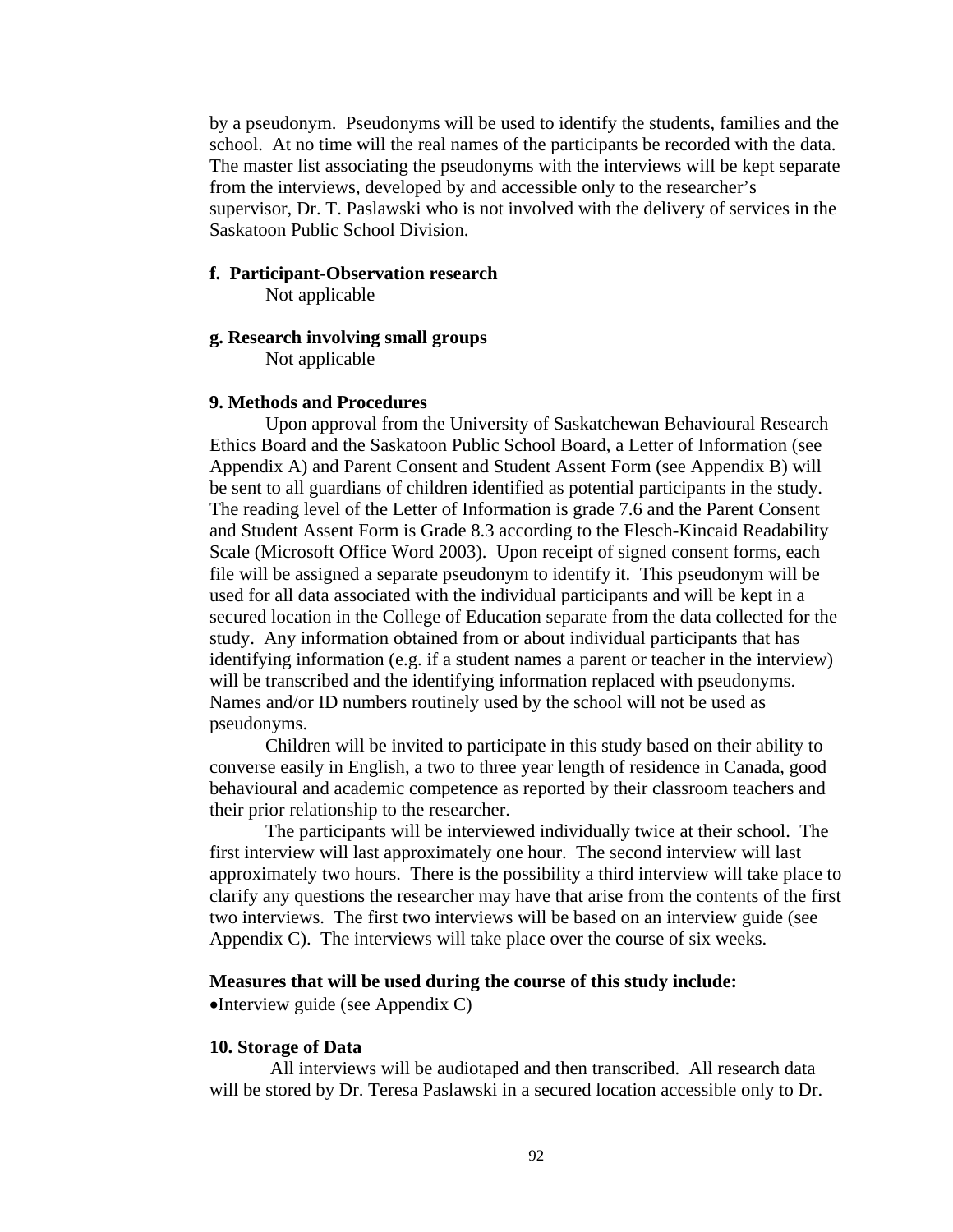Teresa Paslawski in the College of Education at the University of Saskatchewan. In addition, to ensure further confidentiality, all data will be identified by pseudonyms only. The master list for the pseudonyms will be kept in a separate, secured location accessible only to Dr. Teresa Paslawski in the College of Education at the University of Saskatchewan. Materials will be stored for a period of five years after the completion of the study and then destroyed.

## **11. Dissemination of Results**

This data is to be used for the researcher's M.Ed. Thesis. Results from this study may be used for scholarly publications, and presentations to professionals, parents and educators. Data will be presented in aggregate form to minimize the risk of loss of confidentiality. At no point will individuals be identified in the presentation or publication of the results of this study.

#### **12. Risk, Benefits, and Deception**

a) Are you planning to study a vulnerable population?

 This population is a vulnerable population of refugee children who have experienced trauma. All efforts will be taken to ensure that there is a minimal level of discomfort for the children. Should any child experience discomfort because of the interview, he or she will be referred to the school counsellor who will be informed of the study prior to its initiation. The children will be reminded that they can withdraw from the study at any time with no penalty.

b) Are you planning to study a captive or dependent population, such as children or prisoners?

 The children in this study are former students of the researcher. They are no longer students of the researcher as the researcher is engaged in full-time graduate studies at the University of Saskatchewan. Further, when the researcher returns to her employment with the Saskatoon Public School Division, she will not return to the same school in the capacity of teacher and will not teach the research participants.

c) Is there an institutional/power relationship between researcher and participant (e.g., employer/employee, teacher/student, counsellor/client)?

 There is not an institutional/power relationship between researcher and participants.

d) Will it be possible to associate specific information in your data file with specific participants?

 The use of pseudonyms in the data will minimize the likelihood of specific information in the data being associated with specific participants after the completion of the study. Data will be presented in aggregate form to minimize the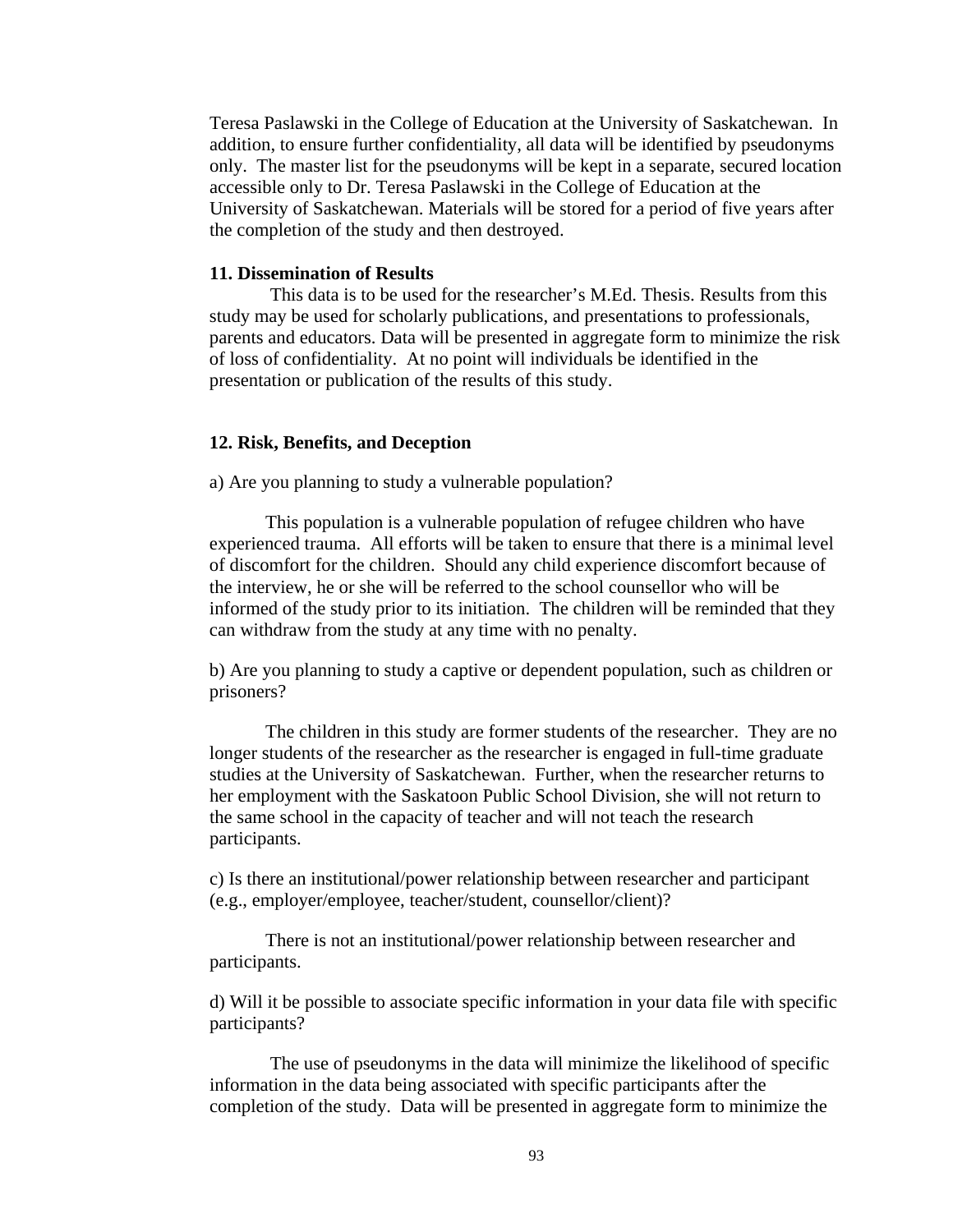risk of loss of confidentiality. At no point will individuals be identified in the presentation or publication of the results of this study.

 e) Is there a possibility that third parties may be exposed to loss of confidentiality/anonymity?

 The use of pseudonyms will minimize the likelihood of specific information in the data being associated with specific third parties after the completion of the study. Data will be presented in aggregate form to minimize the risk of loss of confidentiality. At no point will individuals be identified in the presentation or publication of the results of this study.

f) Are you using audio or videotaping?

 Audio-recording will be used during the interviews. All data will be identified by pseudonyms and stored in a secured location accessible only to Dr. Teresa Paslawski on the University of Saskatchewan campus, separate from the master list. Data obtained from the audiotapes will utilize the pseudonyms for purposes of identification. Any references to specific participants will be replaced by a pseudonym during data entry.

g) Will participants be actively deceived or misled?

The participants will not be actively deceived or misled.

h) Are the research procedures likely to cause any degree of discomfort, fatigue, or stress?

 The children will have the option to stop at any time or not answer questions with which they feel uncomfortable. Should the children require breaks, they will be taken.

i) Do you plan to ask participants questions that are personal or sensitive? Are there questions that might be upsetting to the responder?

 The questions to be asked are personal but should not cause the children any stress or discomfort. None of the questions should be upsetting to the children. If the children appear to experience negative responses to the interview, they will be referred to the school counsellor who will be informed of the study prior to its initiation.

j) Are the procedures likely to induce embarrassment, humiliation, lowered selfesteem, guilt, conflict, anger, distress, or any other negative emotional state?

 Because the focus of the study is on positive adaptation, the children should not feel negative emotions because of the interview. Prior to the beginning of the study, and before each interview, they will be instructed that they can choose not to respond to any questions and that they can withdraw from the study at any time,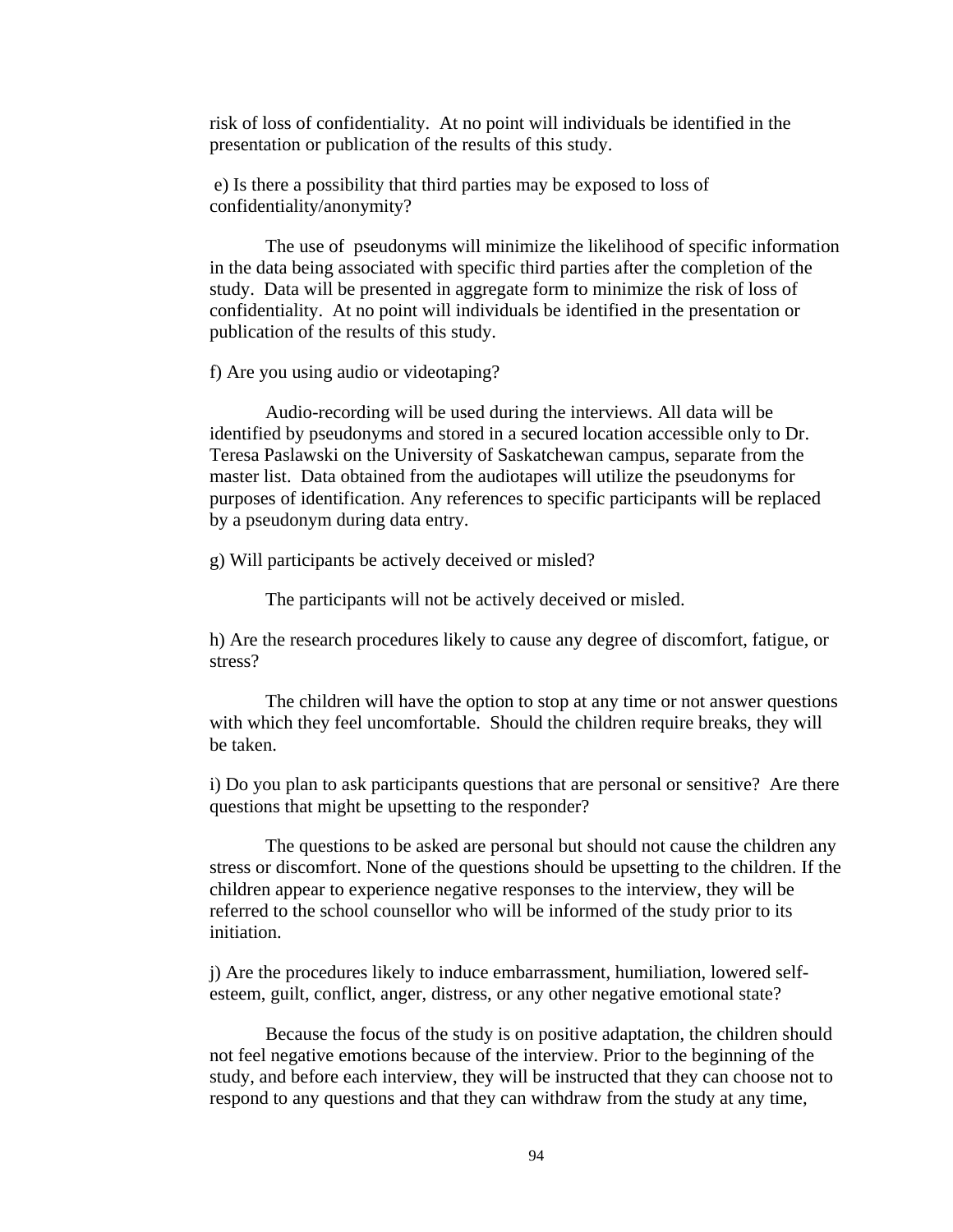with no penalty. If the children appear to experience negative emotions because of the interview, they will be referred to the school counsellor who will be informed of the study prior to its initiation.

k) Is there any social risk (e.g., possible loss of status, privacy, or reputation)?

There will be no social risk involved in participation in this study.

l) Will the research infringe on the rights of participants by, for example, withholding beneficial treatment in control groups, restricting access to education or treatment?

 There will be no infringement on the rights of the participants for participating in this research.

m) Will the participants receive compensation of any type? Is the degree of compensation sufficient to act as a coercion to participate?

The participants will receive no compensation for taking part in the study.

n) Can you think of any other possible harm that participants might experience as a result of participating in this study?

 There will be no harm experienced by the children by participating in this study.

#### **13. Confidentiality**

 All data associated with this study will be stored by Dr. Teresa Paslawski in a secured location accessible only to Dr. Teresa Paslawski in the College of Education at the University of Saskatchewan for a period of five years after which time all data associated with the study will be destroyed. In addition, to assure further confidentiality, all data will be identified by pseudonyms only. The master list for the pseudonyms will be stored in a separate, secured location in the College of Education at the University of Saskatchewan, for a period of five years after the completion of the study after which time it will be destroyed.

## **14. Data/Transcript Release**

 In the Letter of Information (see Appendix A), participants and their parents/guardians will be informed that they may contact the researcher for information on the results of this study if they are interested.

#### **15. Debriefing and feedback**

 Participants will be provided with information on how the researchers can be contacted if they have questions or concerns in the Letter of Information (see Appendix A) describing the study. Participants will be informed that they may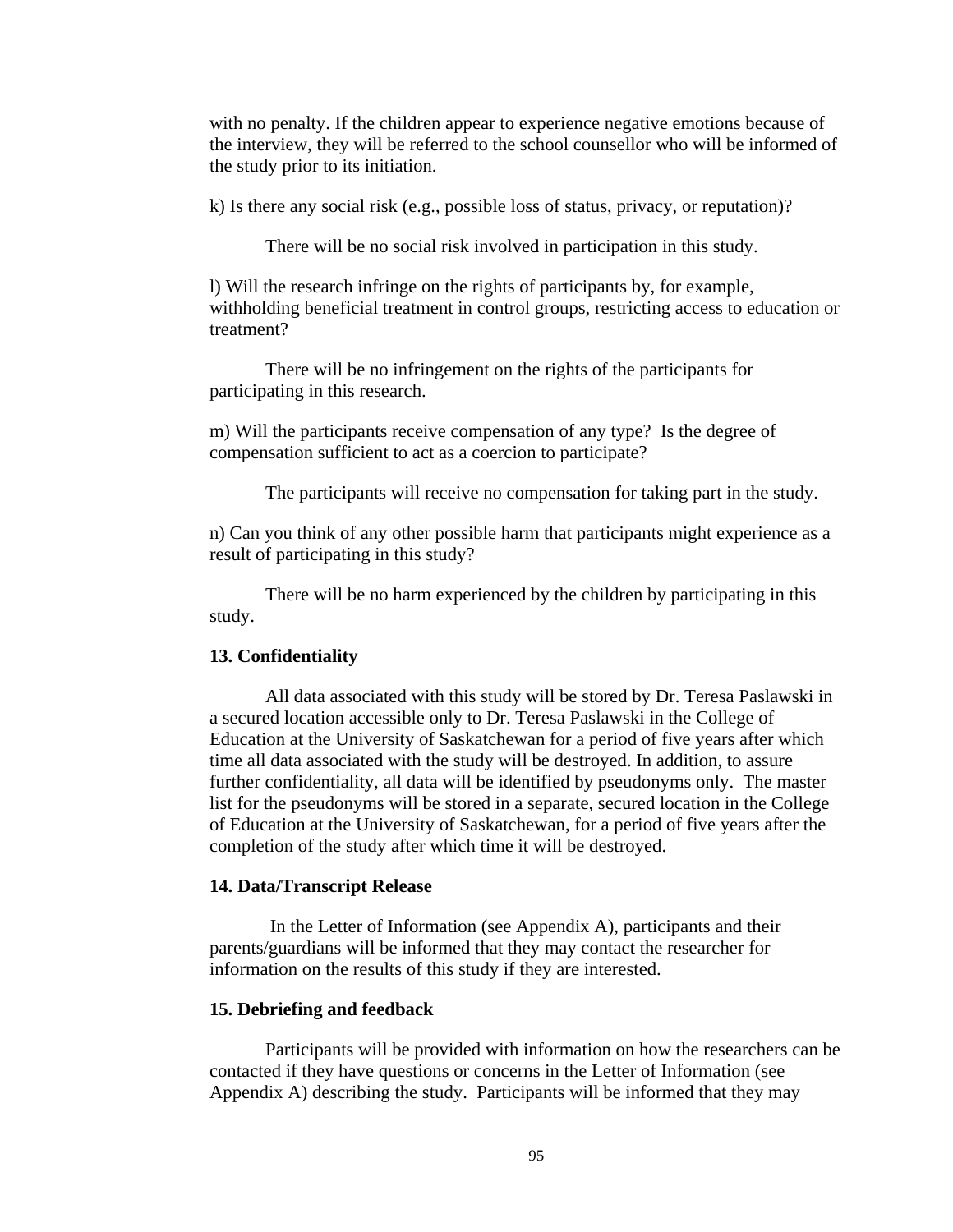contact the researchers for information on the results of this study if they are interested.

#### **16. Required Signatures**

**\_\_\_\_\_\_\_\_\_\_\_\_\_\_\_\_\_\_\_\_\_\_\_\_\_\_** 

\_\_\_\_\_\_\_\_\_\_\_\_\_\_\_\_\_\_\_\_\_\_\_\_\_\_\_\_

\_\_\_\_\_\_\_\_\_\_\_\_\_\_\_\_\_\_\_\_\_\_\_\_\_\_\_\_

Ellen McEwen 526 Vincent Cresent Saskatoon, SK. S7N 4G8 Ph. 244-3661 be.mcewen@sasktel.net

Dr. Teresa Paslawski Thesis Supervisor Department of Educational Psychology and Special Education College of Education 28 Campus Drive Saskatoon, SK. S7N 0X1 Ph. 966-7566 Fax 966-7719 teresa.paslawski@usask.ca

Dr. Brian Noonan/Dr. David Mykota Co Department Heads Department of Educational Psychology and Special Education College of Education 28 Campus Drive Saskatoon, SK. S7N 0X1 Ph. 966-5255 Fax 966-7719 Brian.noonan@usask.ca david.mykota@usask.ca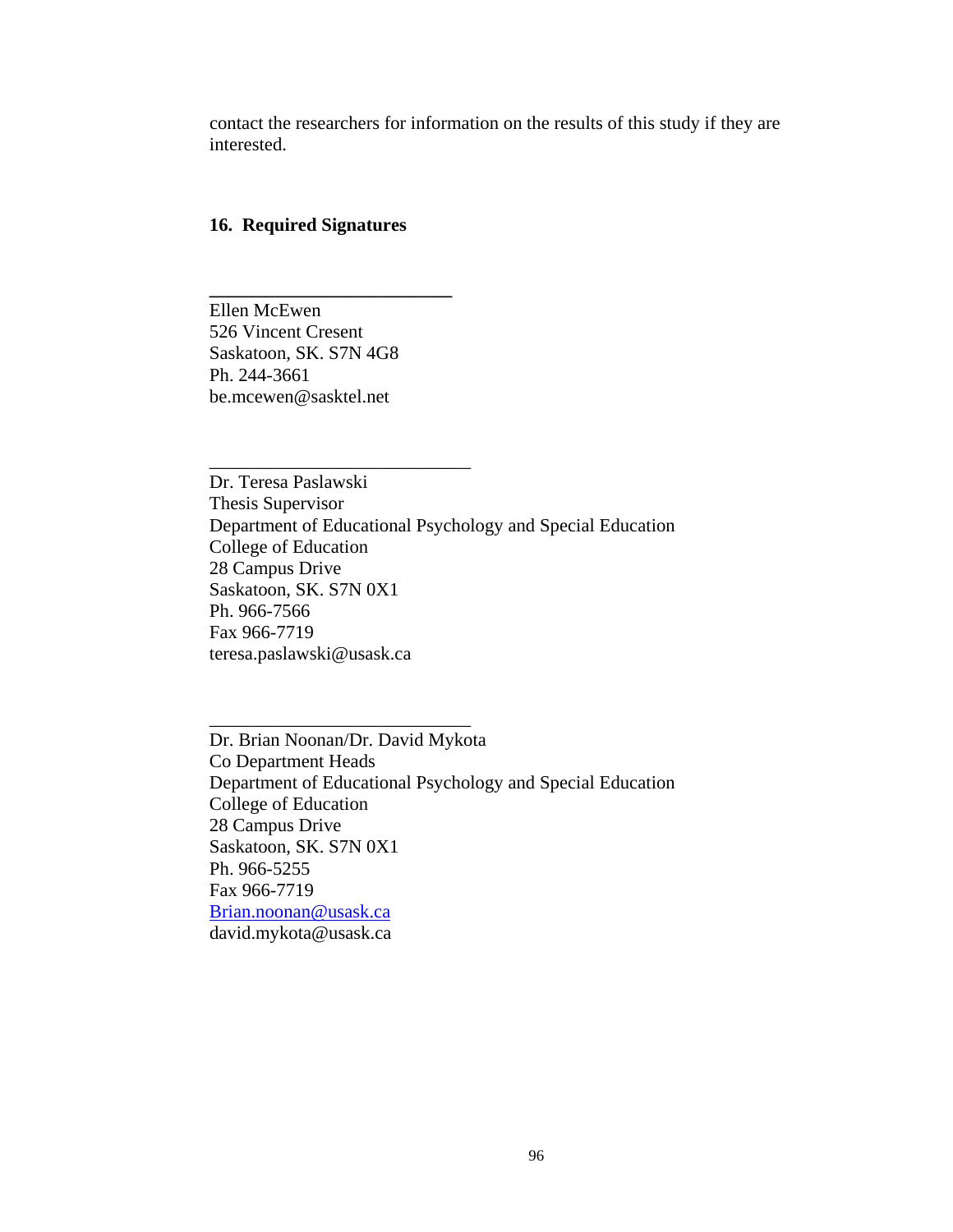### **17. Required Contact Information**

Ellen McEwen 526 Vincent Cresent Saskatoon, SK. S7N 4G8 Ph. (306) 244-3661 be.mcewen@sasktel.net

Dr. Teresa Paslawski Department of Educational Psychology and Special Education College of Education 28 Campus Drive Saskatoon, SK. S7N 0X1 Ph. (306) 966-7566 Fax (306) 966-7719 Teresa.Paslawski@usask.ca

Dr. Brian Noonan/ Dr. David Mykota Co Department Heads Department of Educational Psychology and Special Education 28 Campus Drive Saskatoon, SK. S7N 0X1 Ph (306) 966-5265 Fax (306) 966-7719 Brian.noonan@usask.ca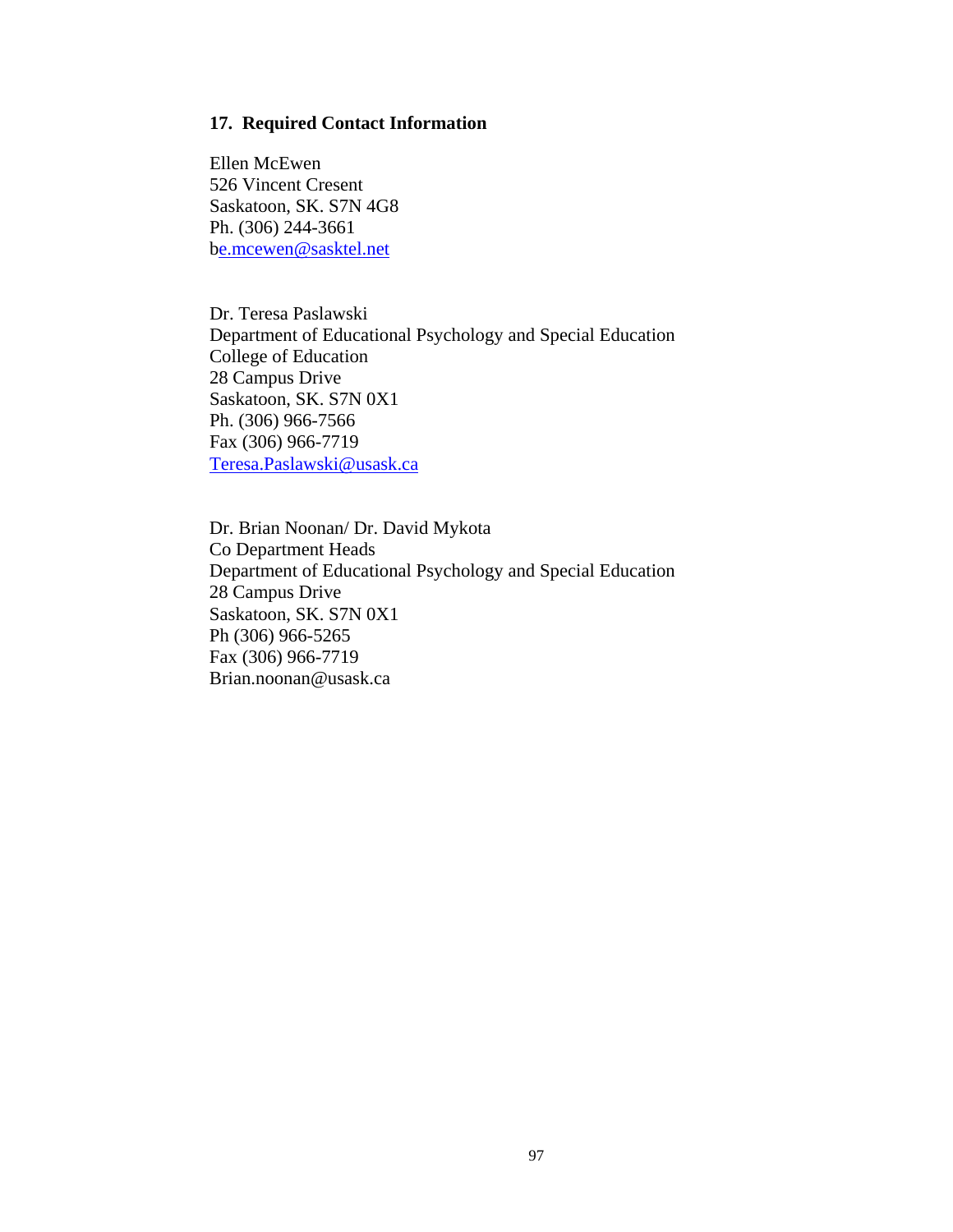### **Appendix B**

#### **Letter of Information**

Dear Parents and Student(s),

 This year I am a student at the University of Saskatchewan. My supervisor is Dr. Teresa Paslawski. I would like your and your child's permission for your child to take part in my study called *Risk and Resilience in Refugee Children.* I am doing this study so that we can better understand what helps children when they move to a new country. I hope that by learning what has helped your child, other children who are new to Canada can also be helped. These are some things I would do if you give me permission to interview your child.

1. Your child will be interviewed by me at his/her home school between the dates of April 4, 2007 and May 15, 2007. I will interview your child twice and then may interview him/her a third time if there are more questions I would like to ask. The interviews will last for between one and two hours. I will tape the interviews.

2. The school will contact you one week before the interviews take place.

3. Your child may decide to stop the interview for any reason, at any time. He/she will not be in trouble if he or she wants to stop. I will destroy anything from the interview if your child decides to stop. There will be no problems at the school if your child does not want to go on. Counseling will be provided to your child if he/she has a strong emotional response to taking part in the study.

4. The University of Saskatchewan rules are that my supervisor must store all the notes I take for five years in a safe place. No one else will see them. When I write the study, I will not use any names. Once I have written down what was said on the tapes, I will destroy the tapes.

5. I will use this study to finish my Master's degree.

6. This research has been approved by the University of Saskatchewan Behavioural Research Ethics Board on March 13, 2007.

 If you would like to know more about this study, please feel free to contact my supervisor, Dr. Paslawski at 966-5262 or me, Ellen McEwen, at 244-3661 or the Ethics Office at the University at 966-2084.

 If you agree to have your child take part in the study please sign and send back the permission slip by Friday march 30, 2007. Your child must also sign a permission slip to show he/she wants to take part in the study and understands what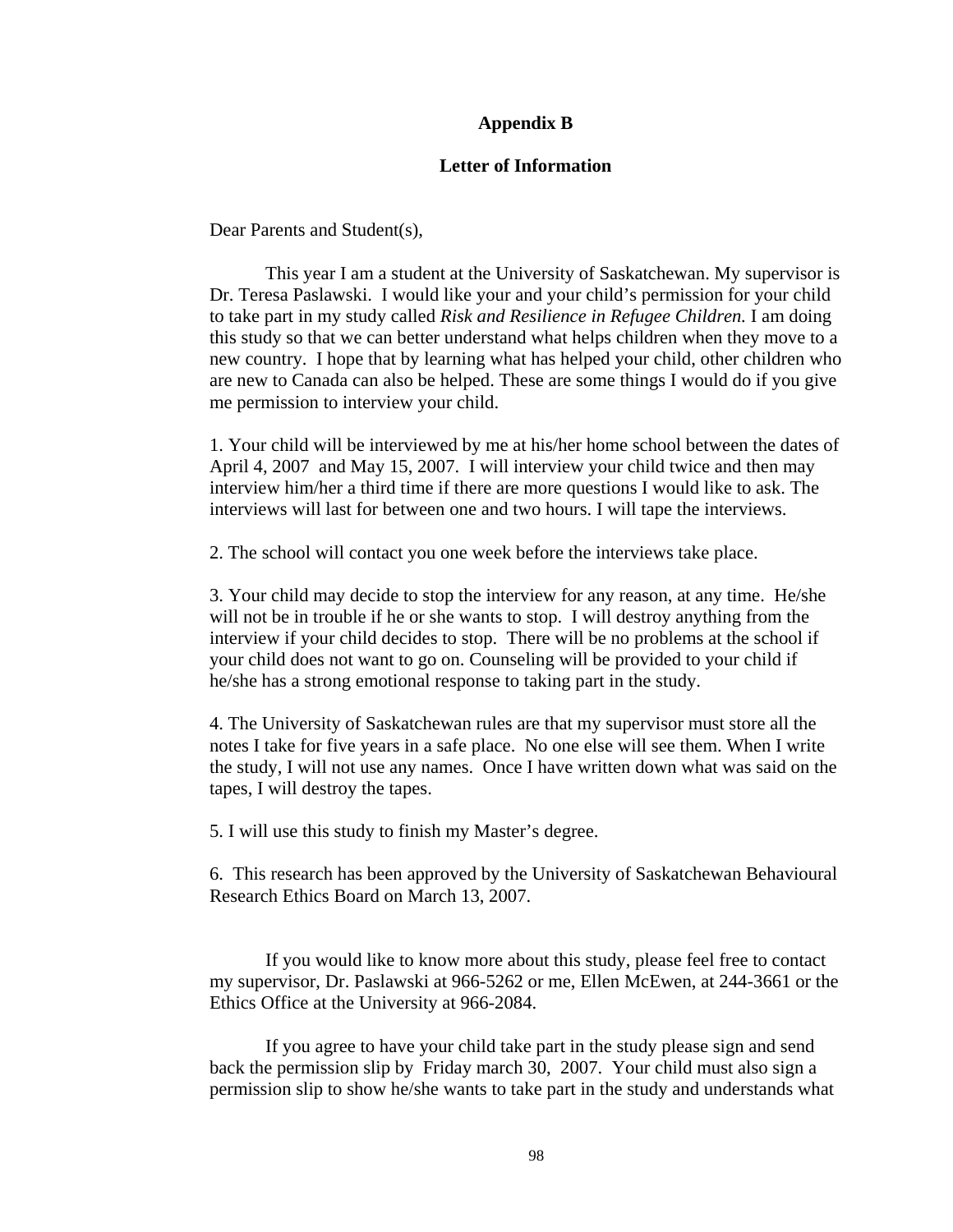he/she will do with me.

Thank you very much in advance for your cooperation. Yours truly,

Ellen McEwen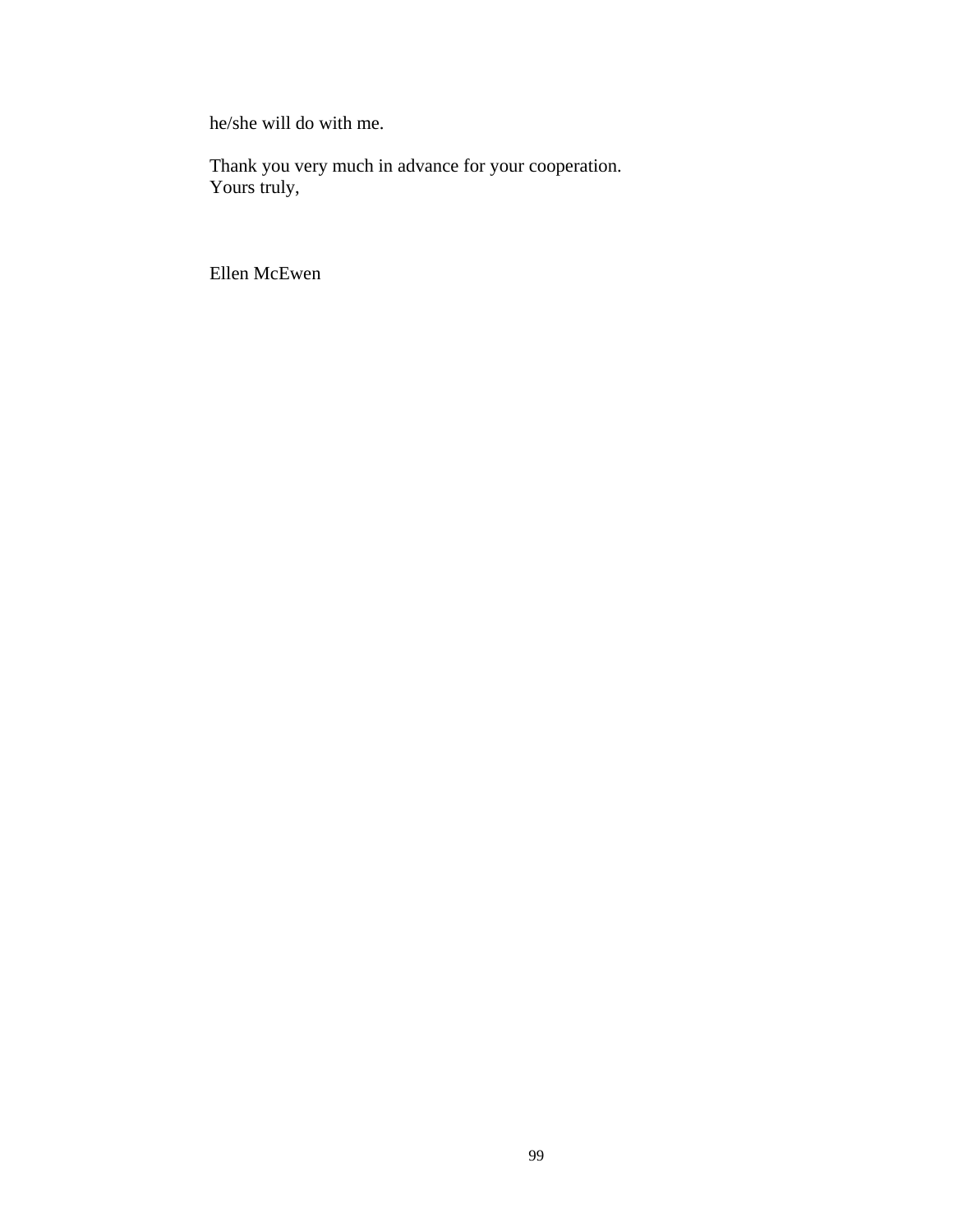# **Appendix C**

# **Parent Consent and Student Assent Form**

# **Parent Consent**

I \_\_\_\_\_\_\_\_\_\_\_\_\_\_\_\_\_\_\_\_\_\_\_\_\_\_\_\_\_the parent/guardian of \_\_\_\_\_\_\_\_\_\_\_\_\_\_\_\_\_\_\_\_\_\_\_\_\_\_ who attends \_\_\_\_\_\_\_\_\_\_\_\_\_\_\_\_\_\_\_\_\_\_\_ School, have been given a copy of the Letter of Information. I have read and understood what the study is about, and by signing the form show that I agree my child may take part in this study. If I do not want my child to take part in this study, I will return the consent form without signing it.

I understand that counselling will be provided to my child if he/she experiences a strong emotional response to taking part in the study.

I **would/would not** like to be given a summary of the study. I can keep a copy of the Letter of Information and a copy of the Parent Consent and Student Assent Form for my files.

\_\_\_\_\_\_\_\_\_\_\_\_\_\_\_\_\_\_\_\_\_\_\_\_\_\_\_ \_\_\_\_\_\_\_\_\_\_\_\_\_\_\_\_\_\_\_\_\_\_\_\_\_ Parent/Guardian Signature Date

# **Student Assent**

I, \_\_\_\_\_\_\_\_\_\_\_\_\_\_\_\_\_\_\_\_\_\_\_\_\_\_\_ a student at \_\_\_\_\_\_\_\_\_\_\_\_\_\_\_\_\_\_\_\_\_\_\_\_School (please check one): a) would **agree** to participate in this study.\_\_\_\_\_\_\_\_\_\_ **OR**  b) would **not agree** to take part in this study.\_\_\_\_\_\_\_\_\_\_

Student's Signature Date

\_\_\_\_\_\_\_\_\_\_\_\_\_\_\_\_\_\_\_\_\_\_\_\_\_\_\_\_\_\_\_\_ \_\_\_\_\_\_\_\_\_\_\_\_\_\_\_\_\_\_\_\_\_\_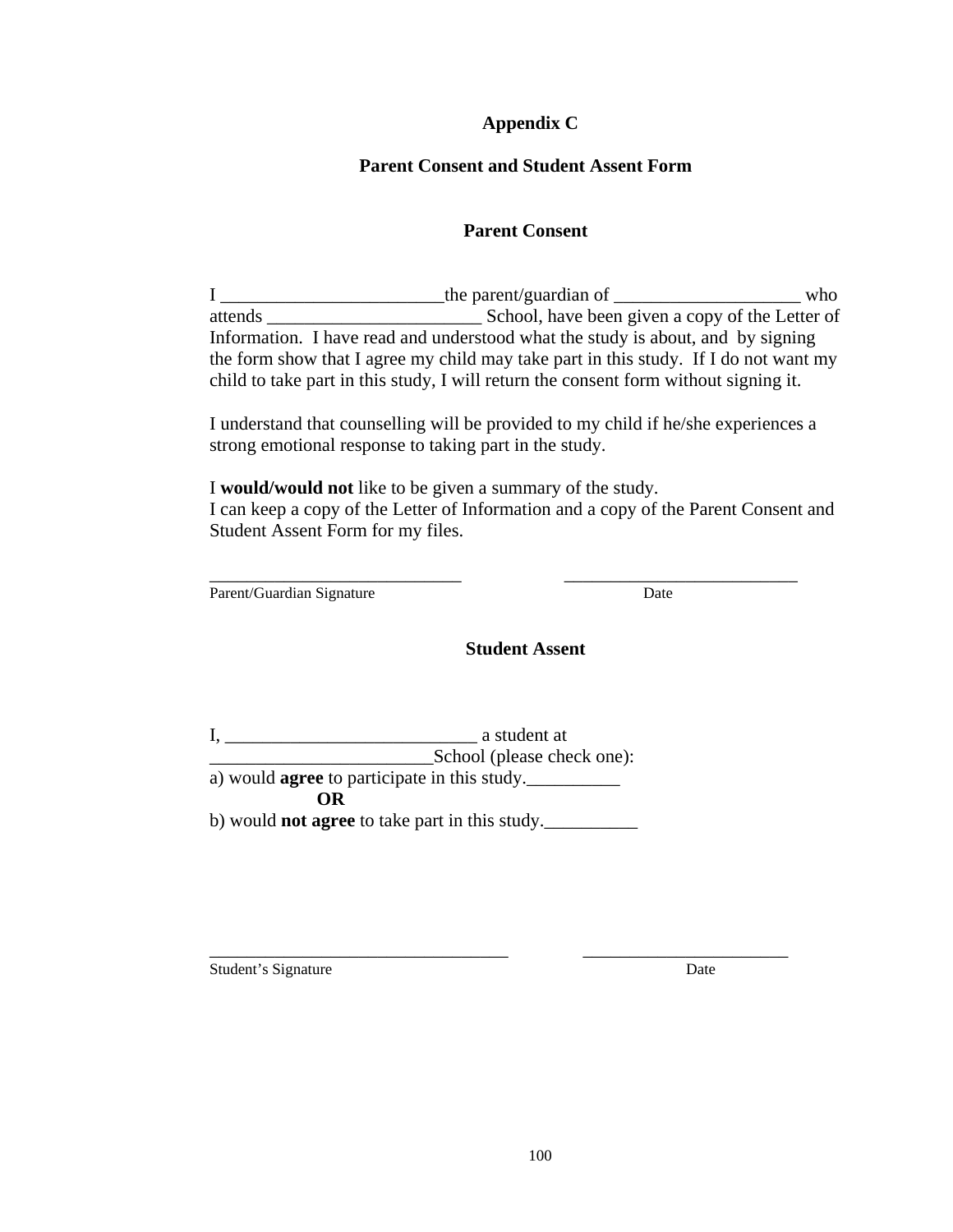## **Appendix D**

## **Interview Guide**

#### **Introduction**

 The purpose of this study is to learn more about children who move to Canada from other countries. I am especially interested in how you felt when you first moved here, what things helped you and what things were not so helpful.

 I will keep what ever you tell me confidential. That means I will not tell anyone else what you said to me. If you do not want to answer any questions, you do not have to. If you want to stop at any time, we will and you will not be in any trouble because of it. If you want, I will throw out anything you do not want me to use. I will be talking to a few children and when I write this up into a report, I will combine all your answers so it sounds like one person talking.

 I would like to tape this interview so that I don't forget anything you say. When we are done, the tape will be stored at the university with no names on it. No one else, except for my teacher, will ever hear it. Sometimes I might write some things down too. You can look at them after we are done if you want to.

 Do you understand all of this? Do you have any questions? Do you still want to be interviewed?

#### **The Interview**

Let's get started. First, let's test the equipment to make sure it is working.

#### *Background ( Tentative Interview One)*

1. To start out, I would like you to think about what you remember best about moving to Canada. What was really special?

2. Do you feel settled in Canada now? What things are important to you?

3. I would like to know who the important people in your life are right now. Are your friends from school? Open Door? Your neighbourhood? Your church/mosque?

#### *Past Experiences*

1. Remember at the beginning of our interview, I said that I was interested in what helps kids when they first move to a new country. When you think about starting school for the first time here, what comes to mind? Is there any special memory you have?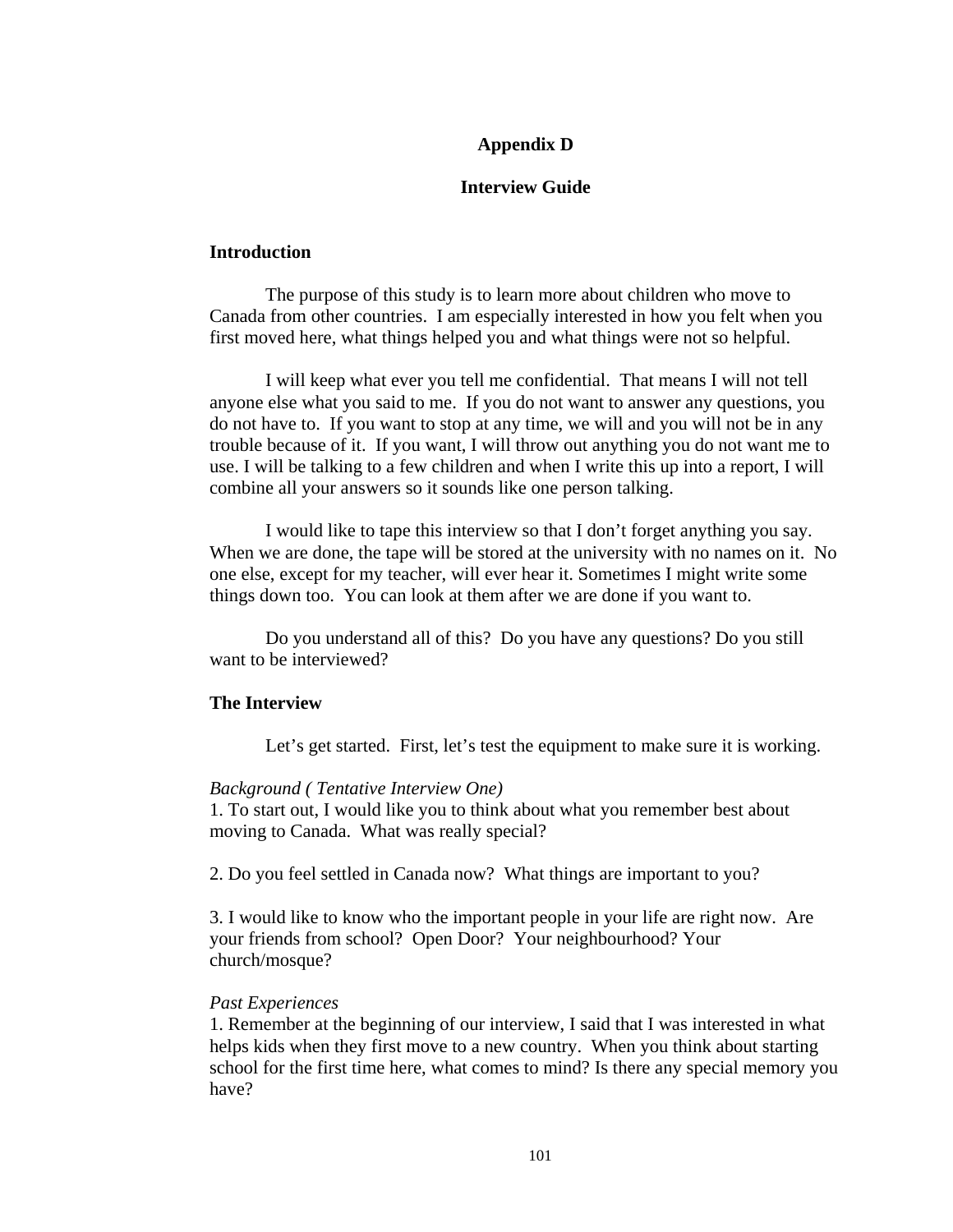2. Think about your parents. When you first moved here what did you parents say or do to make things easier for you?

3. Tell me about Open Door. What did they do with your family when you first moved here?

4. Did your family join a religious or spiritual group when you came to Canada? Did you know other people there? Was there anyone from your country there? What happened there that made you happy?

*Present Experiences ( Tentative Interview Two)* 

## *Questions about self.*

1. Now I would like you to think about the present. If you had to describe yourself to someone else, what would you say?

2. Tell me about your friends. Are they from school, Open Door, your mosque/church, other? What do you like to do with them? Do your parents like them? When do you see your friends?

3. Tell me how you help out at home.

4. How are your parents doing? Are they learning English? Do you help them? How do they help you?

5. Tell me about the different places you go.

6. What do you like to do in your free time?

7. Tell me about all the things you did this week. What was good/fun? What was hard? What made the good stuff good? What would have helped with the hard stuff?

## *Questions about school.*

1. Tell me abut school. What really helps you? What is hard for you? What would make your studies easier? Is there anything that made school harder for you?

2. Do you take part in any other activities besides school?

3. If your school were perfect, what would it be like? What are your favourite subjects? What would the perfect teacher be like?

 *Closing Questions*